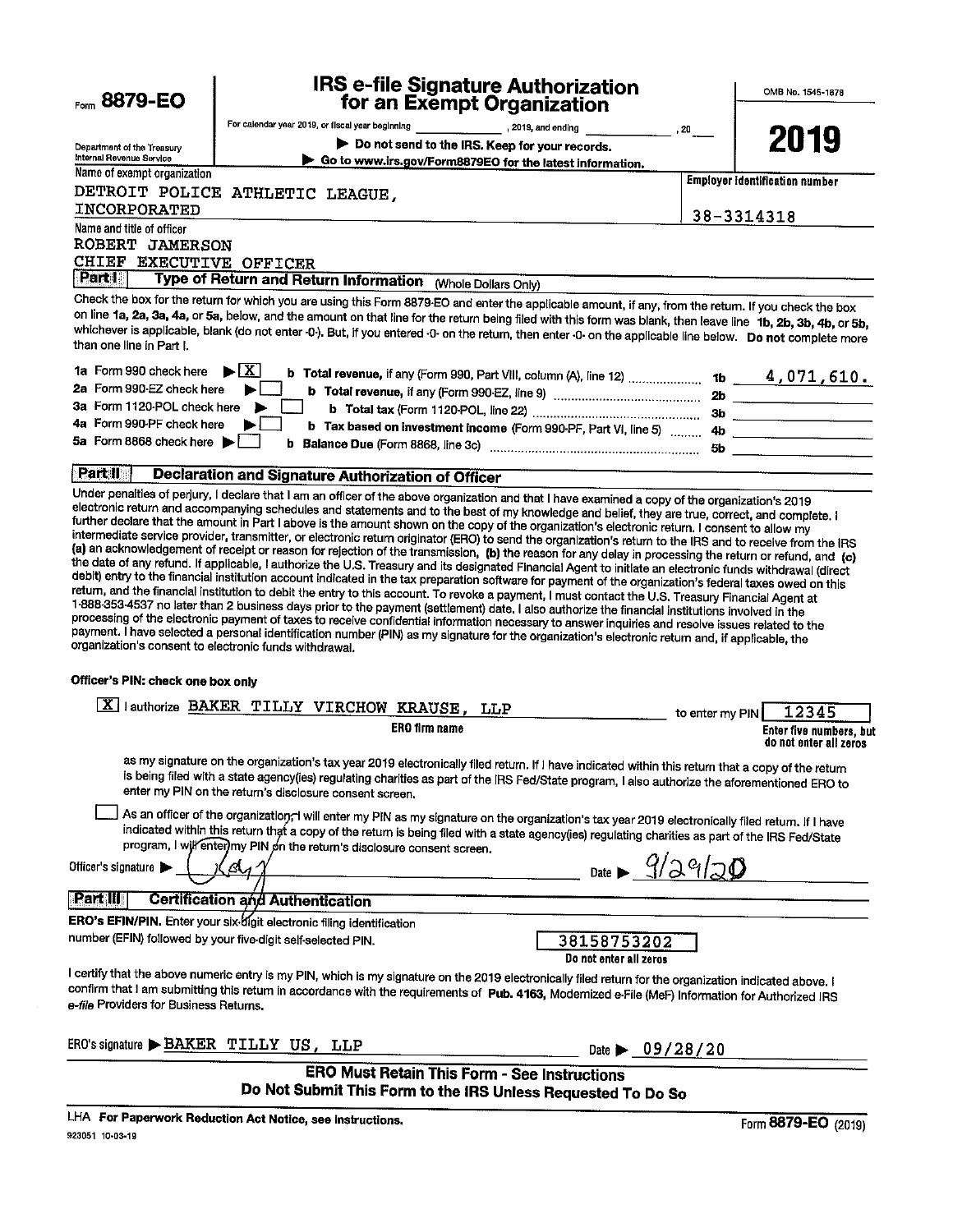|                                                |                                                        |                                                                                                                                             | EXTENDED TO NOVEMBER 16, 2020<br><b>Return of Organization Exempt From Income Tax</b>                       |                             |            |                                                           |                         | OMB No. 1545-0047                          |                                                              |
|------------------------------------------------|--------------------------------------------------------|---------------------------------------------------------------------------------------------------------------------------------------------|-------------------------------------------------------------------------------------------------------------|-----------------------------|------------|-----------------------------------------------------------|-------------------------|--------------------------------------------|--------------------------------------------------------------|
| Form                                           |                                                        | Under section 501(c), 527, or 4947(a)(1) of the Internal Revenue Code (except private foundations)                                          |                                                                                                             |                             |            |                                                           |                         |                                            |                                                              |
|                                                | (Rev. January 2020)                                    |                                                                                                                                             | Do not enter social security numbers on this form as it may be made public.                                 |                             |            |                                                           |                         | <b>Open to Public</b>                      |                                                              |
|                                                | Department of the Treasury<br>Internal Revenue Service |                                                                                                                                             | Go to www.irs.gov/Form990 for instructions and the latest information.                                      |                             |            |                                                           |                         | Inspection                                 |                                                              |
|                                                |                                                        | A For the 2019 calendar year, or tax year beginning                                                                                         |                                                                                                             |                             | and ending |                                                           |                         |                                            |                                                              |
| <b>B</b> Check if<br>applicable:               |                                                        | C Name of organization                                                                                                                      |                                                                                                             |                             |            | D Employer identification number                          |                         |                                            |                                                              |
| Address                                        |                                                        | DETROIT POLICE ATHLETIC LEAGUE,                                                                                                             |                                                                                                             |                             |            |                                                           |                         |                                            |                                                              |
| change                                         |                                                        | <b>INCORPORATED</b>                                                                                                                         |                                                                                                             |                             |            |                                                           |                         |                                            |                                                              |
| Name<br>change                                 |                                                        | Doing business as                                                                                                                           |                                                                                                             |                             |            | 38-3314318                                                |                         |                                            |                                                              |
| Initial<br>return                              |                                                        | Number and street (or P.O. box if mail is not delivered to street address)                                                                  |                                                                                                             |                             | Room/suite | E Telephone number                                        |                         |                                            |                                                              |
| Final<br>return/                               |                                                        | 1680 MICHIGAN AVENUE                                                                                                                        |                                                                                                             |                             |            | $(313) 833 - 1600$                                        |                         |                                            |                                                              |
| termin-<br>ated                                |                                                        | City or town, state or province, country, and ZIP or foreign postal code                                                                    |                                                                                                             |                             |            | G Gross receipts \$                                       |                         | 4,330,888.                                 |                                                              |
| Amended<br> return                             |                                                        | 48216<br>DETROIT, MI                                                                                                                        |                                                                                                             |                             |            | H(a) Is this a group return                               |                         |                                            |                                                              |
| Applica-<br>tion<br>pending                    |                                                        | F Name and address of principal officer: ROBERT JAMERSON                                                                                    |                                                                                                             |                             |            | for subordinates?                                         |                         | $\blacksquare$ Yes $\overline{X}$ No       |                                                              |
|                                                |                                                        | SAME AS C ABOVE                                                                                                                             |                                                                                                             |                             |            | $H(b)$ Are all subordinates included? $\Box$ Yes          |                         |                                            | ∣No                                                          |
|                                                |                                                        | Tax-exempt status: $\boxed{\mathbf{X}}$ 501(c)(3)<br>$501(c)$ (                                                                             | $\sqrt{\frac{1}{1}}$ (insert no.)                                                                           | $4947(a)(1)$ or             | 527        |                                                           |                         | If "No," attach a list. (see instructions) |                                                              |
|                                                |                                                        | J Website: WWW.DETROITPAL.ORG                                                                                                               |                                                                                                             |                             |            | $H(c)$ Group exemption number $\blacktriangleright$       |                         |                                            |                                                              |
|                                                |                                                        | <b>K</b> Form of organization: $\boxed{\mathbf{X}}$ Corporation<br>Trust                                                                    | Association                                                                                                 | Other $\blacktriangleright$ |            | L Year of formation: $1996$ M State of legal domicile: MT |                         |                                            |                                                              |
| Part I                                         | <b>Summary</b>                                         |                                                                                                                                             |                                                                                                             |                             |            |                                                           |                         |                                            |                                                              |
|                                                |                                                        |                                                                                                                                             | Briefly describe the organization's mission or most significant activities: DETROIT POLICE ATHLETIC LEAGUE, |                             |            |                                                           |                         |                                            |                                                              |
| 1.                                             |                                                        |                                                                                                                                             |                                                                                                             |                             |            |                                                           |                         |                                            |                                                              |
|                                                |                                                        | INCORPORATED ("DETROIT PAL") IS A CHARACTER-BUILDING YOUTH SPORTS                                                                           |                                                                                                             |                             |            |                                                           |                         |                                            |                                                              |
| 2                                              |                                                        | Check this box $\blacktriangleright$ $\Box$ if the organization discontinued its operations or disposed of more than 25% of its net assets. |                                                                                                             |                             |            |                                                           |                         |                                            |                                                              |
| з                                              |                                                        |                                                                                                                                             |                                                                                                             |                             |            |                                                           | 3                       |                                            |                                                              |
| 4                                              |                                                        | Number of voting members of the governing body (Part VI, line 1a)                                                                           |                                                                                                             |                             |            |                                                           | $\overline{\mathbf{4}}$ |                                            |                                                              |
| 5                                              |                                                        |                                                                                                                                             |                                                                                                             |                             |            |                                                           | $\overline{5}$          |                                            |                                                              |
|                                                |                                                        |                                                                                                                                             |                                                                                                             |                             |            |                                                           |                         |                                            |                                                              |
|                                                |                                                        |                                                                                                                                             |                                                                                                             |                             |            |                                                           | $6\phantom{a}$<br>7a    |                                            |                                                              |
|                                                |                                                        |                                                                                                                                             |                                                                                                             |                             |            |                                                           |                         | 12,012.                                    |                                                              |
|                                                |                                                        |                                                                                                                                             |                                                                                                             |                             |            |                                                           | 7b                      |                                            |                                                              |
|                                                |                                                        |                                                                                                                                             |                                                                                                             |                             |            | <b>Prior Year</b>                                         |                         | <b>Current Year</b>                        |                                                              |
| 8                                              |                                                        | Contributions and grants (Part VIII, line 1h)                                                                                               |                                                                                                             |                             |            | 3,441,759.                                                |                         | 3,102,681.                                 |                                                              |
| 9                                              |                                                        | Program service revenue (Part VIII, line 2g)                                                                                                |                                                                                                             |                             |            | 236,495.                                                  |                         | 204,592.                                   |                                                              |
| 10                                             |                                                        |                                                                                                                                             |                                                                                                             |                             |            | 14,405.                                                   |                         |                                            |                                                              |
| 11                                             |                                                        | Other revenue (Part VIII, column (A), lines 5, 6d, 8c, 9c, 10c, and 11e)                                                                    |                                                                                                             |                             |            | 787,090.                                                  |                         | 754,495.                                   |                                                              |
| 12                                             |                                                        | Total revenue - add lines 8 through 11 (must equal Part VIII, column (A), line 12)                                                          |                                                                                                             |                             |            | 4,479,749.                                                |                         | 4,071,610.                                 |                                                              |
| 13                                             |                                                        | Grants and similar amounts paid (Part IX, column (A), lines 1-3)                                                                            |                                                                                                             |                             |            |                                                           | 0.                      |                                            |                                                              |
| 14                                             |                                                        | Benefits paid to or for members (Part IX, column (A), line 4)                                                                               |                                                                                                             |                             |            |                                                           | 0.                      |                                            |                                                              |
| 15                                             |                                                        | Salaries, other compensation, employee benefits (Part IX, column (A), lines 5-10)                                                           |                                                                                                             |                             |            | 1,742,257.                                                |                         | 1,622,333.                                 |                                                              |
|                                                |                                                        | 16a Professional fundraising fees (Part IX, column (A), line 11e)                                                                           |                                                                                                             |                             |            | Ο.                                                        |                         |                                            |                                                              |
|                                                |                                                        | <b>b</b> Total fundraising expenses (Part IX, column (D), line 25)                                                                          |                                                                                                             | 439,387.                    |            |                                                           |                         |                                            |                                                              |
| 17                                             |                                                        | Other expenses (Part IX, column (A), lines 11a-11d, 11f-24e)                                                                                |                                                                                                             |                             |            | 2,870,712.                                                |                         | 2,378,900.                                 |                                                              |
| 18                                             |                                                        | Total expenses. Add lines 13-17 (must equal Part IX, column (A), line 25)                                                                   |                                                                                                             |                             |            | 4,612,969.                                                |                         | 4,001,233.                                 |                                                              |
| 19                                             |                                                        | Revenue less expenses. Subtract line 18 from line 12                                                                                        |                                                                                                             |                             |            | $-133, 220.$                                              |                         | 70,377.                                    |                                                              |
| Activities & Governance<br>Revenue<br>Expenses |                                                        |                                                                                                                                             |                                                                                                             |                             |            | <b>Beginning of Current Year</b>                          |                         | <b>End of Year</b>                         |                                                              |
| 20                                             | Total assets (Part X, line 16)                         |                                                                                                                                             |                                                                                                             |                             |            | 19,085,279.                                               |                         | 17,362,395.                                | 25<br>24<br>65<br>2347<br>5,093.<br>9,842.<br>0.<br>0.<br>0. |
| Net Assets or<br>Fund Balances<br>21           |                                                        | Total liabilities (Part X, line 26)                                                                                                         |                                                                                                             |                             |            | $\overline{1}$ 4,744,176.<br>4,341,103.                   |                         | 12,946,253.<br>4,416,142.                  |                                                              |

true, correct, and complete. Declaration of preparer (other than officer) is based on all information of which preparer has any knowledge.

| Sign                                                                                                          | Signature of officer                                                                                         | Date                                                         |  |  |  |  |
|---------------------------------------------------------------------------------------------------------------|--------------------------------------------------------------------------------------------------------------|--------------------------------------------------------------|--|--|--|--|
| Here                                                                                                          | ROBERT JAMERSON, CHIEF EXECUTIVE OFFICER<br>Type or print name and title                                     |                                                              |  |  |  |  |
|                                                                                                               | Print/Type preparer's name<br>Preparer's signature                                                           | <b>PTIN</b><br>Date<br>Check                                 |  |  |  |  |
| Paid                                                                                                          | TROY E. MARINE, CPA<br>TROY E. MARINE, CPA                                                                   | $\frac{1}{3}$ self-employed $\boxed{P00187863}$<br> 09/28/20 |  |  |  |  |
| Preparer                                                                                                      | Firm's name BAKER TILLY VIRCHOW KRAUSE, LLP                                                                  | Firm's EIN $\blacktriangleright$ 39-0859910                  |  |  |  |  |
| Use Only                                                                                                      | Firm's address > 777 E. WISCONSIN AVENUE, FLOOR 32                                                           |                                                              |  |  |  |  |
|                                                                                                               | MILWAUKEE, WI 53202                                                                                          | Phone no. 414.777.5500                                       |  |  |  |  |
| $\overline{X}$ Yes<br>No<br>May the IRS discuss this return with the preparer shown above? (see instructions) |                                                                                                              |                                                              |  |  |  |  |
|                                                                                                               | Form 990 (2019)<br>LHA For Paperwork Reduction Act Notice, see the separate instructions.<br>932001 01-20-20 |                                                              |  |  |  |  |

SEE SCHEDULE O FOR ORGANIZATION MISSION STATEMENT CONTINUATION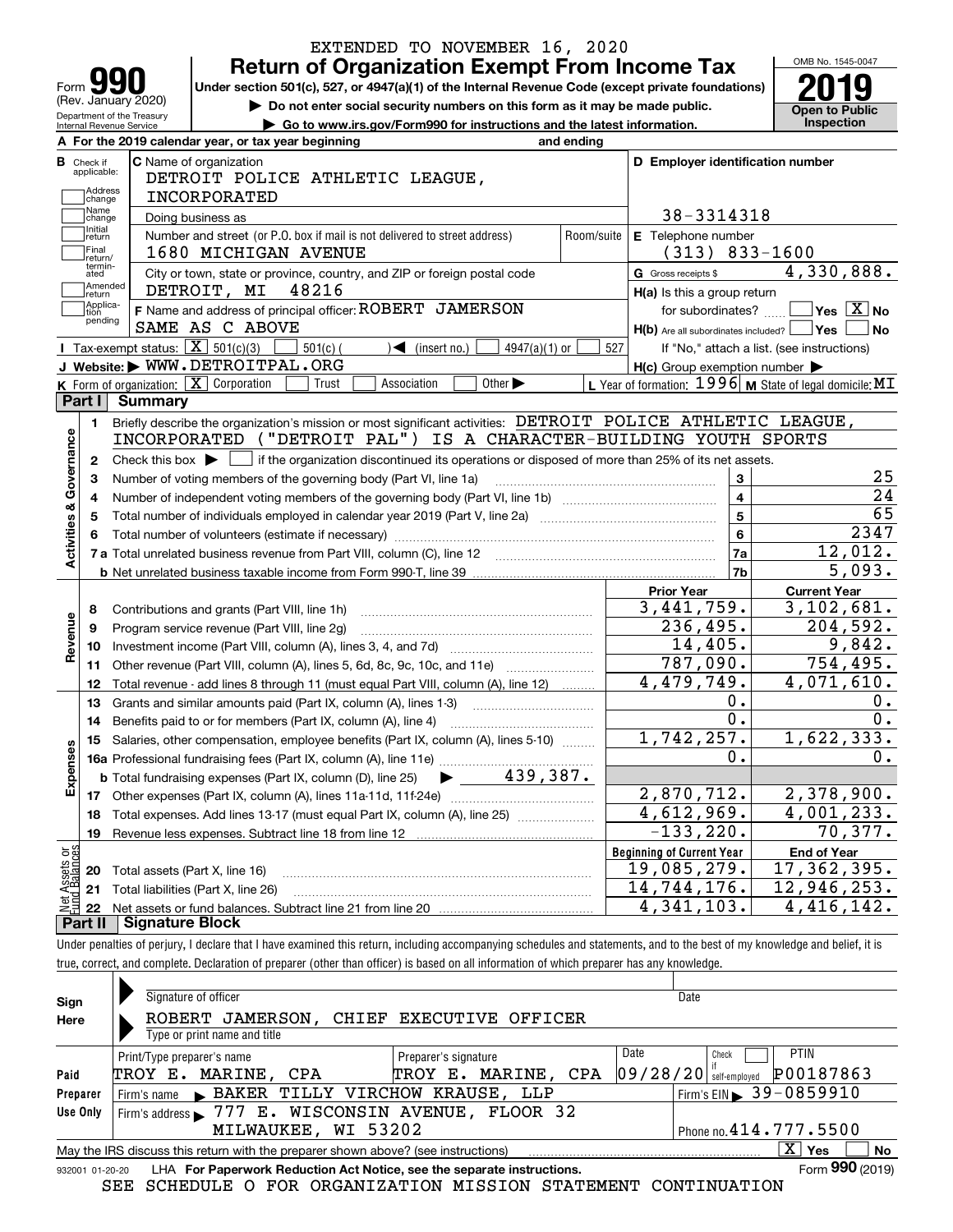|    | DETROIT POLICE ATHLETIC LEAGUE,<br>38-3314318<br><b>INCORPORATED</b><br>Page $2$<br>Form 990 (2019)                                          |
|----|----------------------------------------------------------------------------------------------------------------------------------------------|
|    | <b>Part III Statement of Program Service Accomplishments</b>                                                                                 |
|    | $\boxed{\text{X}}$                                                                                                                           |
| 1  | Briefly describe the organization's mission:                                                                                                 |
|    | DETROIT PAL'S MISSION IS TO BUILD CHARACTER IN YOUNG PEOPLE THROUGH                                                                          |
|    | ATHLETIC, ACADEMIC, AND LEADERSHIP DEVELOPMENT PROGRAMS.<br>THE                                                                              |
|    | OVERARCHING GOAL OF DETROIT PAL IS TO HELP PROVIDE YOUNG PEOPLE WITH                                                                         |
|    | THE SUPPORT AND TOOLS NECESSARY FOR THEM TO ACHIEVE THEIR HIGHEST                                                                            |
| 2  | Did the organization undertake any significant program services during the year which were not listed on the                                 |
|    | $\Box$ Yes $[\overline{\mathrm{X}}]$ No<br>prior Form 990 or 990-EZ?                                                                         |
|    | If "Yes," describe these new services on Schedule O.                                                                                         |
| 3  | $\Box$ Yes $\Box$ No<br>Did the organization cease conducting, or make significant changes in how it conducts, any program services?         |
|    | If "Yes," describe these changes on Schedule O.                                                                                              |
| 4  | Describe the organization's program service accomplishments for each of its three largest program services, as measured by expenses.         |
|    | Section 501(c)(3) and 501(c)(4) organizations are required to report the amount of grants and allocations to others, the total expenses, and |
|    | revenue, if any, for each program service reported.                                                                                          |
| 4a | 204,592.<br>2,972,561. including grants of \$<br>) (Expenses \$<br>) (Revenue \$<br>(Code:                                                   |
|    | DETROIT PAL OPERATES SOME OF THE LARGEST YOUTH SPORTS LEAGUES IN THE                                                                         |
|    | OVER 12,000 CHILDREN PARTICIPATED IN SEASONAL LEAGUES DURING<br>NATION.                                                                      |
|    | 2019 IN UP TO 12 DIFFERENT SPORTS, FOR ALL AGE GROUPS AND SKILL LEVELS.                                                                      |
|    | LEAGUES ARE CURRENTLY OFFERED IN BASEBALL, SOFTBALL, T-BALL, FLAG                                                                            |
|    | FOOTBALL, BASKETBALL, TRACK AND FIELD, VOLLEYBALL, TACKLE FOOTBALL,                                                                          |
|    | CHEERLEADING, GOLF, SWIMMING AND SOCCER.<br>DETROIT PAL'S SPORTS PROGRAMS                                                                    |
|    | ARE MORE THAN JUST FUN AND GAMES.<br>STUDIES PROVE THAT A GOOD YOUTH                                                                         |
|    | SPORTS PROGRAM PROMOTES POSITIVE CHARACTER DEVELOPMENT IN THE YOUNG                                                                          |
|    | PEOPLE WHO PARTICIPATE, PROMOTES THE DEVELOPMENT OF POSITIVE LIFE                                                                            |
|    | SKILLS, PHYSICAL FITNESS AND HEALTHY LIFESTYLES, AND HELPS YOUNG PEOPLE                                                                      |
|    | MAKE GOOD CHOICES AND GROW INTO HEALTHY ADULTS.                                                                                              |
|    |                                                                                                                                              |
| 4b | ) (Revenue \$<br>(Expenses \$<br>(Code:<br>including grants of \$                                                                            |
|    | DETROIT PAL HAS INITIATED THE KIDS AT THE CORNER CAMPAIGN IN AN EFFORT                                                                       |
|    | TO EXPAND ITS PROGRAMS AND ORGANIZATION INTO MORE DETROIT COMMUNITIES,                                                                       |
|    | TO REDEVELOP THE HISTORIC TIGER STADIUM INTO A SAFE AND HEALTHY PLAYING                                                                      |
|    | FIELD, TO BUILD A PROMINENT, PERMANENT HEADQUARTERS AND TRAINING CENTER                                                                      |
|    | FOR DETROIT PAL'S 12,000 ATHLETES, THEIR FAMILIES AND 2,300 VOLUNTEERS,                                                                      |
|    | TO STRENGTHEN COMMUNITY NEIGHBORHOODS BY BRIDGING THE CITY'S YOUTH WITH                                                                      |
|    | DEDICATED PUBLIC SERVANTS, TO POSITIVELY INFLUENCE AND DEVELOP A NEW                                                                         |
|    | GENERATION OF LEADERS FOR DETROIT, AND TO PROVIDE ADDITIONAL                                                                                 |
|    | SUSTAINABLE REVENUE FROM TOURNAMENTS AND SPECIAL EVENT SPACE.                                                                                |
|    |                                                                                                                                              |
|    |                                                                                                                                              |
|    |                                                                                                                                              |
| 4с | including grants of \$<br>$\left(\text{Code:}\right)$ $\left(\text{Expenses $}\right)$<br>Revenue \$                                         |
|    |                                                                                                                                              |
|    |                                                                                                                                              |
|    |                                                                                                                                              |
|    |                                                                                                                                              |
|    |                                                                                                                                              |
|    |                                                                                                                                              |
|    |                                                                                                                                              |
|    |                                                                                                                                              |
|    |                                                                                                                                              |
|    |                                                                                                                                              |
|    |                                                                                                                                              |
|    |                                                                                                                                              |
| 4d | Other program services (Describe on Schedule O.)                                                                                             |
|    | (Expenses \$<br>including grants of \$<br>(Revenue \$                                                                                        |
|    | 2,972,561.<br>4e Total program service expenses                                                                                              |
|    | Form 990 (2019)<br>SEE SCHEDULE O FOR CONTINUATION(S)<br>932002 01-20-20                                                                     |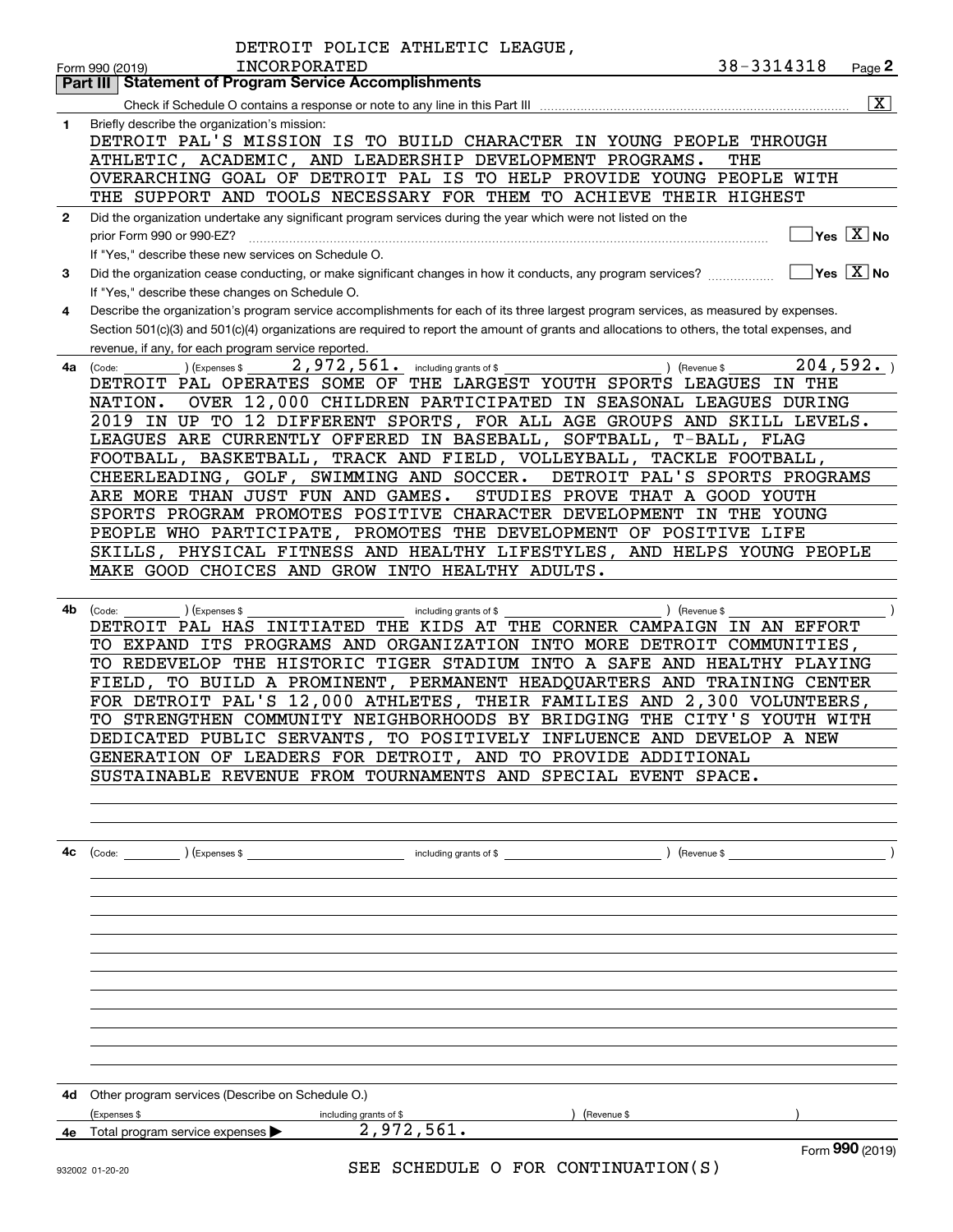|     |                                                                                                                                                                                                                                                   |                 | Yes         | No |
|-----|---------------------------------------------------------------------------------------------------------------------------------------------------------------------------------------------------------------------------------------------------|-----------------|-------------|----|
| 1.  | Is the organization described in section $501(c)(3)$ or $4947(a)(1)$ (other than a private foundation)?                                                                                                                                           |                 |             |    |
|     |                                                                                                                                                                                                                                                   | 1.              | X           |    |
| 2   |                                                                                                                                                                                                                                                   | $\overline{2}$  | $\mathbf X$ |    |
| З.  | Did the organization engage in direct or indirect political campaign activities on behalf of or in opposition to candidates for                                                                                                                   |                 |             |    |
|     |                                                                                                                                                                                                                                                   | 3               |             | x  |
| 4   | Section 501(c)(3) organizations. Did the organization engage in lobbying activities, or have a section 501(h) election in effect                                                                                                                  |                 |             |    |
|     |                                                                                                                                                                                                                                                   | 4               |             | x  |
| 5   | Is the organization a section 501(c)(4), 501(c)(5), or 501(c)(6) organization that receives membership dues, assessments, or                                                                                                                      |                 |             |    |
|     |                                                                                                                                                                                                                                                   | 5               |             | x  |
| 6   | Did the organization maintain any donor advised funds or any similar funds or accounts for which donors have the right to                                                                                                                         |                 |             |    |
|     | provide advice on the distribution or investment of amounts in such funds or accounts? If "Yes," complete Schedule D, Part I                                                                                                                      | 6               |             | x  |
| 7   | Did the organization receive or hold a conservation easement, including easements to preserve open space,                                                                                                                                         |                 |             |    |
|     |                                                                                                                                                                                                                                                   | $\overline{7}$  |             | x  |
| 8   | Did the organization maintain collections of works of art, historical treasures, or other similar assets? If "Yes," complete                                                                                                                      |                 |             |    |
|     |                                                                                                                                                                                                                                                   | 8               |             | х  |
| 9   | Did the organization report an amount in Part X, line 21, for escrow or custodial account liability, serve as a custodian for                                                                                                                     |                 |             |    |
|     | amounts not listed in Part X; or provide credit counseling, debt management, credit repair, or debt negotiation services?                                                                                                                         |                 |             |    |
|     |                                                                                                                                                                                                                                                   | 9               |             | x  |
| 10  | Did the organization, directly or through a related organization, hold assets in donor-restricted endowments                                                                                                                                      |                 |             |    |
|     |                                                                                                                                                                                                                                                   | 10              | х           |    |
| 11  | If the organization's answer to any of the following questions is "Yes," then complete Schedule D, Parts VI, VII, VIII, IX, or X                                                                                                                  |                 |             |    |
|     | as applicable.                                                                                                                                                                                                                                    |                 |             |    |
| a   | Did the organization report an amount for land, buildings, and equipment in Part X, line 10? If "Yes," complete Schedule D,                                                                                                                       |                 |             |    |
|     |                                                                                                                                                                                                                                                   | 11a             | X           |    |
|     | <b>b</b> Did the organization report an amount for investments - other securities in Part X, line 12, that is 5% or more of its total                                                                                                             |                 |             |    |
|     |                                                                                                                                                                                                                                                   | 11b             |             | x  |
| c   | Did the organization report an amount for investments - program related in Part X, line 13, that is 5% or more of its total                                                                                                                       |                 |             | x  |
|     |                                                                                                                                                                                                                                                   | 11c             |             |    |
|     | d Did the organization report an amount for other assets in Part X, line 15, that is 5% or more of its total assets reported in                                                                                                                   |                 |             | x  |
|     |                                                                                                                                                                                                                                                   | 11d<br>11e      | X           |    |
| е   | Did the organization report an amount for other liabilities in Part X, line 25? If "Yes," complete Schedule D, Part X                                                                                                                             |                 |             |    |
| f   | Did the organization's separate or consolidated financial statements for the tax year include a footnote that addresses<br>the organization's liability for uncertain tax positions under FIN 48 (ASC 740)? If "Yes," complete Schedule D, Part X | 11f             | X           |    |
|     | 12a Did the organization obtain separate, independent audited financial statements for the tax year? If "Yes," complete                                                                                                                           |                 |             |    |
|     |                                                                                                                                                                                                                                                   | 12a             |             | x  |
|     | <b>b</b> Was the organization included in consolidated, independent audited financial statements for the tax year?                                                                                                                                |                 |             |    |
|     | If "Yes," and if the organization answered "No" to line 12a, then completing Schedule D, Parts XI and XII is optional                                                                                                                             | 12b             | X           |    |
| 13  |                                                                                                                                                                                                                                                   | 13              |             | X  |
| 14a | Did the organization maintain an office, employees, or agents outside of the United States?                                                                                                                                                       | 14a             |             | X  |
| b   | Did the organization have aggregate revenues or expenses of more than \$10,000 from grantmaking, fundraising, business,                                                                                                                           |                 |             |    |
|     | investment, and program service activities outside the United States, or aggregate foreign investments valued at \$100,000                                                                                                                        |                 |             |    |
|     |                                                                                                                                                                                                                                                   | 14b             |             | x  |
| 15  | Did the organization report on Part IX, column (A), line 3, more than \$5,000 of grants or other assistance to or for any                                                                                                                         |                 |             |    |
|     |                                                                                                                                                                                                                                                   | 15              |             | x  |
| 16  | Did the organization report on Part IX, column (A), line 3, more than \$5,000 of aggregate grants or other assistance to                                                                                                                          |                 |             |    |
|     |                                                                                                                                                                                                                                                   | 16              |             | x  |
| 17  | Did the organization report a total of more than \$15,000 of expenses for professional fundraising services on Part IX,                                                                                                                           |                 |             |    |
|     |                                                                                                                                                                                                                                                   | 17              |             | x  |
| 18  | Did the organization report more than \$15,000 total of fundraising event gross income and contributions on Part VIII, lines                                                                                                                      |                 |             |    |
|     |                                                                                                                                                                                                                                                   | 18              | х           |    |
| 19  | Did the organization report more than \$15,000 of gross income from gaming activities on Part VIII, line 9a? If "Yes."                                                                                                                            |                 |             |    |
|     |                                                                                                                                                                                                                                                   | 19              |             | x  |
| 20a |                                                                                                                                                                                                                                                   | 20a             |             | X  |
|     | b If "Yes" to line 20a, did the organization attach a copy of its audited financial statements to this return?                                                                                                                                    | 20 <sub>b</sub> |             |    |
| 21  | Did the organization report more than \$5,000 of grants or other assistance to any domestic organization or                                                                                                                                       |                 |             |    |
|     |                                                                                                                                                                                                                                                   | 21              |             | x  |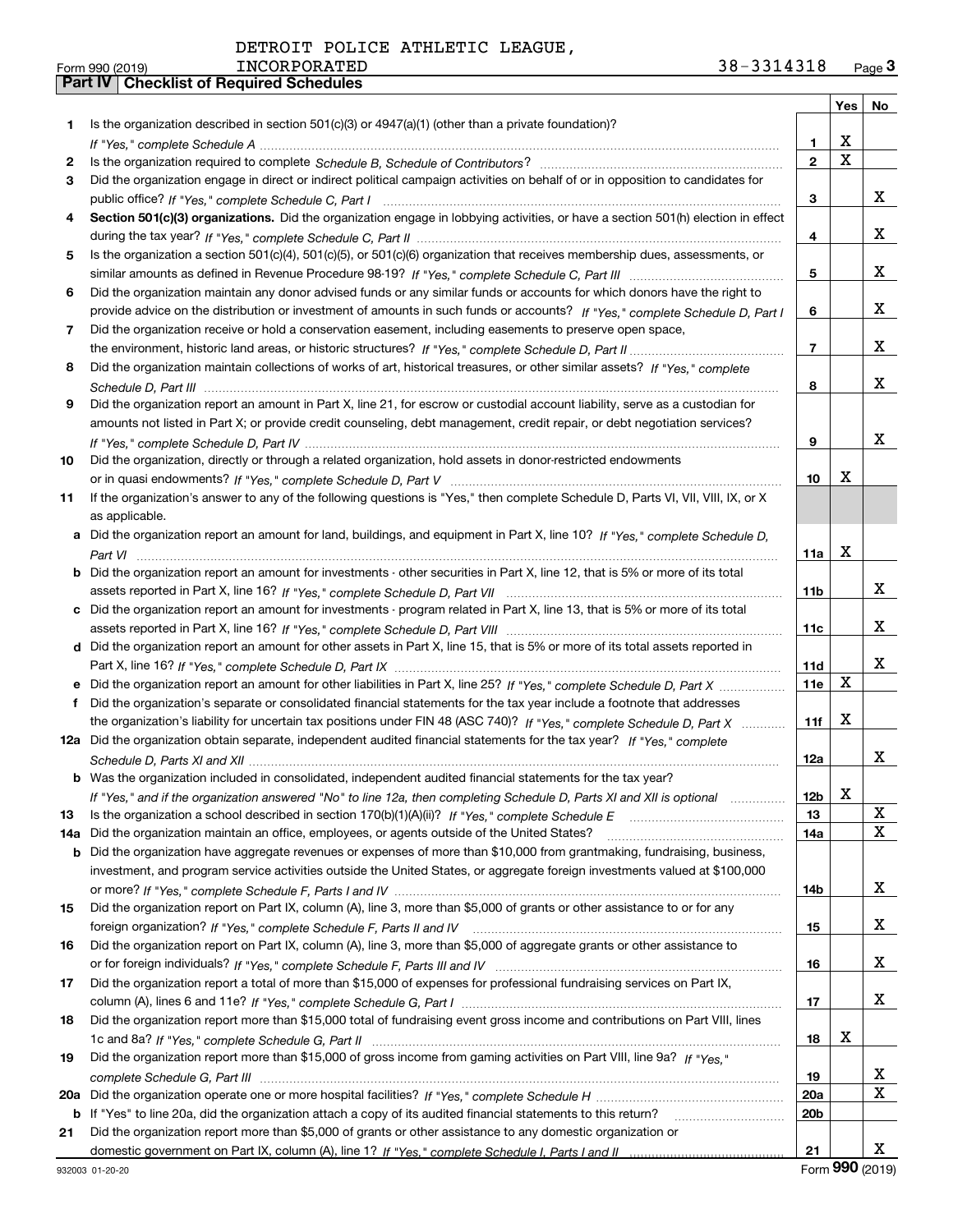|  |  | DETROIT POLICE ATHLETIC LEAGUE, |  |
|--|--|---------------------------------|--|
|--|--|---------------------------------|--|

*(continued)*

|               |                                                                                                                                    |                 | Yes | No          |
|---------------|------------------------------------------------------------------------------------------------------------------------------------|-----------------|-----|-------------|
| 22            | Did the organization report more than \$5,000 of grants or other assistance to or for domestic individuals on                      |                 |     |             |
|               |                                                                                                                                    | 22              |     | x           |
| 23            | Did the organization answer "Yes" to Part VII, Section A, line 3, 4, or 5 about compensation of the organization's current         |                 |     |             |
|               | and former officers, directors, trustees, key employees, and highest compensated employees? If "Yes." complete                     |                 |     |             |
|               |                                                                                                                                    | 23              |     | х           |
|               | 24a Did the organization have a tax-exempt bond issue with an outstanding principal amount of more than \$100,000 as of the        |                 |     |             |
|               | last day of the year, that was issued after December 31, 2002? If "Yes," answer lines 24b through 24d and complete                 |                 |     |             |
|               |                                                                                                                                    | 24a             |     | x           |
|               | <b>b</b> Did the organization invest any proceeds of tax-exempt bonds beyond a temporary period exception?                         | 24b             |     |             |
|               | c Did the organization maintain an escrow account other than a refunding escrow at any time during the year to defease             |                 |     |             |
|               |                                                                                                                                    | 24c             |     |             |
|               |                                                                                                                                    | 24d             |     |             |
|               | 25a Section 501(c)(3), 501(c)(4), and 501(c)(29) organizations. Did the organization engage in an excess benefit                   |                 |     |             |
|               |                                                                                                                                    | 25a             |     | х           |
|               | b Is the organization aware that it engaged in an excess benefit transaction with a disqualified person in a prior year, and       |                 |     |             |
|               | that the transaction has not been reported on any of the organization's prior Forms 990 or 990-EZ? If "Yes," complete              |                 |     |             |
|               | Schedule L. Part I                                                                                                                 | 25b             |     | x           |
| 26            | Did the organization report any amount on Part X, line 5 or 22, for receivables from or payables to any current                    |                 |     |             |
|               | or former officer, director, trustee, key employee, creator or founder, substantial contributor, or 35%                            |                 |     |             |
|               | controlled entity or family member of any of these persons? If "Yes," complete Schedule L, Part II                                 | 26              |     | х           |
| 27            | Did the organization provide a grant or other assistance to any current or former officer, director, trustee, key employee,        |                 |     |             |
|               | creator or founder, substantial contributor or employee thereof, a grant selection committee member, or to a 35% controlled        |                 |     |             |
|               | entity (including an employee thereof) or family member of any of these persons? If "Yes," complete Schedule L, Part III           | 27              |     | x           |
| 28            | Was the organization a party to a business transaction with one of the following parties (see Schedule L, Part IV                  |                 |     |             |
|               | instructions, for applicable filing thresholds, conditions, and exceptions):                                                       |                 |     |             |
| а             | A current or former officer, director, trustee, key employee, creator or founder, or substantial contributor? If                   |                 |     |             |
|               |                                                                                                                                    | 28a             |     | X<br>X      |
|               |                                                                                                                                    | 28b             |     |             |
|               | c A 35% controlled entity of one or more individuals and/or organizations described in lines 28a or 28b? If                        |                 |     | х           |
|               |                                                                                                                                    | 28c<br>29       |     | х           |
| 29<br>30      | Did the organization receive contributions of art, historical treasures, or other similar assets, or qualified conservation        |                 |     |             |
|               |                                                                                                                                    | 30              |     | x           |
| 31            | Did the organization liquidate, terminate, or dissolve and cease operations? If "Yes," complete Schedule N. Part I                 | 31              |     | $\mathbf X$ |
| 32            | Did the organization sell, exchange, dispose of, or transfer more than 25% of its net assets? If "Yes," complete                   |                 |     |             |
|               |                                                                                                                                    | 32              |     | х           |
| 33            | Did the organization own 100% of an entity disregarded as separate from the organization under Regulations                         |                 |     |             |
|               |                                                                                                                                    | 33              |     | x           |
| 34            | Was the organization related to any tax-exempt or taxable entity? If "Yes," complete Schedule R, Part II, III, or IV, and          |                 |     |             |
|               |                                                                                                                                    | 34              | x   |             |
|               | 35a Did the organization have a controlled entity within the meaning of section 512(b)(13)?                                        | 35a             |     | х           |
|               | <b>b</b> If "Yes" to line 35a, did the organization receive any payment from or engage in any transaction with a controlled entity |                 |     |             |
|               |                                                                                                                                    | 35 <sub>b</sub> |     |             |
| 36            | Section 501(c)(3) organizations. Did the organization make any transfers to an exempt non-charitable related organization?         |                 |     |             |
|               |                                                                                                                                    | 36              |     | x           |
| 37            | Did the organization conduct more than 5% of its activities through an entity that is not a related organization                   |                 |     |             |
|               |                                                                                                                                    | 37              |     | x           |
| 38            | Did the organization complete Schedule O and provide explanations in Schedule O for Part VI, lines 11b and 19?                     |                 |     |             |
|               | Note: All Form 990 filers are required to complete Schedule O                                                                      | 38              | х   |             |
| <b>Part V</b> | <b>Statements Regarding Other IRS Filings and Tax Compliance</b>                                                                   |                 |     |             |
|               | Check if Schedule O contains a response or note to any line in this Part V                                                         |                 |     |             |
|               |                                                                                                                                    |                 | Yes | No          |
|               | 173<br>1a Enter the number reported in Box 3 of Form 1096. Enter -0- if not applicable<br>1a                                       |                 |     |             |
| b             | 0<br>Enter the number of Forms W-2G included in line 1a. Enter -0- if not applicable<br>1b                                         |                 |     |             |
|               | c Did the organization comply with backup withholding rules for reportable payments to vendors and reportable gaming               |                 |     |             |
|               |                                                                                                                                    | 1c              | x   |             |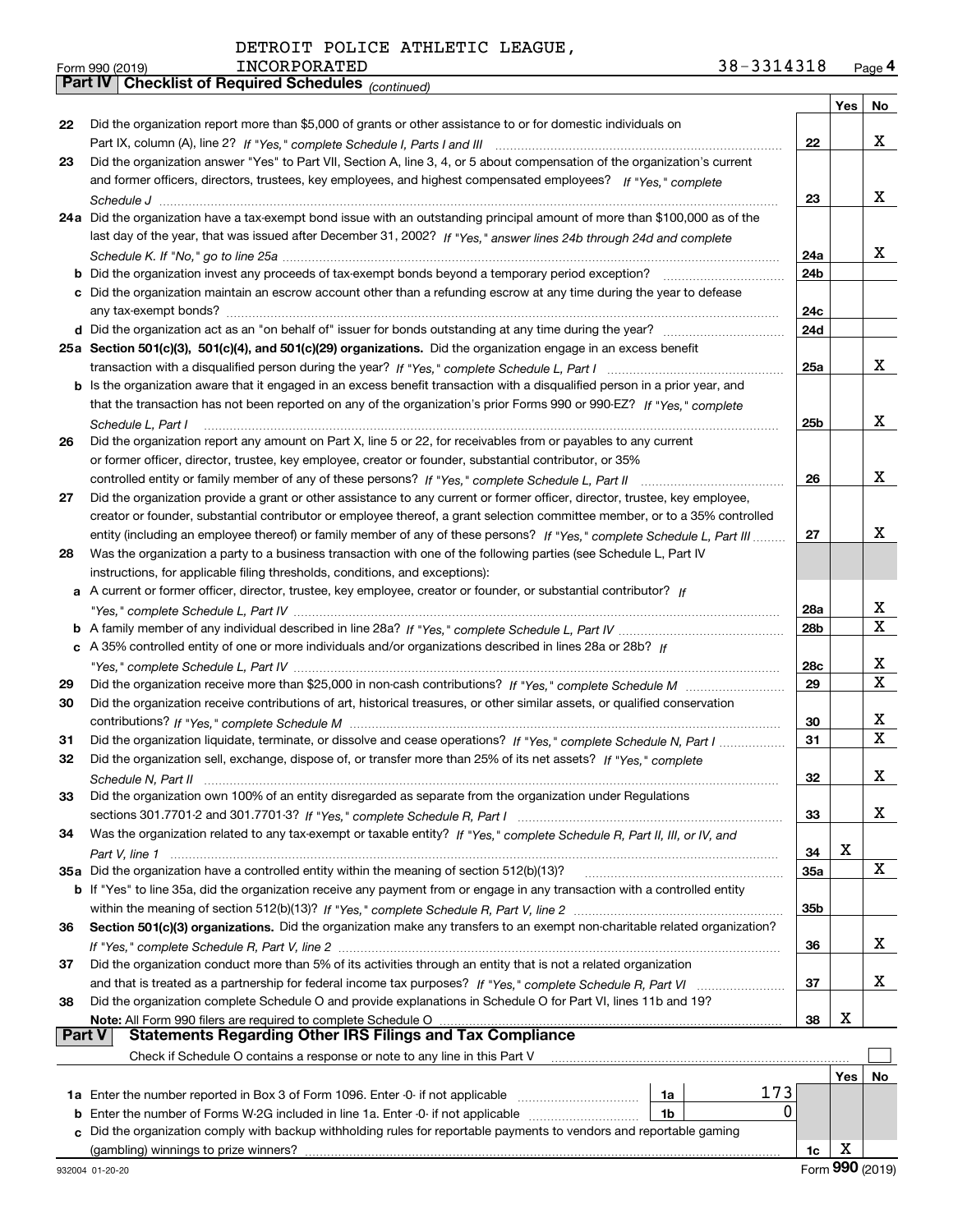|         | 38-3314318<br><b>INCORPORATED</b><br>Form 990 (2019)                                                                                                                     |                |     | $_{\text{Page}}$ 5 |
|---------|--------------------------------------------------------------------------------------------------------------------------------------------------------------------------|----------------|-----|--------------------|
| Part V  | Statements Regarding Other IRS Filings and Tax Compliance (continued)                                                                                                    |                |     |                    |
|         |                                                                                                                                                                          |                | Yes | No                 |
|         | 2a Enter the number of employees reported on Form W-3, Transmittal of Wage and Tax Statements,                                                                           |                |     |                    |
|         | filed for the calendar year ending with or within the year covered by this return<br>2a                                                                                  | 65             |     |                    |
|         |                                                                                                                                                                          | 2b             | x   |                    |
|         |                                                                                                                                                                          |                |     |                    |
| За      | Did the organization have unrelated business gross income of \$1,000 or more during the year?                                                                            | 3a             | X   |                    |
| b       |                                                                                                                                                                          | 3 <sub>b</sub> | X   |                    |
|         | 4a At any time during the calendar year, did the organization have an interest in, or a signature or other authority over, a                                             |                |     |                    |
|         |                                                                                                                                                                          | 4a             |     | х                  |
|         | <b>b</b> If "Yes," enter the name of the foreign country $\blacktriangleright$                                                                                           |                |     |                    |
|         | See instructions for filing requirements for FinCEN Form 114, Report of Foreign Bank and Financial Accounts (FBAR).                                                      |                |     |                    |
| 5a      | Was the organization a party to a prohibited tax shelter transaction at any time during the tax year?                                                                    | 5a             |     | х                  |
| b       |                                                                                                                                                                          | 5 <sub>b</sub> |     | х                  |
| с       |                                                                                                                                                                          | 5c             |     |                    |
|         | 6a Does the organization have annual gross receipts that are normally greater than \$100,000, and did the organization solicit                                           |                |     |                    |
|         | any contributions that were not tax deductible as charitable contributions?                                                                                              | 6a             |     | х                  |
|         | <b>b</b> If "Yes," did the organization include with every solicitation an express statement that such contributions or gifts                                            |                |     |                    |
|         | were not tax deductible?                                                                                                                                                 | 6b             |     |                    |
| 7       | Organizations that may receive deductible contributions under section 170(c).                                                                                            |                |     |                    |
| а       | Did the organization receive a payment in excess of \$75 made partly as a contribution and partly for goods and services provided to the payor?                          | 7a             |     | х                  |
| b       | If "Yes," did the organization notify the donor of the value of the goods or services provided?                                                                          | 7b             |     |                    |
|         | Did the organization sell, exchange, or otherwise dispose of tangible personal property for which it was required                                                        |                |     |                    |
|         |                                                                                                                                                                          | 7c             |     | х                  |
| d       | 7d                                                                                                                                                                       |                |     |                    |
| е       |                                                                                                                                                                          | 7e             |     | х                  |
| f       | Did the organization, during the year, pay premiums, directly or indirectly, on a personal benefit contract?                                                             | 7f             |     | х                  |
| g       | If the organization received a contribution of qualified intellectual property, did the organization file Form 8899 as required?                                         | 7g             |     |                    |
| h       | If the organization received a contribution of cars, boats, airplanes, or other vehicles, did the organization file a Form 1098-C?                                       | 7h             |     |                    |
| 8       | Sponsoring organizations maintaining donor advised funds. Did a donor advised fund maintained by the                                                                     |                |     |                    |
|         | sponsoring organization have excess business holdings at any time during the year?                                                                                       | 8              |     |                    |
| 9       | Sponsoring organizations maintaining donor advised funds.                                                                                                                |                |     |                    |
| а       | Did the sponsoring organization make any taxable distributions under section 4966?                                                                                       | 9а             |     |                    |
| b       | Did the sponsoring organization make a distribution to a donor, donor advisor, or related person?                                                                        | 9b             |     |                    |
| 10      | Section 501(c)(7) organizations. Enter:                                                                                                                                  |                |     |                    |
| а       | Initiation fees and capital contributions included on Part VIII, line 12 [111] [11] [11] [12] [11] [11] [12] [<br>10a                                                    |                |     |                    |
|         | 10 <sub>b</sub><br>Gross receipts, included on Form 990, Part VIII, line 12, for public use of club facilities                                                           |                |     |                    |
| 11      | Section 501(c)(12) organizations. Enter:                                                                                                                                 |                |     |                    |
| а       | Gross income from members or shareholders<br>11a<br>Gross income from other sources (Do not net amounts due or paid to other sources against                             |                |     |                    |
| b       |                                                                                                                                                                          |                |     |                    |
|         | 11 <sub>b</sub><br>amounts due or received from them.)<br>12a Section 4947(a)(1) non-exempt charitable trusts. Is the organization filing Form 990 in lieu of Form 1041? |                |     |                    |
|         | <b>12b</b>                                                                                                                                                               | 12a            |     |                    |
|         | <b>b</b> If "Yes," enter the amount of tax-exempt interest received or accrued during the year <i>manument</i> of                                                        |                |     |                    |
| 13<br>a | Section 501(c)(29) qualified nonprofit health insurance issuers.<br>Is the organization licensed to issue qualified health plans in more than one state?                 | 13a            |     |                    |
|         | Note: See the instructions for additional information the organization must report on Schedule O.                                                                        |                |     |                    |
| b       | Enter the amount of reserves the organization is required to maintain by the states in which the                                                                         |                |     |                    |
|         | 13 <sub>b</sub>                                                                                                                                                          |                |     |                    |
| с       | 13 <sub>c</sub>                                                                                                                                                          |                |     |                    |
| 14a     | Did the organization receive any payments for indoor tanning services during the tax year?                                                                               | 14a            |     | х                  |
|         | <b>b</b> If "Yes," has it filed a Form 720 to report these payments? If "No," provide an explanation on Schedule O                                                       | 14b            |     |                    |
| 15      | Is the organization subject to the section 4960 tax on payment(s) of more than \$1,000,000 in remuneration or                                                            |                |     |                    |
|         |                                                                                                                                                                          | 15             |     | х                  |
|         | If "Yes," see instructions and file Form 4720, Schedule N.                                                                                                               |                |     |                    |
| 16      | Is the organization an educational institution subject to the section 4968 excise tax on net investment income?                                                          | 16             |     | х                  |
|         | If "Yes," complete Form 4720, Schedule O.                                                                                                                                |                |     |                    |
|         |                                                                                                                                                                          |                |     |                    |

Form (2019) **990**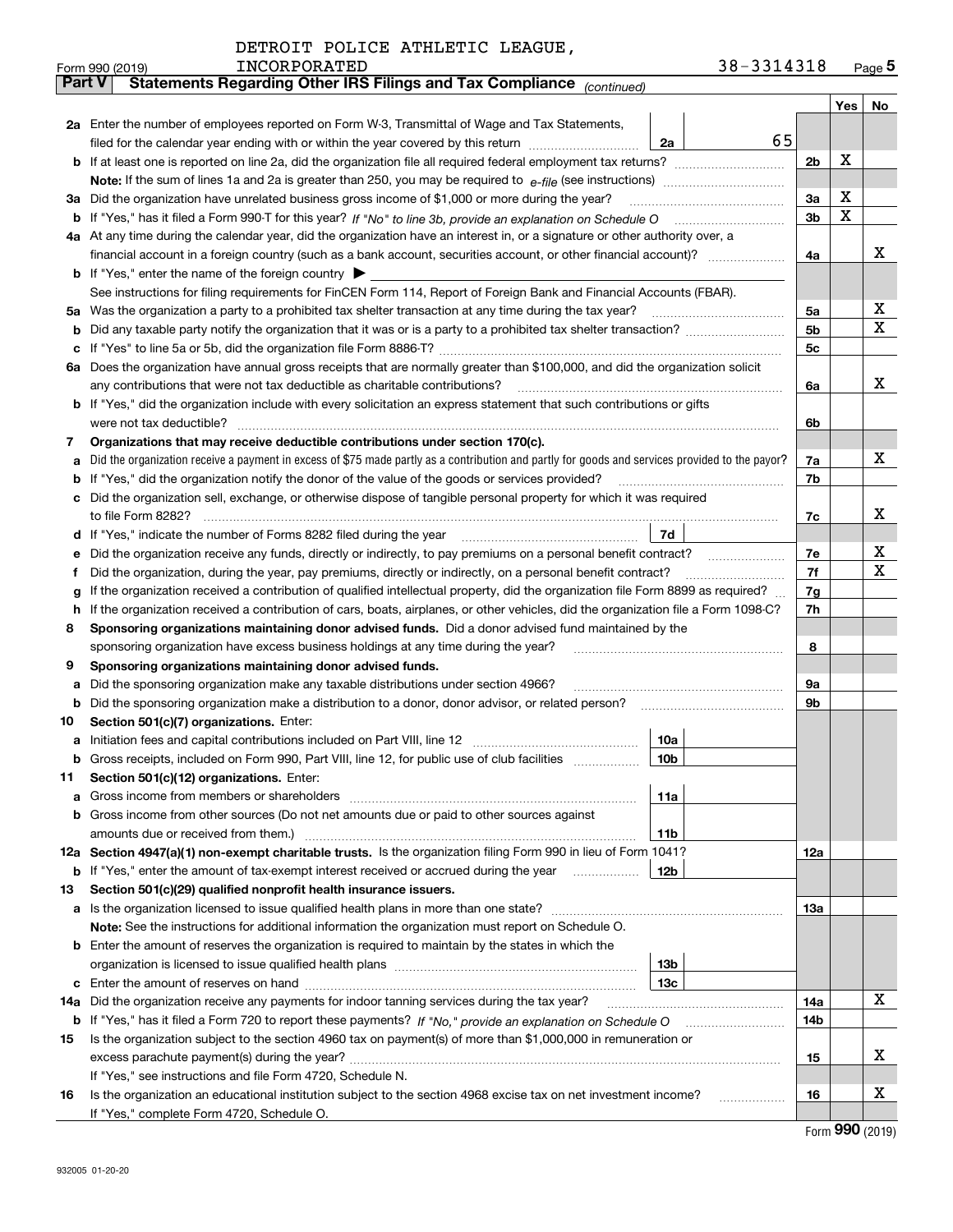| Form 990 (2019) | INCORPORATED                                                                                                     | 38-3314318                                                                                                                  | $P$ <sub>age</sub> 6 |
|-----------------|------------------------------------------------------------------------------------------------------------------|-----------------------------------------------------------------------------------------------------------------------------|----------------------|
|                 |                                                                                                                  | Part VI Governance, Management, and Disclosure For each "Yes" response to lines 2 through 7b below, and for a "No" response |                      |
|                 | to line 8a, 8b, or 10b below, describe the circumstances, processes, or changes on Schedule O. See instructions. |                                                                                                                             |                      |

|     | Check if Schedule O contains a response or note to any line in this Part VI                                                                                           |    |    |                         |     | $\mathbf{x}$ |
|-----|-----------------------------------------------------------------------------------------------------------------------------------------------------------------------|----|----|-------------------------|-----|--------------|
|     | Section A. Governing Body and Management                                                                                                                              |    |    |                         |     |              |
|     |                                                                                                                                                                       |    |    |                         | Yes | No           |
|     | <b>1a</b> Enter the number of voting members of the governing body at the end of the tax year                                                                         | 1a | 25 |                         |     |              |
|     | If there are material differences in voting rights among members of the governing body, or if the governing                                                           |    |    |                         |     |              |
|     | body delegated broad authority to an executive committee or similar committee, explain on Schedule O.                                                                 |    |    |                         |     |              |
| b   | Enter the number of voting members included on line 1a, above, who are independent                                                                                    | 1b | 24 |                         |     |              |
| 2   | Did any officer, director, trustee, or key employee have a family relationship or a business relationship with any other                                              |    |    |                         |     |              |
|     | officer, director, trustee, or key employee?                                                                                                                          |    |    | $\mathbf{2}$            |     | X            |
| 3   | Did the organization delegate control over management duties customarily performed by or under the direct supervision                                                 |    |    |                         |     |              |
|     | of officers, directors, trustees, or key employees to a management company or other person?                                                                           |    |    | 3                       |     | х            |
| 4   | Did the organization make any significant changes to its governing documents since the prior Form 990 was filed?                                                      |    |    | $\overline{\mathbf{4}}$ |     | X            |
| 5   |                                                                                                                                                                       |    |    | 5                       |     | X            |
| 6   | Did the organization have members or stockholders?                                                                                                                    |    |    | 6                       |     | X            |
| 7a  | Did the organization have members, stockholders, or other persons who had the power to elect or appoint one or                                                        |    |    |                         |     |              |
|     | more members of the governing body?                                                                                                                                   |    |    | 7a                      |     | х            |
|     | <b>b</b> Are any governance decisions of the organization reserved to (or subject to approval by) members, stockholders, or                                           |    |    |                         |     |              |
|     | persons other than the governing body?                                                                                                                                |    |    | 7b                      |     | х            |
| 8   | Did the organization contemporaneously document the meetings held or written actions undertaken during the year by the following:                                     |    |    |                         |     |              |
| a   | The governing body?                                                                                                                                                   |    |    | 8a                      | X   |              |
| b   |                                                                                                                                                                       |    |    | 8b                      | X   |              |
| 9   | Is there any officer, director, trustee, or key employee listed in Part VII, Section A, who cannot be reached at the                                                  |    |    |                         |     |              |
|     |                                                                                                                                                                       |    |    | 9                       |     | x            |
|     | <b>Section B. Policies</b> (This Section B requests information about policies not required by the Internal Revenue Code.)                                            |    |    |                         |     |              |
|     |                                                                                                                                                                       |    |    |                         | Yes | No           |
|     |                                                                                                                                                                       |    |    | <b>10a</b>              |     | x            |
|     | <b>b</b> If "Yes," did the organization have written policies and procedures governing the activities of such chapters, affiliates,                                   |    |    |                         |     |              |
|     | and branches to ensure their operations are consistent with the organization's exempt purposes?                                                                       |    |    | 10 <sub>b</sub>         |     |              |
|     | 11a Has the organization provided a complete copy of this Form 990 to all members of its governing body before filing the form?                                       |    |    | 11a                     |     | х            |
| b   | Describe in Schedule O the process, if any, used by the organization to review this Form 990.                                                                         |    |    |                         |     |              |
| 12a |                                                                                                                                                                       |    |    | 12a                     | X   |              |
| b   | Were officers, directors, or trustees, and key employees required to disclose annually interests that could give rise to conflicts?                                   |    |    | 12 <sub>b</sub>         | х   |              |
| с   | Did the organization regularly and consistently monitor and enforce compliance with the policy? If "Yes." describe                                                    |    |    |                         |     |              |
|     | in Schedule O how this was done <i>manufacture content of the state of the state of the state of the state of the</i>                                                 |    |    | 12c                     |     | х            |
| 13  | Did the organization have a written whistleblower policy?                                                                                                             |    |    | 13                      | X   |              |
| 14  | Did the organization have a written document retention and destruction policy?                                                                                        |    |    | 14                      | X   |              |
| 15  | Did the process for determining compensation of the following persons include a review and approval by independent                                                    |    |    |                         |     |              |
|     | persons, comparability data, and contemporaneous substantiation of the deliberation and decision?                                                                     |    |    |                         |     |              |
| a   | The organization's CEO, Executive Director, or top management official manufactured content of the organization's CEO, Executive Director, or top management official |    |    | 15a                     | X   |              |
|     |                                                                                                                                                                       |    |    | 15b                     |     | х            |
|     | If "Yes" to line 15a or 15b, describe the process in Schedule O (see instructions).                                                                                   |    |    |                         |     |              |
|     | 16a Did the organization invest in, contribute assets to, or participate in a joint venture or similar arrangement with a                                             |    |    |                         |     |              |
|     | taxable entity during the year?                                                                                                                                       |    |    | 16a                     |     | х            |
|     | b If "Yes," did the organization follow a written policy or procedure requiring the organization to evaluate its participation                                        |    |    |                         |     |              |
|     | in joint venture arrangements under applicable federal tax law, and take steps to safeguard the organization's                                                        |    |    |                         |     |              |
|     | exempt status with respect to such arrangements?                                                                                                                      |    |    | 16b                     |     |              |
|     | <b>Section C. Disclosure</b>                                                                                                                                          |    |    |                         |     |              |
| 17  | List the states with which a copy of this Form 990 is required to be filed $\blacktriangleright$ MI                                                                   |    |    |                         |     |              |
| 18  | Section 6104 requires an organization to make its Forms 1023 (1024 or 1024-A, if applicable), 990, and 990-T (Section 501(c)(3)s only) available                      |    |    |                         |     |              |
|     | for public inspection. Indicate how you made these available. Check all that apply.                                                                                   |    |    |                         |     |              |
|     | $X$ Upon request<br>Another's website<br>Own website<br>Other (explain on Schedule O)                                                                                 |    |    |                         |     |              |
| 19  | Describe on Schedule O whether (and if so, how) the organization made its governing documents, conflict of interest policy, and financial                             |    |    |                         |     |              |
|     | statements available to the public during the tax year.                                                                                                               |    |    |                         |     |              |
| 20  | State the name, address, and telephone number of the person who possesses the organization's books and records                                                        |    |    |                         |     |              |
|     | LENORE DUDLEY - (313) 833-1600                                                                                                                                        |    |    |                         |     |              |
|     | 48216<br>1680 MICHIGAN AVENUE, DETROIT, MI                                                                                                                            |    |    |                         |     |              |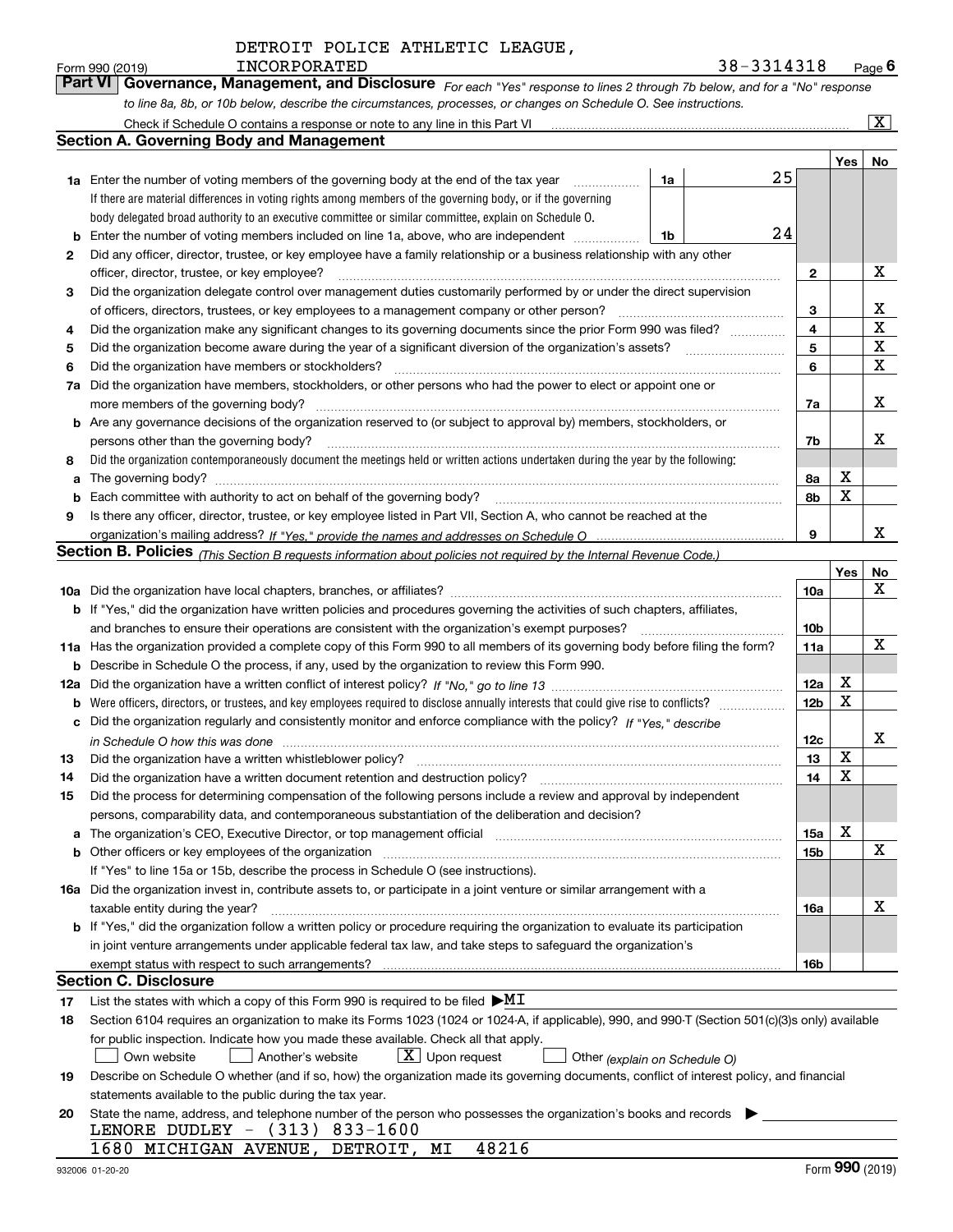|  |  | DETROIT POLICE ATHLETIC LEAGUE, |  |
|--|--|---------------------------------|--|
|--|--|---------------------------------|--|

 $\mathcal{L}^{\text{max}}$ 

## **7Part VII Compensation of Officers, Directors, Trustees, Key Employees, Highest Compensated Employees, and Independent Contractors**

Check if Schedule O contains a response or note to any line in this Part VII

**Section A. Officers, Directors, Trustees, Key Employees, and Highest Compensated Employees**

**1a**  Complete this table for all persons required to be listed. Report compensation for the calendar year ending with or within the organization's tax year. **•** List all of the organization's current officers, directors, trustees (whether individuals or organizations), regardless of amount of compensation.

Enter -0- in columns (D), (E), and (F) if no compensation was paid.

 $\bullet$  List all of the organization's  $\,$ current key employees, if any. See instructions for definition of "key employee."

**•** List the organization's five current highest compensated employees (other than an officer, director, trustee, or key employee) who received reportable compensation (Box 5 of Form W-2 and/or Box 7 of Form 1099-MISC) of more than \$100,000 from the organization and any related organizations.

**•** List all of the organization's former officers, key employees, and highest compensated employees who received more than \$100,000 of reportable compensation from the organization and any related organizations.

**former directors or trustees**  ¥ List all of the organization's that received, in the capacity as a former director or trustee of the organization, more than \$10,000 of reportable compensation from the organization and any related organizations.

See instructions for the order in which to list the persons above.

Check this box if neither the organization nor any related organization compensated any current officer, director, or trustee.  $\mathcal{L}^{\text{max}}$ 

| (A)                               | (B)               | (C)                                     |                                                                  |         |              |                                 |        | (D)             | (E)                           | (F)                   |  |  |
|-----------------------------------|-------------------|-----------------------------------------|------------------------------------------------------------------|---------|--------------|---------------------------------|--------|-----------------|-------------------------------|-----------------------|--|--|
| Name and title                    | Average           | Position<br>(do not check more than one |                                                                  |         |              |                                 |        | Reportable      | Reportable                    | Estimated             |  |  |
|                                   | hours per         |                                         | box, unless person is both an<br>officer and a director/trustee) |         |              |                                 |        | compensation    | compensation                  | amount of             |  |  |
|                                   | week<br>(list any |                                         |                                                                  |         |              |                                 |        | from<br>the     | from related<br>organizations | other<br>compensation |  |  |
|                                   | hours for         |                                         |                                                                  |         |              |                                 |        | organization    | (W-2/1099-MISC)               | from the              |  |  |
|                                   | related           |                                         |                                                                  |         |              |                                 |        | (W-2/1099-MISC) |                               | organization          |  |  |
|                                   | organizations     |                                         |                                                                  |         |              |                                 |        |                 |                               | and related           |  |  |
|                                   | below             | Individual trustee or director          | Institutional trustee                                            | Officer | Key employee | Highest compensated<br>employee | Former |                 |                               | organizations         |  |  |
| (1)<br><b>ANTHONY MCCREE</b>      | line)<br>1.00     |                                         |                                                                  |         |              |                                 |        |                 |                               |                       |  |  |
| <b>CHAIR</b>                      |                   | X                                       |                                                                  | X       |              |                                 |        | 0.              | 0.                            | $0\,$ .               |  |  |
| (2)<br>TRINA SCOTT                | 1.00              |                                         |                                                                  |         |              |                                 |        |                 |                               |                       |  |  |
| VICE-CHAIR                        |                   | X                                       |                                                                  | X       |              |                                 |        | 0.              | 0.                            | $0$ .                 |  |  |
| MICHELLE LEWIS WATTS<br>(3)       | 1.00              |                                         |                                                                  |         |              |                                 |        |                 |                               |                       |  |  |
| <b>TREASURER</b>                  | 1.00              | $\mathbf X$                             |                                                                  | X       |              |                                 |        | $\mathbf 0$ .   | 0.                            | $\mathbf 0$ .         |  |  |
| <b>JESSICA BERRY</b><br>(4)       | 1.00              |                                         |                                                                  |         |              |                                 |        |                 |                               |                       |  |  |
| <b>SECRETARY</b>                  |                   | $\mathbf x$                             |                                                                  | X       |              |                                 |        | 0.              | 0.                            | $\mathbf 0$ .         |  |  |
| (5)<br><b>JOSH BARNEY</b>         | 1.00              |                                         |                                                                  |         |              |                                 |        |                 |                               |                       |  |  |
| <b>DIRECTOR</b>                   |                   | $\mathbf x$                             |                                                                  |         |              |                                 |        | 0.              | 0.                            | 0.                    |  |  |
| (6)<br>GERALD W BOYLAN            | 1.00              |                                         |                                                                  |         |              |                                 |        |                 |                               |                       |  |  |
| <b>DIRECTOR</b>                   | 1.00              | $\mathbf x$                             |                                                                  |         |              |                                 |        | 0.              | 0.                            | $\mathbf 0$ .         |  |  |
| (7)<br>DWIGHT BROWN JR.           | 1.00              |                                         |                                                                  |         |              |                                 |        |                 |                               |                       |  |  |
| <b>DIRECTOR</b>                   |                   | X                                       |                                                                  |         |              |                                 |        | 0.              | 0.                            | 0.                    |  |  |
| (8)<br><b>JAMES CRAIG</b>         | 1.00              |                                         |                                                                  |         |              |                                 |        |                 |                               |                       |  |  |
| <b>DIRECTOR</b>                   |                   | $\overline{\textbf{X}}$                 |                                                                  |         |              |                                 |        | 0.              | 0.                            | $\mathbf 0$ .         |  |  |
| (9) APRIL L DIEZ                  | 1.00              |                                         |                                                                  |         |              |                                 |        |                 |                               |                       |  |  |
| <b>DIRECTOR</b>                   |                   | $\overline{\text{X}}$                   |                                                                  |         |              |                                 |        | 0.              | 0.                            | 0.                    |  |  |
| (10) ANNE DOYLE                   | 1.00              |                                         |                                                                  |         |              |                                 |        |                 |                               |                       |  |  |
| <b>DIRECTOR</b>                   |                   | X                                       |                                                                  |         |              |                                 |        | 0.              | 0.                            | $\mathbf 0$ .         |  |  |
| (11) KAREN DUMAS                  | 1.00              |                                         |                                                                  |         |              |                                 |        |                 |                               |                       |  |  |
| <b>DIRECTOR</b><br>(THRU 01/2019) |                   | $\mathbf X$                             |                                                                  |         |              |                                 |        | 0.              | 0.                            | $\mathbf 0$ .         |  |  |
| (12) JORDAN FIELD                 | 1.00              |                                         |                                                                  |         |              |                                 |        |                 |                               |                       |  |  |
| <b>DIRECTOR</b>                   |                   | $\mathbf x$                             |                                                                  |         |              |                                 |        | $\mathbf 0$ .   | 0.                            | $\mathbf 0$ .         |  |  |
| (13) JONATHAN FRANK               | 1.00              |                                         |                                                                  |         |              |                                 |        |                 |                               |                       |  |  |
| <b>DIRECTOR</b>                   |                   | $\mathbf x$                             |                                                                  |         |              |                                 |        | 0.              | 0.                            | $\mathbf 0$ .         |  |  |
| (14) STEVE GRIGORIAN              | 1.00              |                                         |                                                                  |         |              |                                 |        |                 |                               |                       |  |  |
| <b>DIRECTOR</b>                   |                   | X                                       |                                                                  |         |              |                                 |        | 0.              | 0.                            | $\mathbf 0$ .         |  |  |
| (15) RON HALL                     | 1.00              |                                         |                                                                  |         |              |                                 |        |                 |                               |                       |  |  |
| <b>DIRECTOR</b><br>(THRU 12/2019) | $\overline{1.00}$ | X                                       |                                                                  |         |              |                                 |        | 0.              | 0.                            | 0.                    |  |  |
| (16) JEROME HENSON                | 1.00              |                                         |                                                                  |         |              |                                 |        |                 |                               |                       |  |  |
| <b>DIRECTOR</b>                   |                   | X                                       |                                                                  |         |              |                                 |        | 0.              | 0.                            | $\mathbf 0$ .         |  |  |
| (17) ARTHUR M. HORWITZ            | 1.00              |                                         |                                                                  |         |              |                                 |        |                 |                               |                       |  |  |
| <b>DIRECTOR</b>                   |                   | $\mathbf X$                             |                                                                  |         |              |                                 |        | $0$ .           | 0.                            | $\mathbf 0$ .         |  |  |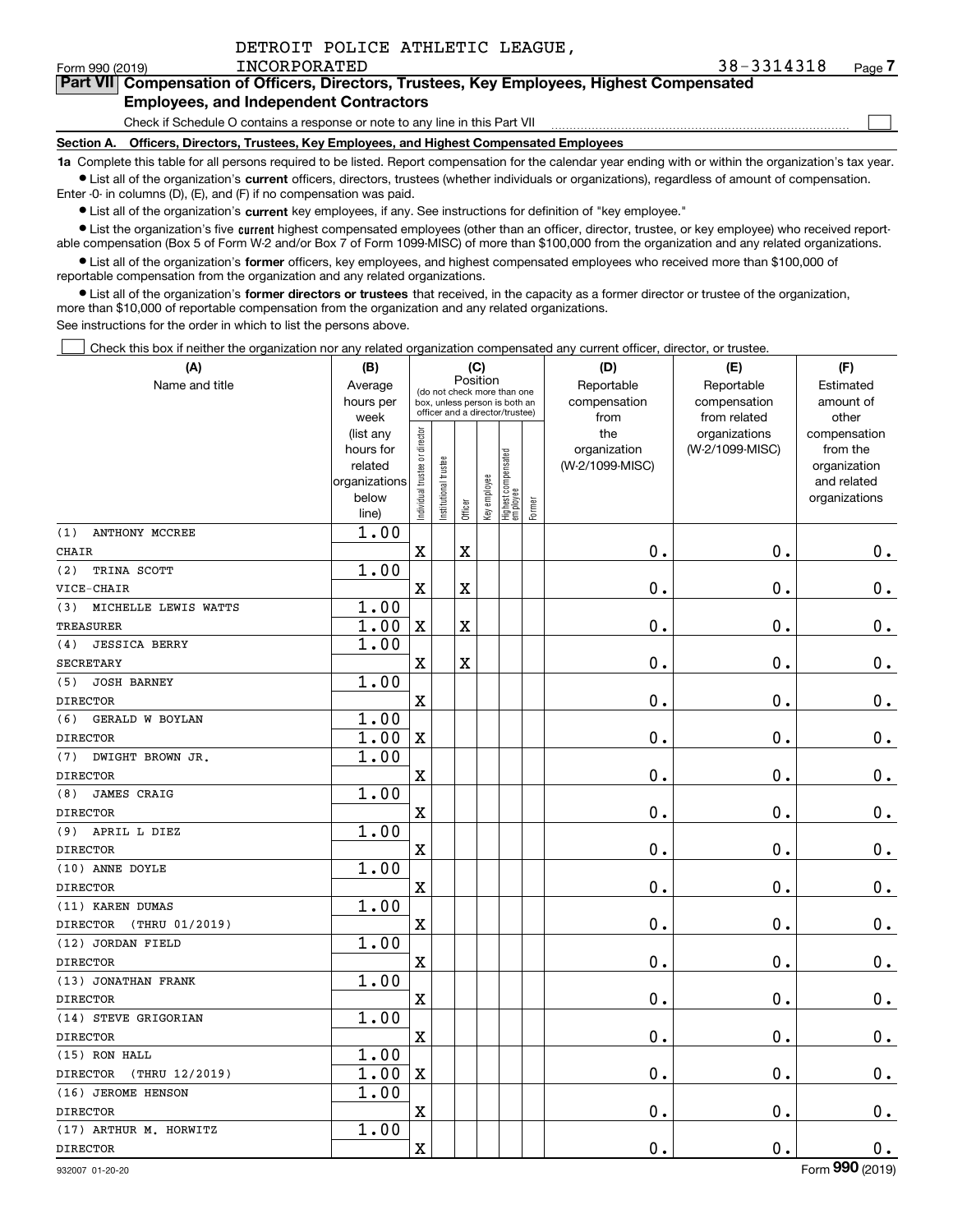|              | DETROIT POLICE ATHLETIC LEAGUE, |  |
|--------------|---------------------------------|--|
| INCORPORATED |                                 |  |

| 38-3314318 | Page 8 |
|------------|--------|
|------------|--------|

| Form 990 (2019)<br>INCORPORATED                                                                                                                 |                                                                                           |                                |                       |         |                                                                                                                                                        |  |        |                                                                                     | 38-3314318                                                                            |                     | Page <b>ö</b>                                                                                     |
|-------------------------------------------------------------------------------------------------------------------------------------------------|-------------------------------------------------------------------------------------------|--------------------------------|-----------------------|---------|--------------------------------------------------------------------------------------------------------------------------------------------------------|--|--------|-------------------------------------------------------------------------------------|---------------------------------------------------------------------------------------|---------------------|---------------------------------------------------------------------------------------------------|
| <b>Part VII</b><br>Section A. Officers, Directors, Trustees, Key Employees, and Highest Compensated Employees (continued)                       |                                                                                           |                                |                       |         |                                                                                                                                                        |  |        |                                                                                     |                                                                                       |                     |                                                                                                   |
| (A)<br>Name and title                                                                                                                           | (B)<br>Average<br>hours per<br>week<br>(list any<br>hours for<br>related<br>organizations | Individual trustee or director |                       |         | (C)<br>Position<br>(do not check more than one<br>box, unless person is both an<br>officer and a director/trustee)<br>Highest compensated<br> employee |  |        | (D)<br>Reportable<br>compensation<br>from<br>the<br>organization<br>(W-2/1099-MISC) | (E)<br>Reportable<br>compensation<br>from related<br>organizations<br>(W-2/1099-MISC) |                     | (F)<br>Estimated<br>amount of<br>other<br>compensation<br>from the<br>organization<br>and related |
| (18) ALAN HUDDY                                                                                                                                 | below<br>line)<br>1.00                                                                    |                                | Institutional trustee | Officer | key employee                                                                                                                                           |  | Former |                                                                                     |                                                                                       |                     | organizations                                                                                     |
| <b>DIRECTOR</b>                                                                                                                                 |                                                                                           | $\mathbf X$                    |                       |         |                                                                                                                                                        |  |        | 0.                                                                                  | 0.                                                                                    |                     | $0$ .                                                                                             |
| (19) DANIEL JAROSHEWICH                                                                                                                         | 1.00                                                                                      |                                |                       |         |                                                                                                                                                        |  |        |                                                                                     |                                                                                       |                     |                                                                                                   |
| <b>DIRECTOR</b>                                                                                                                                 |                                                                                           | X                              |                       |         |                                                                                                                                                        |  |        | 0.                                                                                  | $0$ .                                                                                 |                     | 0.                                                                                                |
| (20) WENDY MCINTYRE                                                                                                                             | 1.00                                                                                      |                                |                       |         |                                                                                                                                                        |  |        |                                                                                     |                                                                                       |                     |                                                                                                   |
| <b>DIRECTOR</b>                                                                                                                                 |                                                                                           | X                              |                       |         |                                                                                                                                                        |  |        | 0.                                                                                  | $0$ .                                                                                 |                     | 0.                                                                                                |
| (21) TONY NUCKOLLS                                                                                                                              | 1.00                                                                                      |                                |                       |         |                                                                                                                                                        |  |        |                                                                                     |                                                                                       |                     |                                                                                                   |
| <b>DIRECTOR</b>                                                                                                                                 |                                                                                           | $\mathbf X$                    |                       |         |                                                                                                                                                        |  |        | 0.                                                                                  | $0$ .                                                                                 |                     | 0.                                                                                                |
| (22) SCOTT SEABOLT                                                                                                                              | 1.00                                                                                      |                                |                       |         |                                                                                                                                                        |  |        |                                                                                     |                                                                                       |                     |                                                                                                   |
| <b>DIRECTOR</b>                                                                                                                                 | 1.00                                                                                      | X                              |                       |         |                                                                                                                                                        |  |        | 0.                                                                                  | $0$ .                                                                                 |                     | 0.                                                                                                |
| (23) MICHAEL TENBUSCH<br>DIRECTOR (THRU 06/2019)                                                                                                | 1.00                                                                                      | X                              |                       |         |                                                                                                                                                        |  |        | 0.                                                                                  | $0$ .                                                                                 |                     | 0.                                                                                                |
| (24) TERENCE THOMAS                                                                                                                             | 1.00                                                                                      |                                |                       |         |                                                                                                                                                        |  |        |                                                                                     |                                                                                       |                     |                                                                                                   |
| <b>DIRECTOR</b>                                                                                                                                 |                                                                                           | X                              |                       |         |                                                                                                                                                        |  |        | 0.                                                                                  | $0$ .                                                                                 |                     | 0.                                                                                                |
| (25) SHAWN THOMPSON                                                                                                                             | 1.00                                                                                      |                                |                       |         |                                                                                                                                                        |  |        |                                                                                     |                                                                                       |                     |                                                                                                   |
| <b>DIRECTOR</b>                                                                                                                                 |                                                                                           | X                              |                       |         |                                                                                                                                                        |  |        | 0.                                                                                  | $0$ .                                                                                 |                     | 0.                                                                                                |
| (26) DAMON TOOLES                                                                                                                               | 1.00                                                                                      |                                |                       |         |                                                                                                                                                        |  |        |                                                                                     |                                                                                       |                     |                                                                                                   |
| <b>DIRECTOR</b>                                                                                                                                 |                                                                                           | $\mathbf X$                    |                       |         |                                                                                                                                                        |  |        | 0.                                                                                  | $0$ .                                                                                 |                     | 0.                                                                                                |
|                                                                                                                                                 |                                                                                           |                                |                       |         |                                                                                                                                                        |  | ▶      | 0.                                                                                  | $0$ .                                                                                 |                     | 0.                                                                                                |
| c Total from continuation sheets to Part VII, Section A <b>witch the Continuum</b>                                                              |                                                                                           |                                |                       |         |                                                                                                                                                        |  |        | 318,583.                                                                            | Ο.                                                                                    |                     | 38,697.                                                                                           |
|                                                                                                                                                 |                                                                                           |                                |                       |         |                                                                                                                                                        |  |        | 318,583.                                                                            | 0.                                                                                    |                     | 38,697.                                                                                           |
| Total number of individuals (including but not limited to those listed above) who received more than \$100,000 of reportable<br>$\mathbf{2}$    |                                                                                           |                                |                       |         |                                                                                                                                                        |  |        |                                                                                     |                                                                                       |                     |                                                                                                   |
| compensation from the organization $\blacktriangleright$                                                                                        |                                                                                           |                                |                       |         |                                                                                                                                                        |  |        |                                                                                     |                                                                                       |                     | 2<br>No<br>Yes                                                                                    |
| Did the organization list any former officer, director, trustee, key employee, or highest compensated employee on<br>3                          |                                                                                           |                                |                       |         |                                                                                                                                                        |  |        |                                                                                     |                                                                                       |                     |                                                                                                   |
| line 1a? If "Yes," complete Schedule J for such individual manufactured contained and the 1a? If "Yes," complete Schedule J for such individual |                                                                                           |                                |                       |         |                                                                                                                                                        |  |        |                                                                                     |                                                                                       | 3                   | X                                                                                                 |
| For any individual listed on line 1a, is the sum of reportable compensation and other compensation from the organization                        |                                                                                           |                                |                       |         |                                                                                                                                                        |  |        |                                                                                     |                                                                                       |                     |                                                                                                   |
|                                                                                                                                                 |                                                                                           |                                |                       |         |                                                                                                                                                        |  |        |                                                                                     |                                                                                       | 4                   | X                                                                                                 |
| Did any person listed on line 1a receive or accrue compensation from any unrelated organization or individual for services<br>5                 |                                                                                           |                                |                       |         |                                                                                                                                                        |  |        |                                                                                     |                                                                                       |                     |                                                                                                   |
|                                                                                                                                                 |                                                                                           |                                |                       |         |                                                                                                                                                        |  |        |                                                                                     |                                                                                       | 5                   | X                                                                                                 |
| <b>Section B. Independent Contractors</b>                                                                                                       |                                                                                           |                                |                       |         |                                                                                                                                                        |  |        |                                                                                     |                                                                                       |                     |                                                                                                   |
| Complete this table for your five highest compensated independent contractors that received more than \$100,000 of compensation from<br>1       |                                                                                           |                                |                       |         |                                                                                                                                                        |  |        |                                                                                     |                                                                                       |                     |                                                                                                   |
| the organization. Report compensation for the calendar year ending with or within the organization's tax year.                                  |                                                                                           |                                |                       |         |                                                                                                                                                        |  |        |                                                                                     |                                                                                       |                     |                                                                                                   |
| (A)<br>Name and business address                                                                                                                |                                                                                           |                                |                       |         |                                                                                                                                                        |  |        | (B)<br>Description of services                                                      |                                                                                       | (C)<br>Compensation |                                                                                                   |
| FIFTH THIRD BANK                                                                                                                                |                                                                                           |                                |                       |         |                                                                                                                                                        |  |        |                                                                                     |                                                                                       |                     |                                                                                                   |
| PO BOX 630337, CINCINNATI, OH 45263                                                                                                             |                                                                                           |                                |                       |         |                                                                                                                                                        |  |        | FEES                                                                                |                                                                                       |                     | 338,284.                                                                                          |
| MOBILITY RESOURCES ASSOCIATES, INC., 950                                                                                                        |                                                                                           |                                |                       |         |                                                                                                                                                        |  |        |                                                                                     |                                                                                       |                     |                                                                                                   |
| E. WHITCOMB AVE., MADISON HEIGHTS, MI                                                                                                           |                                                                                           |                                |                       |         |                                                                                                                                                        |  |        | ARCHITECTURE DESIGN                                                                 |                                                                                       |                     | 307,981.                                                                                          |
| CAPFUND CDE NINETEEN LLC                                                                                                                        |                                                                                           |                                |                       |         |                                                                                                                                                        |  |        |                                                                                     |                                                                                       |                     |                                                                                                   |
| 1118 S. WASHINGTON AVE., LANSING, MI 48910                                                                                                      |                                                                                           |                                |                       |         |                                                                                                                                                        |  |        | FEES                                                                                |                                                                                       |                     | 121,400.                                                                                          |
|                                                                                                                                                 |                                                                                           |                                |                       |         |                                                                                                                                                        |  |        |                                                                                     |                                                                                       |                     |                                                                                                   |
|                                                                                                                                                 |                                                                                           |                                |                       |         |                                                                                                                                                        |  |        |                                                                                     |                                                                                       |                     |                                                                                                   |
|                                                                                                                                                 |                                                                                           |                                |                       |         |                                                                                                                                                        |  |        |                                                                                     |                                                                                       |                     |                                                                                                   |
| Total number of independent contractors (including but not limited to those listed above) who received more than<br>2                           |                                                                                           |                                |                       |         |                                                                                                                                                        |  |        |                                                                                     |                                                                                       |                     |                                                                                                   |

 $$100,000$  of compensation from the organization  $\blacktriangleright$   $\bf{3}$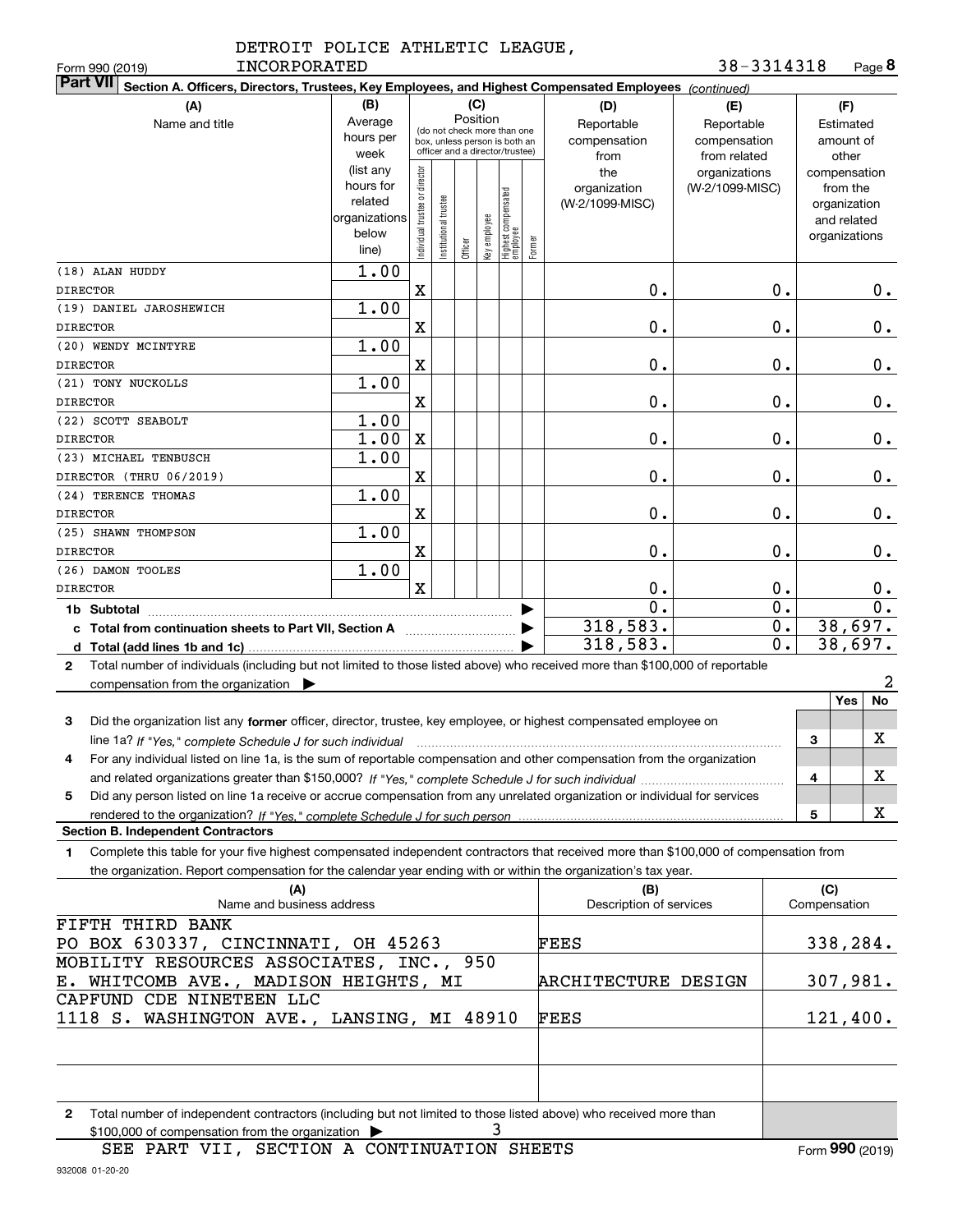|              | DETROIT POLICE ATHLETIC LEAGUE. |            |
|--------------|---------------------------------|------------|
| INCORPORATED |                                 | 38-3314318 |

| INCORPORATED<br>Form 990                                                                                                  |                                                                                     |                                |                       |         |              |                              |        |                                                | 38-3314318                                       |                                                                                   |
|---------------------------------------------------------------------------------------------------------------------------|-------------------------------------------------------------------------------------|--------------------------------|-----------------------|---------|--------------|------------------------------|--------|------------------------------------------------|--------------------------------------------------|-----------------------------------------------------------------------------------|
| <b>Part VII</b><br>Section A. Officers, Directors, Trustees, Key Employees, and Highest Compensated Employees (continued) |                                                                                     |                                |                       |         |              |                              |        |                                                |                                                  |                                                                                   |
| (A)                                                                                                                       | (B)                                                                                 | (C)<br>Position                |                       |         |              |                              |        | (D)                                            | (E)                                              | (F)                                                                               |
| Name and title                                                                                                            | Average<br>hours                                                                    |                                |                       |         |              | (check all that apply)       |        | Reportable<br>compensation                     | Reportable<br>compensation                       | Estimated<br>amount of                                                            |
|                                                                                                                           | per<br>week<br>(list any<br>hours for<br>related<br>organizations<br>below<br>line) | Individual trustee or director | Institutional trustee | Officer | Key employee | Highest compensated employee | Former | from<br>the<br>organization<br>(W-2/1099-MISC) | from related<br>organizations<br>(W-2/1099-MISC) | other<br>compensation<br>from the<br>organization<br>and related<br>organizations |
| (27) DANIEL VARNER                                                                                                        | $\overline{1}$ .00                                                                  |                                |                       |         |              |                              |        |                                                |                                                  |                                                                                   |
| DIRECTOR (THRU 12/2019)                                                                                                   |                                                                                     | $\mathbf X$                    |                       |         |              |                              |        | $0$ .                                          | $\mathbf 0$ .                                    | 0.                                                                                |
| (28) MARK WOODS                                                                                                           | 1.00                                                                                |                                |                       |         |              |                              |        |                                                |                                                  |                                                                                   |
| <b>DIRECTOR</b>                                                                                                           |                                                                                     | $\mathbf X$                    |                       |         |              |                              |        | $\mathbf 0$ .                                  | $\mathbf 0$ .                                    | 0.                                                                                |
| (29) STEVE WYBO                                                                                                           | 1.00                                                                                |                                |                       |         |              |                              |        |                                                |                                                  |                                                                                   |
| <b>DIRECTOR</b>                                                                                                           |                                                                                     | $\mathbf X$                    |                       |         |              |                              |        | $0$ .                                          | $\mathbf 0$ .                                    | 0.                                                                                |
| (30) TIMOTHY RICHEY - FORMER CHIEF                                                                                        | 40.00                                                                               |                                |                       |         |              |                              |        |                                                |                                                  |                                                                                   |
| EXECUTIVE OFFICER (THRU 06/2019)                                                                                          | 1.00                                                                                |                                |                       | X       |              |                              |        | 132,356.                                       | $\mathbf 0$ .                                    | 14,994.                                                                           |
| (31) ROBERT JAMERSON - COO & CHIEF                                                                                        | 40.00                                                                               |                                |                       |         |              |                              |        |                                                |                                                  |                                                                                   |
| EXECUTIVE OFFICER (FROM 07/2019)                                                                                          | 1.00                                                                                |                                |                       | X       |              |                              |        | 113, 414.                                      | 0.                                               | 15,872.                                                                           |
| (32) LENORE DUDLEY                                                                                                        | 40.00                                                                               |                                |                       |         |              |                              |        |                                                |                                                  |                                                                                   |
| DIRECTOR OF FINANCE & BUS ADMIN                                                                                           | 1.00                                                                                |                                |                       | X       |              |                              |        | 72,813.                                        | $\mathbf 0$ .                                    | 7,831.                                                                            |
|                                                                                                                           |                                                                                     |                                |                       |         |              |                              |        |                                                |                                                  |                                                                                   |
|                                                                                                                           |                                                                                     |                                |                       |         |              |                              |        |                                                |                                                  |                                                                                   |
| Total to Part VII, Section A, line 1c                                                                                     |                                                                                     |                                |                       |         |              |                              |        | 318,583.                                       |                                                  | 38,697.                                                                           |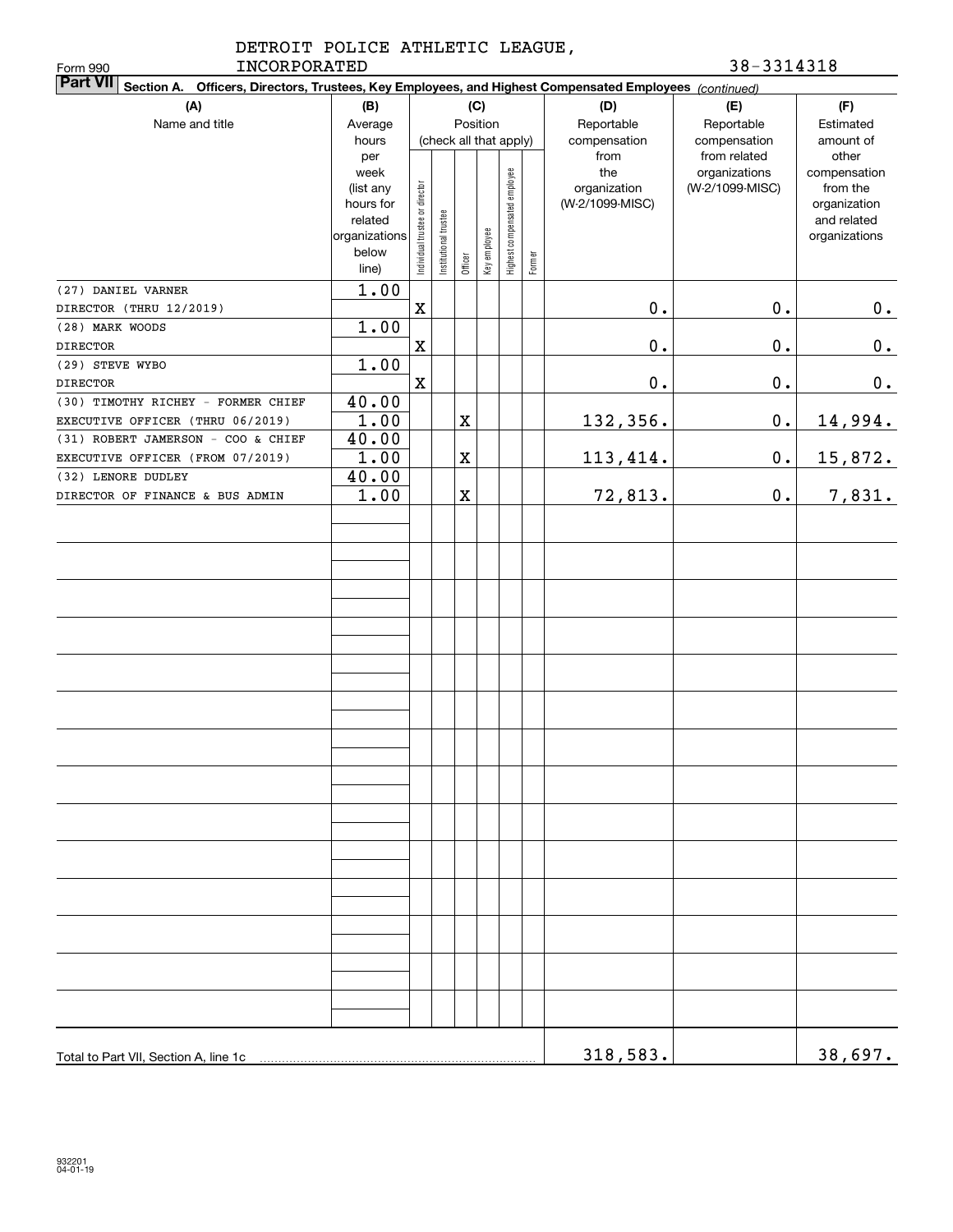| DETROIT POLICE ATHLETIC LEAGUE, |  |
|---------------------------------|--|
|---------------------------------|--|

|                                                           | <b>Part VIII</b> |             | <b>Statement of Revenue</b>                                                                                                                                                                                                                                                                                                                                                                                                                  |                                                                                 |                                              |                                              |                                      |                                                                 |
|-----------------------------------------------------------|------------------|-------------|----------------------------------------------------------------------------------------------------------------------------------------------------------------------------------------------------------------------------------------------------------------------------------------------------------------------------------------------------------------------------------------------------------------------------------------------|---------------------------------------------------------------------------------|----------------------------------------------|----------------------------------------------|--------------------------------------|-----------------------------------------------------------------|
|                                                           |                  |             | Check if Schedule O contains a response or note to any line in this Part VIII                                                                                                                                                                                                                                                                                                                                                                |                                                                                 |                                              |                                              |                                      |                                                                 |
|                                                           |                  |             |                                                                                                                                                                                                                                                                                                                                                                                                                                              |                                                                                 | (A)<br>Total revenue                         | (B)<br>Related or exempt<br>function revenue | (C)<br>Unrelated<br>business revenue | (D)<br>Revenue excluded<br>from tax under<br>sections 512 - 514 |
| Contributions, Gifts, Grants<br>and Other Similar Amounts |                  | b           | 1 a Federated campaigns<br>1a<br>1 <sub>b</sub><br><b>b</b> Membership dues<br>1 <sub>c</sub><br>c Fundraising events<br>1d<br>d Related organizations<br>1e<br>e Government grants (contributions)<br>f All other contributions, gifts, grants, and<br>1f<br>similar amounts not included above<br>$1g$ \$<br>g Noncash contributions included in lines 1a-1f<br>2 a PROGRAM INCOME<br><u> 1980 - Johann Barn, fransk politik (d. 1980)</u> | 6,056.<br>1,330,834.<br>76,831.<br>1,688,960.<br><b>Business Code</b><br>900099 | $\blacktriangleright$ 3,102,681.<br>204,592. | $\overline{204}$ , 592.                      |                                      |                                                                 |
| Program Service<br>Revenue                                |                  | c<br>d<br>e | the control of the control of the control of the control of the control of<br>the control of the control of the control of the control of the control of<br>f All other program service revenue                                                                                                                                                                                                                                              |                                                                                 |                                              |                                              |                                      |                                                                 |
|                                                           |                  |             |                                                                                                                                                                                                                                                                                                                                                                                                                                              |                                                                                 | 204, 592.                                    |                                              |                                      |                                                                 |
|                                                           | 3<br>4<br>5      |             | Investment income (including dividends, interest, and<br>Income from investment of tax-exempt bond proceeds                                                                                                                                                                                                                                                                                                                                  |                                                                                 | 9,842.                                       |                                              |                                      | 9,842.                                                          |
|                                                           |                  |             | (i) Real<br>$6a\overline{223}$ , 387.<br>6 a Gross rents<br>$6b$ 160,022.<br><b>b</b> Less: rental expenses<br>6c   63, 365.<br>c Rental income or (loss)                                                                                                                                                                                                                                                                                    | (ii) Personal                                                                   |                                              |                                              |                                      |                                                                 |
|                                                           |                  |             | d Net rental income or (loss)                                                                                                                                                                                                                                                                                                                                                                                                                |                                                                                 | 63,365.                                      |                                              | 5,919.                               | 57,446.                                                         |
| Revenue                                                   |                  |             | (i) Securities<br>7 a Gross amount from sales of<br>assets other than inventory<br>7a<br><b>b</b> Less: cost or other basis<br>7b<br>and sales expenses<br>$\vert$ 7c $\vert$<br>c Gain or (loss)                                                                                                                                                                                                                                            | (ii) Other                                                                      |                                              |                                              |                                      |                                                                 |
|                                                           |                  |             |                                                                                                                                                                                                                                                                                                                                                                                                                                              |                                                                                 |                                              |                                              |                                      |                                                                 |
| <b>Othe</b>                                               |                  |             | 8 a Gross income from fundraising events (not<br>$6,056.$ of<br>including $$$<br>contributions reported on line 1c). See<br><b>b</b> Less: direct expenses                                                                                                                                                                                                                                                                                   | $8a$ 763, 935.<br>$8b$ 99, 256.                                                 |                                              |                                              |                                      |                                                                 |
|                                                           |                  |             | c Net income or (loss) from fundraising events                                                                                                                                                                                                                                                                                                                                                                                               | ▶<br>.                                                                          | 664,679.                                     |                                              |                                      | 664,679.                                                        |
|                                                           |                  |             | 9 a Gross income from gaming activities. See<br>9a<br>9 <sub>b</sub><br><b>b</b> Less: direct expenses <b>manually</b>                                                                                                                                                                                                                                                                                                                       |                                                                                 |                                              |                                              |                                      |                                                                 |
|                                                           |                  |             | c Net income or (loss) from gaming activities<br>.                                                                                                                                                                                                                                                                                                                                                                                           |                                                                                 |                                              |                                              |                                      |                                                                 |
|                                                           |                  |             | 10 a Gross sales of inventory, less returns<br> 10a<br><b>b</b> Less: cost of goods sold<br>10 <sub>b</sub>                                                                                                                                                                                                                                                                                                                                  |                                                                                 |                                              |                                              |                                      |                                                                 |
|                                                           |                  |             | c Net income or (loss) from sales of inventory                                                                                                                                                                                                                                                                                                                                                                                               |                                                                                 |                                              |                                              |                                      |                                                                 |
| Miscellaneous<br>Revenue                                  |                  | b           | 11 a OTHER INCOME<br>the control of the control of the control of the control of the                                                                                                                                                                                                                                                                                                                                                         | <b>Business Code</b><br>900099                                                  | 26,451.                                      |                                              | 6,093.                               | 20, 358.                                                        |
|                                                           |                  | c           | the control of the control of the control of the control of the control of                                                                                                                                                                                                                                                                                                                                                                   |                                                                                 |                                              |                                              |                                      |                                                                 |
|                                                           |                  |             |                                                                                                                                                                                                                                                                                                                                                                                                                                              | $\blacktriangleright$                                                           | 26,451.                                      |                                              |                                      |                                                                 |
|                                                           | 12               |             |                                                                                                                                                                                                                                                                                                                                                                                                                                              |                                                                                 | $\blacktriangleright$ 4,071,610.             | 204,592.                                     |                                      | $12,012.$ 752,325.                                              |
|                                                           |                  |             |                                                                                                                                                                                                                                                                                                                                                                                                                                              |                                                                                 |                                              |                                              |                                      |                                                                 |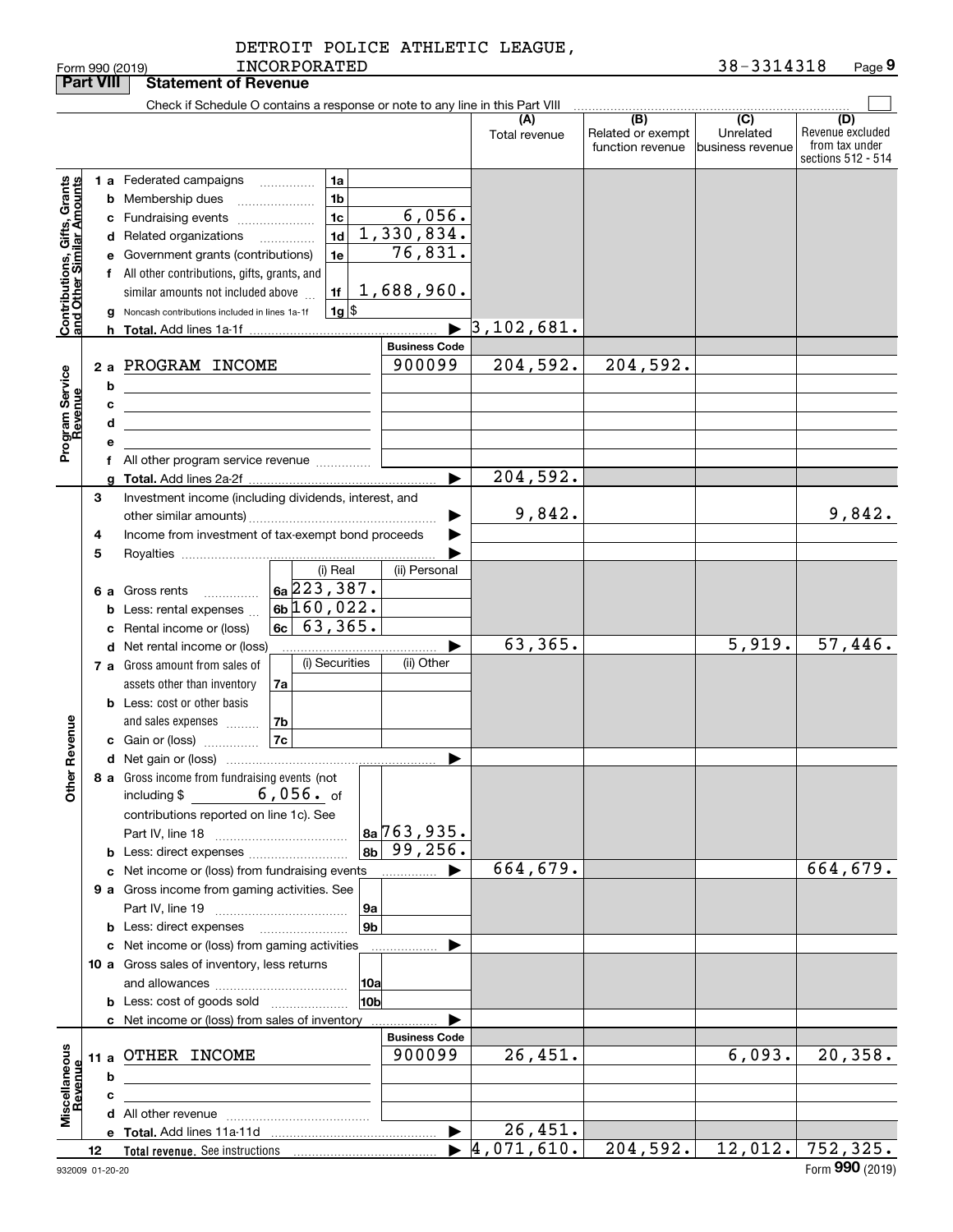Form 990 (2019) Page **Part IX Statement of Functional Expenses 10** INCORPORATED 38-3314318

|                  | Section 501(c)(3) and 501(c)(4) organizations must complete all columns. All other organizations must complete column (A).                               |                |                             |                                    |                                |
|------------------|----------------------------------------------------------------------------------------------------------------------------------------------------------|----------------|-----------------------------|------------------------------------|--------------------------------|
|                  | Check if Schedule O contains a response or note to any line in this Part IX                                                                              | (A)            | (B)                         | (C)                                |                                |
|                  | Do not include amounts reported on lines 6b,<br>7b, 8b, 9b, and 10b of Part VIII.                                                                        | Total expenses | Program service<br>expenses | Management and<br>general expenses | (D)<br>Fundraising<br>expenses |
| 1.               | Grants and other assistance to domestic organizations                                                                                                    |                |                             |                                    |                                |
|                  | and domestic governments. See Part IV, line 21                                                                                                           |                |                             |                                    |                                |
| $\mathbf{2}$     | Grants and other assistance to domestic                                                                                                                  |                |                             |                                    |                                |
|                  | individuals. See Part IV, line 22                                                                                                                        |                |                             |                                    |                                |
| 3                | Grants and other assistance to foreign                                                                                                                   |                |                             |                                    |                                |
|                  | organizations, foreign governments, and foreign                                                                                                          |                |                             |                                    |                                |
|                  | individuals. See Part IV, lines 15 and 16                                                                                                                |                |                             |                                    |                                |
| 4                | Benefits paid to or for members                                                                                                                          |                |                             |                                    |                                |
| 5                | Compensation of current officers, directors,                                                                                                             | 357,280.       |                             | 60,738.                            |                                |
|                  | trustees, and key employees                                                                                                                              |                | 232,232.                    |                                    | 64,310.                        |
| 6                | Compensation not included above to disqualified                                                                                                          |                |                             |                                    |                                |
|                  | persons (as defined under section 4958(f)(1)) and                                                                                                        |                |                             |                                    |                                |
|                  | persons described in section 4958(c)(3)(B)                                                                                                               | 963,658.       |                             | 246,019.                           |                                |
| 7                |                                                                                                                                                          |                | 543,280.                    |                                    | 174, 359.                      |
| 8                | Pension plan accruals and contributions (include                                                                                                         |                |                             |                                    |                                |
|                  | section 401(k) and 403(b) employer contributions)                                                                                                        | 189,873.       | 123,266.                    | 34,594.                            | 32,013.                        |
| 9                |                                                                                                                                                          | 111,522.       | 68,413.                     | 24,245.                            | 18,864.                        |
| 10               |                                                                                                                                                          |                |                             |                                    |                                |
| 11               | Fees for services (nonemployees):                                                                                                                        |                |                             |                                    |                                |
| a                |                                                                                                                                                          | 10, 192.       | 6, 269.                     | 2,189.                             |                                |
| b                |                                                                                                                                                          | 43,241.        | $\overline{26}$ , 597.      | 9,288.                             | $\frac{1,734}{7,356}$ .        |
| c                |                                                                                                                                                          |                |                             |                                    |                                |
| d                |                                                                                                                                                          |                |                             |                                    |                                |
| e                | Professional fundraising services. See Part IV, line 17<br>Investment management fees                                                                    |                |                             |                                    |                                |
| f                | Other. (If line 11g amount exceeds 10% of line 25,                                                                                                       |                |                             |                                    |                                |
| g                | column (A) amount, list line 11g expenses on Sch O.)                                                                                                     |                |                             |                                    |                                |
| 12 <sup>12</sup> |                                                                                                                                                          | 45,451.        | 44,769.                     | 508.                               | 174.                           |
| 13               |                                                                                                                                                          |                |                             |                                    |                                |
| 14               |                                                                                                                                                          | 21,289.        | 13,095.                     | 4,573.                             | 3,621.                         |
| 15               |                                                                                                                                                          |                |                             |                                    |                                |
| 16               |                                                                                                                                                          | 245, 400.      | 226,013.                    | 15,569.                            | 3,818.                         |
| 17               |                                                                                                                                                          | 66,534.        | 66,363.                     | 151.                               | 20.                            |
| 18               | Payments of travel or entertainment expenses                                                                                                             |                |                             |                                    |                                |
|                  | for any federal, state, or local public officials                                                                                                        |                |                             |                                    |                                |
| 19               | Conferences, conventions, and meetings                                                                                                                   | 33,049.        | 28,224.                     | 2, 274.                            | 2,551.                         |
| 20               | Interest                                                                                                                                                 | 253, 166.      | 247,962.                    | 5,204.                             |                                |
| 21               |                                                                                                                                                          |                |                             |                                    |                                |
| 22               | Depreciation, depletion, and amortization                                                                                                                | 533,538.       | 480,400.                    | 42,734.                            | 10,404.                        |
| 23               | Insurance                                                                                                                                                | 87,478.        | 72,710.                     | 13,663.                            | 1,105.                         |
| 24               | Other expenses. Itemize expenses not covered<br>above (List miscellaneous expenses on line 24e. If<br>line 24e amount exceeds 10% of line 25, column (A) |                |                             |                                    |                                |
|                  | amount, list line 24e expenses on Schedule 0.)<br>CONTRACT LABOR - OTHER                                                                                 | 577, 567.      | 443,693.                    | 79,577.                            | 54,297.                        |
| a                | EQUIPMENT AND SUPPLIES                                                                                                                                   | 307,562.       | 259,794.                    | 20,662.                            | 27,106.                        |
| b                | OTHER EXPENSES                                                                                                                                           | 153, 363.      | 89,481.                     | 26,227.                            | 37,655.                        |
| C                | UNREAL. BUS. INC. TAX                                                                                                                                    | 1,070.         |                             | 1,070.                             |                                |
| d                |                                                                                                                                                          |                |                             |                                    |                                |
|                  | e All other expenses                                                                                                                                     | 4,001,233.     | 2,972,561.                  | 589,285.                           | 439,387.                       |
| 25<br>26         | Total functional expenses. Add lines 1 through 24e<br>Joint costs. Complete this line only if the organization                                           |                |                             |                                    |                                |
|                  | reported in column (B) joint costs from a combined                                                                                                       |                |                             |                                    |                                |
|                  | educational campaign and fundraising solicitation.                                                                                                       |                |                             |                                    |                                |
|                  | Check here $\blacktriangleright$<br>if following SOP 98-2 (ASC 958-720)                                                                                  |                |                             |                                    |                                |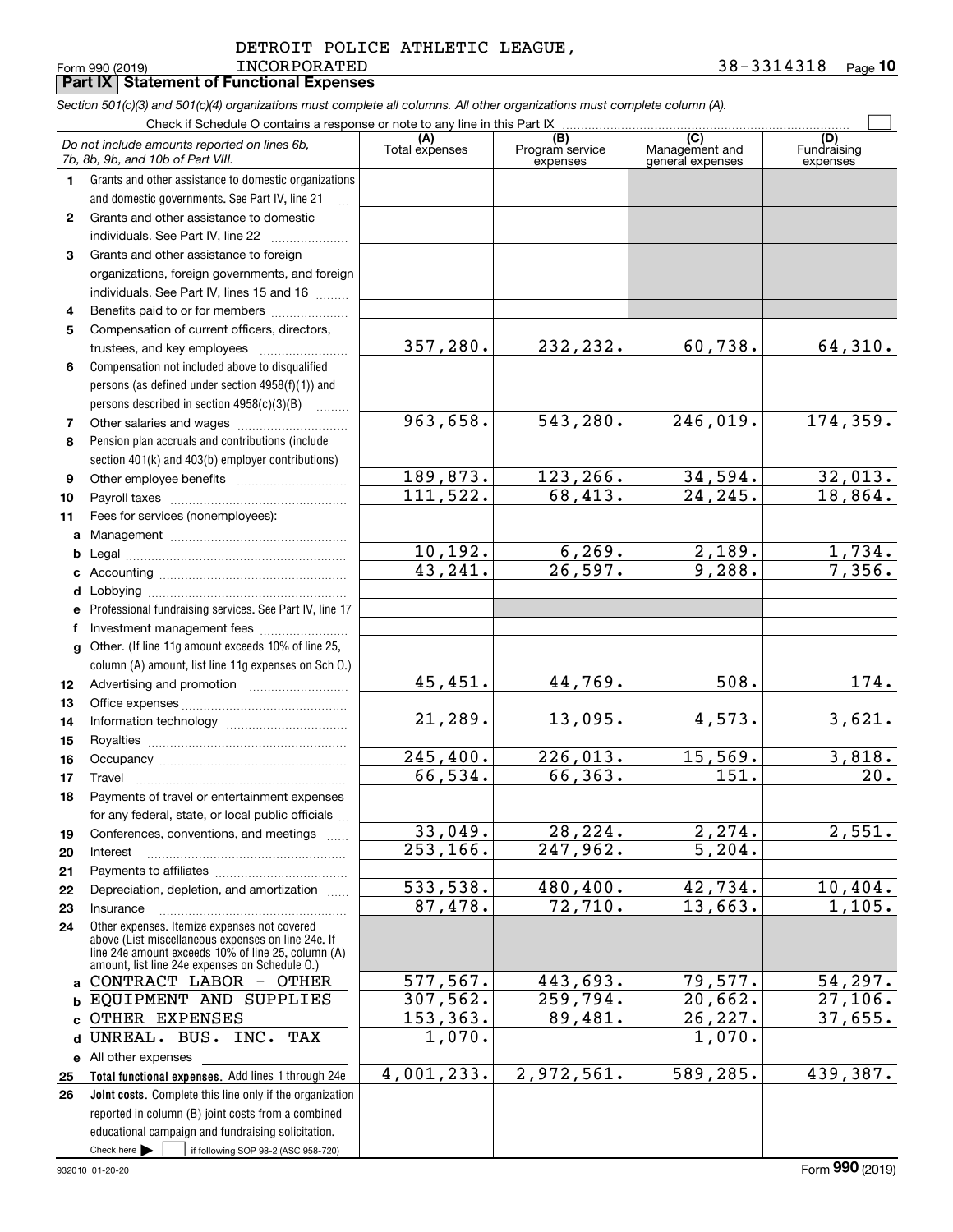**33**

 $\overline{a}$ 

Total liabilities and net assets/fund balances

|               | DETROIT POLICE ATHLETIC LEAGUE, |  |
|---------------|---------------------------------|--|
| ------------- |                                 |  |

Form 990 (2019) INCORPORATED 3 8 – 3 3 1 4 3 1 8 <sub>Page</sub> 11

|                             |    | Check if Schedule O contains a response or note to any line in this Part X                                                                                                                                                     |                 |                                                                                                                                                                                                                                                                                                                                                                                                                                               |                          |                 |                    |
|-----------------------------|----|--------------------------------------------------------------------------------------------------------------------------------------------------------------------------------------------------------------------------------|-----------------|-----------------------------------------------------------------------------------------------------------------------------------------------------------------------------------------------------------------------------------------------------------------------------------------------------------------------------------------------------------------------------------------------------------------------------------------------|--------------------------|-----------------|--------------------|
|                             |    |                                                                                                                                                                                                                                |                 |                                                                                                                                                                                                                                                                                                                                                                                                                                               | (A)<br>Beginning of year |                 | (B)<br>End of year |
|                             | 1  | Cash - non-interest-bearing                                                                                                                                                                                                    |                 | $\begin{minipage}{0.5\textwidth} \begin{tabular}{ l l l } \hline & \multicolumn{1}{ l l } \hline & \multicolumn{1}{ l } \multicolumn{1}{ l } \multicolumn{1}{ l } \multicolumn{1}{ l } \multicolumn{1}{ l } \multicolumn{1}{ l } \multicolumn{1}{ l } \multicolumn{1}{ l } \multicolumn{1}{ l } \multicolumn{1}{ l } \multicolumn{1}{ l } \multicolumn{1}{ l } \multicolumn{1}{ l } \multicolumn{1}{ l } \multicolumn{1}{ l } \multicolumn{1$ | 806,272.                 | 1.              | 665,140.           |
|                             | 2  |                                                                                                                                                                                                                                |                 |                                                                                                                                                                                                                                                                                                                                                                                                                                               | 2,012,387.               | $\mathbf{2}$    |                    |
|                             | 3  |                                                                                                                                                                                                                                |                 |                                                                                                                                                                                                                                                                                                                                                                                                                                               | 384,693.                 | 3               | 357,990.           |
|                             | 4  |                                                                                                                                                                                                                                |                 |                                                                                                                                                                                                                                                                                                                                                                                                                                               | 44,929.                  | 4               | 22,311.            |
|                             | 5  | Loans and other receivables from any current or former officer, director,                                                                                                                                                      |                 |                                                                                                                                                                                                                                                                                                                                                                                                                                               |                          |                 |                    |
|                             |    | trustee, key employee, creator or founder, substantial contributor, or 35%                                                                                                                                                     |                 |                                                                                                                                                                                                                                                                                                                                                                                                                                               |                          |                 |                    |
|                             |    | controlled entity or family member of any of these persons                                                                                                                                                                     |                 |                                                                                                                                                                                                                                                                                                                                                                                                                                               |                          | 5               |                    |
|                             | 6  | Loans and other receivables from other disqualified persons (as defined                                                                                                                                                        |                 |                                                                                                                                                                                                                                                                                                                                                                                                                                               |                          |                 |                    |
|                             |    | under section $4958(f)(1)$ , and persons described in section $4958(c)(3)(B)$                                                                                                                                                  |                 | 6                                                                                                                                                                                                                                                                                                                                                                                                                                             |                          |                 |                    |
|                             | 7  |                                                                                                                                                                                                                                |                 | <b>Secure</b>                                                                                                                                                                                                                                                                                                                                                                                                                                 |                          | $\overline{7}$  |                    |
| Assets                      | 8  |                                                                                                                                                                                                                                |                 |                                                                                                                                                                                                                                                                                                                                                                                                                                               |                          | 8               |                    |
|                             | 9  | Prepaid expenses and deferred charges                                                                                                                                                                                          |                 |                                                                                                                                                                                                                                                                                                                                                                                                                                               | 21,861.                  | 9               | 7,808.             |
|                             |    | <b>10a</b> Land, buildings, and equipment: cost or other                                                                                                                                                                       |                 |                                                                                                                                                                                                                                                                                                                                                                                                                                               |                          |                 |                    |
|                             |    | basis. Complete Part VI of Schedule D                                                                                                                                                                                          | 10a             | 16,591,901.                                                                                                                                                                                                                                                                                                                                                                                                                                   |                          |                 |                    |
|                             |    |                                                                                                                                                                                                                                | 10 <sub>b</sub> | 924,488.                                                                                                                                                                                                                                                                                                                                                                                                                                      | 15,815,137.              | 10 <sub>c</sub> | 15,667,413.        |
|                             | 11 |                                                                                                                                                                                                                                |                 | 11                                                                                                                                                                                                                                                                                                                                                                                                                                            |                          |                 |                    |
|                             | 12 |                                                                                                                                                                                                                                |                 | 12                                                                                                                                                                                                                                                                                                                                                                                                                                            |                          |                 |                    |
|                             | 13 |                                                                                                                                                                                                                                |                 | 13                                                                                                                                                                                                                                                                                                                                                                                                                                            |                          |                 |                    |
|                             | 14 |                                                                                                                                                                                                                                |                 | 14                                                                                                                                                                                                                                                                                                                                                                                                                                            |                          |                 |                    |
|                             | 15 |                                                                                                                                                                                                                                |                 | 0.                                                                                                                                                                                                                                                                                                                                                                                                                                            | 15                       | 641,733.        |                    |
|                             | 16 |                                                                                                                                                                                                                                | 19,085,279.     | 16                                                                                                                                                                                                                                                                                                                                                                                                                                            | 17, 362, 395.            |                 |                    |
|                             | 17 |                                                                                                                                                                                                                                | 1,463,095.      | 17                                                                                                                                                                                                                                                                                                                                                                                                                                            | 208,365.                 |                 |                    |
|                             | 18 |                                                                                                                                                                                                                                |                 | 18                                                                                                                                                                                                                                                                                                                                                                                                                                            |                          |                 |                    |
|                             | 19 | Deferred revenue material contracts and a contract of the contract of the contract of the contract of the contract of the contract of the contract of the contract of the contract of the contract of the contract of the cont |                 |                                                                                                                                                                                                                                                                                                                                                                                                                                               | 74,060.                  | 19              | 84,626.            |
|                             | 20 |                                                                                                                                                                                                                                |                 |                                                                                                                                                                                                                                                                                                                                                                                                                                               |                          | 20              |                    |
|                             | 21 | Escrow or custodial account liability. Complete Part IV of Schedule D                                                                                                                                                          |                 |                                                                                                                                                                                                                                                                                                                                                                                                                                               |                          | 21              |                    |
|                             | 22 | Loans and other payables to any current or former officer, director,                                                                                                                                                           |                 |                                                                                                                                                                                                                                                                                                                                                                                                                                               |                          |                 |                    |
|                             |    | trustee, key employee, creator or founder, substantial contributor, or 35%                                                                                                                                                     |                 |                                                                                                                                                                                                                                                                                                                                                                                                                                               |                          |                 |                    |
| Liabilities                 |    | controlled entity or family member of any of these persons                                                                                                                                                                     |                 |                                                                                                                                                                                                                                                                                                                                                                                                                                               |                          | 22              |                    |
|                             | 23 | Secured mortgages and notes payable to unrelated third parties                                                                                                                                                                 |                 | .                                                                                                                                                                                                                                                                                                                                                                                                                                             | 13,207,021.              | 23              | 12,648,111.        |
|                             | 24 | Unsecured notes and loans payable to unrelated third parties                                                                                                                                                                   |                 |                                                                                                                                                                                                                                                                                                                                                                                                                                               |                          | 24              |                    |
|                             | 25 | Other liabilities (including federal income tax, payables to related third                                                                                                                                                     |                 |                                                                                                                                                                                                                                                                                                                                                                                                                                               |                          |                 |                    |
|                             |    | parties, and other liabilities not included on lines 17-24). Complete Part X                                                                                                                                                   |                 |                                                                                                                                                                                                                                                                                                                                                                                                                                               |                          |                 |                    |
|                             |    | of Schedule D                                                                                                                                                                                                                  |                 |                                                                                                                                                                                                                                                                                                                                                                                                                                               | $0$ .                    | 25              | 5,151.             |
|                             | 26 | Total liabilities. Add lines 17 through 25                                                                                                                                                                                     |                 |                                                                                                                                                                                                                                                                                                                                                                                                                                               | 14, 744, 176.            | 26              | 12,946,253.        |
|                             |    | Organizations that follow FASB ASC 958, check here $\triangleright \lfloor X \rfloor$                                                                                                                                          |                 |                                                                                                                                                                                                                                                                                                                                                                                                                                               |                          |                 |                    |
|                             |    | and complete lines 27, 28, 32, and 33.                                                                                                                                                                                         |                 |                                                                                                                                                                                                                                                                                                                                                                                                                                               |                          |                 |                    |
|                             | 27 | Net assets without donor restrictions                                                                                                                                                                                          |                 |                                                                                                                                                                                                                                                                                                                                                                                                                                               | 3,424,586.               | 27              | 4,043,108.         |
|                             | 28 |                                                                                                                                                                                                                                |                 |                                                                                                                                                                                                                                                                                                                                                                                                                                               | 916, 517.                | 28              | 373,034.           |
|                             |    | Organizations that do not follow FASB ASC 958, check here $\blacktriangleright$                                                                                                                                                |                 |                                                                                                                                                                                                                                                                                                                                                                                                                                               |                          |                 |                    |
|                             |    | and complete lines 29 through 33.                                                                                                                                                                                              |                 |                                                                                                                                                                                                                                                                                                                                                                                                                                               |                          |                 |                    |
|                             | 29 |                                                                                                                                                                                                                                |                 |                                                                                                                                                                                                                                                                                                                                                                                                                                               |                          | 29              |                    |
| Net Assets or Fund Balances | 30 | Paid-in or capital surplus, or land, building, or equipment fund                                                                                                                                                               |                 |                                                                                                                                                                                                                                                                                                                                                                                                                                               |                          | 30              |                    |
|                             | 31 | Retained earnings, endowment, accumulated income, or other funds                                                                                                                                                               |                 | .                                                                                                                                                                                                                                                                                                                                                                                                                                             |                          | 31              |                    |
|                             | 32 |                                                                                                                                                                                                                                | 4,341,103.      | 32                                                                                                                                                                                                                                                                                                                                                                                                                                            | 4, 416, 142.             |                 |                    |

Form (2019) **990**

**33**19,085,279. 17,362,395.

## **Part X Balance Sheet** INCORPORATED 38-3314318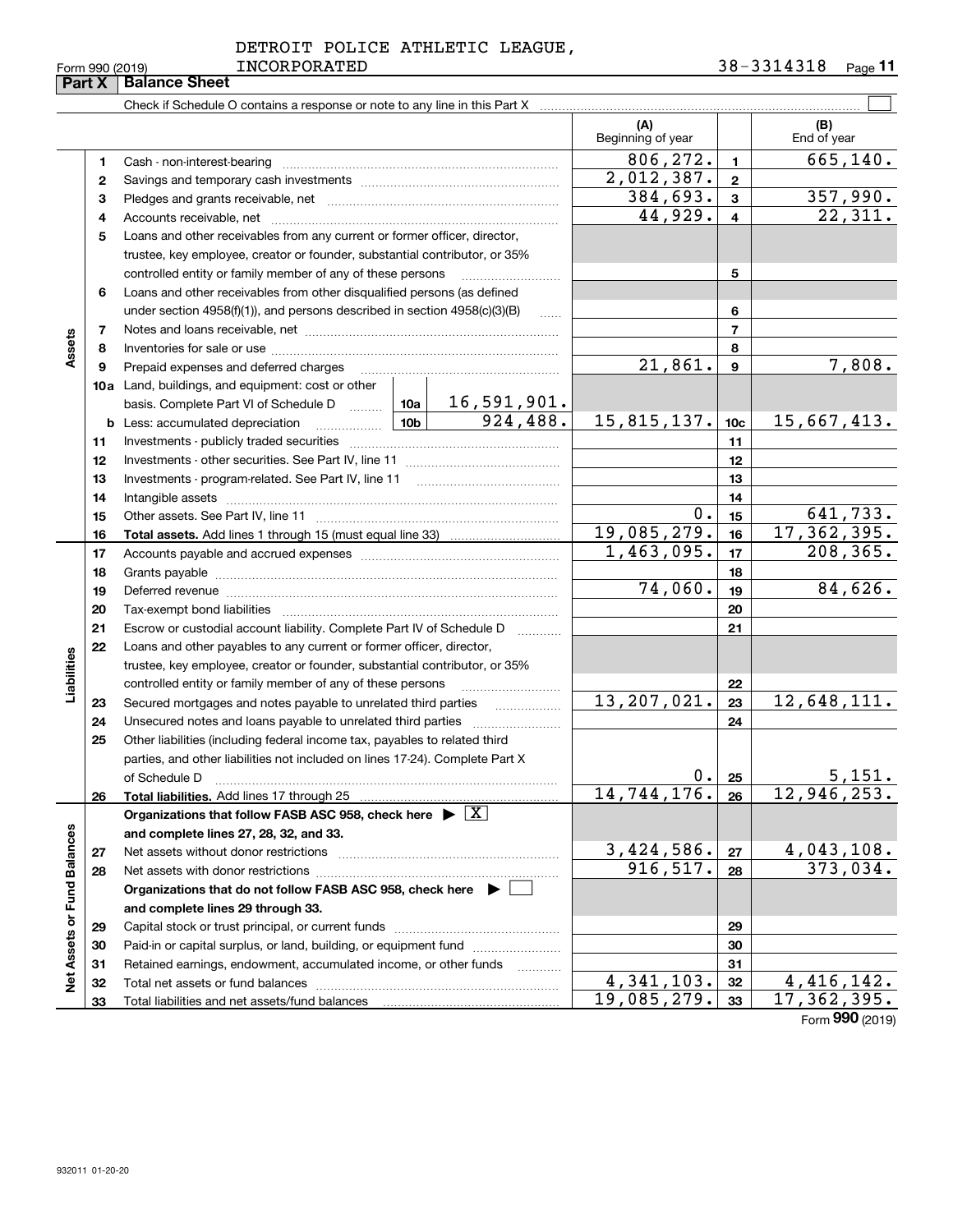|              | DETROIT POLICE ATHLETIC LEAGUE,                                                                                                                                                                                                |                         |                            |                  |              |
|--------------|--------------------------------------------------------------------------------------------------------------------------------------------------------------------------------------------------------------------------------|-------------------------|----------------------------|------------------|--------------|
|              | INCORPORATED<br>Form 990 (2019)                                                                                                                                                                                                |                         | 38-3314318                 |                  | $Page$ 12    |
|              | <b>Part XI Reconciliation of Net Assets</b>                                                                                                                                                                                    |                         |                            |                  |              |
|              |                                                                                                                                                                                                                                |                         |                            |                  |              |
|              |                                                                                                                                                                                                                                |                         |                            |                  |              |
| 1            |                                                                                                                                                                                                                                | $\mathbf 1$             | 4,071,610.                 |                  |              |
| $\mathbf{2}$ |                                                                                                                                                                                                                                | $\overline{2}$          | 4,001,233.                 |                  |              |
| З            | Revenue less expenses. Subtract line 2 from line 1                                                                                                                                                                             | 3                       |                            |                  | 70,377.      |
| 4            |                                                                                                                                                                                                                                | $\overline{\mathbf{4}}$ | $\overline{4}$ , 341, 103. |                  |              |
| 5            |                                                                                                                                                                                                                                | 5                       |                            |                  | 4,662.       |
| 6            |                                                                                                                                                                                                                                | 6                       |                            |                  |              |
| 7            | Investment expenses www.communication.com/www.communication.com/www.communication.com/www.com                                                                                                                                  | $\overline{7}$          |                            |                  |              |
| 8            | Prior period adjustments manufactured content and all the content of the content of the content of the content of the content of the content of the content of the content of the content of the content of the content of the | 8                       |                            |                  |              |
| 9            | Other changes in net assets or fund balances (explain on Schedule O)                                                                                                                                                           | 9                       |                            |                  | 0.           |
| 10           | Net assets or fund balances at end of year. Combine lines 3 through 9 (must equal Part X, line 32,                                                                                                                             |                         |                            |                  |              |
|              |                                                                                                                                                                                                                                | 10                      | 4, 416, 142.               |                  |              |
|              | Part XII Financial Statements and Reporting                                                                                                                                                                                    |                         |                            |                  |              |
|              |                                                                                                                                                                                                                                |                         |                            |                  |              |
|              |                                                                                                                                                                                                                                |                         |                            | Yes <sub>1</sub> | <b>No</b>    |
| 1            | $ X $ Accrual<br>Accounting method used to prepare the Form 990: <u>[16</u> ] Cash<br>  Other                                                                                                                                  |                         |                            |                  |              |
|              | If the organization changed its method of accounting from a prior year or checked "Other," explain in Schedule O.                                                                                                              |                         |                            |                  |              |
|              | 2a Were the organization's financial statements compiled or reviewed by an independent accountant?                                                                                                                             |                         | 2a                         |                  | $\mathbf{x}$ |
|              | If "Yes," check a box below to indicate whether the financial statements for the year were compiled or reviewed on a                                                                                                           |                         |                            |                  |              |
|              | separate basis, consolidated basis, or both:                                                                                                                                                                                   |                         |                            |                  |              |
|              | Separate basis<br><b>Consolidated basis</b><br>Both consolidated and separate basis                                                                                                                                            |                         |                            |                  |              |
|              |                                                                                                                                                                                                                                |                         | 2 <sub>b</sub>             | х                |              |
|              | If "Yes," check a box below to indicate whether the financial statements for the year were audited on a separate basis,                                                                                                        |                         |                            |                  |              |
|              | consolidated basis, or both:                                                                                                                                                                                                   |                         |                            |                  |              |
|              | $\vert X \vert$ Consolidated basis<br>Both consolidated and separate basis<br>Separate basis                                                                                                                                   |                         |                            |                  |              |
|              | c If "Yes" to line 2a or 2b, does the organization have a committee that assumes responsibility for oversight of the audit,                                                                                                    |                         |                            |                  |              |
|              |                                                                                                                                                                                                                                |                         | 2c                         | x                |              |
|              | If the organization changed either its oversight process or selection process during the tax year, explain on Schedule O.                                                                                                      |                         |                            |                  |              |
|              | 3a As a result of a federal award, was the organization required to undergo an audit or audits as set forth in the Single Audit                                                                                                |                         |                            |                  |              |
|              | Act and OMB Circular A-133?                                                                                                                                                                                                    |                         | 3a                         |                  | x            |
|              | b If "Yes," did the organization undergo the required audit or audits? If the organization did not undergo the required audit                                                                                                  |                         |                            |                  |              |
|              | or audits, explain why on Schedule O and describe any steps taken to undergo such audits                                                                                                                                       |                         | 3b                         |                  |              |

Form (2019) **990**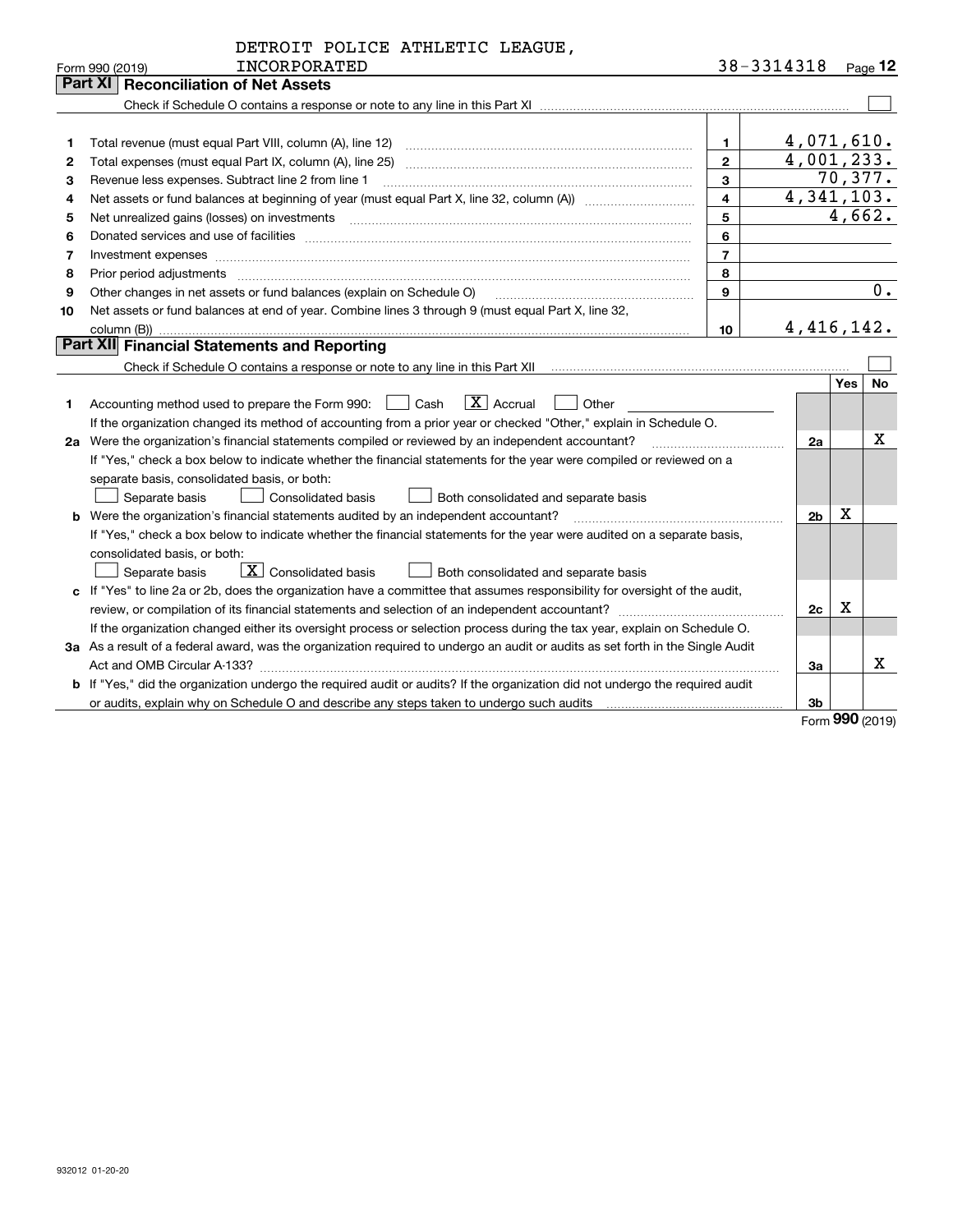| <b>SCHEDULE A</b>                                      |                                               | <b>Public Charity Status and Public Support</b>                                                                                                                                                                                                      |                                                                |                            | OMB No. 1545-0047                     |
|--------------------------------------------------------|-----------------------------------------------|------------------------------------------------------------------------------------------------------------------------------------------------------------------------------------------------------------------------------------------------------|----------------------------------------------------------------|----------------------------|---------------------------------------|
| (Form 990 or 990-EZ)                                   |                                               | Complete if the organization is a section 501(c)(3) organization or a section                                                                                                                                                                        |                                                                |                            |                                       |
|                                                        |                                               | 4947(a)(1) nonexempt charitable trust.                                                                                                                                                                                                               |                                                                |                            |                                       |
| Department of the Treasury<br>Internal Revenue Service |                                               | Attach to Form 990 or Form 990-EZ.                                                                                                                                                                                                                   |                                                                |                            | <b>Open to Public</b><br>Inspection   |
| Name of the organization                               |                                               | Go to www.irs.gov/Form990 for instructions and the latest information.<br>DETROIT POLICE ATHLETIC LEAGUE,                                                                                                                                            |                                                                |                            | <b>Employer identification number</b> |
|                                                        | INCORPORATED                                  |                                                                                                                                                                                                                                                      |                                                                |                            | 38-3314318                            |
| Part I                                                 |                                               | Reason for Public Charity Status (All organizations must complete this part.) See instructions.                                                                                                                                                      |                                                                |                            |                                       |
|                                                        |                                               | The organization is not a private foundation because it is: (For lines 1 through 12, check only one box.)                                                                                                                                            |                                                                |                            |                                       |
| 1                                                      |                                               | A church, convention of churches, or association of churches described in section $170(b)(1)(A)(i)$ .                                                                                                                                                |                                                                |                            |                                       |
| 2                                                      |                                               | A school described in section 170(b)(1)(A)(ii). (Attach Schedule E (Form 990 or 990-EZ).)                                                                                                                                                            |                                                                |                            |                                       |
| 3                                                      |                                               | A hospital or a cooperative hospital service organization described in section 170(b)(1)(A)(iii).                                                                                                                                                    |                                                                |                            |                                       |
| 4                                                      |                                               | A medical research organization operated in conjunction with a hospital described in section 170(b)(1)(A)(iii). Enter the hospital's name,                                                                                                           |                                                                |                            |                                       |
| city, and state:                                       |                                               |                                                                                                                                                                                                                                                      |                                                                |                            |                                       |
| 5                                                      |                                               | An organization operated for the benefit of a college or university owned or operated by a governmental unit described in                                                                                                                            |                                                                |                            |                                       |
|                                                        | section 170(b)(1)(A)(iv). (Complete Part II.) |                                                                                                                                                                                                                                                      |                                                                |                            |                                       |
| 6<br>$\overline{\text{X}}$<br>$\overline{7}$           |                                               | A federal, state, or local government or governmental unit described in section 170(b)(1)(A)(v).                                                                                                                                                     |                                                                |                            |                                       |
|                                                        | section 170(b)(1)(A)(vi). (Complete Part II.) | An organization that normally receives a substantial part of its support from a governmental unit or from the general public described in                                                                                                            |                                                                |                            |                                       |
| 8                                                      |                                               | A community trust described in section 170(b)(1)(A)(vi). (Complete Part II.)                                                                                                                                                                         |                                                                |                            |                                       |
| 9                                                      |                                               | An agricultural research organization described in section 170(b)(1)(A)(ix) operated in conjunction with a land-grant college                                                                                                                        |                                                                |                            |                                       |
|                                                        |                                               | or university or a non-land-grant college of agriculture (see instructions). Enter the name, city, and state of the college or                                                                                                                       |                                                                |                            |                                       |
| university:                                            |                                               |                                                                                                                                                                                                                                                      |                                                                |                            |                                       |
| 10                                                     |                                               | An organization that normally receives: (1) more than 33 1/3% of its support from contributions, membership fees, and gross receipts from                                                                                                            |                                                                |                            |                                       |
|                                                        |                                               | activities related to its exempt functions - subject to certain exceptions, and (2) no more than 33 1/3% of its support from gross investment                                                                                                        |                                                                |                            |                                       |
|                                                        |                                               | income and unrelated business taxable income (less section 511 tax) from businesses acquired by the organization after June 30, 1975.                                                                                                                |                                                                |                            |                                       |
|                                                        | See section 509(a)(2). (Complete Part III.)   |                                                                                                                                                                                                                                                      |                                                                |                            |                                       |
| 11                                                     |                                               | An organization organized and operated exclusively to test for public safety. See section 509(a)(4).                                                                                                                                                 |                                                                |                            |                                       |
| 12 <sub>2</sub>                                        |                                               | An organization organized and operated exclusively for the benefit of, to perform the functions of, or to carry out the purposes of one or                                                                                                           |                                                                |                            |                                       |
|                                                        |                                               | more publicly supported organizations described in section 509(a)(1) or section 509(a)(2). See section 509(a)(3). Check the box in<br>lines 12a through 12d that describes the type of supporting organization and complete lines 12e, 12f, and 12g. |                                                                |                            |                                       |
| a                                                      |                                               | Type I. A supporting organization operated, supervised, or controlled by its supported organization(s), typically by giving                                                                                                                          |                                                                |                            |                                       |
|                                                        |                                               | the supported organization(s) the power to regularly appoint or elect a majority of the directors or trustees of the supporting                                                                                                                      |                                                                |                            |                                       |
|                                                        |                                               | organization. You must complete Part IV, Sections A and B.                                                                                                                                                                                           |                                                                |                            |                                       |
| b                                                      |                                               | Type II. A supporting organization supervised or controlled in connection with its supported organization(s), by having                                                                                                                              |                                                                |                            |                                       |
|                                                        |                                               | control or management of the supporting organization vested in the same persons that control or manage the supported                                                                                                                                 |                                                                |                            |                                       |
|                                                        |                                               | organization(s). You must complete Part IV, Sections A and C.                                                                                                                                                                                        |                                                                |                            |                                       |
| c                                                      |                                               | Type III functionally integrated. A supporting organization operated in connection with, and functionally integrated with,                                                                                                                           |                                                                |                            |                                       |
|                                                        |                                               | its supported organization(s) (see instructions). You must complete Part IV, Sections A, D, and E.                                                                                                                                                   |                                                                |                            |                                       |
| d                                                      |                                               | Type III non-functionally integrated. A supporting organization operated in connection with its supported organization(s)                                                                                                                            |                                                                |                            |                                       |
|                                                        |                                               | that is not functionally integrated. The organization generally must satisfy a distribution requirement and an attentiveness                                                                                                                         |                                                                |                            |                                       |
| е                                                      |                                               | requirement (see instructions). You must complete Part IV, Sections A and D, and Part V.<br>Check this box if the organization received a written determination from the IRS that it is a Type I, Type II, Type III                                  |                                                                |                            |                                       |
|                                                        |                                               | functionally integrated, or Type III non-functionally integrated supporting organization.                                                                                                                                                            |                                                                |                            |                                       |
| f                                                      |                                               |                                                                                                                                                                                                                                                      |                                                                |                            |                                       |
| a                                                      |                                               | Provide the following information about the supported organization(s).                                                                                                                                                                               |                                                                |                            |                                       |
| (i) Name of supported                                  | (ii) EIN                                      | (iii) Type of organization<br>(described on lines 1-10                                                                                                                                                                                               | (iv) Is the organization listed<br>in your governing document? | (v) Amount of monetary     | (vi) Amount of other                  |
| organization                                           |                                               | above (see instructions))                                                                                                                                                                                                                            | Yes<br><b>No</b>                                               | support (see instructions) | support (see instructions)            |
|                                                        |                                               |                                                                                                                                                                                                                                                      |                                                                |                            |                                       |
|                                                        |                                               |                                                                                                                                                                                                                                                      |                                                                |                            |                                       |
|                                                        |                                               |                                                                                                                                                                                                                                                      |                                                                |                            |                                       |
|                                                        |                                               |                                                                                                                                                                                                                                                      |                                                                |                            |                                       |
|                                                        |                                               |                                                                                                                                                                                                                                                      |                                                                |                            |                                       |
|                                                        |                                               |                                                                                                                                                                                                                                                      |                                                                |                            |                                       |
|                                                        |                                               |                                                                                                                                                                                                                                                      |                                                                |                            |                                       |
|                                                        |                                               |                                                                                                                                                                                                                                                      |                                                                |                            |                                       |
|                                                        |                                               |                                                                                                                                                                                                                                                      |                                                                |                            |                                       |
| Total                                                  |                                               |                                                                                                                                                                                                                                                      |                                                                |                            |                                       |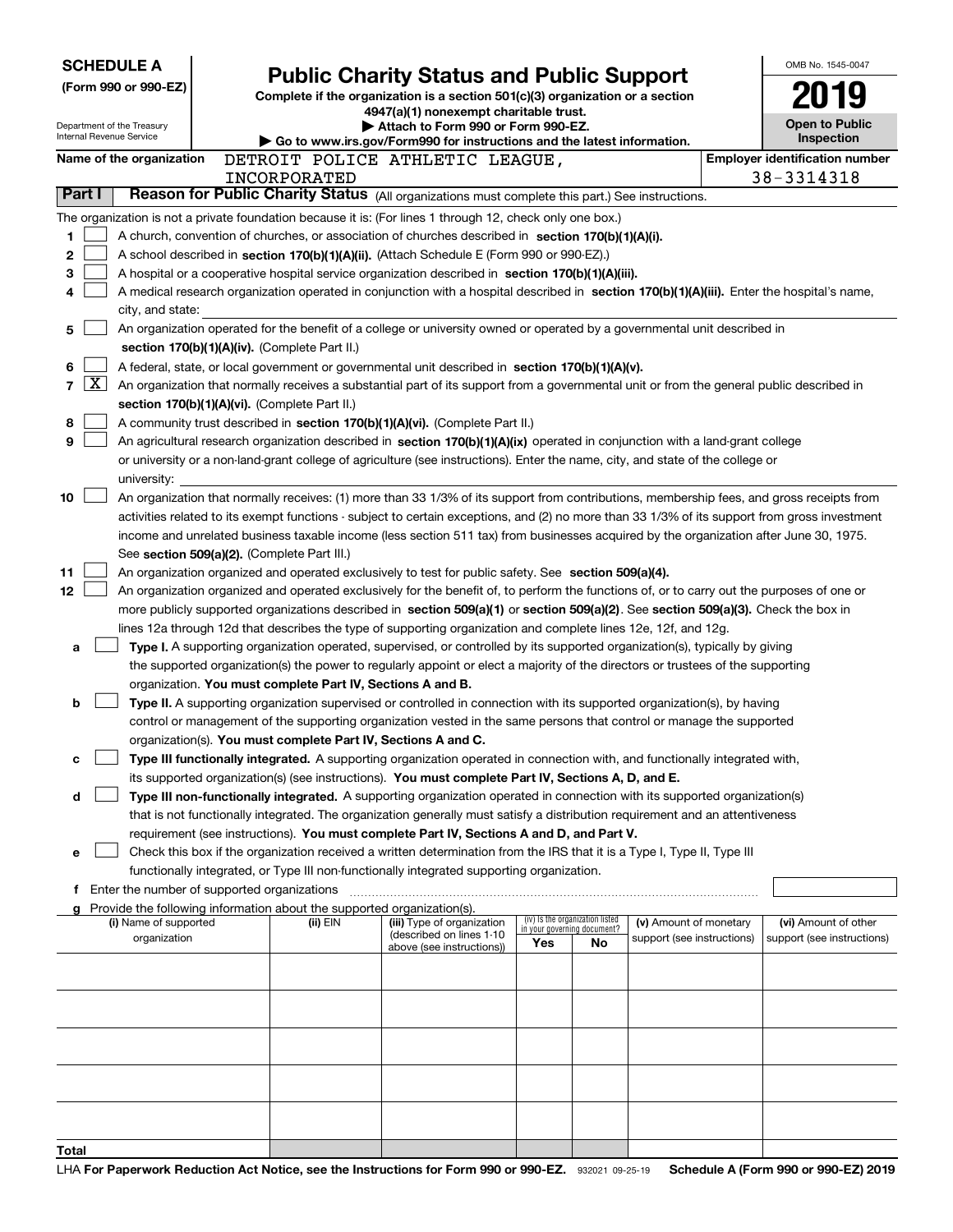## Schedule A (Form 990 or 990-EZ) 2019 Page INCORPORATED 38-3314318

**2**

(Complete only if you checked the box on line 5, 7, or 8 of Part I or if the organization failed to qualify under Part III. If the organization fails to qualify under the tests listed below, please complete Part III.) **Part II** Support Schedule for Organizations Described in Sections 170(b)(1)(A)(iv) and 170(b)(1)(A)(vi)

| <b>Section A. Public Support</b>                                                                                                               |          |          |            |            |          |                   |
|------------------------------------------------------------------------------------------------------------------------------------------------|----------|----------|------------|------------|----------|-------------------|
| Calendar year (or fiscal year beginning in) $\blacktriangleright$                                                                              | (a) 2015 | (b) 2016 | $(c)$ 2017 | $(d)$ 2018 | (e) 2019 | (f) Total         |
| 1 Gifts, grants, contributions, and                                                                                                            |          |          |            |            |          |                   |
| membership fees received. (Do not                                                                                                              |          |          |            |            |          |                   |
| include any "unusual grants.")                                                                                                                 | 5636387. | 5038329. | 3830847.   | 3441759.   |          | 3102681.21050003. |
| 2 Tax revenues levied for the organ-                                                                                                           |          |          |            |            |          |                   |
| ization's benefit and either paid to                                                                                                           |          |          |            |            |          |                   |
| or expended on its behalf                                                                                                                      |          |          |            |            |          |                   |
| 3 The value of services or facilities                                                                                                          |          |          |            |            |          |                   |
| furnished by a governmental unit to                                                                                                            |          |          |            |            |          |                   |
| the organization without charge                                                                                                                |          |          |            |            |          |                   |
| 4 Total. Add lines 1 through 3                                                                                                                 | 5636387. | 5038329. | 3830847.   | 3441759.   |          | 3102681.21050003. |
| 5 The portion of total contributions                                                                                                           |          |          |            |            |          |                   |
| by each person (other than a                                                                                                                   |          |          |            |            |          |                   |
| governmental unit or publicly                                                                                                                  |          |          |            |            |          |                   |
| supported organization) included                                                                                                               |          |          |            |            |          |                   |
| on line 1 that exceeds 2% of the                                                                                                               |          |          |            |            |          |                   |
| amount shown on line 11,                                                                                                                       |          |          |            |            |          |                   |
| column (f)                                                                                                                                     |          |          |            |            |          | 4142448.          |
| 6 Public support. Subtract line 5 from line 4.                                                                                                 |          |          |            |            |          | 16907555.         |
| <b>Section B. Total Support</b>                                                                                                                |          |          |            |            |          |                   |
| Calendar year (or fiscal year beginning in)                                                                                                    | (a) 2015 | (b) 2016 | $(c)$ 2017 | $(d)$ 2018 | (e) 2019 | (f) Total         |
| <b>7</b> Amounts from line 4                                                                                                                   | 5636387. | 5038329. | 3830847.   | 3441759.   |          | 3102681.21050003. |
| 8 Gross income from interest,                                                                                                                  |          |          |            |            |          |                   |
| dividends, payments received on                                                                                                                |          |          |            |            |          |                   |
| securities loans, rents, royalties,                                                                                                            |          |          |            |            |          |                   |
| and income from similar sources                                                                                                                | 10,003.  | 10, 169. | 18,231.    | 14,405.    | 9,842.   | 62,650.           |
| 9 Net income from unrelated business                                                                                                           |          |          |            |            |          |                   |
| activities, whether or not the                                                                                                                 |          |          |            |            |          |                   |
| business is regularly carried on                                                                                                               |          |          |            | 0.         | 12,012.  | 12,012.           |
| 10 Other income. Do not include gain                                                                                                           |          |          |            |            |          |                   |
| or loss from the sale of capital                                                                                                               |          |          |            |            |          |                   |
| assets (Explain in Part VI.)                                                                                                                   | 14,318.  | 30, 237. | 6,159.     | 23,646.    | 20,358.  | 94,718.           |
| 11 Total support. Add lines 7 through 10                                                                                                       |          |          |            |            |          | 21219383.         |
| 12 Gross receipts from related activities, etc. (see instructions)                                                                             |          |          |            |            | 12       | 1,149,976.        |
| 13 First five years. If the Form 990 is for the organization's first, second, third, fourth, or fifth tax year as a section 501(c)(3)          |          |          |            |            |          |                   |
| organization, check this box and stop here                                                                                                     |          |          |            |            |          |                   |
| Section C. Computation of Public Support Percentage                                                                                            |          |          |            |            |          |                   |
| 14 Public support percentage for 2019 (line 6, column (f) divided by line 11, column (f) <i>mummumumum</i>                                     |          |          |            |            | 14       | 79.68<br>%        |
|                                                                                                                                                |          |          |            |            | 15       | 75.17<br>%        |
| 16a 33 1/3% support test - 2019. If the organization did not check the box on line 13, and line 14 is 33 1/3% or more, check this box and      |          |          |            |            |          |                   |
| $\blacktriangleright$ $\boxed{\text{X}}$<br>stop here. The organization qualifies as a publicly supported organization                         |          |          |            |            |          |                   |
| b 33 1/3% support test - 2018. If the organization did not check a box on line 13 or 16a, and line 15 is 33 1/3% or more, check this box       |          |          |            |            |          |                   |
| and stop here. The organization qualifies as a publicly supported organization                                                                 |          |          |            |            |          |                   |
| 17a 10% -facts-and-circumstances test - 2019. If the organization did not check a box on line 13, 16a, or 16b, and line 14 is 10% or more,     |          |          |            |            |          |                   |
| and if the organization meets the "facts-and-circumstances" test, check this box and stop here. Explain in Part VI how the organization        |          |          |            |            |          |                   |
| meets the "facts-and-circumstances" test. The organization qualifies as a publicly supported organization                                      |          |          |            |            |          |                   |
| <b>b 10% -facts-and-circumstances test - 2018.</b> If the organization did not check a box on line 13, 16a, 16b, or 17a, and line 15 is 10% or |          |          |            |            |          |                   |
| more, and if the organization meets the "facts-and-circumstances" test, check this box and stop here. Explain in Part VI how the               |          |          |            |            |          |                   |
| organization meets the "facts-and-circumstances" test. The organization qualifies as a publicly supported organization                         |          |          |            |            |          |                   |
| 18 Private foundation. If the organization did not check a box on line 13, 16a, 16b, 17a, or 17b, check this box and see instructions          |          |          |            |            |          |                   |

**Schedule A (Form 990 or 990-EZ) 2019**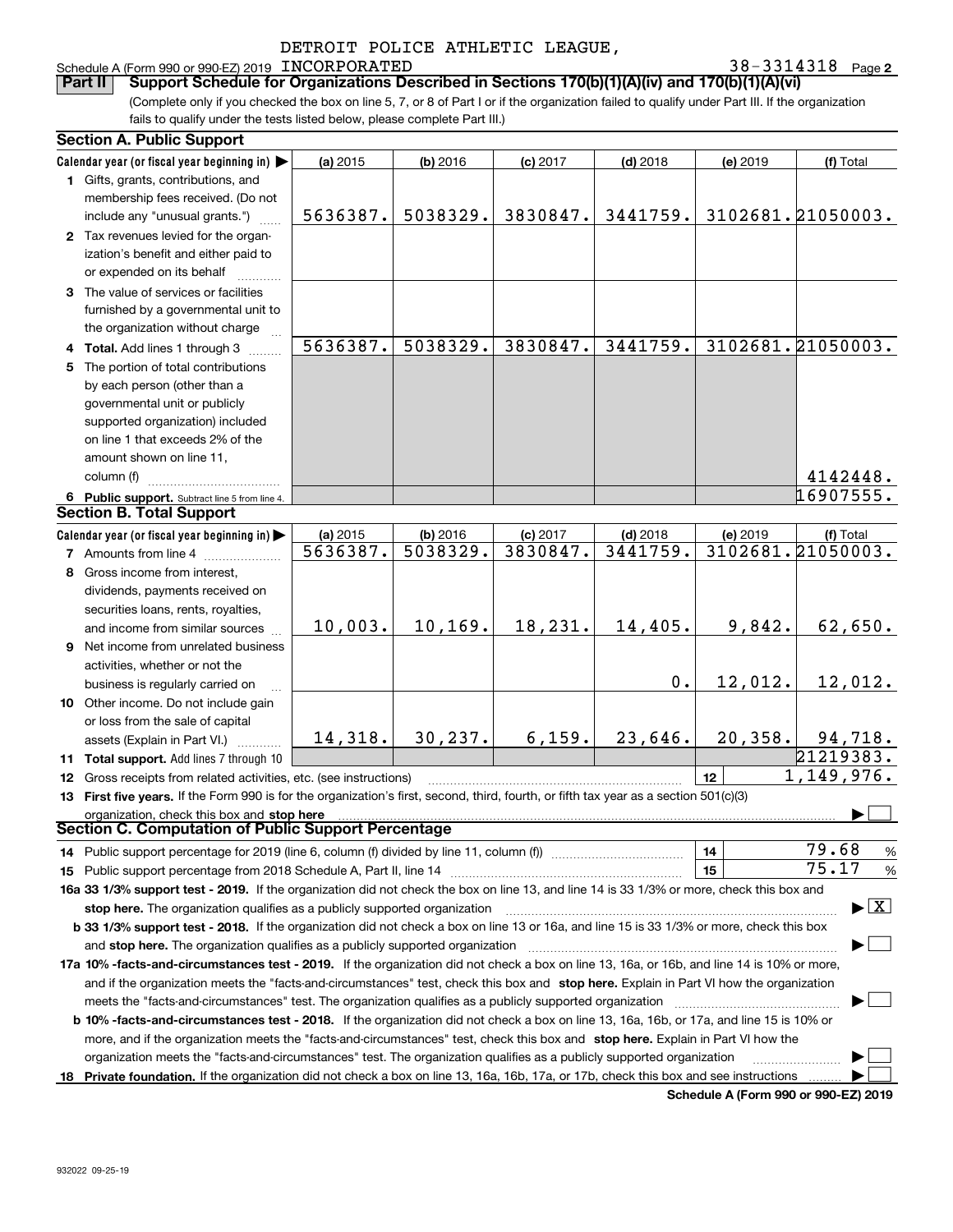## **Part III Support Schedule for Organizations Described in Section 509(a)(2)**

(Complete only if you checked the box on line 10 of Part I or if the organization failed to qualify under Part II. If the organization fails to qualify under the tests listed below, please complete Part II.)

|    | <b>Section A. Public Support</b>                                                                                                                                                                                               |          |            |            |                                                                                                                      |          |           |
|----|--------------------------------------------------------------------------------------------------------------------------------------------------------------------------------------------------------------------------------|----------|------------|------------|----------------------------------------------------------------------------------------------------------------------|----------|-----------|
|    | Calendar year (or fiscal year beginning in) $\blacktriangleright$                                                                                                                                                              | (a) 2015 | (b) 2016   | $(c)$ 2017 | $(d)$ 2018                                                                                                           | (e) 2019 | (f) Total |
|    | 1 Gifts, grants, contributions, and                                                                                                                                                                                            |          |            |            |                                                                                                                      |          |           |
|    | membership fees received. (Do not                                                                                                                                                                                              |          |            |            |                                                                                                                      |          |           |
|    | include any "unusual grants.")                                                                                                                                                                                                 |          |            |            |                                                                                                                      |          |           |
|    | <b>2</b> Gross receipts from admissions,                                                                                                                                                                                       |          |            |            |                                                                                                                      |          |           |
|    | merchandise sold or services per-                                                                                                                                                                                              |          |            |            |                                                                                                                      |          |           |
|    | formed, or facilities furnished in                                                                                                                                                                                             |          |            |            |                                                                                                                      |          |           |
|    | any activity that is related to the<br>organization's tax-exempt purpose                                                                                                                                                       |          |            |            |                                                                                                                      |          |           |
|    | 3 Gross receipts from activities that                                                                                                                                                                                          |          |            |            |                                                                                                                      |          |           |
|    | are not an unrelated trade or bus-                                                                                                                                                                                             |          |            |            |                                                                                                                      |          |           |
|    | iness under section 513                                                                                                                                                                                                        |          |            |            |                                                                                                                      |          |           |
|    | 4 Tax revenues levied for the organ-                                                                                                                                                                                           |          |            |            |                                                                                                                      |          |           |
|    | ization's benefit and either paid to                                                                                                                                                                                           |          |            |            |                                                                                                                      |          |           |
|    | or expended on its behalf<br>.                                                                                                                                                                                                 |          |            |            |                                                                                                                      |          |           |
|    | 5 The value of services or facilities                                                                                                                                                                                          |          |            |            |                                                                                                                      |          |           |
|    | furnished by a governmental unit to                                                                                                                                                                                            |          |            |            |                                                                                                                      |          |           |
|    | the organization without charge                                                                                                                                                                                                |          |            |            |                                                                                                                      |          |           |
|    | <b>6 Total.</b> Add lines 1 through 5                                                                                                                                                                                          |          |            |            |                                                                                                                      |          |           |
|    | 7a Amounts included on lines 1, 2, and                                                                                                                                                                                         |          |            |            |                                                                                                                      |          |           |
|    | 3 received from disqualified persons                                                                                                                                                                                           |          |            |            |                                                                                                                      |          |           |
|    | <b>b</b> Amounts included on lines 2 and 3 received                                                                                                                                                                            |          |            |            |                                                                                                                      |          |           |
|    | from other than disqualified persons that                                                                                                                                                                                      |          |            |            |                                                                                                                      |          |           |
|    | exceed the greater of \$5,000 or 1% of the                                                                                                                                                                                     |          |            |            |                                                                                                                      |          |           |
|    | amount on line 13 for the year                                                                                                                                                                                                 |          |            |            |                                                                                                                      |          |           |
|    | c Add lines 7a and 7b                                                                                                                                                                                                          |          |            |            |                                                                                                                      |          |           |
|    | 8 Public support. (Subtract line 7c from line 6.)<br><b>Section B. Total Support</b>                                                                                                                                           |          |            |            |                                                                                                                      |          |           |
|    |                                                                                                                                                                                                                                |          |            |            |                                                                                                                      |          |           |
|    | Calendar year (or fiscal year beginning in) $\blacktriangleright$                                                                                                                                                              | (a) 2015 | $(b)$ 2016 | $(c)$ 2017 | $(d)$ 2018                                                                                                           | (e) 2019 | (f) Total |
|    | 9 Amounts from line 6<br><b>10a</b> Gross income from interest,                                                                                                                                                                |          |            |            |                                                                                                                      |          |           |
|    | dividends, payments received on                                                                                                                                                                                                |          |            |            |                                                                                                                      |          |           |
|    | securities loans, rents, royalties,                                                                                                                                                                                            |          |            |            |                                                                                                                      |          |           |
|    | and income from similar sources                                                                                                                                                                                                |          |            |            |                                                                                                                      |          |           |
|    | <b>b</b> Unrelated business taxable income                                                                                                                                                                                     |          |            |            |                                                                                                                      |          |           |
|    | (less section 511 taxes) from businesses                                                                                                                                                                                       |          |            |            |                                                                                                                      |          |           |
|    | acquired after June 30, 1975 [10001]                                                                                                                                                                                           |          |            |            |                                                                                                                      |          |           |
|    | c Add lines 10a and 10b                                                                                                                                                                                                        |          |            |            |                                                                                                                      |          |           |
|    | 11 Net income from unrelated business<br>activities not included in line 10b,                                                                                                                                                  |          |            |            |                                                                                                                      |          |           |
|    | whether or not the business is                                                                                                                                                                                                 |          |            |            |                                                                                                                      |          |           |
|    | regularly carried on                                                                                                                                                                                                           |          |            |            |                                                                                                                      |          |           |
|    | <b>12</b> Other income. Do not include gain<br>or loss from the sale of capital                                                                                                                                                |          |            |            |                                                                                                                      |          |           |
|    | assets (Explain in Part VI.)                                                                                                                                                                                                   |          |            |            |                                                                                                                      |          |           |
|    | <b>13</b> Total support. (Add lines 9, 10c, 11, and 12.)                                                                                                                                                                       |          |            |            |                                                                                                                      |          |           |
|    | 14 First five years. If the Form 990 is for the organization's first, second, third, fourth, or fifth tax year as a section 501(c)(3) organization,                                                                            |          |            |            |                                                                                                                      |          |           |
|    | check this box and stop here manufactured and content to the state of the state of the state of the state of the state of the state of the state of the state of the state of the state of the state of the state of the state |          |            |            |                                                                                                                      |          |           |
|    | <b>Section C. Computation of Public Support Percentage</b>                                                                                                                                                                     |          |            |            |                                                                                                                      |          |           |
|    | 15 Public support percentage for 2019 (line 8, column (f), divided by line 13, column (f))                                                                                                                                     |          |            |            | <u> 1986 - Johann Stoff, deutscher Stoff, deutscher Stoff, deutscher Stoff, deutscher Stoff, deutscher Stoff, de</u> | 15       | %         |
|    | 16 Public support percentage from 2018 Schedule A, Part III, line 15                                                                                                                                                           |          |            |            |                                                                                                                      | 16       | %         |
|    | Section D. Computation of Investment Income Percentage                                                                                                                                                                         |          |            |            |                                                                                                                      |          |           |
| 17 | Investment income percentage for 2019 (line 10c, column (f), divided by line 13, column (f) <i></i>                                                                                                                            |          |            |            |                                                                                                                      | 17       | %         |
|    | <b>18</b> Investment income percentage from <b>2018</b> Schedule A, Part III, line 17                                                                                                                                          |          |            |            |                                                                                                                      | 18       | %         |
|    | 19a 33 1/3% support tests - 2019. If the organization did not check the box on line 14, and line 15 is more than 33 1/3%, and line 17 is not                                                                                   |          |            |            |                                                                                                                      |          |           |
|    | more than 33 1/3%, check this box and stop here. The organization qualifies as a publicly supported organization                                                                                                               |          |            |            |                                                                                                                      |          | ▶         |
|    | b 33 1/3% support tests - 2018. If the organization did not check a box on line 14 or line 19a, and line 16 is more than 33 1/3%, and                                                                                          |          |            |            |                                                                                                                      |          |           |
|    | line 18 is not more than 33 1/3%, check this box and stop here. The organization qualifies as a publicly supported organization                                                                                                |          |            |            |                                                                                                                      |          |           |
| 20 |                                                                                                                                                                                                                                |          |            |            |                                                                                                                      |          |           |
|    |                                                                                                                                                                                                                                |          |            |            |                                                                                                                      |          |           |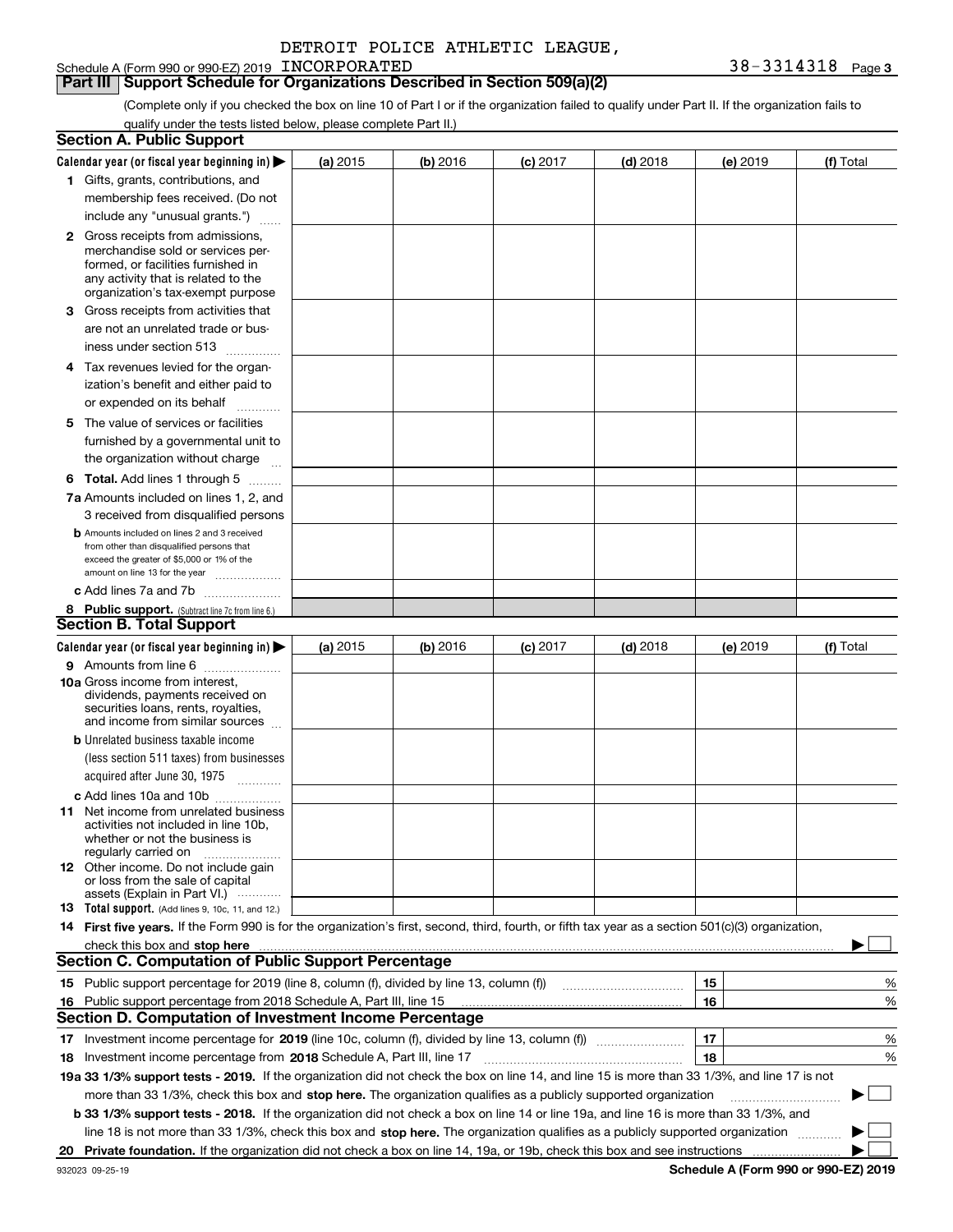## Schedule A (Form 990 or 990-EZ) 2019 Page INCORPORATED 38-3314318 **Part IV Supporting Organizations**

(Complete only if you checked a box in line 12 on Part I. If you checked 12a of Part I, complete Sections A and B. If you checked 12b of Part I, complete Sections A and C. If you checked 12c of Part I, complete

Sections A, D, and E. If you checked 12d of Part I, complete Sections A and D, and complete Part V.)

#### **Section A. All Supporting Organizations**

- **1** Are all of the organization's supported organizations listed by name in the organization's governing documents? If "No," describe in **Part VI** how the supported organizations are designated. If designated by *class or purpose, describe the designation. If historic and continuing relationship, explain.*
- **2** Did the organization have any supported organization that does not have an IRS determination of status under section 509(a)(1) or (2)? If "Yes," explain in Part VI how the organization determined that the supported *organization was described in section 509(a)(1) or (2).*
- **3a** Did the organization have a supported organization described in section 501(c)(4), (5), or (6)? If "Yes," answer *(b) and (c) below.*
- **b** Did the organization confirm that each supported organization qualified under section 501(c)(4), (5), or (6) and satisfied the public support tests under section 509(a)(2)? If "Yes," describe in **Part VI** when and how the *organization made the determination.*
- **c**Did the organization ensure that all support to such organizations was used exclusively for section 170(c)(2)(B) purposes? If "Yes," explain in **Part VI** what controls the organization put in place to ensure such use.
- **4a***If* Was any supported organization not organized in the United States ("foreign supported organization")? *"Yes," and if you checked 12a or 12b in Part I, answer (b) and (c) below.*
- **b** Did the organization have ultimate control and discretion in deciding whether to make grants to the foreign supported organization? If "Yes," describe in **Part VI** how the organization had such control and discretion *despite being controlled or supervised by or in connection with its supported organizations.*
- **c** Did the organization support any foreign supported organization that does not have an IRS determination under sections 501(c)(3) and 509(a)(1) or (2)? If "Yes," explain in **Part VI** what controls the organization used *to ensure that all support to the foreign supported organization was used exclusively for section 170(c)(2)(B) purposes.*
- **5a***If "Yes,"* Did the organization add, substitute, or remove any supported organizations during the tax year? answer (b) and (c) below (if applicable). Also, provide detail in **Part VI,** including (i) the names and EIN *numbers of the supported organizations added, substituted, or removed; (ii) the reasons for each such action; (iii) the authority under the organization's organizing document authorizing such action; and (iv) how the action was accomplished (such as by amendment to the organizing document).*
- **b** Type I or Type II only. Was any added or substituted supported organization part of a class already designated in the organization's organizing document?
- **cSubstitutions only.**  Was the substitution the result of an event beyond the organization's control?
- **6** Did the organization provide support (whether in the form of grants or the provision of services or facilities) to **Part VI.** *If "Yes," provide detail in* support or benefit one or more of the filing organization's supported organizations? anyone other than (i) its supported organizations, (ii) individuals that are part of the charitable class benefited by one or more of its supported organizations, or (iii) other supporting organizations that also
- **7**Did the organization provide a grant, loan, compensation, or other similar payment to a substantial contributor *If "Yes," complete Part I of Schedule L (Form 990 or 990-EZ).* regard to a substantial contributor? (as defined in section 4958(c)(3)(C)), a family member of a substantial contributor, or a 35% controlled entity with
- **8** Did the organization make a loan to a disqualified person (as defined in section 4958) not described in line 7? *If "Yes," complete Part I of Schedule L (Form 990 or 990-EZ).*
- **9a** Was the organization controlled directly or indirectly at any time during the tax year by one or more in section 509(a)(1) or (2))? If "Yes," *provide detail in* <code>Part VI.</code> disqualified persons as defined in section 4946 (other than foundation managers and organizations described
- **b** Did one or more disqualified persons (as defined in line 9a) hold a controlling interest in any entity in which the supporting organization had an interest? If "Yes," provide detail in P**art VI**.
- **c**Did a disqualified person (as defined in line 9a) have an ownership interest in, or derive any personal benefit from, assets in which the supporting organization also had an interest? If "Yes," provide detail in P**art VI.**
- **10a** Was the organization subject to the excess business holdings rules of section 4943 because of section supporting organizations)? If "Yes," answer 10b below. 4943(f) (regarding certain Type II supporting organizations, and all Type III non-functionally integrated
- **b** Did the organization have any excess business holdings in the tax year? (Use Schedule C, Form 4720, to *determine whether the organization had excess business holdings.)*

**5c6789a 9b9c10a10bSchedule A (Form 990 or 990-EZ) 2019**

**1**

**2**

**3a**

**3b**

**3c**

**4a**

**4b**

**4c**

**5a**

**5b**

**YesNo**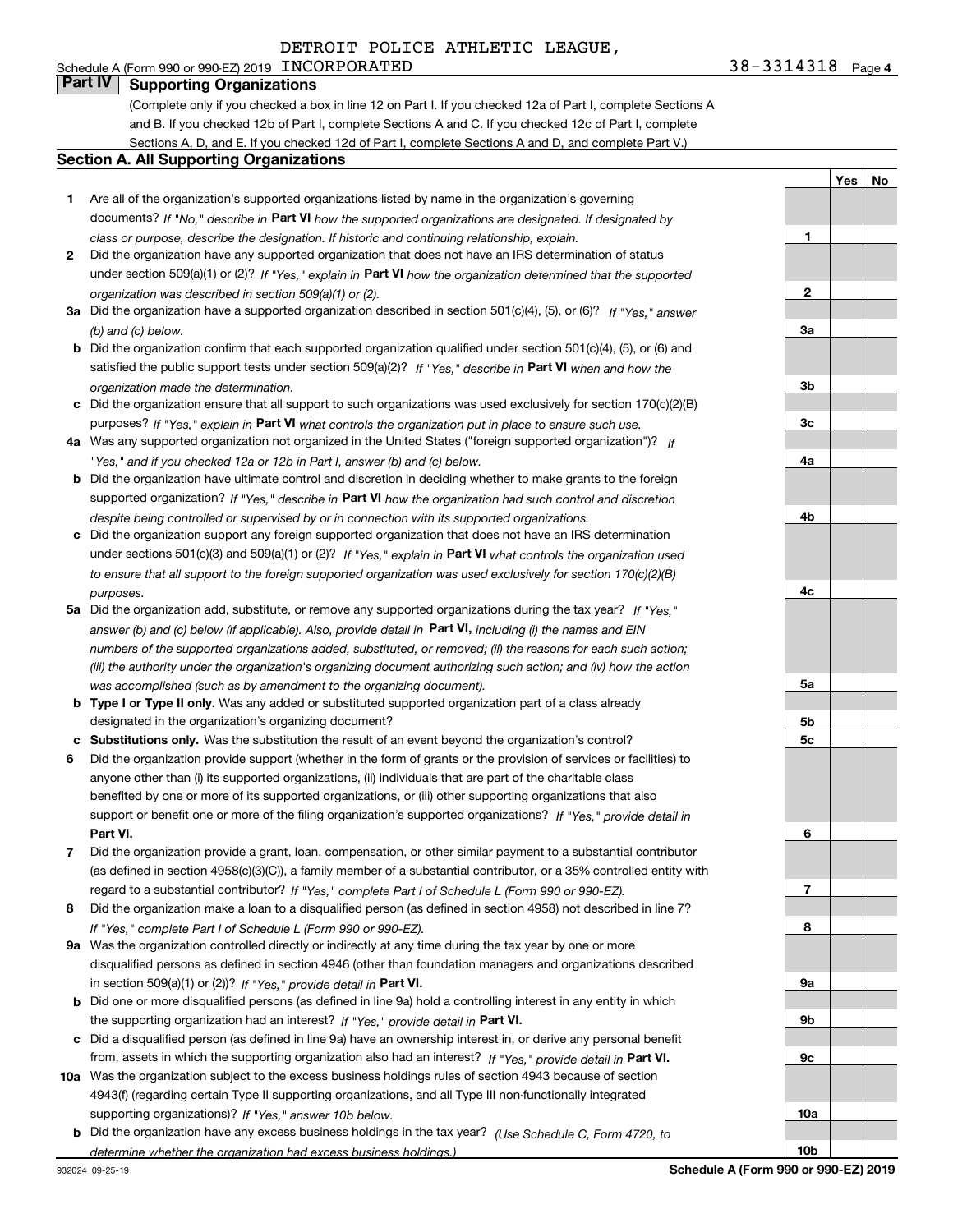| 11 | Has the organization accepted a gift or contribution from any of the following persons?                                           |                 |            |    |
|----|-----------------------------------------------------------------------------------------------------------------------------------|-----------------|------------|----|
|    | a A person who directly or indirectly controls, either alone or together with persons described in (b) and (c)                    |                 |            |    |
|    | below, the governing body of a supported organization?                                                                            | 11a             |            |    |
|    | <b>b</b> A family member of a person described in (a) above?                                                                      | 11 <sub>b</sub> |            |    |
|    | c A 35% controlled entity of a person described in (a) or (b) above? If "Yes" to a, b, or c, provide detail in Part VI.           | 11c             |            |    |
|    | <b>Section B. Type I Supporting Organizations</b>                                                                                 |                 |            |    |
|    |                                                                                                                                   |                 | Yes        | No |
| 1  | Did the directors, trustees, or membership of one or more supported organizations have the power to                               |                 |            |    |
|    | regularly appoint or elect at least a majority of the organization's directors or trustees at all times during the                |                 |            |    |
|    | tax year? If "No," describe in Part VI how the supported organization(s) effectively operated, supervised, or                     |                 |            |    |
|    | controlled the organization's activities. If the organization had more than one supported organization,                           |                 |            |    |
|    | describe how the powers to appoint and/or remove directors or trustees were allocated among the supported                         |                 |            |    |
|    | organizations and what conditions or restrictions, if any, applied to such powers during the tax year.                            | 1               |            |    |
| 2  | Did the organization operate for the benefit of any supported organization other than the supported                               |                 |            |    |
|    | organization(s) that operated, supervised, or controlled the supporting organization? If "Yes." explain in                        |                 |            |    |
|    | Part VI how providing such benefit carried out the purposes of the supported organization(s) that operated,                       |                 |            |    |
|    | supervised, or controlled the supporting organization.                                                                            | $\overline{2}$  |            |    |
|    | <b>Section C. Type II Supporting Organizations</b>                                                                                |                 |            |    |
|    |                                                                                                                                   |                 | Yes        | No |
| 1  | Were a majority of the organization's directors or trustees during the tax year also a majority of the directors                  |                 |            |    |
|    | or trustees of each of the organization's supported organization(s)? If "No," describe in Part VI how control                     |                 |            |    |
|    | or management of the supporting organization was vested in the same persons that controlled or managed                            |                 |            |    |
|    | the supported organization(s).                                                                                                    | 1               |            |    |
|    | <b>Section D. All Type III Supporting Organizations</b>                                                                           |                 |            |    |
|    |                                                                                                                                   |                 | Yes        | No |
| 1  | Did the organization provide to each of its supported organizations, by the last day of the fifth month of the                    |                 |            |    |
|    | organization's tax year, (i) a written notice describing the type and amount of support provided during the prior tax             |                 |            |    |
|    | year, (ii) a copy of the Form 990 that was most recently filed as of the date of notification, and (iii) copies of the            |                 |            |    |
|    | organization's governing documents in effect on the date of notification, to the extent not previously provided?                  | 1               |            |    |
| 2  | Were any of the organization's officers, directors, or trustees either (i) appointed or elected by the supported                  |                 |            |    |
|    | organization(s) or (ii) serving on the governing body of a supported organization? If "No." explain in Part VI how                |                 |            |    |
|    | the organization maintained a close and continuous working relationship with the supported organization(s).                       | $\mathbf{2}$    |            |    |
| з  | By reason of the relationship described in (2), did the organization's supported organizations have a                             |                 |            |    |
|    | significant voice in the organization's investment policies and in directing the use of the organization's                        |                 |            |    |
|    | income or assets at all times during the tax year? If "Yes," describe in Part VI the role the organization's                      |                 |            |    |
|    | supported organizations played in this regard.                                                                                    | з               |            |    |
|    | Section E. Type III Functionally Integrated Supporting Organizations                                                              |                 |            |    |
| 1  | Check the box next to the method that the organization used to satisfy the Integral Part Test during the year (see instructions). |                 |            |    |
| a  | The organization satisfied the Activities Test. Complete line 2 below.                                                            |                 |            |    |
| b  | The organization is the parent of each of its supported organizations. Complete line 3 below.                                     |                 |            |    |
| C  | The organization supported a governmental entity. Describe in Part VI how you supported a government entity (see instructions)    |                 |            |    |
| 2  | Activities Test. Answer (a) and (b) below.                                                                                        |                 | <b>Yes</b> | No |

- **a** Did substantially all of the organization's activities during the tax year directly further the exempt purposes of **b** Did the activities described in (a) constitute activities that, but for the organization's involvement, one or more the supported organization(s) to which the organization was responsive? If "Yes," then in **Part VI identify those supported organizations and explain**  *how these activities directly furthered their exempt purposes, how the organization was responsive to those supported organizations, and how the organization determined that these activities constituted substantially all of its activities.*
- of the organization's supported organization(s) would have been engaged in? If "Yes," explain in **Part VI** the *reasons for the organization's position that its supported organization(s) would have engaged in these activities but for the organization's involvement.*
- **3**Parent of Supported Organizations. Answer (a) and (b) below.
- **a** Did the organization have the power to regularly appoint or elect a majority of the officers, directors, or trustees of each of the supported organizations? *Provide details in* Part VI.
- **b** Did the organization exercise a substantial degree of direction over the policies, programs, and activities of each of its supported organizations? If "Yes," describe in Part VI the role played by the organization in this regard.

**Part IV Supporting Organizations** *(continued)*

**Schedule A (Form 990 or 990-EZ) 2019**

**2a**

**2b**

**3a**

**3b**

**YesNo**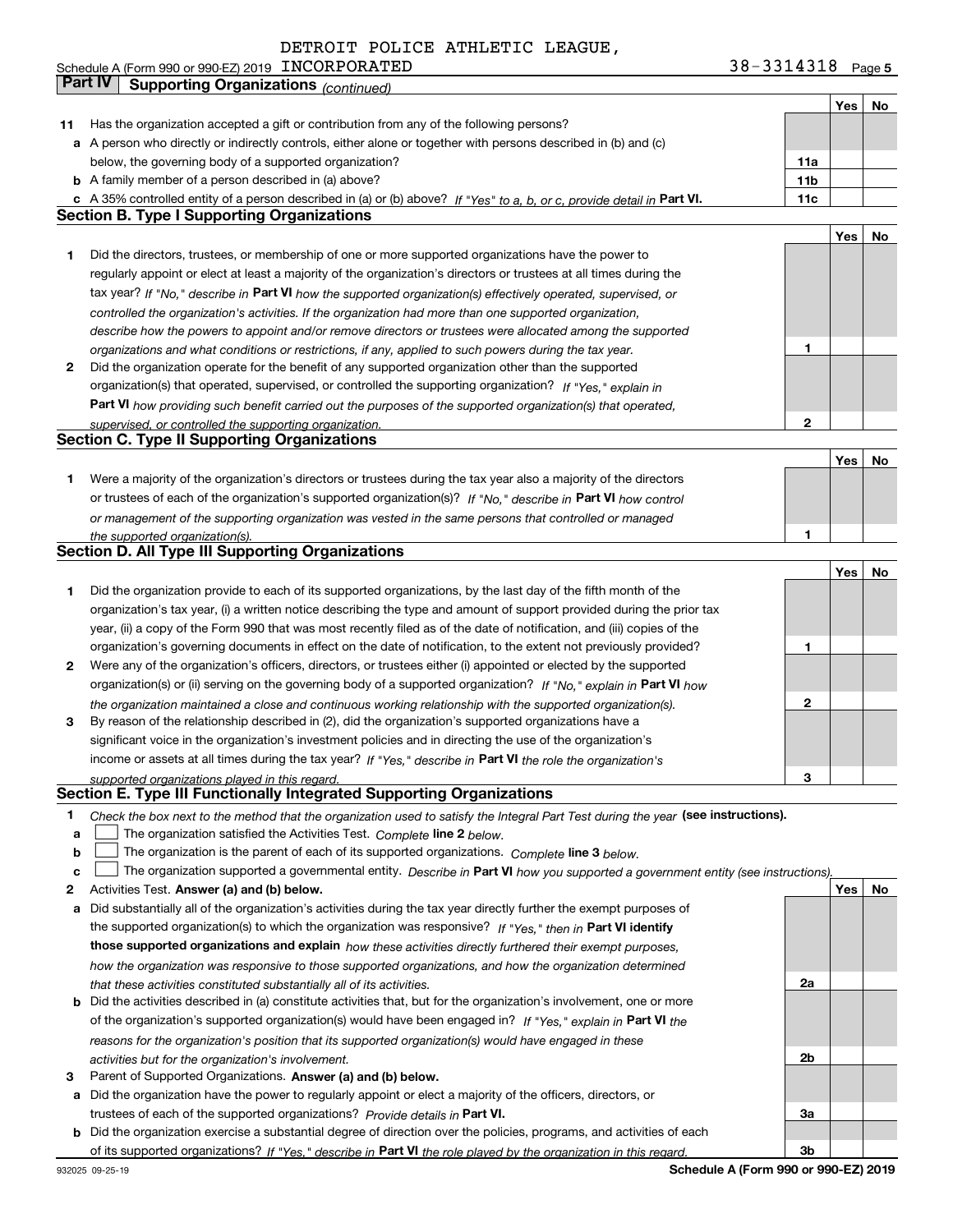#### **1SEP 10. See instructions.** All antegral Part Test as a qualifying trust on Nov. 20, 1970 (explain in Part VI). See instructions. All **Section A - Adjusted Net Income 123** Other gross income (see instructions) **4**Add lines 1 through 3. **56** Portion of operating expenses paid or incurred for production or **7**Other expenses (see instructions) **8** Adjusted Net Income (subtract lines 5, 6, and 7 from line 4) **8 8 1234567Section B - Minimum Asset Amount 1**Aggregate fair market value of all non-exempt-use assets (see **2**Acquisition indebtedness applicable to non-exempt-use assets **3** Subtract line 2 from line 1d. **4**Cash deemed held for exempt use. Enter 1-1/2% of line 3 (for greater amount, **5** Net value of non-exempt-use assets (subtract line 4 from line 3) **678a** Average monthly value of securities **b** Average monthly cash balances **c**Fair market value of other non-exempt-use assets **dTotal**  (add lines 1a, 1b, and 1c) **eDiscount** claimed for blockage or other **1a1b1c1d2345678**factors (explain in detail in **Part VI**): **Minimum Asset Amount**  (add line 7 to line 6) **Section C - Distributable Amount 123456123456Distributable Amount.** Subtract line 5 from line 4, unless subject to Schedule A (Form 990 or 990-EZ) 2019 Page INCORPORATED 38-3314318 other Type III non-functionally integrated supporting organizations must complete Sections A through E. (B) Current Year (optional)(A) Prior Year Net short-term capital gain Recoveries of prior-year distributions Depreciation and depletion collection of gross income or for management, conservation, or maintenance of property held for production of income (see instructions) (B) Current Year (optional)(A) Prior Year instructions for short tax year or assets held for part of year): see instructions). Multiply line 5 by .035. Recoveries of prior-year distributions Current Year Adjusted net income for prior year (from Section A, line 8, Column A) Enter 85% of line 1. Minimum asset amount for prior year (from Section B, line 8, Column A) Enter greater of line 2 or line 3. Income tax imposed in prior year **Part V Type III Non-Functionally Integrated 509(a)(3) Supporting Organizations**   $\mathcal{L}^{\text{max}}$

emergency temporary reduction (see instructions).

**7**Check here if the current year is the organization's first as a non-functionally integrated Type III supporting organization (see instructions). $\mathcal{L}^{\text{max}}$ 

**Schedule A (Form 990 or 990-EZ) 2019**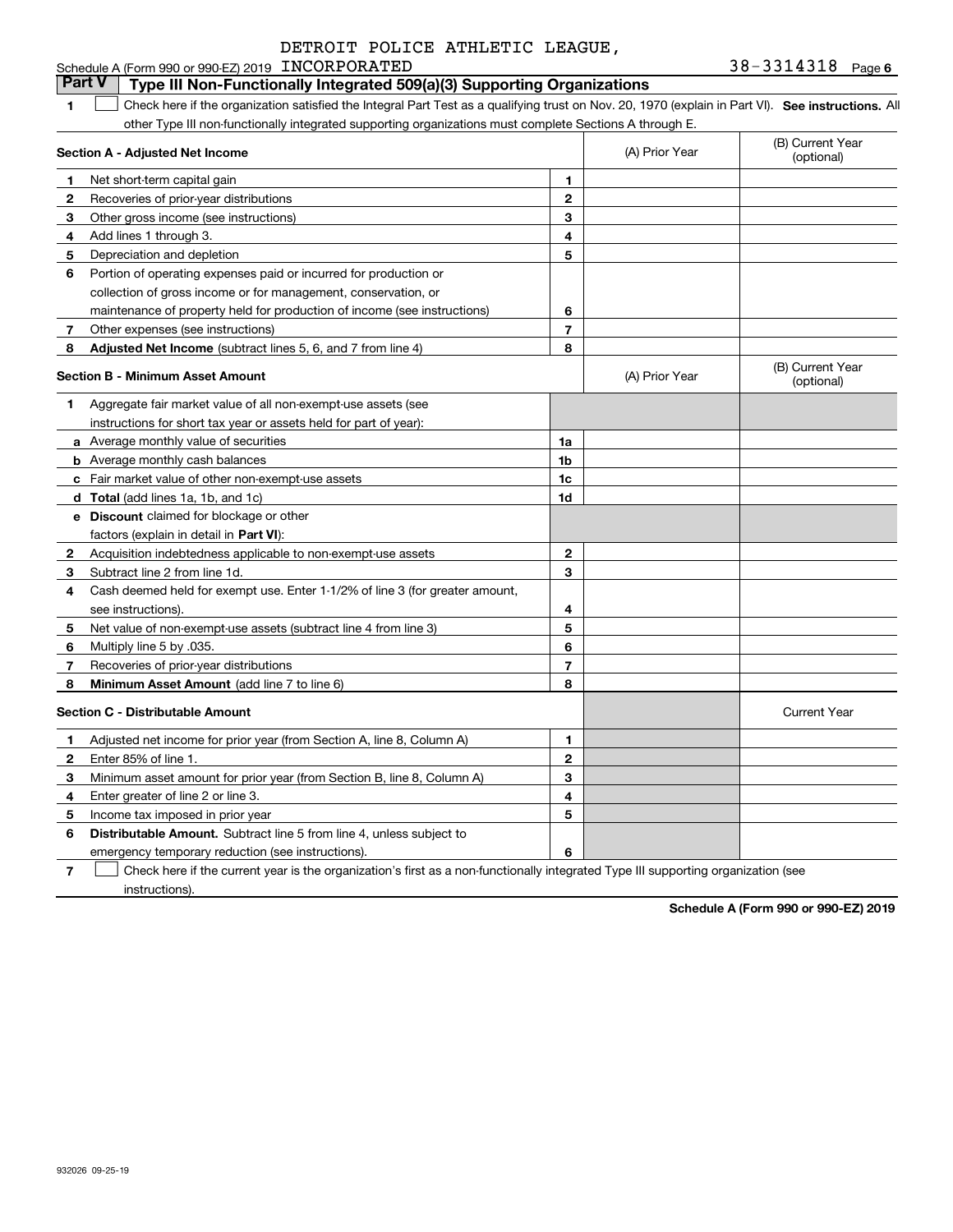|               | Schedule A (Form 990 or 990-EZ) 2019 INCORPORATED                                          |                                    |                                               | 38-3314318                                              | Page 7 |
|---------------|--------------------------------------------------------------------------------------------|------------------------------------|-----------------------------------------------|---------------------------------------------------------|--------|
| <b>Part V</b> | Type III Non-Functionally Integrated 509(a)(3) Supporting Organizations                    |                                    | (continued)                                   |                                                         |        |
|               | Section D - Distributions                                                                  |                                    |                                               | <b>Current Year</b>                                     |        |
| 1             | Amounts paid to supported organizations to accomplish exempt purposes                      |                                    |                                               |                                                         |        |
| 2             | Amounts paid to perform activity that directly furthers exempt purposes of supported       |                                    |                                               |                                                         |        |
|               | organizations, in excess of income from activity                                           |                                    |                                               |                                                         |        |
| 3             | Administrative expenses paid to accomplish exempt purposes of supported organizations      |                                    |                                               |                                                         |        |
| 4             | Amounts paid to acquire exempt-use assets                                                  |                                    |                                               |                                                         |        |
| 5             | Qualified set-aside amounts (prior IRS approval required)                                  |                                    |                                               |                                                         |        |
| 6             | Other distributions (describe in Part VI). See instructions.                               |                                    |                                               |                                                         |        |
| 7             | Total annual distributions. Add lines 1 through 6.                                         |                                    |                                               |                                                         |        |
| 8             | Distributions to attentive supported organizations to which the organization is responsive |                                    |                                               |                                                         |        |
|               | (provide details in Part VI). See instructions.                                            |                                    |                                               |                                                         |        |
| 9             | Distributable amount for 2019 from Section C, line 6                                       |                                    |                                               |                                                         |        |
| 10            | Line 8 amount divided by line 9 amount                                                     |                                    |                                               |                                                         |        |
|               | <b>Section E - Distribution Allocations</b> (see instructions)                             | (i)<br><b>Excess Distributions</b> | (ii)<br><b>Underdistributions</b><br>Pre-2019 | (iii)<br><b>Distributable</b><br><b>Amount for 2019</b> |        |
| 1             | Distributable amount for 2019 from Section C, line 6                                       |                                    |                                               |                                                         |        |
| 2             | Underdistributions, if any, for years prior to 2019 (reason-                               |                                    |                                               |                                                         |        |
|               | able cause required- explain in Part VI). See instructions.                                |                                    |                                               |                                                         |        |
| З             | Excess distributions carryover, if any, to 2019                                            |                                    |                                               |                                                         |        |
|               | <b>a</b> From 2014                                                                         |                                    |                                               |                                                         |        |
|               | <b>b</b> From 2015                                                                         |                                    |                                               |                                                         |        |
|               | c From 2016                                                                                |                                    |                                               |                                                         |        |
|               | d From 2017                                                                                |                                    |                                               |                                                         |        |
|               | e From 2018                                                                                |                                    |                                               |                                                         |        |
|               | f Total of lines 3a through e                                                              |                                    |                                               |                                                         |        |
|               | <b>g</b> Applied to underdistributions of prior years                                      |                                    |                                               |                                                         |        |
|               | <b>h</b> Applied to 2019 distributable amount                                              |                                    |                                               |                                                         |        |
| Ť.            | Carryover from 2014 not applied (see instructions)                                         |                                    |                                               |                                                         |        |
|               | Remainder. Subtract lines 3g, 3h, and 3i from 3f.                                          |                                    |                                               |                                                         |        |
| 4             | Distributions for 2019 from Section D.                                                     |                                    |                                               |                                                         |        |
|               | \$<br>line $7:$                                                                            |                                    |                                               |                                                         |        |
|               | <b>a</b> Applied to underdistributions of prior years                                      |                                    |                                               |                                                         |        |
|               | <b>b</b> Applied to 2019 distributable amount                                              |                                    |                                               |                                                         |        |
|               | <b>c</b> Remainder. Subtract lines 4a and 4b from 4.                                       |                                    |                                               |                                                         |        |
|               | Remaining underdistributions for years prior to 2019, if                                   |                                    |                                               |                                                         |        |
|               | any. Subtract lines 3g and 4a from line 2. For result greater                              |                                    |                                               |                                                         |        |
|               | than zero, explain in Part VI. See instructions.                                           |                                    |                                               |                                                         |        |
| 6             | Remaining underdistributions for 2019. Subtract lines 3h                                   |                                    |                                               |                                                         |        |
|               | and 4b from line 1. For result greater than zero, explain in                               |                                    |                                               |                                                         |        |
|               | Part VI. See instructions.                                                                 |                                    |                                               |                                                         |        |
| 7             | Excess distributions carryover to 2020. Add lines 3j                                       |                                    |                                               |                                                         |        |
|               | and 4c.                                                                                    |                                    |                                               |                                                         |        |
| 8             | Breakdown of line 7:                                                                       |                                    |                                               |                                                         |        |
|               | a Excess from 2015                                                                         |                                    |                                               |                                                         |        |
|               | <b>b</b> Excess from 2016                                                                  |                                    |                                               |                                                         |        |
|               | c Excess from 2017                                                                         |                                    |                                               |                                                         |        |
|               | d Excess from 2018                                                                         |                                    |                                               |                                                         |        |
|               | e Excess from 2019                                                                         |                                    |                                               |                                                         |        |
|               |                                                                                            |                                    |                                               |                                                         |        |

**Schedule A (Form 990 or 990-EZ) 2019**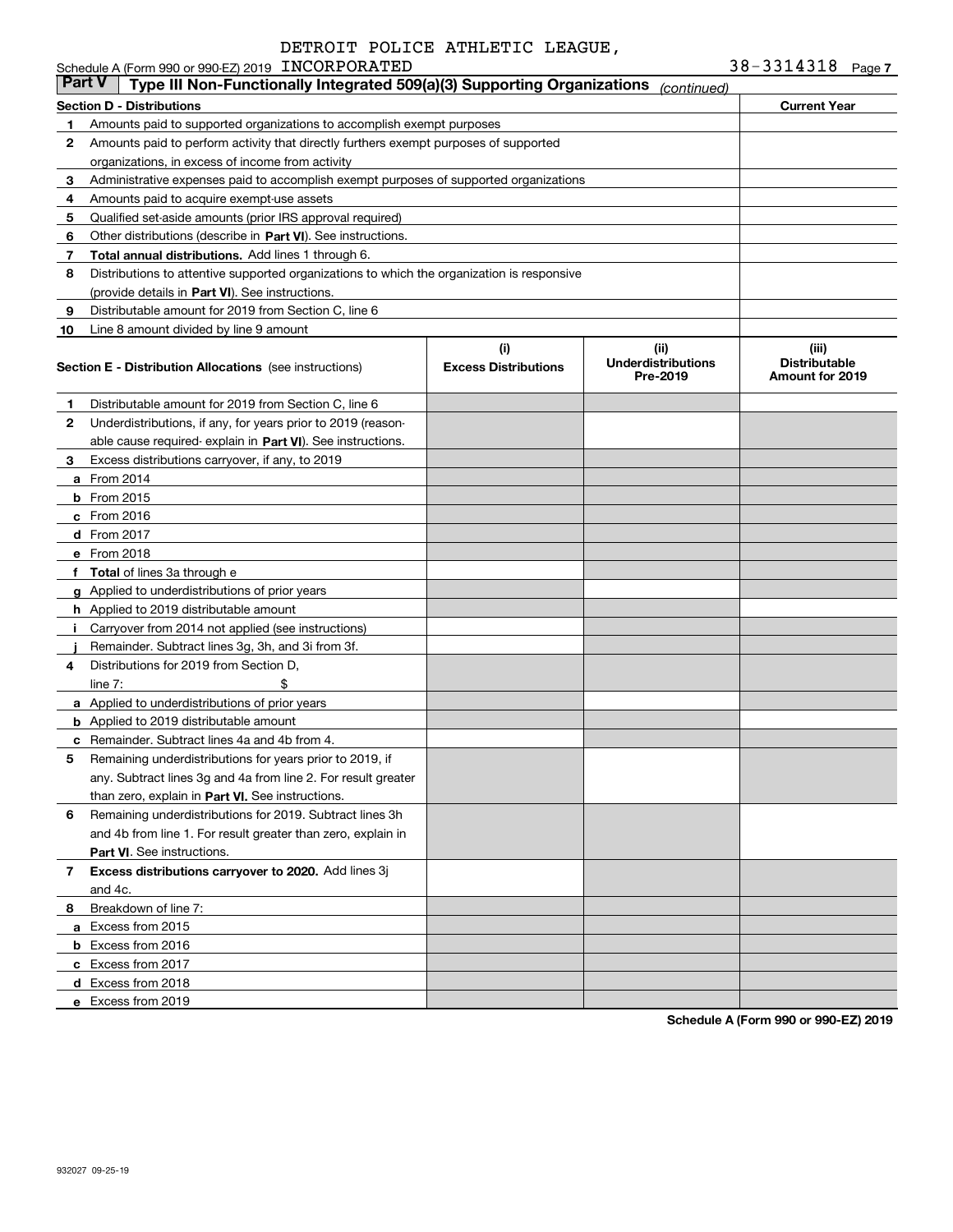Part VI | Supplemental Information. Provide the explanations required by Part II, line 10; Part II, line 17a or 17b; Part III, line 12; Part IV, Section A, lines 1, 2, 3b, 3c, 4b, 4c, 5a, 6, 9a, 9b, 9c, 11a, 11b, and 11c; Part IV, Section B, lines 1 and 2; Part IV, Section C, line 1; Part IV, Section D, lines 2 and 3; Part IV, Section E, lines 1c, 2a, 2b, 3a, and 3b; Part V, line 1; Part V, Section B, line 1e; Part V, Section D, lines 5, 6, and 8; and Part V, Section E, lines 2, 5, and 6. Also complete this part for any additional information. (See instructions.)

## SCHEDULE A, PART II, LINE 10, EXPLANATION FOR OTHER INCOME:

|                 | MISCELLANEOUS INCOME |          |  |  |  |  |  |
|-----------------|----------------------|----------|--|--|--|--|--|
| 2015 AMOUNT: \$ |                      | 14,318.  |  |  |  |  |  |
| 2016 AMOUNT: \$ |                      | 30, 237. |  |  |  |  |  |
| 2017 AMOUNT: \$ |                      | 6,159.   |  |  |  |  |  |
| 2018 AMOUNT: \$ |                      | 23,646.  |  |  |  |  |  |
| 2019 AMOUNT: \$ |                      | 20, 358. |  |  |  |  |  |
|                 |                      |          |  |  |  |  |  |
|                 |                      |          |  |  |  |  |  |
|                 |                      |          |  |  |  |  |  |
|                 |                      |          |  |  |  |  |  |
|                 |                      |          |  |  |  |  |  |
|                 |                      |          |  |  |  |  |  |
|                 |                      |          |  |  |  |  |  |
|                 |                      |          |  |  |  |  |  |
|                 |                      |          |  |  |  |  |  |
|                 |                      |          |  |  |  |  |  |
|                 |                      |          |  |  |  |  |  |
|                 |                      |          |  |  |  |  |  |
|                 |                      |          |  |  |  |  |  |
|                 |                      |          |  |  |  |  |  |
|                 |                      |          |  |  |  |  |  |
|                 |                      |          |  |  |  |  |  |
|                 |                      |          |  |  |  |  |  |
|                 |                      |          |  |  |  |  |  |
|                 |                      |          |  |  |  |  |  |
|                 |                      |          |  |  |  |  |  |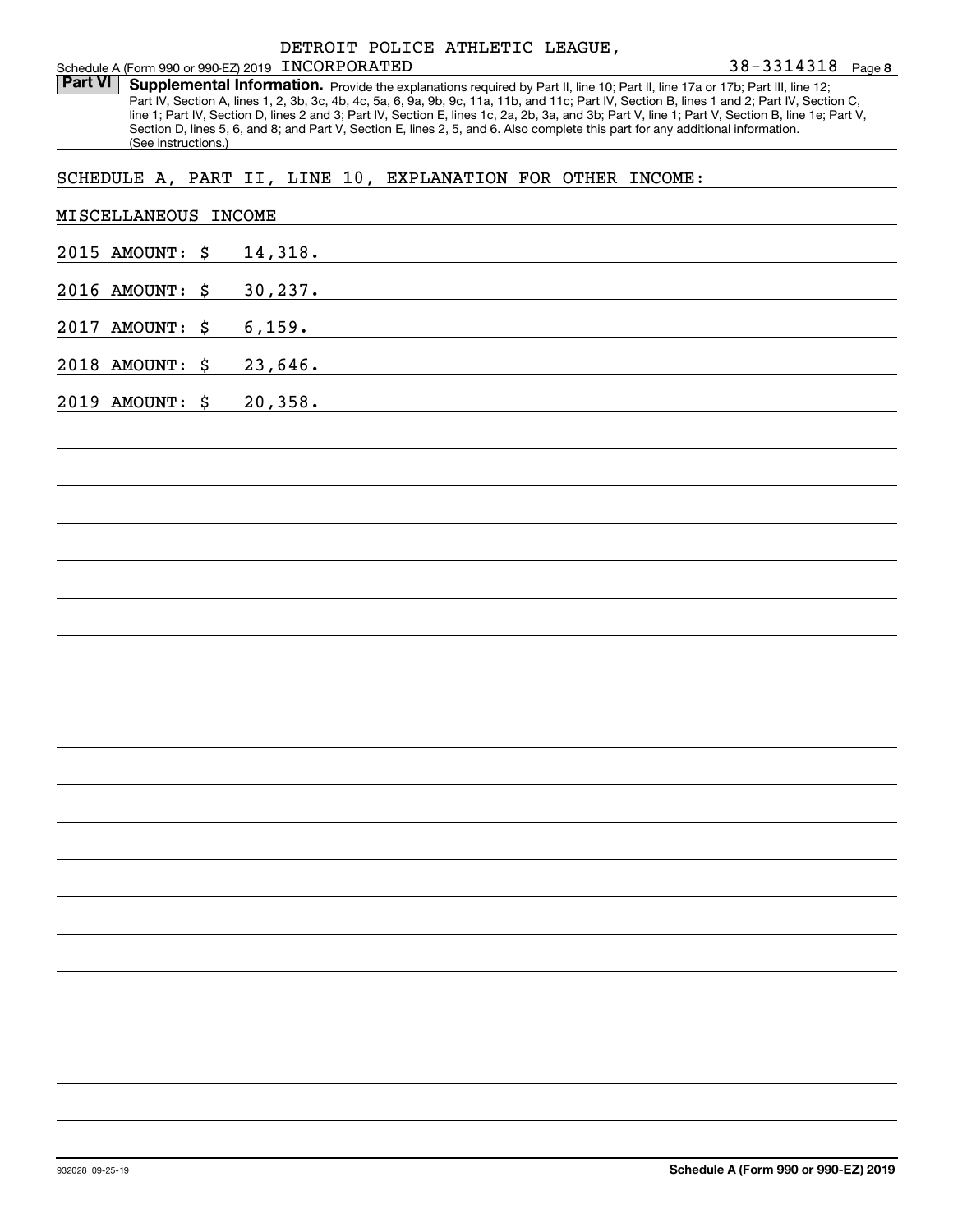## **Identification of Excess Contributions Included on Part II, Line 5 Schedule A 2019**

## **\*\* Do Not File \*\* \*\*\* Not Open to Public Inspection \*\*\***

| <b>Contributor's Name</b>      | <b>Total</b><br><b>Contributions</b> | <b>Excess</b><br><b>Contributions</b> |
|--------------------------------|--------------------------------------|---------------------------------------|
| THE SKILLMAN FOUNDATION        | 1,540,000.                           | 1, 115, 612.                          |
| <b>KRESGE FOUNDATION</b>       | 500,000.                             | 75,612.                               |
| RALPH C. WILSON JR. FOUNDATION | 2,800,000.                           | 2,375,612.                            |
| WILLIAM DAVIDSON FOUNDATION    | 1,000,000.                           | 575,612.                              |
|                                |                                      |                                       |
|                                |                                      |                                       |
|                                |                                      |                                       |
|                                |                                      |                                       |
|                                |                                      |                                       |
|                                |                                      |                                       |
|                                |                                      |                                       |
|                                |                                      |                                       |
|                                |                                      |                                       |
|                                |                                      |                                       |
|                                |                                      |                                       |
|                                |                                      |                                       |
|                                |                                      |                                       |
|                                |                                      |                                       |
|                                |                                      |                                       |
|                                |                                      |                                       |
|                                |                                      |                                       |
|                                |                                      |                                       |
|                                |                                      |                                       |
|                                |                                      |                                       |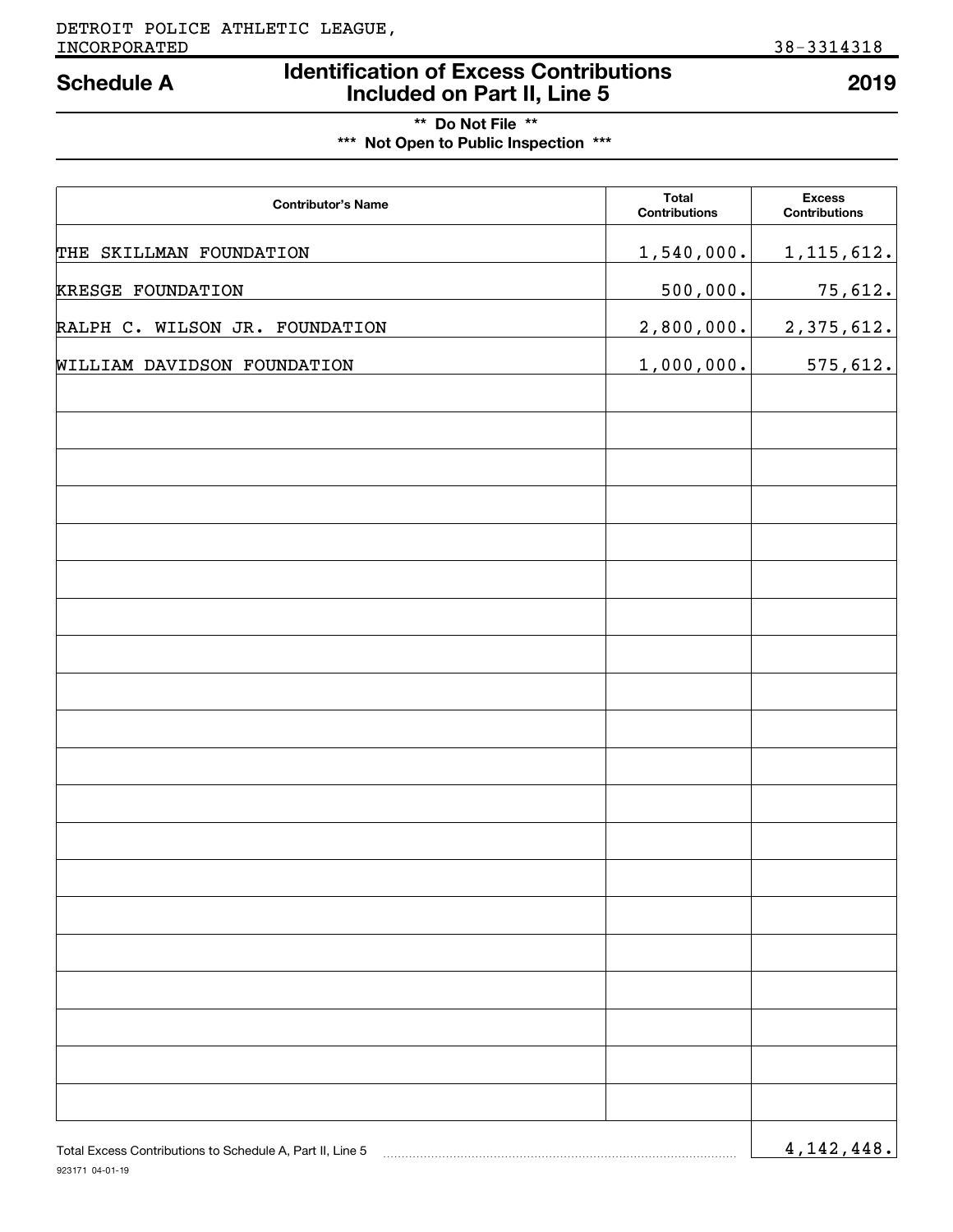Department of the Treasury Internal Revenue Service **(Form 990, 990-EZ, or 990-PF)**

**Organization type** (check one):

## **Schedule B Schedule of Contributors**

**| Attach to Form 990, Form 990-EZ, or Form 990-PF. | Go to www.irs.gov/Form990 for the latest information.** OMB No. 1545-0047

# **2019**

**Employer identification number**

| Name of the organization        | Em |
|---------------------------------|----|
| DETROIT POLICE ATHLETIC LEAGUE. |    |
| INCORPORATED                    |    |

8-3314318

| Filers of:         | Section:                                                                  |
|--------------------|---------------------------------------------------------------------------|
| Form 990 or 990-EZ | $\boxed{\textbf{X}}$ 501(c)( 3) (enter number) organization               |
|                    | 4947(a)(1) nonexempt charitable trust not treated as a private foundation |
|                    | 527 political organization                                                |
| Form 990-PF        | 501(c)(3) exempt private foundation                                       |
|                    | 4947(a)(1) nonexempt charitable trust treated as a private foundation     |
|                    | 501(c)(3) taxable private foundation                                      |

Check if your organization is covered by the **General Rule** or a **Special Rule. Note:**  Only a section 501(c)(7), (8), or (10) organization can check boxes for both the General Rule and a Special Rule. See instructions.

#### **General Rule**

 $\mathcal{L}^{\text{max}}$ 

For an organization filing Form 990, 990-EZ, or 990-PF that received, during the year, contributions totaling \$5,000 or more (in money or property) from any one contributor. Complete Parts I and II. See instructions for determining a contributor's total contributions.

#### **Special Rules**

any one contributor, during the year, total contributions of the greater of  $\,$  (1) \$5,000; or **(2)** 2% of the amount on (i) Form 990, Part VIII, line 1h;  $\boxed{\textbf{X}}$  For an organization described in section 501(c)(3) filing Form 990 or 990-EZ that met the 33 1/3% support test of the regulations under sections 509(a)(1) and 170(b)(1)(A)(vi), that checked Schedule A (Form 990 or 990-EZ), Part II, line 13, 16a, or 16b, and that received from or (ii) Form 990-EZ, line 1. Complete Parts I and II.

year, total contributions of more than \$1,000 *exclusively* for religious, charitable, scientific, literary, or educational purposes, or for the For an organization described in section 501(c)(7), (8), or (10) filing Form 990 or 990-EZ that received from any one contributor, during the prevention of cruelty to children or animals. Complete Parts I, II, and III.  $\mathcal{L}^{\text{max}}$ 

purpose. Don't complete any of the parts unless the **General Rule** applies to this organization because it received *nonexclusively* year, contributions <sub>exclusively</sub> for religious, charitable, etc., purposes, but no such contributions totaled more than \$1,000. If this box is checked, enter here the total contributions that were received during the year for an  $\;$ exclusively religious, charitable, etc., For an organization described in section 501(c)(7), (8), or (10) filing Form 990 or 990-EZ that received from any one contributor, during the religious, charitable, etc., contributions totaling \$5,000 or more during the year  $\Box$ — $\Box$   $\Box$  $\mathcal{L}^{\text{max}}$ 

**Caution:**  An organization that isn't covered by the General Rule and/or the Special Rules doesn't file Schedule B (Form 990, 990-EZ, or 990-PF),  **must** but it answer "No" on Part IV, line 2, of its Form 990; or check the box on line H of its Form 990-EZ or on its Form 990-PF, Part I, line 2, to certify that it doesn't meet the filing requirements of Schedule B (Form 990, 990-EZ, or 990-PF).

**For Paperwork Reduction Act Notice, see the instructions for Form 990, 990-EZ, or 990-PF. Schedule B (Form 990, 990-EZ, or 990-PF) (2019)** LHA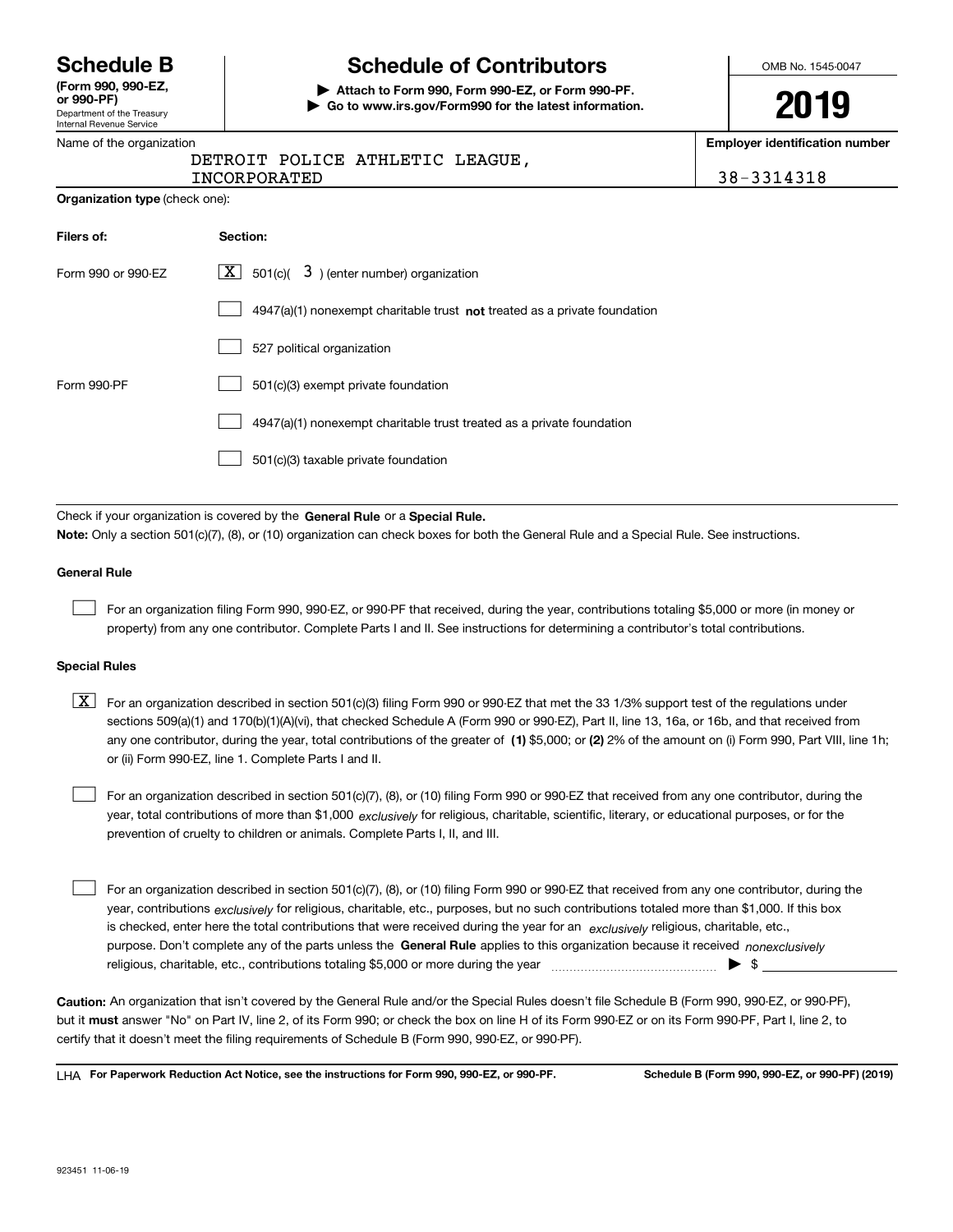## Schedule B (Form 990, 990-EZ, or 990-PF) (2019) Page 2

|            | Schedule B (Form 990, 990-EZ, or 990-PF) (2019)                                                |                                   | Page 2                                                                                                      |
|------------|------------------------------------------------------------------------------------------------|-----------------------------------|-------------------------------------------------------------------------------------------------------------|
|            | Name of organization<br>DETROIT POLICE ATHLETIC LEAGUE,<br>INCORPORATED                        |                                   | <b>Employer identification number</b><br>38-3314318                                                         |
| Part I     | Contributors (see instructions). Use duplicate copies of Part I if additional space is needed. |                                   |                                                                                                             |
| (a)<br>No. | (b)<br>Name, address, and ZIP + 4                                                              | (c)<br><b>Total contributions</b> | (d)<br>Type of contribution                                                                                 |
| 1          | QUICKEN LOANS/ROCKET MORTGAGE<br>1050 WOODWARD AVE<br>DETROIT, MI 48226                        | 500,000.<br>\$                    | $\mathbf{X}$<br>Person<br>Payroll<br>Noncash<br>(Complete Part II for<br>noncash contributions.)            |
| (a)<br>No. | (b)<br>Name, address, and ZIP + 4                                                              | (c)<br><b>Total contributions</b> | (d)<br>Type of contribution                                                                                 |
| 2          | <b>BANK OF AMERICA</b><br>150 N COLLEGE ST.<br>CHARLOTTE, NC 28202                             | 100,000.<br>\$                    | $\overline{\mathbf{X}}$<br>Person<br>Payroll<br>Noncash<br>(Complete Part II for<br>noncash contributions.) |
| (a)<br>No. | (b)<br>Name, address, and ZIP + 4                                                              | (c)<br><b>Total contributions</b> | (d)<br>Type of contribution                                                                                 |
| 3          | NATIONAL RECREATION FOUNDATION<br>736 N WESTERN AVE<br>LAKE FOREST, IL 60045                   | 100,000.<br>\$                    | $\overline{\mathbf{X}}$<br>Person<br>Payroll<br>Noncash<br>(Complete Part II for<br>noncash contributions.) |
| (a)<br>No. | (b)<br>Name, address, and ZIP + 4                                                              | (c)<br><b>Total contributions</b> | (d)<br>Type of contribution                                                                                 |
|            |                                                                                                | \$                                | Person<br>Payroll<br>Noncash<br>(Complete Part II for<br>noncash contributions.)                            |
| (a)<br>No. | (b)<br>Name, address, and ZIP + 4                                                              | (c)<br><b>Total contributions</b> | (d)<br>Type of contribution                                                                                 |
|            |                                                                                                | \$                                | Person<br>Payroll<br>Noncash<br>(Complete Part II for<br>noncash contributions.)                            |
| (a)<br>No. | (b)<br>Name, address, and ZIP + 4                                                              | (c)<br><b>Total contributions</b> | (d)<br>Type of contribution                                                                                 |
|            |                                                                                                | \$                                | Person<br>Payroll<br>Noncash<br>(Complete Part II for<br>noncash contributions.)                            |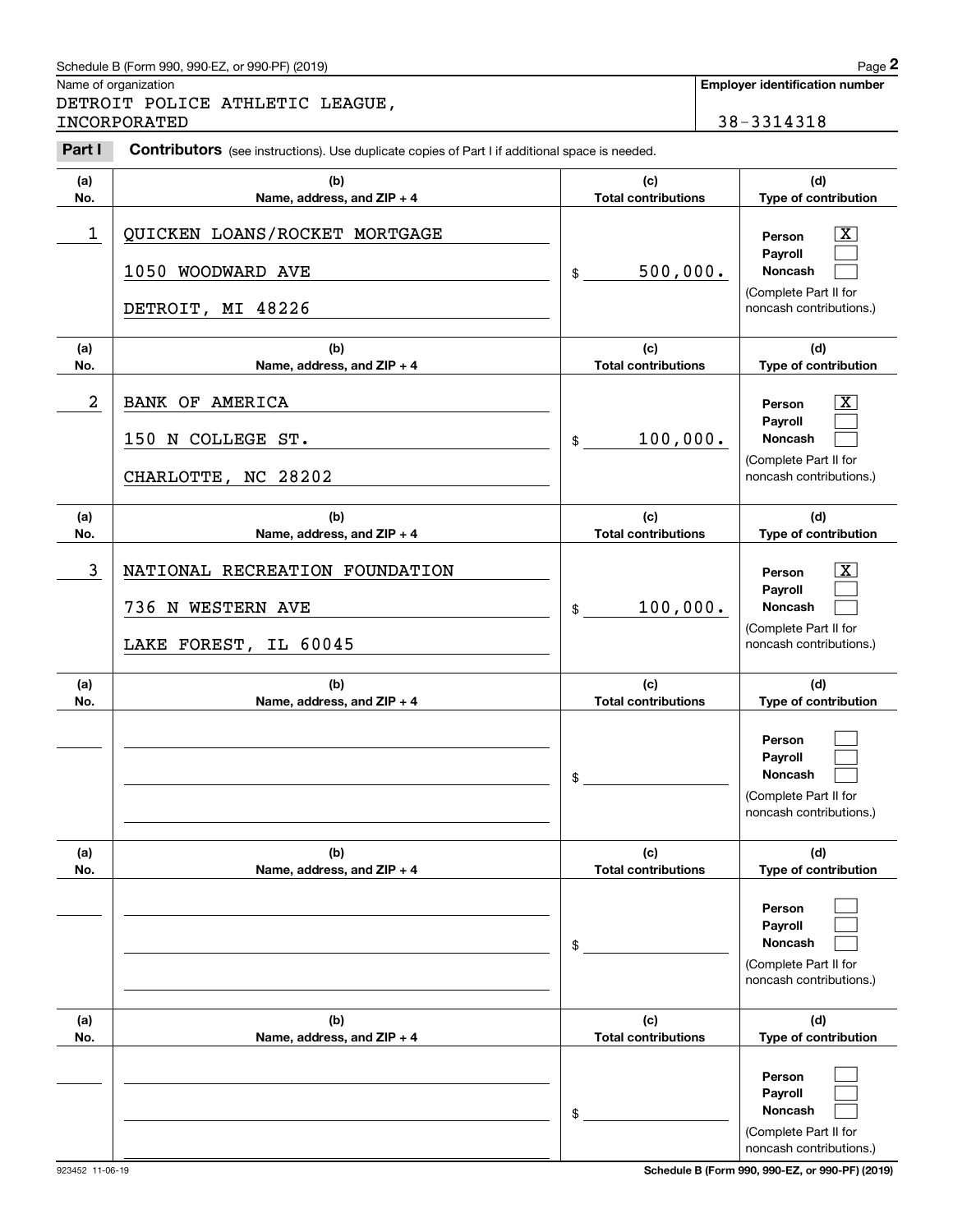|                              | Schedule B (Form 990, 990-EZ, or 990-PF) (2019)                                                     |                                                    | Page 3                                |
|------------------------------|-----------------------------------------------------------------------------------------------------|----------------------------------------------------|---------------------------------------|
|                              | Name of organization                                                                                |                                                    | <b>Employer identification number</b> |
|                              | DETROIT POLICE ATHLETIC LEAGUE,<br>INCORPORATED                                                     |                                                    | 38-3314318                            |
|                              |                                                                                                     |                                                    |                                       |
| Part II                      | Noncash Property (see instructions). Use duplicate copies of Part II if additional space is needed. |                                                    |                                       |
| (a)<br>No.<br>from<br>Part I | (b)<br>Description of noncash property given                                                        | (c)<br>FMV (or estimate)<br>(See instructions.)    | (d)<br>Date received                  |
| (a)<br>No.                   | (b)                                                                                                 | $\sim$<br>(c)                                      | (d)                                   |
| from<br>Part I               | Description of noncash property given                                                               | FMV (or estimate)<br>(See instructions.)<br>$\sim$ | Date received                         |
| (a)<br>No.<br>from<br>Part I | (b)<br>Description of noncash property given                                                        | (c)<br>FMV (or estimate)<br>(See instructions.)    | (d)<br>Date received                  |
| (a)<br>No.                   | (b)                                                                                                 | $\sim$<br>(c)<br>FMV (or estimate)                 | (d)                                   |
| from<br>Part I               | Description of noncash property given                                                               | (See instructions.)<br>\$                          | Date received                         |
| (a)<br>No.<br>from<br>Part I | (b)<br>Description of noncash property given                                                        | (c)<br>FMV (or estimate)<br>(See instructions.)    | (d)<br>Date received                  |
|                              |                                                                                                     | \$                                                 |                                       |
| (a)<br>No.<br>from<br>Part I | (b)<br>Description of noncash property given                                                        | (c)<br>FMV (or estimate)<br>(See instructions.)    | (d)<br>Date received                  |
|                              |                                                                                                     | \$                                                 |                                       |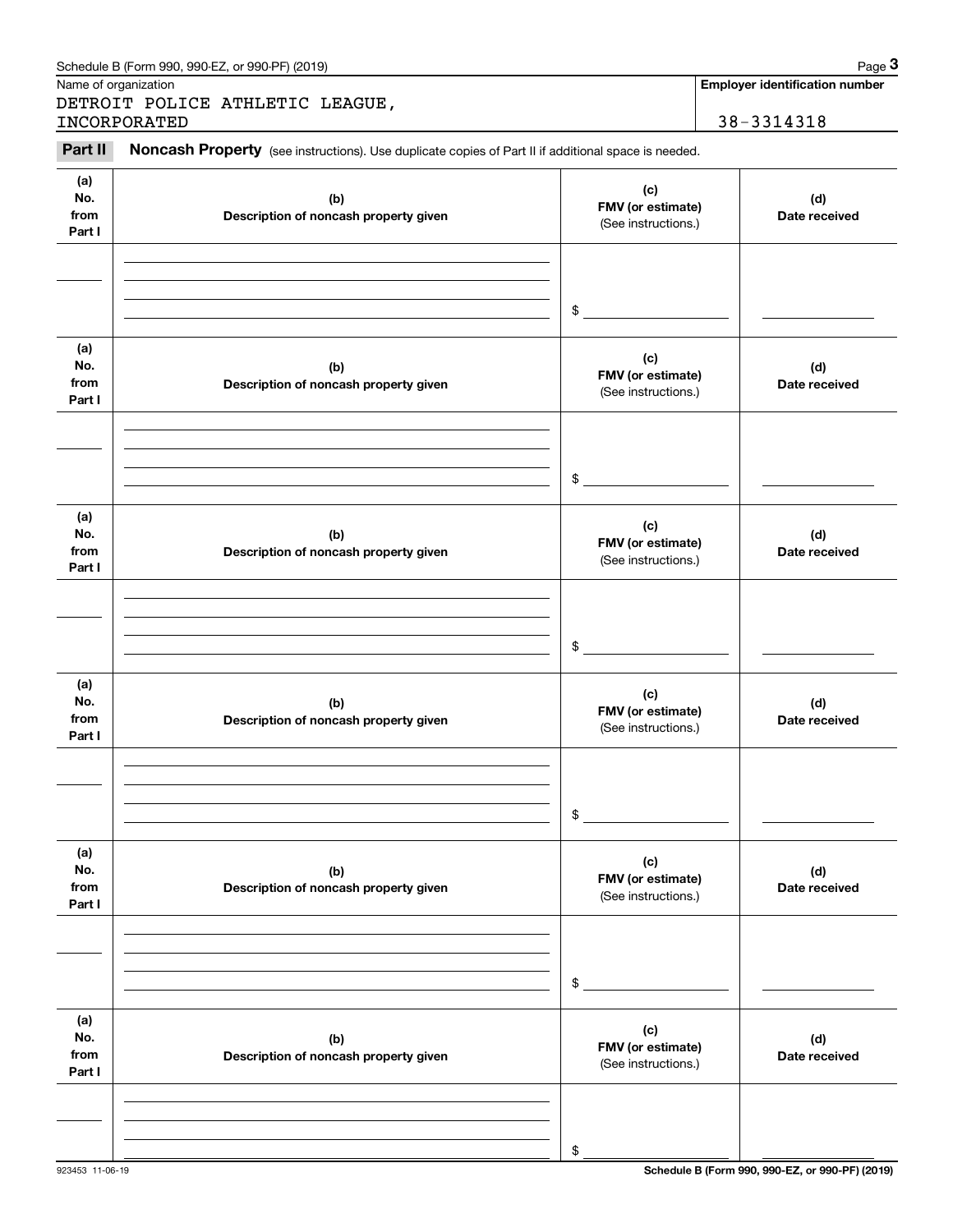|                 | Schedule B (Form 990, 990-EZ, or 990-PF) (2019)                                                                                                                                                                                                                                                 |                                          | Page 4                                                                                                                                                         |  |  |  |
|-----------------|-------------------------------------------------------------------------------------------------------------------------------------------------------------------------------------------------------------------------------------------------------------------------------------------------|------------------------------------------|----------------------------------------------------------------------------------------------------------------------------------------------------------------|--|--|--|
|                 | Name of organization                                                                                                                                                                                                                                                                            |                                          | <b>Employer identification number</b>                                                                                                                          |  |  |  |
|                 | DETROIT POLICE ATHLETIC LEAGUE,                                                                                                                                                                                                                                                                 |                                          |                                                                                                                                                                |  |  |  |
|                 | INCORPORATED                                                                                                                                                                                                                                                                                    |                                          | 38-3314318                                                                                                                                                     |  |  |  |
| Part III        | from any one contributor. Complete columns (a) through (e) and the following line entry. For organizations<br>completing Part III, enter the total of exclusively religious, charitable, etc., contributions of \$1,000 or less for the year. (Enter this info. once.) $\blacktriangleright$ \$ |                                          | Exclusively religious, charitable, etc., contributions to organizations described in section 501(c)(7), (8), or (10) that total more than \$1,000 for the year |  |  |  |
|                 | Use duplicate copies of Part III if additional space is needed.                                                                                                                                                                                                                                 |                                          |                                                                                                                                                                |  |  |  |
| (a) No.         |                                                                                                                                                                                                                                                                                                 |                                          |                                                                                                                                                                |  |  |  |
| from<br>Part I  | (b) Purpose of gift                                                                                                                                                                                                                                                                             | (c) Use of gift                          | (d) Description of how gift is held                                                                                                                            |  |  |  |
|                 |                                                                                                                                                                                                                                                                                                 |                                          |                                                                                                                                                                |  |  |  |
|                 |                                                                                                                                                                                                                                                                                                 |                                          |                                                                                                                                                                |  |  |  |
|                 |                                                                                                                                                                                                                                                                                                 |                                          |                                                                                                                                                                |  |  |  |
|                 |                                                                                                                                                                                                                                                                                                 |                                          |                                                                                                                                                                |  |  |  |
|                 |                                                                                                                                                                                                                                                                                                 | (e) Transfer of gift                     |                                                                                                                                                                |  |  |  |
|                 |                                                                                                                                                                                                                                                                                                 |                                          |                                                                                                                                                                |  |  |  |
|                 | Transferee's name, address, and ZIP + 4                                                                                                                                                                                                                                                         | Relationship of transferor to transferee |                                                                                                                                                                |  |  |  |
|                 |                                                                                                                                                                                                                                                                                                 |                                          |                                                                                                                                                                |  |  |  |
|                 |                                                                                                                                                                                                                                                                                                 |                                          |                                                                                                                                                                |  |  |  |
|                 |                                                                                                                                                                                                                                                                                                 |                                          |                                                                                                                                                                |  |  |  |
| (a) No.         |                                                                                                                                                                                                                                                                                                 |                                          |                                                                                                                                                                |  |  |  |
| from<br>Part I  | (b) Purpose of gift                                                                                                                                                                                                                                                                             | (c) Use of gift                          | (d) Description of how gift is held                                                                                                                            |  |  |  |
|                 |                                                                                                                                                                                                                                                                                                 |                                          |                                                                                                                                                                |  |  |  |
|                 |                                                                                                                                                                                                                                                                                                 |                                          |                                                                                                                                                                |  |  |  |
|                 |                                                                                                                                                                                                                                                                                                 |                                          |                                                                                                                                                                |  |  |  |
|                 |                                                                                                                                                                                                                                                                                                 |                                          |                                                                                                                                                                |  |  |  |
|                 | (e) Transfer of gift                                                                                                                                                                                                                                                                            |                                          |                                                                                                                                                                |  |  |  |
|                 |                                                                                                                                                                                                                                                                                                 |                                          |                                                                                                                                                                |  |  |  |
|                 | Transferee's name, address, and ZIP + 4                                                                                                                                                                                                                                                         |                                          | Relationship of transferor to transferee                                                                                                                       |  |  |  |
|                 |                                                                                                                                                                                                                                                                                                 |                                          |                                                                                                                                                                |  |  |  |
|                 |                                                                                                                                                                                                                                                                                                 |                                          |                                                                                                                                                                |  |  |  |
|                 |                                                                                                                                                                                                                                                                                                 |                                          |                                                                                                                                                                |  |  |  |
| (a) No.<br>from |                                                                                                                                                                                                                                                                                                 | (c) Use of gift                          |                                                                                                                                                                |  |  |  |
| Part I          | (b) Purpose of gift                                                                                                                                                                                                                                                                             |                                          | (d) Description of how gift is held                                                                                                                            |  |  |  |
|                 |                                                                                                                                                                                                                                                                                                 |                                          |                                                                                                                                                                |  |  |  |
|                 |                                                                                                                                                                                                                                                                                                 |                                          |                                                                                                                                                                |  |  |  |
|                 |                                                                                                                                                                                                                                                                                                 |                                          |                                                                                                                                                                |  |  |  |
|                 |                                                                                                                                                                                                                                                                                                 |                                          |                                                                                                                                                                |  |  |  |
|                 | (e) Transfer of gift                                                                                                                                                                                                                                                                            |                                          |                                                                                                                                                                |  |  |  |
|                 | Transferee's name, address, and $ZIP + 4$                                                                                                                                                                                                                                                       |                                          | Relationship of transferor to transferee                                                                                                                       |  |  |  |
|                 |                                                                                                                                                                                                                                                                                                 |                                          |                                                                                                                                                                |  |  |  |
|                 |                                                                                                                                                                                                                                                                                                 |                                          |                                                                                                                                                                |  |  |  |
|                 |                                                                                                                                                                                                                                                                                                 |                                          |                                                                                                                                                                |  |  |  |
|                 |                                                                                                                                                                                                                                                                                                 |                                          |                                                                                                                                                                |  |  |  |
| (a) No.<br>from | (b) Purpose of gift                                                                                                                                                                                                                                                                             | (c) Use of gift                          | (d) Description of how gift is held                                                                                                                            |  |  |  |
| Part I          |                                                                                                                                                                                                                                                                                                 |                                          |                                                                                                                                                                |  |  |  |
|                 |                                                                                                                                                                                                                                                                                                 |                                          |                                                                                                                                                                |  |  |  |
|                 |                                                                                                                                                                                                                                                                                                 |                                          |                                                                                                                                                                |  |  |  |
|                 |                                                                                                                                                                                                                                                                                                 |                                          |                                                                                                                                                                |  |  |  |
|                 | (e) Transfer of gift                                                                                                                                                                                                                                                                            |                                          |                                                                                                                                                                |  |  |  |
|                 |                                                                                                                                                                                                                                                                                                 |                                          |                                                                                                                                                                |  |  |  |
|                 | Transferee's name, address, and ZIP + 4                                                                                                                                                                                                                                                         |                                          | Relationship of transferor to transferee                                                                                                                       |  |  |  |
|                 |                                                                                                                                                                                                                                                                                                 |                                          |                                                                                                                                                                |  |  |  |
|                 |                                                                                                                                                                                                                                                                                                 |                                          |                                                                                                                                                                |  |  |  |
|                 |                                                                                                                                                                                                                                                                                                 |                                          |                                                                                                                                                                |  |  |  |
|                 |                                                                                                                                                                                                                                                                                                 |                                          |                                                                                                                                                                |  |  |  |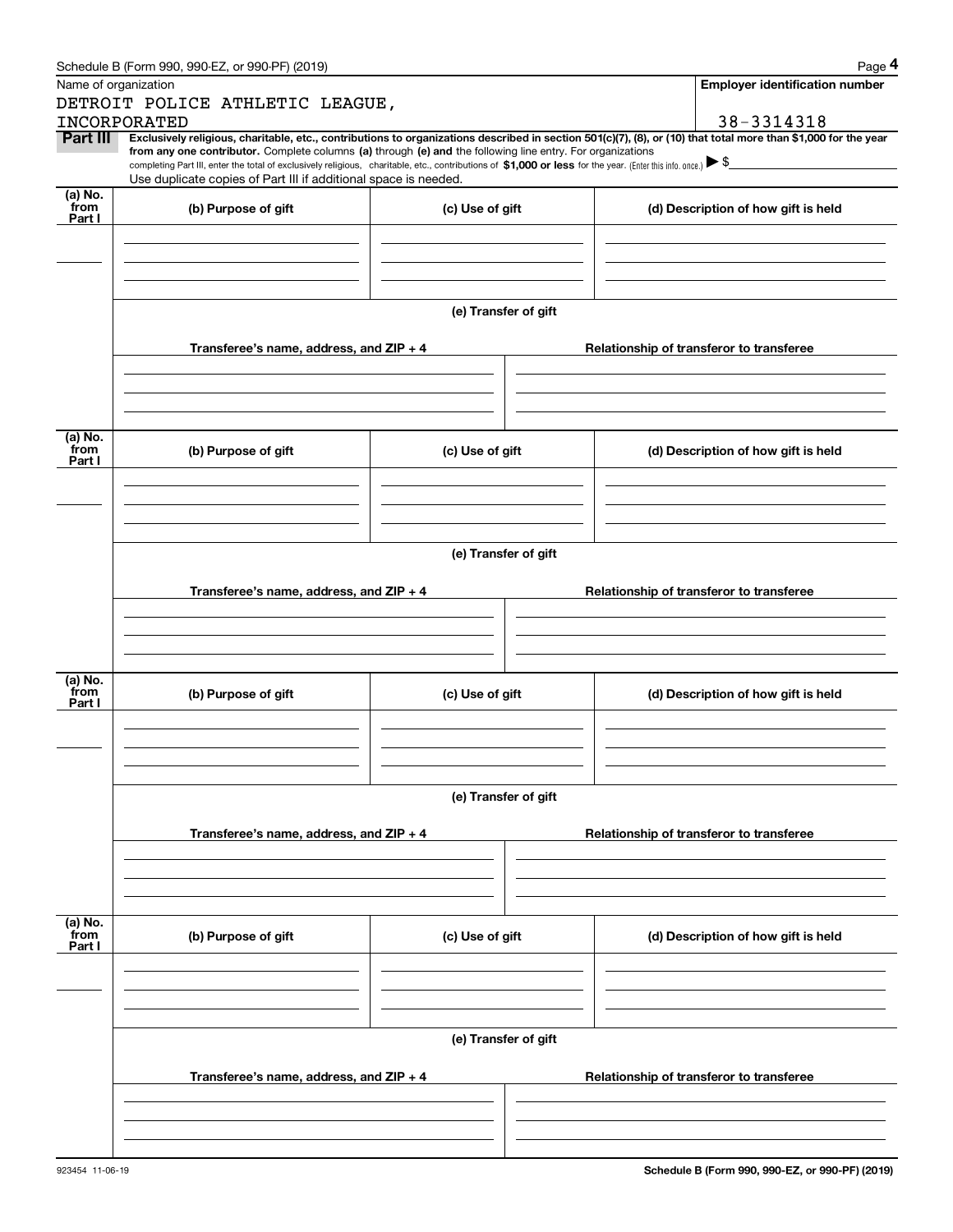|         | <b>SCHEDULE D</b>              |                                                                                                                                                | <b>Supplemental Financial Statements</b>                                                                                             |                                                                                                      |                          | OMB No. 1545-0047                                   |  |  |
|---------|--------------------------------|------------------------------------------------------------------------------------------------------------------------------------------------|--------------------------------------------------------------------------------------------------------------------------------------|------------------------------------------------------------------------------------------------------|--------------------------|-----------------------------------------------------|--|--|
|         | (Form 990)                     |                                                                                                                                                | Complete if the organization answered "Yes" on Form 990,<br>Part IV, line 6, 7, 8, 9, 10, 11a, 11b, 11c, 11d, 11e, 11f, 12a, or 12b. |                                                                                                      |                          |                                                     |  |  |
|         | Department of the Treasury     |                                                                                                                                                | Attach to Form 990.                                                                                                                  | Go to www.irs.gov/Form990 for instructions and the latest information.                               |                          |                                                     |  |  |
|         | Internal Revenue Service       | DETROIT POLICE ATHLETIC LEAGUE,                                                                                                                |                                                                                                                                      |                                                                                                      | Inspection               |                                                     |  |  |
|         | Name of the organization       | INCORPORATED                                                                                                                                   |                                                                                                                                      |                                                                                                      |                          | <b>Employer identification number</b><br>38-3314318 |  |  |
| Part I  |                                | Organizations Maintaining Donor Advised Funds or Other Similar Funds or Accounts. Complete if the                                              |                                                                                                                                      |                                                                                                      |                          |                                                     |  |  |
|         |                                | organization answered "Yes" on Form 990, Part IV, line 6.                                                                                      |                                                                                                                                      |                                                                                                      |                          |                                                     |  |  |
|         |                                |                                                                                                                                                | (a) Donor advised funds                                                                                                              |                                                                                                      |                          | (b) Funds and other accounts                        |  |  |
| 1       |                                |                                                                                                                                                |                                                                                                                                      |                                                                                                      |                          |                                                     |  |  |
| 2       |                                | Aggregate value of contributions to (during year)                                                                                              |                                                                                                                                      |                                                                                                      |                          |                                                     |  |  |
| з       |                                |                                                                                                                                                |                                                                                                                                      |                                                                                                      |                          |                                                     |  |  |
| 4       |                                |                                                                                                                                                |                                                                                                                                      |                                                                                                      |                          |                                                     |  |  |
| 5       |                                | Did the organization inform all donors and donor advisors in writing that the assets held in donor advised funds                               |                                                                                                                                      |                                                                                                      |                          |                                                     |  |  |
|         |                                |                                                                                                                                                |                                                                                                                                      |                                                                                                      |                          | Yes<br>No                                           |  |  |
| 6       |                                | Did the organization inform all grantees, donors, and donor advisors in writing that grant funds can be used only                              |                                                                                                                                      |                                                                                                      |                          |                                                     |  |  |
|         |                                | for charitable purposes and not for the benefit of the donor or donor advisor, or for any other purpose conferring                             |                                                                                                                                      |                                                                                                      |                          |                                                     |  |  |
| Part II | impermissible private benefit? |                                                                                                                                                |                                                                                                                                      |                                                                                                      |                          | Yes<br>No                                           |  |  |
|         |                                | Conservation Easements. Complete if the organization answered "Yes" on Form 990, Part IV, line 7.                                              |                                                                                                                                      |                                                                                                      |                          |                                                     |  |  |
| 1       |                                | Purpose(s) of conservation easements held by the organization (check all that apply).                                                          |                                                                                                                                      |                                                                                                      |                          |                                                     |  |  |
|         |                                | Preservation of land for public use (for example, recreation or education)                                                                     |                                                                                                                                      | Preservation of a historically important land area<br>Preservation of a certified historic structure |                          |                                                     |  |  |
|         |                                | Protection of natural habitat<br>Preservation of open space                                                                                    |                                                                                                                                      |                                                                                                      |                          |                                                     |  |  |
| 2       |                                | Complete lines 2a through 2d if the organization held a qualified conservation contribution in the form of a conservation easement on the last |                                                                                                                                      |                                                                                                      |                          |                                                     |  |  |
|         | day of the tax year.           |                                                                                                                                                |                                                                                                                                      |                                                                                                      |                          | Held at the End of the Tax Year                     |  |  |
|         |                                |                                                                                                                                                |                                                                                                                                      |                                                                                                      | 2a                       |                                                     |  |  |
| b       |                                | Total acreage restricted by conservation easements                                                                                             |                                                                                                                                      |                                                                                                      | 2b                       |                                                     |  |  |
| с       |                                |                                                                                                                                                |                                                                                                                                      |                                                                                                      | 2c                       |                                                     |  |  |
|         |                                | d Number of conservation easements included in (c) acquired after 7/25/06, and not on a historic structure                                     |                                                                                                                                      |                                                                                                      |                          |                                                     |  |  |
|         |                                |                                                                                                                                                |                                                                                                                                      |                                                                                                      | 2d                       |                                                     |  |  |
| 3       |                                | Number of conservation easements modified, transferred, released, extinguished, or terminated by the organization during the tax               |                                                                                                                                      |                                                                                                      |                          |                                                     |  |  |
|         | year                           |                                                                                                                                                |                                                                                                                                      |                                                                                                      |                          |                                                     |  |  |
| 4       |                                | Number of states where property subject to conservation easement is located >                                                                  |                                                                                                                                      |                                                                                                      |                          |                                                     |  |  |
| 5       |                                | Does the organization have a written policy regarding the periodic monitoring, inspection, handling of                                         |                                                                                                                                      |                                                                                                      |                          |                                                     |  |  |
|         |                                | violations, and enforcement of the conservation easements it holds?                                                                            |                                                                                                                                      |                                                                                                      |                          | <b>No</b><br>Yes                                    |  |  |
| 6       |                                | Staff and volunteer hours devoted to monitoring, inspecting, handling of violations, and enforcing conservation easements during the year      |                                                                                                                                      |                                                                                                      |                          |                                                     |  |  |
|         |                                |                                                                                                                                                |                                                                                                                                      |                                                                                                      |                          |                                                     |  |  |
| 7       |                                | Amount of expenses incurred in monitoring, inspecting, handling of violations, and enforcing conservation easements during the year            |                                                                                                                                      |                                                                                                      |                          |                                                     |  |  |
|         | $\blacktriangleright$ \$       | Does each conservation easement reported on line 2(d) above satisfy the requirements of section 170(h)(4)(B)(i)                                |                                                                                                                                      |                                                                                                      |                          |                                                     |  |  |
| 8       |                                |                                                                                                                                                |                                                                                                                                      |                                                                                                      |                          | Yes<br>No                                           |  |  |
| 9       |                                | In Part XIII, describe how the organization reports conservation easements in its revenue and expense statement and                            |                                                                                                                                      |                                                                                                      |                          |                                                     |  |  |
|         |                                | balance sheet, and include, if applicable, the text of the footnote to the organization's financial statements that describes the              |                                                                                                                                      |                                                                                                      |                          |                                                     |  |  |
|         |                                | organization's accounting for conservation easements.                                                                                          |                                                                                                                                      |                                                                                                      |                          |                                                     |  |  |
|         | Part III                       | Organizations Maintaining Collections of Art, Historical Treasures, or Other Similar Assets.                                                   |                                                                                                                                      |                                                                                                      |                          |                                                     |  |  |
|         |                                | Complete if the organization answered "Yes" on Form 990, Part IV, line 8.                                                                      |                                                                                                                                      |                                                                                                      |                          |                                                     |  |  |
|         |                                | 1a If the organization elected, as permitted under FASB ASC 958, not to report in its revenue statement and balance sheet works                |                                                                                                                                      |                                                                                                      |                          |                                                     |  |  |
|         |                                | of art, historical treasures, or other similar assets held for public exhibition, education, or research in furtherance of public              |                                                                                                                                      |                                                                                                      |                          |                                                     |  |  |
|         |                                | service, provide in Part XIII the text of the footnote to its financial statements that describes these items.                                 |                                                                                                                                      |                                                                                                      |                          |                                                     |  |  |
|         |                                | <b>b</b> If the organization elected, as permitted under FASB ASC 958, to report in its revenue statement and balance sheet works of           |                                                                                                                                      |                                                                                                      |                          |                                                     |  |  |
|         |                                | art, historical treasures, or other similar assets held for public exhibition, education, or research in furtherance of public service,        |                                                                                                                                      |                                                                                                      |                          |                                                     |  |  |
|         |                                | provide the following amounts relating to these items:                                                                                         |                                                                                                                                      |                                                                                                      |                          |                                                     |  |  |
|         | (i)                            |                                                                                                                                                |                                                                                                                                      |                                                                                                      |                          | $\frac{1}{2}$                                       |  |  |
|         |                                | (ii) Assets included in Form 990, Part X                                                                                                       |                                                                                                                                      |                                                                                                      |                          | $\blacktriangleright$ \$                            |  |  |
| 2       |                                | If the organization received or held works of art, historical treasures, or other similar assets for financial gain, provide                   |                                                                                                                                      |                                                                                                      |                          |                                                     |  |  |
|         |                                | the following amounts required to be reported under FASB ASC 958 relating to these items:                                                      |                                                                                                                                      |                                                                                                      |                          |                                                     |  |  |
|         |                                |                                                                                                                                                |                                                                                                                                      |                                                                                                      | -\$                      |                                                     |  |  |
|         |                                | Beneamed Bedrotten Act Netter are the best matters for Franc 800                                                                               |                                                                                                                                      |                                                                                                      | $\blacktriangleright$ \$ |                                                     |  |  |

**For Paperwork Reduction Act Notice, see the Instructions for Form 990. Schedule D (Form 990) 2019** LHA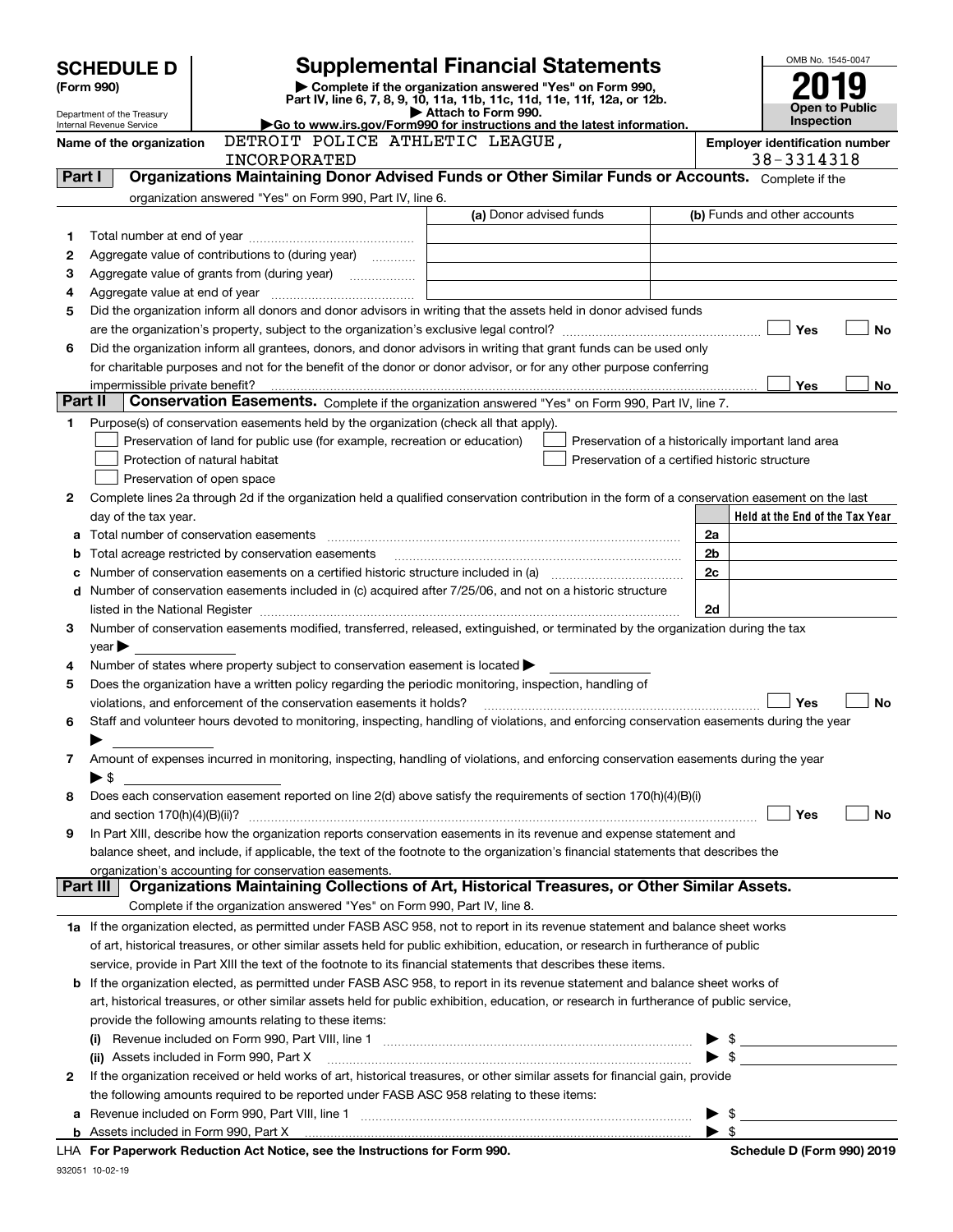|               |                                                                                                                                                                                                                                | DETROIT POLICE ATHLETIC LEAGUE,         |                                    |                                                                                                                                                                                                                               |         |                                                  |         |                |                           |
|---------------|--------------------------------------------------------------------------------------------------------------------------------------------------------------------------------------------------------------------------------|-----------------------------------------|------------------------------------|-------------------------------------------------------------------------------------------------------------------------------------------------------------------------------------------------------------------------------|---------|--------------------------------------------------|---------|----------------|---------------------------|
|               | INCORPORATED<br>Schedule D (Form 990) 2019                                                                                                                                                                                     |                                         |                                    |                                                                                                                                                                                                                               |         |                                                  |         |                | 38-3314318 Page 2         |
|               | Organizations Maintaining Collections of Art, Historical Treasures, or Other Similar Assets (continued)<br>Part III                                                                                                            |                                         |                                    |                                                                                                                                                                                                                               |         |                                                  |         |                |                           |
| 3             | Using the organization's acquisition, accession, and other records, check any of the following that make significant use of its                                                                                                |                                         |                                    |                                                                                                                                                                                                                               |         |                                                  |         |                |                           |
|               | collection items (check all that apply):                                                                                                                                                                                       |                                         |                                    |                                                                                                                                                                                                                               |         |                                                  |         |                |                           |
| a             | Public exhibition                                                                                                                                                                                                              |                                         |                                    | Loan or exchange program                                                                                                                                                                                                      |         |                                                  |         |                |                           |
| b             | Scholarly research                                                                                                                                                                                                             | е                                       |                                    | Other and the contract of the contract of the contract of the contract of the contract of the contract of the contract of the contract of the contract of the contract of the contract of the contract of the contract of the |         |                                                  |         |                |                           |
| c             | Preservation for future generations                                                                                                                                                                                            |                                         |                                    |                                                                                                                                                                                                                               |         |                                                  |         |                |                           |
|               | Provide a description of the organization's collections and explain how they further the organization's exempt purpose in Part XIII.                                                                                           |                                         |                                    |                                                                                                                                                                                                                               |         |                                                  |         |                |                           |
| 5             | During the year, did the organization solicit or receive donations of art, historical treasures, or other similar assets                                                                                                       |                                         |                                    |                                                                                                                                                                                                                               |         |                                                  |         |                |                           |
|               | to be sold to raise funds rather than to be maintained as part of the organization's collection?                                                                                                                               |                                         |                                    |                                                                                                                                                                                                                               |         |                                                  |         | Yes            | No                        |
|               | <b>Part IV</b><br>Escrow and Custodial Arrangements. Complete if the organization answered "Yes" on Form 990, Part IV, line 9, or                                                                                              |                                         |                                    |                                                                                                                                                                                                                               |         |                                                  |         |                |                           |
|               | reported an amount on Form 990, Part X, line 21.                                                                                                                                                                               |                                         |                                    |                                                                                                                                                                                                                               |         |                                                  |         |                |                           |
|               | 1a Is the organization an agent, trustee, custodian or other intermediary for contributions or other assets not included                                                                                                       |                                         |                                    |                                                                                                                                                                                                                               |         |                                                  |         |                |                           |
|               | on Form 990, Part X? [11] matter contracts and contracts and contracts are contracted as a form 990, Part X?                                                                                                                   |                                         |                                    |                                                                                                                                                                                                                               |         |                                                  |         | Yes            | <b>No</b>                 |
|               | b If "Yes," explain the arrangement in Part XIII and complete the following table:                                                                                                                                             |                                         |                                    |                                                                                                                                                                                                                               |         |                                                  |         |                |                           |
|               |                                                                                                                                                                                                                                |                                         |                                    |                                                                                                                                                                                                                               |         |                                                  |         | Amount         |                           |
|               | c Beginning balance measurements and the state of the state of the state of the state of the state of the state of the state of the state of the state of the state of the state of the state of the state of the state of the |                                         |                                    |                                                                                                                                                                                                                               |         | 1c                                               |         |                |                           |
|               |                                                                                                                                                                                                                                |                                         |                                    |                                                                                                                                                                                                                               |         | 1d                                               |         |                |                           |
|               | e Distributions during the year manufactured and contain an account of the year manufactured and the year manufactured and the year manufactured and the year manufactured and the year manufactured and the year manufactured |                                         |                                    |                                                                                                                                                                                                                               |         | 1e                                               |         |                |                           |
| f             |                                                                                                                                                                                                                                |                                         |                                    |                                                                                                                                                                                                                               |         | 1f                                               |         |                |                           |
|               | 2a Did the organization include an amount on Form 990, Part X, line 21, for escrow or custodial account liability?                                                                                                             |                                         |                                    |                                                                                                                                                                                                                               |         |                                                  |         | Yes            | No                        |
| <b>Part V</b> | <b>b</b> If "Yes," explain the arrangement in Part XIII. Check here if the explanation has been provided on Part XIII<br>Endowment Funds. Complete if the organization answered "Yes" on Form 990, Part IV, line 10.           |                                         |                                    |                                                                                                                                                                                                                               |         |                                                  |         |                |                           |
|               |                                                                                                                                                                                                                                | (a) Current year                        | (b) Prior year                     | (c) Two years back                                                                                                                                                                                                            |         | (d) Three years back $\vert$ (e) Four years back |         |                |                           |
|               | <b>1a</b> Beginning of year balance <i>manumumum</i>                                                                                                                                                                           | 25,468.                                 | 28,146.                            |                                                                                                                                                                                                                               | 25,608. |                                                  | 25,130. |                | 27,327.                   |
| b             |                                                                                                                                                                                                                                |                                         |                                    |                                                                                                                                                                                                                               |         |                                                  |         |                |                           |
|               | Net investment earnings, gains, and losses                                                                                                                                                                                     | 4,662.                                  | $-1,228.$                          |                                                                                                                                                                                                                               | 4,032.  |                                                  | 2,027.  |                | $-722.$                   |
|               |                                                                                                                                                                                                                                | 1,199.                                  | 1,184.                             |                                                                                                                                                                                                                               | 1,193.  |                                                  | 1,276.  |                | 1,255.                    |
|               | e Other expenditures for facilities                                                                                                                                                                                            |                                         |                                    |                                                                                                                                                                                                                               |         |                                                  |         |                |                           |
|               | and programs                                                                                                                                                                                                                   |                                         |                                    |                                                                                                                                                                                                                               |         |                                                  |         |                |                           |
|               | f Administrative expenses <i>manually communicative</i>                                                                                                                                                                        | 133.                                    | 266.                               |                                                                                                                                                                                                                               | 301.    |                                                  | 273.    |                | 220.                      |
| g             | End of year balance                                                                                                                                                                                                            | 28,797.                                 | 25,468.                            |                                                                                                                                                                                                                               | 28,146. |                                                  | 25,608. |                | 25,130.                   |
| 2             | Provide the estimated percentage of the current year end balance (line 1g, column (a)) held as:                                                                                                                                |                                         |                                    |                                                                                                                                                                                                                               |         |                                                  |         |                |                           |
|               | a Board designated or quasi-endowment >                                                                                                                                                                                        |                                         | ℅                                  |                                                                                                                                                                                                                               |         |                                                  |         |                |                           |
|               | 87.00<br>Permanent endowment                                                                                                                                                                                                   | %                                       |                                    |                                                                                                                                                                                                                               |         |                                                  |         |                |                           |
|               | 13.00%<br><b>c</b> Term endowment $\blacktriangleright$                                                                                                                                                                        |                                         |                                    |                                                                                                                                                                                                                               |         |                                                  |         |                |                           |
|               | The percentages on lines 2a, 2b, and 2c should equal 100%.                                                                                                                                                                     |                                         |                                    |                                                                                                                                                                                                                               |         |                                                  |         |                |                           |
|               | 3a Are there endowment funds not in the possession of the organization that are held and administered for the organization                                                                                                     |                                         |                                    |                                                                                                                                                                                                                               |         |                                                  |         |                |                           |
|               | by:                                                                                                                                                                                                                            |                                         |                                    |                                                                                                                                                                                                                               |         |                                                  |         |                | Yes<br>No                 |
|               | (i)                                                                                                                                                                                                                            |                                         |                                    |                                                                                                                                                                                                                               |         |                                                  |         | 3a(i)          | X                         |
|               |                                                                                                                                                                                                                                |                                         |                                    |                                                                                                                                                                                                                               |         |                                                  |         | 3a(ii)         | X                         |
|               |                                                                                                                                                                                                                                |                                         |                                    |                                                                                                                                                                                                                               |         |                                                  |         | 3b             |                           |
| 4             | Describe in Part XIII the intended uses of the organization's endowment funds.                                                                                                                                                 |                                         |                                    |                                                                                                                                                                                                                               |         |                                                  |         |                |                           |
|               | Land, Buildings, and Equipment.<br><b>Part VI</b>                                                                                                                                                                              |                                         |                                    |                                                                                                                                                                                                                               |         |                                                  |         |                |                           |
|               | Complete if the organization answered "Yes" on Form 990, Part IV, line 11a. See Form 990, Part X, line 10.                                                                                                                     |                                         |                                    |                                                                                                                                                                                                                               |         |                                                  |         |                |                           |
|               | Description of property                                                                                                                                                                                                        | (a) Cost or other<br>basis (investment) | (b) Cost or other<br>basis (other) |                                                                                                                                                                                                                               |         | (c) Accumulated<br>depreciation                  |         | (d) Book value |                           |
|               |                                                                                                                                                                                                                                |                                         |                                    |                                                                                                                                                                                                                               |         |                                                  |         |                |                           |
|               |                                                                                                                                                                                                                                |                                         |                                    | 16,059,641.                                                                                                                                                                                                                   |         | 679,304.                                         |         |                | 15,380,337.               |
|               |                                                                                                                                                                                                                                |                                         |                                    |                                                                                                                                                                                                                               |         |                                                  |         |                |                           |
|               |                                                                                                                                                                                                                                |                                         |                                    | 371,929.                                                                                                                                                                                                                      |         | 157,727.                                         |         |                | 214, 202.                 |
|               | e Other                                                                                                                                                                                                                        |                                         |                                    | 160, 331.                                                                                                                                                                                                                     |         | 87,457.                                          |         |                | 72,874.                   |
|               |                                                                                                                                                                                                                                |                                         |                                    |                                                                                                                                                                                                                               |         |                                                  |         |                | $\overline{15,667,413}$ . |

**Schedule D (Form 990) 2019**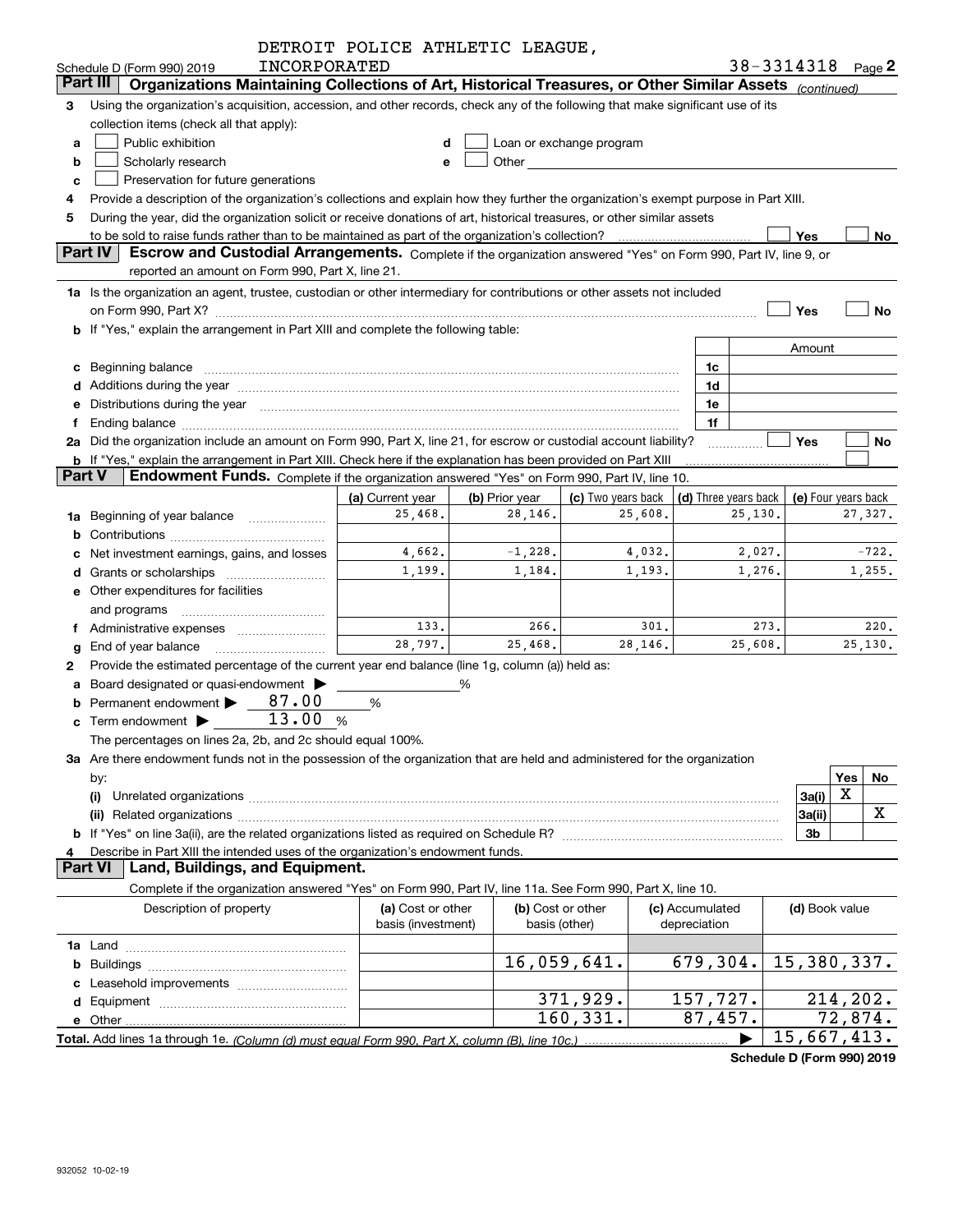|              | DETROIT POLICE ATHLETIC LEAGUE, |  |
|--------------|---------------------------------|--|
| INCORPORATED |                                 |  |

#### Schedule D (Form 990) 2019 **Part VII Investments - Other Securities.**

Complete if the organization answered "Yes" on Form 990, Part IV, line 11b. See Form 990, Part X, line 12.

| (a) Description of security or category (including name of security)                          | (b) Book value | (c) Method of valuation: Cost or end-of-year market value |
|-----------------------------------------------------------------------------------------------|----------------|-----------------------------------------------------------|
| (1) Financial derivatives                                                                     |                |                                                           |
| (2) Closely held equity interests                                                             |                |                                                           |
| $(3)$ Other                                                                                   |                |                                                           |
| (A)                                                                                           |                |                                                           |
| (B)                                                                                           |                |                                                           |
| (C)                                                                                           |                |                                                           |
| (D)                                                                                           |                |                                                           |
| (E)                                                                                           |                |                                                           |
| (F)                                                                                           |                |                                                           |
| (G)                                                                                           |                |                                                           |
| (H)                                                                                           |                |                                                           |
| <b>Total.</b> (Col. (b) must equal Form 990, Part X, col. (B) line 12.) $\blacktriangleright$ |                |                                                           |

#### **Part VIII Investments - Program Related.**

Complete if the organization answered "Yes" on Form 990, Part IV, line 11c. See Form 990, Part X, line 13.

| (a) Description of investment                                       | (b) Book value | (c) Method of valuation: Cost or end-of-year market value |
|---------------------------------------------------------------------|----------------|-----------------------------------------------------------|
| (1)                                                                 |                |                                                           |
| (2)                                                                 |                |                                                           |
| $\left(3\right)$                                                    |                |                                                           |
| (4)                                                                 |                |                                                           |
| $\frac{1}{2}$                                                       |                |                                                           |
| (6)                                                                 |                |                                                           |
| (7)                                                                 |                |                                                           |
| (8)                                                                 |                |                                                           |
| (9)                                                                 |                |                                                           |
| Total. (Col. (b) must equal Form 990, Part X, col. (B) line $13$ .) |                |                                                           |

## **Part IX Other Assets.**

Complete if the organization answered "Yes" on Form 990, Part IV, line 11d. See Form 990, Part X, line 15.

|          | (a) Description                                                                                                   | (b) Book value |
|----------|-------------------------------------------------------------------------------------------------------------------|----------------|
| (1)      |                                                                                                                   |                |
| (2)      |                                                                                                                   |                |
| (3)      |                                                                                                                   |                |
| (4)      |                                                                                                                   |                |
| (5)      |                                                                                                                   |                |
| (6)      |                                                                                                                   |                |
| (7)      |                                                                                                                   |                |
| (8)      |                                                                                                                   |                |
| (9)      |                                                                                                                   |                |
|          |                                                                                                                   |                |
| Part $X$ | <b>Other Liabilities.</b>                                                                                         |                |
|          | Complete if the organization answered "Yes" on Form 990, Part IV, line 11e or 11f. See Form 990, Part X, line 25. |                |

| 1.  | (a) Description of liability | (b) Book value |
|-----|------------------------------|----------------|
| (1) | Federal income taxes         |                |
| (2) | OTHER LIABILITIES            | 5,151.         |
| (3) |                              |                |
| (4) |                              |                |
| (5) |                              |                |
| (6) |                              |                |
| (7) |                              |                |
| (8) |                              |                |
| (9) |                              |                |
|     |                              | 5,151.         |

**Total.**  *(Column (b) must equal Form 990, Part X, col. (B) line 25.)* 

**2.**Liability for uncertain tax positions. In Part XIII, provide the text of the footnote to the organization's financial statements that reports the organization's liability for uncertain tax positions under FASB ASC 740. Check here if the text of the footnote has been provided in Part XIII  $\vert$  X  $\vert$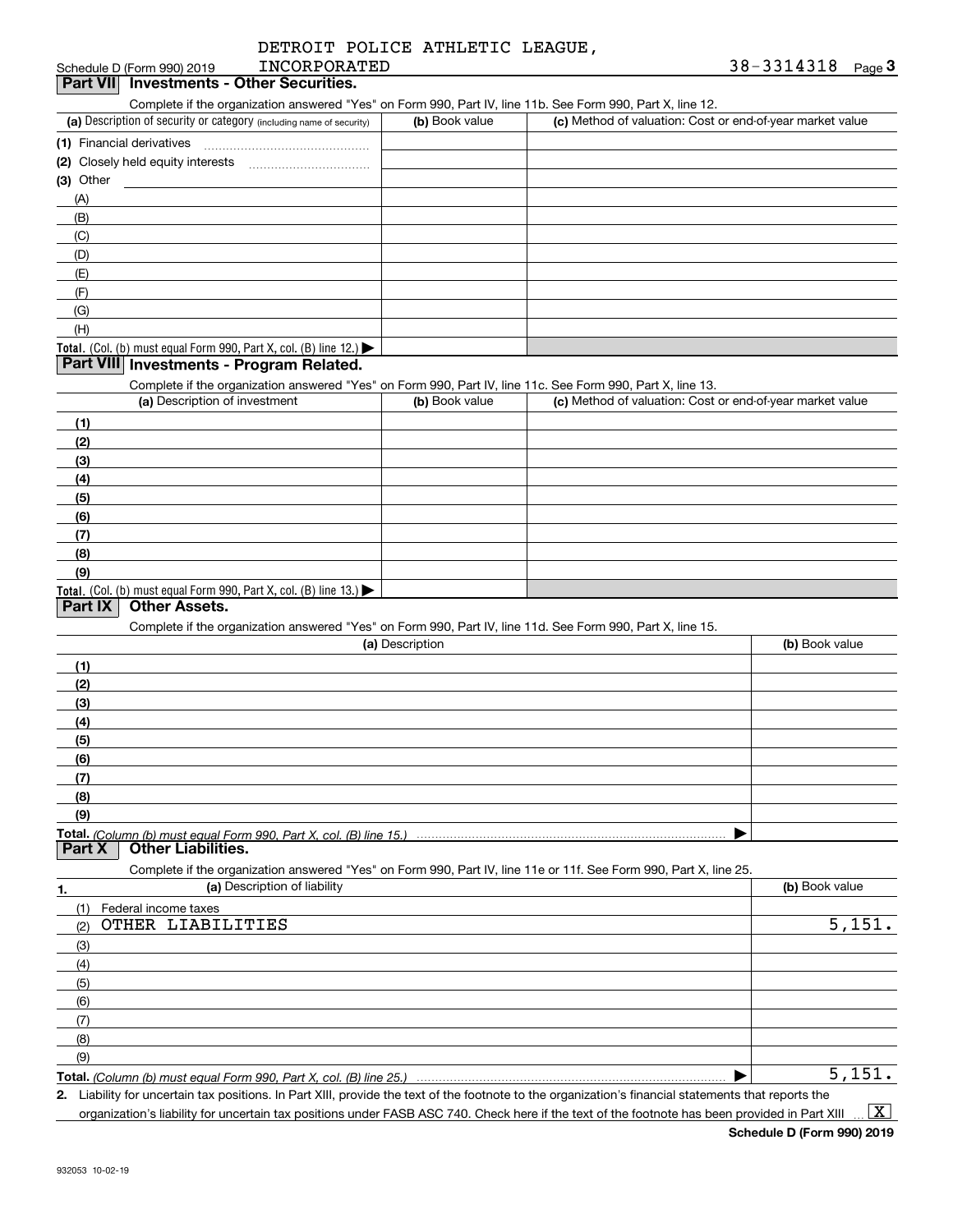|   | DETROIT POLICE ATHLETIC LEAGUE,                                                                                                                                                                                                     |                |              |                |                   |
|---|-------------------------------------------------------------------------------------------------------------------------------------------------------------------------------------------------------------------------------------|----------------|--------------|----------------|-------------------|
|   | <b>INCORPORATED</b><br>Schedule D (Form 990) 2019                                                                                                                                                                                   |                |              |                | 38-3314318 Page 4 |
|   | Reconciliation of Revenue per Audited Financial Statements With Revenue per Return.<br>Part XI                                                                                                                                      |                |              |                |                   |
|   | Complete if the organization answered "Yes" on Form 990, Part IV, line 12a.                                                                                                                                                         |                |              |                |                   |
| 1 | Total revenue, gains, and other support per audited financial statements                                                                                                                                                            |                |              | $\blacksquare$ | 4,659,020.        |
| 2 | Amounts included on line 1 but not on Form 990, Part VIII, line 12:                                                                                                                                                                 |                |              |                |                   |
| a | Net unrealized gains (losses) on investments [11] matter contracts and the unrealized gains (losses) on investments                                                                                                                 | 2a             | 4,662.       |                |                   |
| b |                                                                                                                                                                                                                                     | 2 <sub>b</sub> | 323,470.     |                |                   |
|   |                                                                                                                                                                                                                                     | 2c             |              |                |                   |
|   | Other (Describe in Part XIII.) [100] [100] [100] [100] [100] [100] [100] [100] [100] [100] [100] [100] [100] [                                                                                                                      | 2d             |              |                |                   |
| е | Add lines 2a through 2d                                                                                                                                                                                                             |                |              | 2e             | 328, 132.         |
| 3 |                                                                                                                                                                                                                                     |                |              | 3              | 4,330,888.        |
| 4 | Amounts included on Form 990, Part VIII, line 12, but not on line 1:                                                                                                                                                                |                |              |                |                   |
| a | Investment expenses not included on Form 990, Part VIII, line 7b                                                                                                                                                                    | 4a             |              |                |                   |
| b |                                                                                                                                                                                                                                     | 4b             | $-259, 278.$ |                |                   |
|   | Add lines 4a and 4b                                                                                                                                                                                                                 |                |              | 4c             | $-259, 278.$      |
|   |                                                                                                                                                                                                                                     |                |              | 5              | 4,071,610.        |
|   | Part XII   Reconciliation of Expenses per Audited Financial Statements With Expenses per Return.                                                                                                                                    |                |              |                |                   |
|   | Complete if the organization answered "Yes" on Form 990, Part IV, line 12a.                                                                                                                                                         |                |              |                |                   |
| 1 | Total expenses and losses per audited financial statements                                                                                                                                                                          |                |              | $\blacksquare$ | 4,583,981.        |
| 2 | Amounts included on line 1 but not on Form 990, Part IX, line 25:                                                                                                                                                                   |                |              |                |                   |
| a |                                                                                                                                                                                                                                     | 2a             | 323,470.     |                |                   |
| b |                                                                                                                                                                                                                                     | 2 <sub>b</sub> |              |                |                   |
|   | Other losses                                                                                                                                                                                                                        | 2c             |              |                |                   |
|   |                                                                                                                                                                                                                                     | 2d             | 259,278.     |                |                   |
| e | Add lines 2a through 2d <b>contained a contained a contained a contained a</b> contained a contained a contained a contained a contained a contained a contained a contained a contained a contained a contained a contained a cont |                |              | 2е             | 582,748.          |
| 3 |                                                                                                                                                                                                                                     |                |              | 3              | 4,001,233.        |
| 4 | Amounts included on Form 990, Part IX, line 25, but not on line 1:                                                                                                                                                                  |                |              |                |                   |
| a | Investment expenses not included on Form 990, Part VIII, line 7b                                                                                                                                                                    | 4a             |              |                |                   |
| b |                                                                                                                                                                                                                                     | 4 <sub>h</sub> |              |                |                   |
|   | Add lines 4a and 4b                                                                                                                                                                                                                 |                |              | 4c             | 0.                |
|   | Total expenses. Add lines 3 and 4c. (This must equal Form 990, Part I, line 18.) <b>Construe that the State II</b>                                                                                                                  |                |              | 5              | 4,001,233.        |
|   | Part XIII Supplemental Information.                                                                                                                                                                                                 |                |              |                |                   |
|   |                                                                                                                                                                                                                                     |                |              |                |                   |

Provide the descriptions required for Part II, lines 3, 5, and 9; Part III, lines 1a and 4; Part IV, lines 1b and 2b; Part V, line 4; Part X, line 2; Part XI, lines 2d and 4b; and Part XII, lines 2d and 4b. Also complete this part to provide any additional information.

## PART X, LINE 2:

| DETROIT POLICE ATHLETIC LEAGUE, INC. AND DETROIT PAL FUNDRAISING           |
|----------------------------------------------------------------------------|
| FOUNDATION HAVE RECEIVED NOTIFICATIONS THAT THEY QUALIFY AS TAX-EXEMPT     |
| ORGANIZATIONS UNDER SECTION $501(C)(3)$ OF THE U.S. INTERNAL REVENUE CODE  |
| AND CORRESPONDING PROVISIONS OF STATE LAW AND, ACCORDINGLY, ARE NOT        |
| SUBJECT TO FEDERAL OR STATE INCOME TAXES. NET INCOME FROM ACTIVITIES       |
| UNRELATED TO THE ORGANIZATION'S TAX-EXEMPT PURPOSE IS SUBJECT TO TAXATION. |
| TAXES ON UNRELATED BUSINESS INCOME ARE NOT MATERIAL TO THE CONSOLIDATED    |
| FINANCIAL STATEMENTS.                                                      |

PART XI, LINE 4B - OTHER ADJUSTMENTS: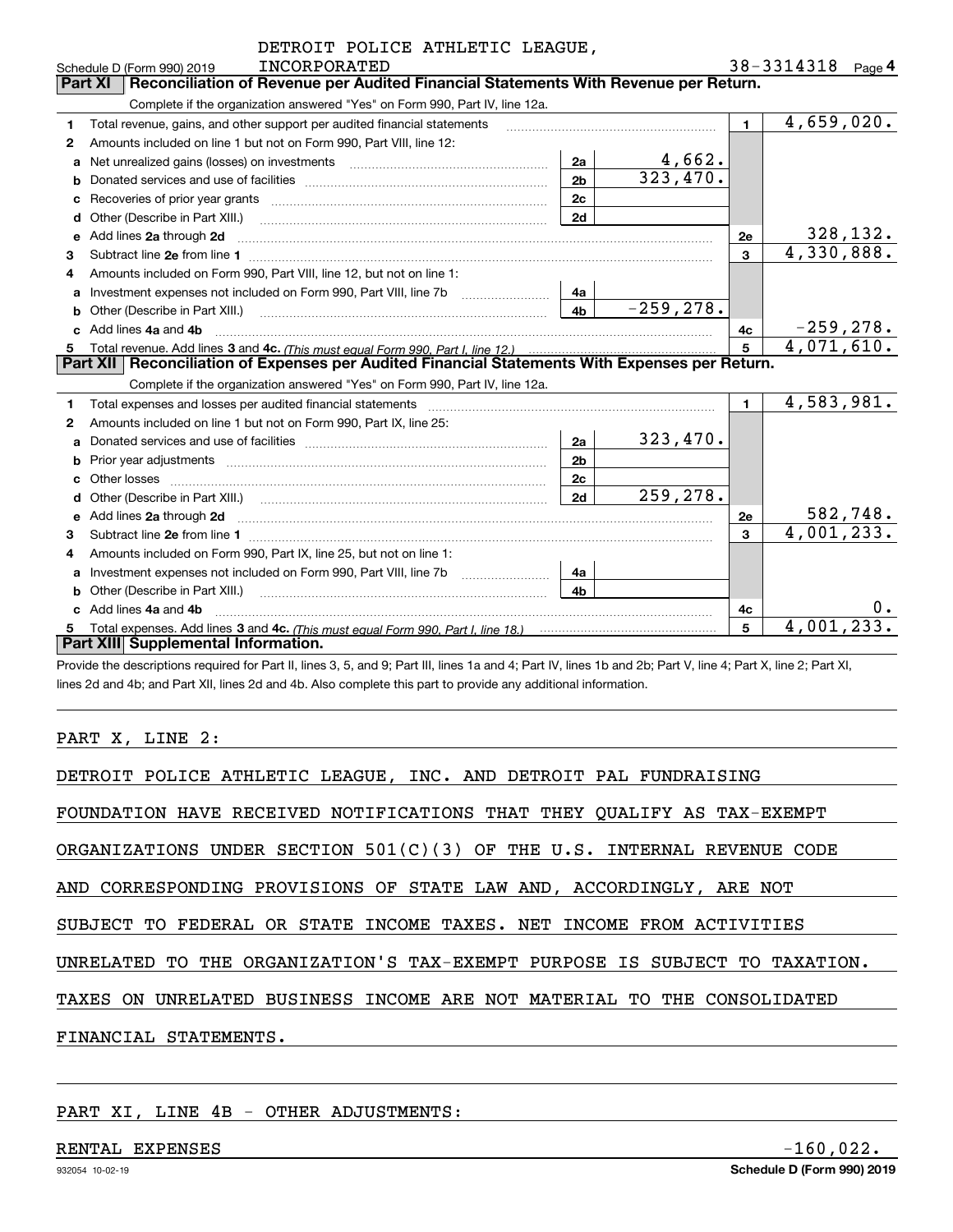| DETROIT POLICE ATHLETIC LEAGUE,                                                                     |                   |
|-----------------------------------------------------------------------------------------------------|-------------------|
| INCORPORATED<br>Schedule D (Form 990) 2019<br><b>Part XIII Supplemental Information</b> (continued) | 38-3314318 Page 5 |
|                                                                                                     |                   |
| SPECIAL EVENT EXPENSES                                                                              | $-99,256.$        |
| TOTAL TO SCHEDULE D, PART XI, LINE 4B                                                               | $-259, 278.$      |
|                                                                                                     |                   |
|                                                                                                     |                   |
| PART XII, LINE 2D - OTHER ADJUSTMENTS:                                                              |                   |
| SPECIAL EVENT EXPENSES                                                                              | 99,256.           |
|                                                                                                     |                   |
| RENTAL EXPENSES                                                                                     | 160,022.          |
| TOTAL TO SCHEDULE D, PART XII, LINE 2D                                                              | 259,278.          |
|                                                                                                     |                   |
|                                                                                                     |                   |
|                                                                                                     |                   |
|                                                                                                     |                   |
|                                                                                                     |                   |
|                                                                                                     |                   |
|                                                                                                     |                   |
|                                                                                                     |                   |
|                                                                                                     |                   |
|                                                                                                     |                   |
|                                                                                                     |                   |
|                                                                                                     |                   |
|                                                                                                     |                   |
|                                                                                                     |                   |
|                                                                                                     |                   |
|                                                                                                     |                   |
|                                                                                                     |                   |
|                                                                                                     |                   |
|                                                                                                     |                   |
|                                                                                                     |                   |
|                                                                                                     |                   |
|                                                                                                     |                   |
|                                                                                                     |                   |
|                                                                                                     |                   |
|                                                                                                     |                   |
|                                                                                                     |                   |
|                                                                                                     |                   |
|                                                                                                     |                   |
|                                                                                                     |                   |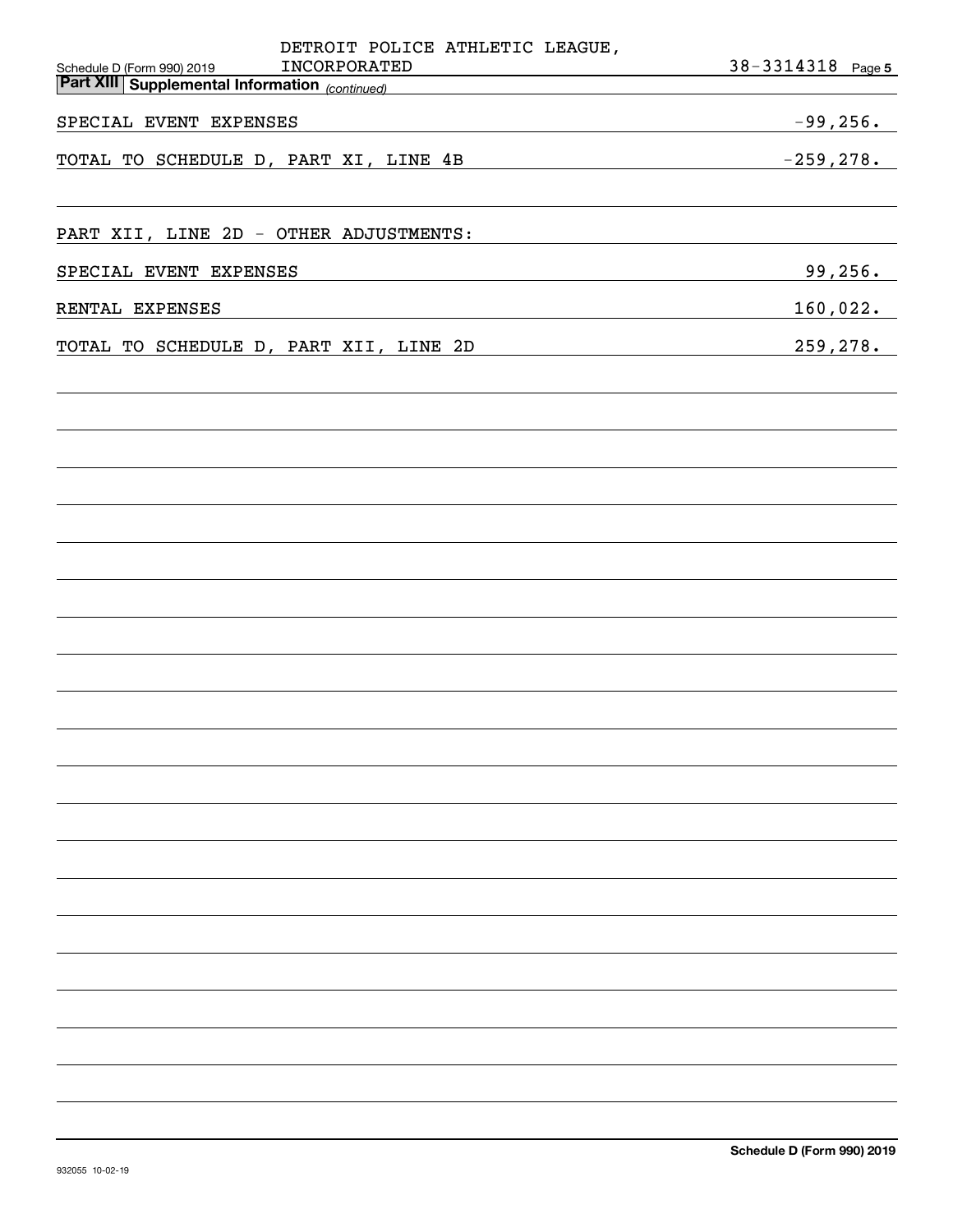| <b>SCHEDULE G</b>                                            |                                  | <b>Supplemental Information Regarding Fundraising or Gaming Activities</b>                                                                                          |                            |                                                                            |                                       |                                                                            | OMB No. 1545-0047                                       |
|--------------------------------------------------------------|----------------------------------|---------------------------------------------------------------------------------------------------------------------------------------------------------------------|----------------------------|----------------------------------------------------------------------------|---------------------------------------|----------------------------------------------------------------------------|---------------------------------------------------------|
| (Form 990 or 990-EZ)                                         |                                  | Complete if the organization answered "Yes" on Form 990, Part IV, line 17, 18, or 19, or if the<br>organization entered more than \$15,000 on Form 990-EZ, line 6a. |                            |                                                                            |                                       |                                                                            | 2019                                                    |
| Department of the Treasury                                   |                                  | Attach to Form 990 or Form 990-EZ.                                                                                                                                  |                            |                                                                            |                                       |                                                                            | <b>Open to Public</b>                                   |
| Internal Revenue Service                                     |                                  | Go to www.irs.gov/Form990 for instructions and the latest information.                                                                                              |                            |                                                                            |                                       |                                                                            | Inspection                                              |
| Name of the organization                                     |                                  | DETROIT POLICE ATHLETIC LEAGUE,                                                                                                                                     |                            |                                                                            |                                       |                                                                            | <b>Employer identification number</b>                   |
|                                                              | <b>INCORPORATED</b>              |                                                                                                                                                                     |                            |                                                                            |                                       | 38-3314318                                                                 |                                                         |
| Part I                                                       |                                  | Fundraising Activities. Complete if the organization answered "Yes" on Form 990, Part IV, line 17. Form 990-EZ filers are not                                       |                            |                                                                            |                                       |                                                                            |                                                         |
|                                                              | required to complete this part.  |                                                                                                                                                                     |                            |                                                                            |                                       |                                                                            |                                                         |
|                                                              |                                  | 1 Indicate whether the organization raised funds through any of the following activities. Check all that apply.                                                     |                            |                                                                            |                                       |                                                                            |                                                         |
| Mail solicitations<br>a                                      |                                  | е                                                                                                                                                                   |                            |                                                                            | Solicitation of non-government grants |                                                                            |                                                         |
| b                                                            | Internet and email solicitations | f                                                                                                                                                                   |                            |                                                                            | Solicitation of government grants     |                                                                            |                                                         |
| Phone solicitations<br>с                                     |                                  | g                                                                                                                                                                   | Special fundraising events |                                                                            |                                       |                                                                            |                                                         |
| In-person solicitations<br>d                                 |                                  |                                                                                                                                                                     |                            |                                                                            |                                       |                                                                            |                                                         |
|                                                              |                                  | 2 a Did the organization have a written or oral agreement with any individual (including officers, directors, trustees, or                                          |                            |                                                                            |                                       |                                                                            |                                                         |
|                                                              |                                  | key employees listed in Form 990, Part VII) or entity in connection with professional fundraising services?                                                         |                            |                                                                            |                                       | Yes                                                                        | No                                                      |
|                                                              |                                  | b If "Yes," list the 10 highest paid individuals or entities (fundraisers) pursuant to agreements under which the fundraiser is to be                               |                            |                                                                            |                                       |                                                                            |                                                         |
| compensated at least \$5,000 by the organization.            |                                  |                                                                                                                                                                     |                            |                                                                            |                                       |                                                                            |                                                         |
| (i) Name and address of individual<br>or entity (fundraiser) |                                  | (ii) Activity                                                                                                                                                       |                            | (iii) Did<br>fundraiser<br>have custody<br>or control of<br>contributions? | (iv) Gross receipts<br>from activity  | (v) Amount paid<br>to (or retained by)<br>fundraiser<br>listed in col. (i) | (vi) Amount paid<br>to (or retained by)<br>organization |
|                                                              |                                  |                                                                                                                                                                     | Yes                        | No                                                                         |                                       |                                                                            |                                                         |
|                                                              |                                  |                                                                                                                                                                     |                            |                                                                            |                                       |                                                                            |                                                         |
|                                                              |                                  |                                                                                                                                                                     |                            |                                                                            |                                       |                                                                            |                                                         |
|                                                              |                                  |                                                                                                                                                                     |                            |                                                                            |                                       |                                                                            |                                                         |
|                                                              |                                  |                                                                                                                                                                     |                            |                                                                            |                                       |                                                                            |                                                         |
|                                                              |                                  |                                                                                                                                                                     |                            |                                                                            |                                       |                                                                            |                                                         |
|                                                              |                                  |                                                                                                                                                                     |                            |                                                                            |                                       |                                                                            |                                                         |
|                                                              |                                  |                                                                                                                                                                     |                            |                                                                            |                                       |                                                                            |                                                         |
|                                                              |                                  |                                                                                                                                                                     |                            |                                                                            |                                       |                                                                            |                                                         |
|                                                              |                                  |                                                                                                                                                                     |                            |                                                                            |                                       |                                                                            |                                                         |
|                                                              |                                  |                                                                                                                                                                     |                            |                                                                            |                                       |                                                                            |                                                         |
|                                                              |                                  |                                                                                                                                                                     |                            |                                                                            |                                       |                                                                            |                                                         |
|                                                              |                                  |                                                                                                                                                                     |                            |                                                                            |                                       |                                                                            |                                                         |
|                                                              |                                  |                                                                                                                                                                     |                            |                                                                            |                                       |                                                                            |                                                         |
|                                                              |                                  |                                                                                                                                                                     |                            |                                                                            |                                       |                                                                            |                                                         |
|                                                              |                                  |                                                                                                                                                                     |                            |                                                                            |                                       |                                                                            |                                                         |
|                                                              |                                  |                                                                                                                                                                     |                            |                                                                            |                                       |                                                                            |                                                         |
|                                                              |                                  |                                                                                                                                                                     |                            |                                                                            |                                       |                                                                            |                                                         |
|                                                              |                                  |                                                                                                                                                                     |                            |                                                                            |                                       |                                                                            |                                                         |
|                                                              |                                  |                                                                                                                                                                     |                            |                                                                            |                                       |                                                                            |                                                         |
|                                                              |                                  |                                                                                                                                                                     |                            |                                                                            |                                       |                                                                            |                                                         |
| Total                                                        |                                  |                                                                                                                                                                     |                            |                                                                            |                                       |                                                                            |                                                         |
| or licensing.                                                |                                  | 3 List all states in which the organization is registered or licensed to solicit contributions or has been notified it is exempt from registration                  |                            |                                                                            |                                       |                                                                            |                                                         |
|                                                              |                                  |                                                                                                                                                                     |                            |                                                                            |                                       |                                                                            |                                                         |
|                                                              |                                  |                                                                                                                                                                     |                            |                                                                            |                                       |                                                                            |                                                         |
|                                                              |                                  |                                                                                                                                                                     |                            |                                                                            |                                       |                                                                            |                                                         |
|                                                              |                                  |                                                                                                                                                                     |                            |                                                                            |                                       |                                                                            |                                                         |
|                                                              |                                  |                                                                                                                                                                     |                            |                                                                            |                                       |                                                                            |                                                         |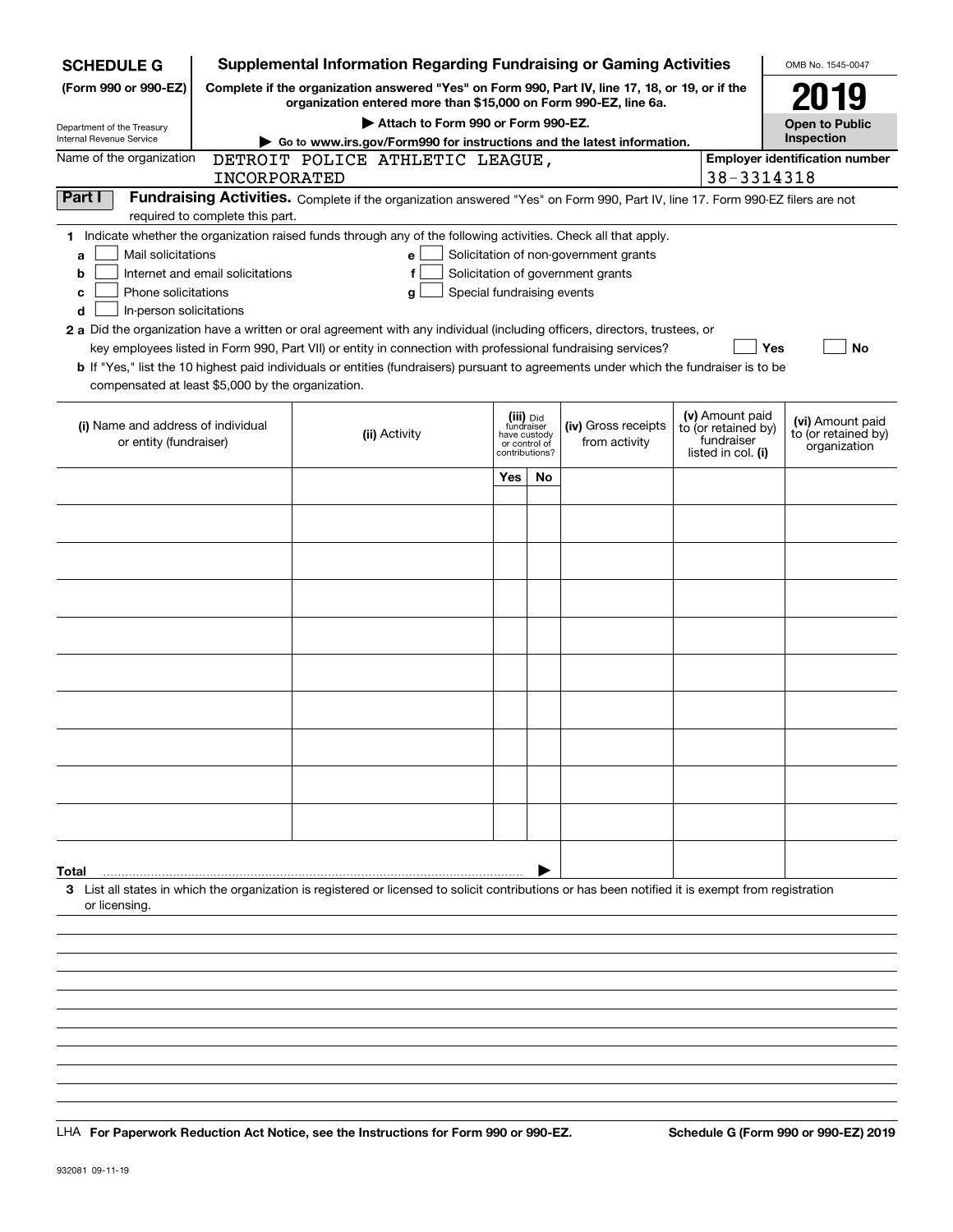#### **2** Schedule G (Form 990 or 990-EZ) 2019 Page INCORPORATED 38-3314318

**Part II** | Fundraising Events. Complete if the organization answered "Yes" on Form 990, Part IV, line 18, or reported more than \$15,000

|                 |          | of fundraising event contributions and gross income on Form 990-EZ, lines 1 and 6b. List events with gross receipts greater than \$5,000.                                                                                                |                |                         |                  |                            |
|-----------------|----------|------------------------------------------------------------------------------------------------------------------------------------------------------------------------------------------------------------------------------------------|----------------|-------------------------|------------------|----------------------------|
|                 |          |                                                                                                                                                                                                                                          | (a) Event $#1$ | (b) Event #2            | (c) Other events | (d) Total events           |
|                 |          |                                                                                                                                                                                                                                          | CHARITY        | 50TH                    |                  |                            |
|                 |          |                                                                                                                                                                                                                                          | PREVIEW        | ANNIVERSARY             | 7                | (add col. (a) through      |
|                 |          |                                                                                                                                                                                                                                          | (event type)   | (event type)            | (total number)   | col. (c)                   |
| Revenue         |          |                                                                                                                                                                                                                                          |                |                         |                  |                            |
|                 | 1.       |                                                                                                                                                                                                                                          | 278,500.       | 273,580.                | 217,911.         | 769,991.                   |
|                 |          |                                                                                                                                                                                                                                          |                |                         |                  |                            |
|                 |          | 2 Less: Contributions                                                                                                                                                                                                                    |                | 3,905.                  | 2,151.           | 6,056.                     |
|                 |          |                                                                                                                                                                                                                                          |                |                         |                  |                            |
|                 | 3        | Gross income (line 1 minus line 2)                                                                                                                                                                                                       | 278,500.       | 269,675.                | 215,760.         | 763,935.                   |
|                 |          |                                                                                                                                                                                                                                          |                |                         |                  |                            |
|                 |          |                                                                                                                                                                                                                                          |                |                         |                  |                            |
|                 |          |                                                                                                                                                                                                                                          |                |                         |                  |                            |
|                 | 5        |                                                                                                                                                                                                                                          |                |                         |                  |                            |
|                 |          |                                                                                                                                                                                                                                          |                |                         |                  |                            |
|                 |          |                                                                                                                                                                                                                                          |                |                         |                  |                            |
| Direct Expenses |          |                                                                                                                                                                                                                                          |                |                         |                  |                            |
|                 |          | 7 Food and beverages                                                                                                                                                                                                                     |                | 26,586.                 |                  | 26,586.                    |
|                 |          |                                                                                                                                                                                                                                          |                |                         |                  |                            |
|                 | 8        |                                                                                                                                                                                                                                          |                |                         |                  |                            |
|                 | 9        |                                                                                                                                                                                                                                          |                | 67,427.                 | 5, 243.          | 72,670.                    |
|                 | 10       | Direct expense summary. Add lines 4 through 9 in column (d)                                                                                                                                                                              |                |                         |                  | 99, 256.                   |
|                 |          | 11 Net income summary. Subtract line 10 from line 3, column (d)                                                                                                                                                                          |                |                         |                  | 664, 679.                  |
|                 | Part III | Gaming. Complete if the organization answered "Yes" on Form 990, Part IV, line 19, or reported more than                                                                                                                                 |                |                         |                  |                            |
|                 |          | \$15,000 on Form 990-EZ, line 6a.                                                                                                                                                                                                        |                |                         |                  |                            |
|                 |          |                                                                                                                                                                                                                                          |                | (b) Pull tabs/instant   |                  | (d) Total gaming (add      |
| Revenue         |          |                                                                                                                                                                                                                                          | (a) Bingo      | bingo/progressive bingo | (c) Other gaming | col. (a) through col. (c)) |
|                 |          |                                                                                                                                                                                                                                          |                |                         |                  |                            |
|                 |          |                                                                                                                                                                                                                                          |                |                         |                  |                            |
|                 |          |                                                                                                                                                                                                                                          |                |                         |                  |                            |
|                 |          |                                                                                                                                                                                                                                          |                |                         |                  |                            |
|                 |          |                                                                                                                                                                                                                                          |                |                         |                  |                            |
| Expenses        | 3        |                                                                                                                                                                                                                                          |                |                         |                  |                            |
|                 |          |                                                                                                                                                                                                                                          |                |                         |                  |                            |
| Direct          |          |                                                                                                                                                                                                                                          |                |                         |                  |                            |
|                 |          |                                                                                                                                                                                                                                          |                |                         |                  |                            |
|                 |          | 5 Other direct expenses                                                                                                                                                                                                                  |                |                         |                  |                            |
|                 |          |                                                                                                                                                                                                                                          | %<br>Yes       | $\%$<br>Yes             | Yes<br>%         |                            |
|                 |          |                                                                                                                                                                                                                                          |                |                         |                  |                            |
|                 |          | 6 Volunteer labor                                                                                                                                                                                                                        | No             | No                      | No               |                            |
|                 |          |                                                                                                                                                                                                                                          |                |                         |                  |                            |
|                 | 7        |                                                                                                                                                                                                                                          |                |                         |                  |                            |
|                 |          | Direct expense summary. Add lines 2 through 5 in column (d)                                                                                                                                                                              |                |                         |                  |                            |
|                 |          |                                                                                                                                                                                                                                          |                |                         |                  |                            |
|                 |          |                                                                                                                                                                                                                                          |                |                         |                  |                            |
|                 |          | <b>9</b> Enter the state(s) in which the organization conducts gaming activities:                                                                                                                                                        |                |                         |                  |                            |
|                 |          |                                                                                                                                                                                                                                          |                |                         |                  | No                         |
|                 |          |                                                                                                                                                                                                                                          |                |                         |                  | Yes                        |
|                 |          | <b>b</b> If "No," explain: <u>example</u> and the set of the set of the set of the set of the set of the set of the set of the set of the set of the set of the set of the set of the set of the set of the set of the set of the set of |                |                         |                  |                            |
|                 |          |                                                                                                                                                                                                                                          |                |                         |                  |                            |
|                 |          |                                                                                                                                                                                                                                          |                |                         |                  | Yes<br>No                  |
|                 |          |                                                                                                                                                                                                                                          |                |                         |                  |                            |
|                 |          |                                                                                                                                                                                                                                          |                |                         |                  |                            |

**Schedule G (Form 990 or 990-EZ) 2019**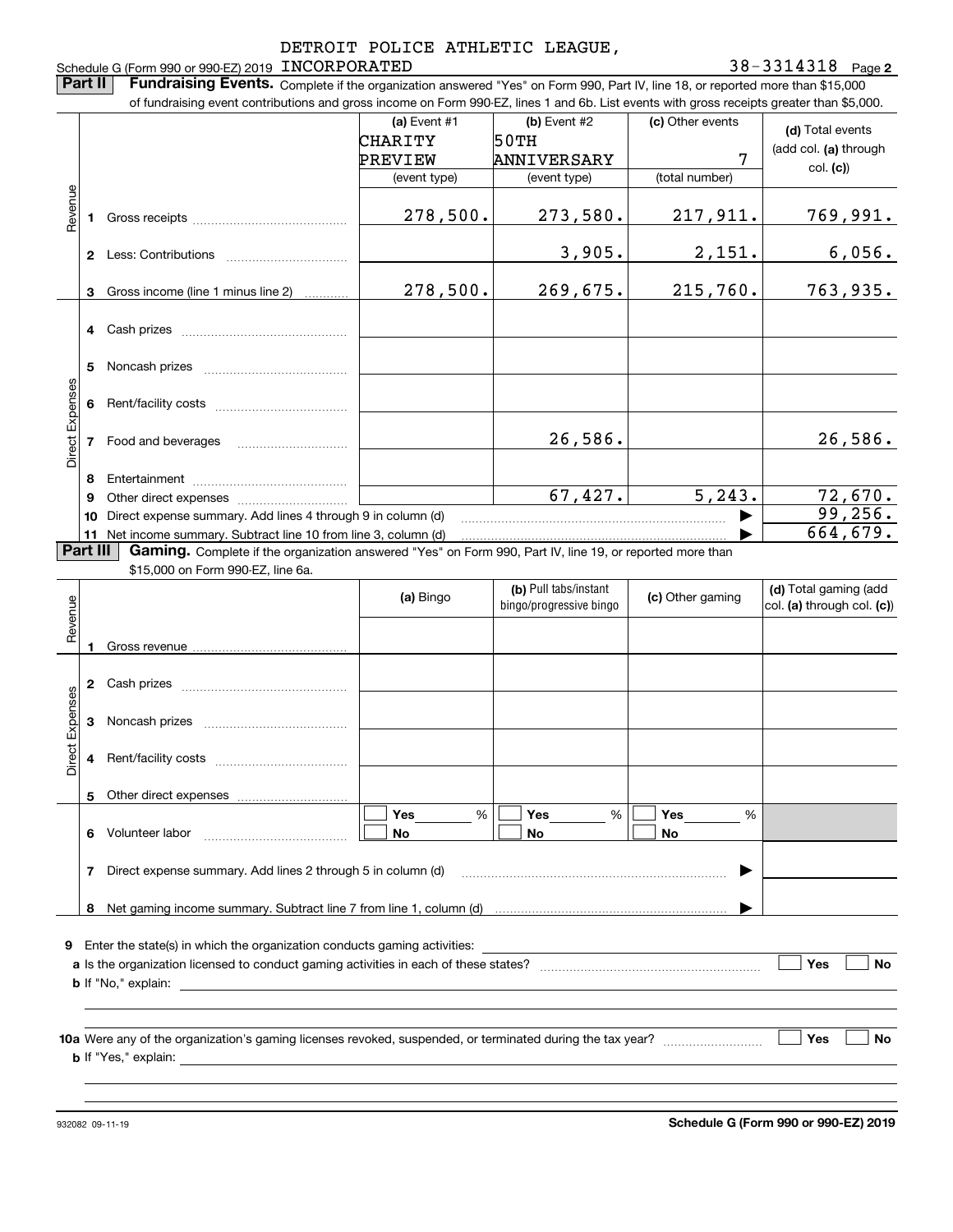| DETROIT POLICE ATHLETIC LEAGUE, |  |  |  |  |
|---------------------------------|--|--|--|--|
|---------------------------------|--|--|--|--|

| Schedule G (Form 990 or 990-EZ) 2019 INCORPORATED                                                                                                                                                                                         | 38-3314318      |     | Page 3               |
|-------------------------------------------------------------------------------------------------------------------------------------------------------------------------------------------------------------------------------------------|-----------------|-----|----------------------|
|                                                                                                                                                                                                                                           |                 | Yes | No                   |
| 12 Is the organization a grantor, beneficiary or trustee of a trust, or a member of a partnership or other entity formed                                                                                                                  |                 |     |                      |
|                                                                                                                                                                                                                                           |                 | Yes | No                   |
| <b>13</b> Indicate the percentage of gaming activity conducted in:                                                                                                                                                                        |                 |     |                      |
|                                                                                                                                                                                                                                           | 13а             |     | %                    |
| <b>b</b> An outside facility <b>contained and the contract of the contract of the contract of the contract of the contract of the contract of the contract of the contract of the contract of the contract of the contract of the con</b> | 13 <sub>b</sub> |     | %                    |
| 14 Enter the name and address of the person who prepares the organization's gaming/special events books and records:                                                                                                                      |                 |     |                      |
| Name $\triangleright$ $\square$                                                                                                                                                                                                           |                 |     |                      |
| 15a Does the organization have a contract with a third party from whom the organization receives gaming revenue?                                                                                                                          |                 | Yes | No                   |
|                                                                                                                                                                                                                                           |                 |     |                      |
|                                                                                                                                                                                                                                           |                 |     |                      |
|                                                                                                                                                                                                                                           |                 |     |                      |
| c If "Yes," enter name and address of the third party:                                                                                                                                                                                    |                 |     |                      |
| Name $\blacktriangleright$                                                                                                                                                                                                                |                 |     |                      |
|                                                                                                                                                                                                                                           |                 |     |                      |
| <b>16</b> Gaming manager information:                                                                                                                                                                                                     |                 |     |                      |
| Name $\blacktriangleright$<br><u> 2008 - Andrea State Barbara, amerikan personal di sebagai personal di sebagai personal di sebagai personal di</u>                                                                                       |                 |     |                      |
| Gaming manager compensation > \$                                                                                                                                                                                                          |                 |     |                      |
| Description of services provided $\blacktriangleright$ $\lrcorner$ $\lrcorner$                                                                                                                                                            |                 |     |                      |
|                                                                                                                                                                                                                                           |                 |     |                      |
| Director/officer<br>Employee<br>Independent contractor                                                                                                                                                                                    |                 |     |                      |
| <b>17</b> Mandatory distributions:                                                                                                                                                                                                        |                 |     |                      |
| <b>a</b> Is the organization required under state law to make charitable distributions from the gaming proceeds to                                                                                                                        |                 |     |                      |
| retain the state gaming license?                                                                                                                                                                                                          |                 |     | $\Box$ Yes $\Box$ No |
| <b>b</b> Enter the amount of distributions required under state law to be distributed to other exempt organizations or spent in the                                                                                                       |                 |     |                      |
| organization's own exempt activities during the tax year $\triangleright$ \$                                                                                                                                                              |                 |     |                      |
| <b>Part IV</b><br>Supplemental Information. Provide the explanations required by Part I, line 2b, columns (iii) and (v); and Part III, lines 9, 9b, 10b,                                                                                  |                 |     |                      |
| 15b, 15c, 16, and 17b, as applicable. Also provide any additional information. See instructions.                                                                                                                                          |                 |     |                      |
|                                                                                                                                                                                                                                           |                 |     |                      |
|                                                                                                                                                                                                                                           |                 |     |                      |
|                                                                                                                                                                                                                                           |                 |     |                      |
|                                                                                                                                                                                                                                           |                 |     |                      |
|                                                                                                                                                                                                                                           |                 |     |                      |
|                                                                                                                                                                                                                                           |                 |     |                      |
|                                                                                                                                                                                                                                           |                 |     |                      |
|                                                                                                                                                                                                                                           |                 |     |                      |
|                                                                                                                                                                                                                                           |                 |     |                      |
|                                                                                                                                                                                                                                           |                 |     |                      |
|                                                                                                                                                                                                                                           |                 |     |                      |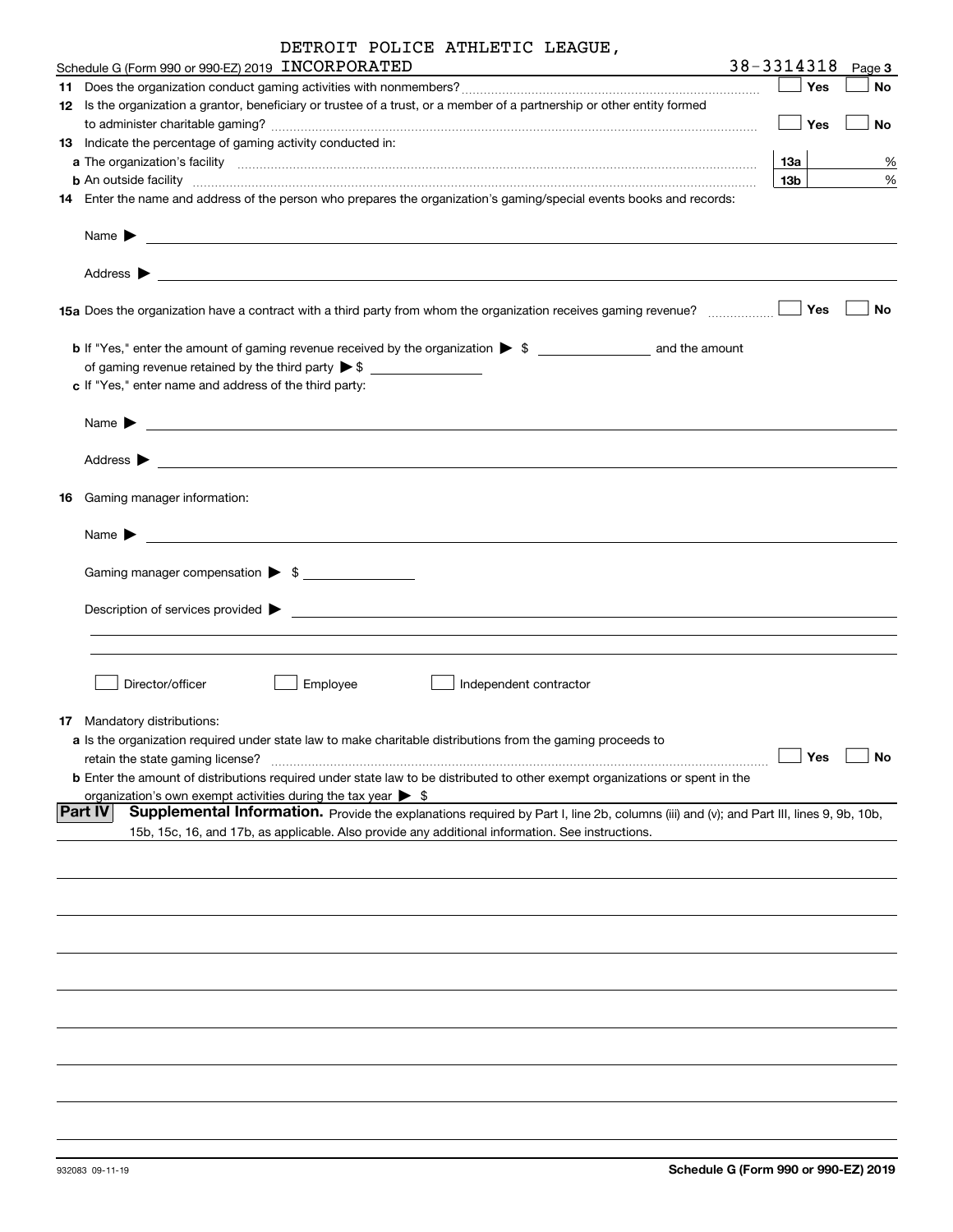|        | DETROIT POLICE ATHLETIC LEAGUE. |                       |  |
|--------|---------------------------------|-----------------------|--|
| 90-EZ) | INCORPORATED                    | $38 - 3314318$ Page 4 |  |
| ____   |                                 |                       |  |

|                                                                                                   | INCORPORATED | 38-3314318 Page 4 |  |
|---------------------------------------------------------------------------------------------------|--------------|-------------------|--|
| Schedule G (Form 990 or 990-EZ) INCORPORAT<br><b>Part IV</b> Supplemental Information (continued) |              |                   |  |
|                                                                                                   |              |                   |  |
|                                                                                                   |              |                   |  |
|                                                                                                   |              |                   |  |
|                                                                                                   |              |                   |  |
|                                                                                                   |              |                   |  |
|                                                                                                   |              |                   |  |
|                                                                                                   |              |                   |  |
|                                                                                                   |              |                   |  |
|                                                                                                   |              |                   |  |
|                                                                                                   |              |                   |  |
|                                                                                                   |              |                   |  |
|                                                                                                   |              |                   |  |
|                                                                                                   |              |                   |  |
|                                                                                                   |              |                   |  |
|                                                                                                   |              |                   |  |
|                                                                                                   |              |                   |  |
|                                                                                                   |              |                   |  |
|                                                                                                   |              |                   |  |
|                                                                                                   |              |                   |  |
|                                                                                                   |              |                   |  |
|                                                                                                   |              |                   |  |
|                                                                                                   |              |                   |  |
|                                                                                                   |              |                   |  |
|                                                                                                   |              |                   |  |
|                                                                                                   |              |                   |  |
|                                                                                                   |              |                   |  |
|                                                                                                   |              |                   |  |
|                                                                                                   |              |                   |  |
|                                                                                                   |              |                   |  |
|                                                                                                   |              |                   |  |
|                                                                                                   |              |                   |  |
|                                                                                                   |              |                   |  |
|                                                                                                   |              |                   |  |
|                                                                                                   |              |                   |  |
|                                                                                                   |              |                   |  |
|                                                                                                   |              |                   |  |
|                                                                                                   |              |                   |  |
|                                                                                                   |              |                   |  |
|                                                                                                   |              |                   |  |
|                                                                                                   |              |                   |  |
|                                                                                                   |              |                   |  |
|                                                                                                   |              |                   |  |
|                                                                                                   |              |                   |  |
|                                                                                                   |              |                   |  |
|                                                                                                   |              |                   |  |
|                                                                                                   |              |                   |  |
|                                                                                                   |              |                   |  |
|                                                                                                   |              |                   |  |
|                                                                                                   |              |                   |  |
|                                                                                                   |              |                   |  |
|                                                                                                   |              |                   |  |
|                                                                                                   |              |                   |  |
|                                                                                                   |              |                   |  |
|                                                                                                   |              |                   |  |
|                                                                                                   |              |                   |  |
|                                                                                                   |              |                   |  |
|                                                                                                   |              |                   |  |
|                                                                                                   |              |                   |  |
|                                                                                                   |              |                   |  |
|                                                                                                   |              |                   |  |
|                                                                                                   |              |                   |  |
|                                                                                                   |              |                   |  |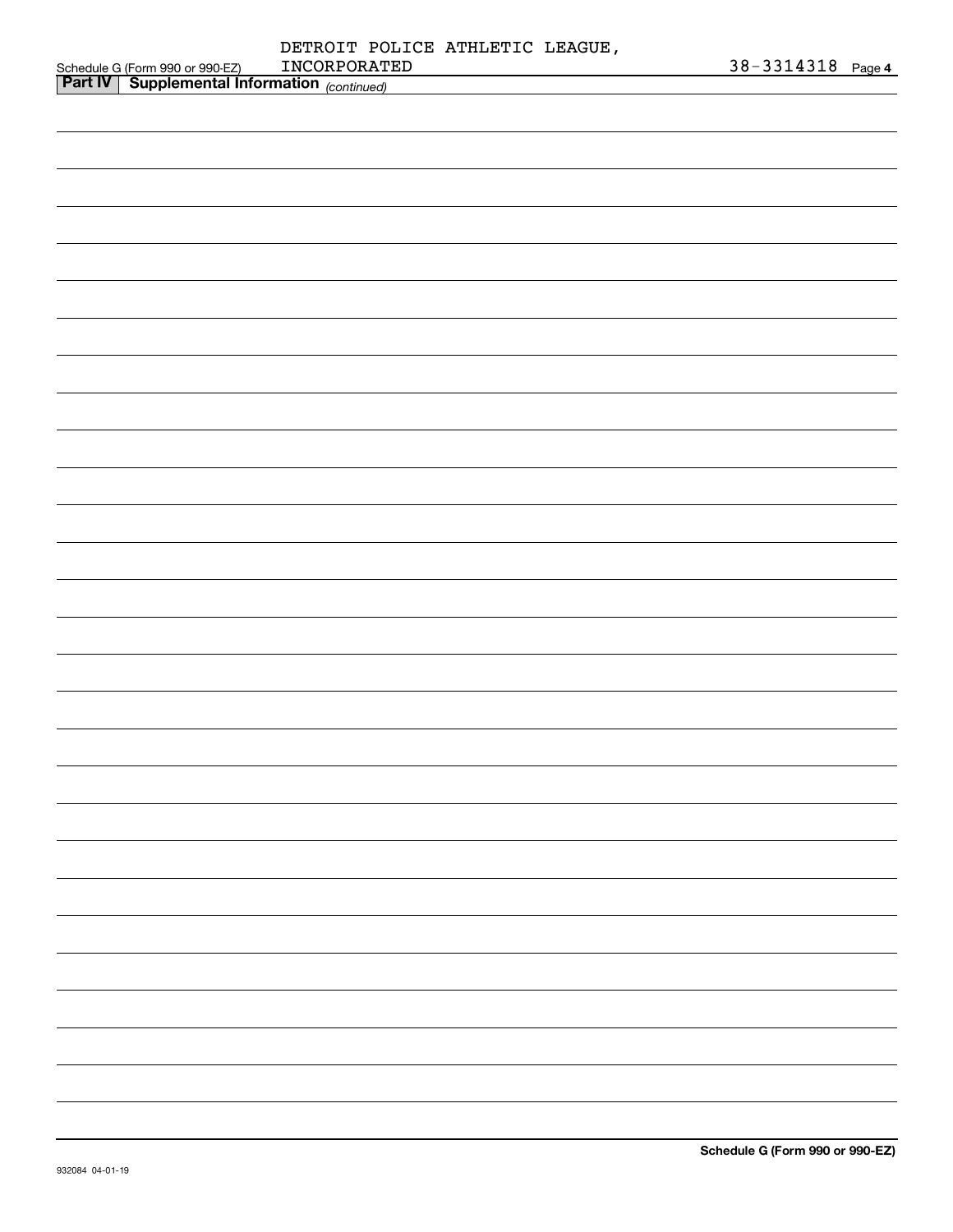**(Form 990 or 990-EZ)**

Department of the Treasury Internal Revenue Service Name of the organization

## **Complete to provide information for responses to specific questions on SCHEDULE O Supplemental Information to Form 990 or 990-EZ**

**Form 990 or 990-EZ or to provide any additional information. | Attach to Form 990 or 990-EZ. | Go to www.irs.gov/Form990 for the latest information.** DETROIT POLICE ATHLETIC LEAGUE,



INCORPORATED 38-3314318

FORM 990, PART I, LINE 1, DESCRIPTION OF ORGANIZATION MISSION:

ORGANIZATION THAT OFFERS SIGNIFICANT LEADERSHIP DEVELOPMENT

OPPORTUNITIES THROUGH COACH AND MENTOR RELATIONSHIPS AND PEER-TO-PEER

ENGAGEMENT. DETROIT PAL OPERATES CITY-WIDE, YEAR-ROUND YOUTH LEAGUES,

CAMPS, AND ACADEMIES IN 12 DIFFERENT SPORTS THAT FOCUS ON CHARACTER

DEVELOPMENT, AS WELL AS HEALTHY AND ACTIVE LIFESTYLES. DETROIT PAL'S

CUSTOM VOLUNTEER TRAINING ENSURES THAT VOLUNTEER COACHES AND MENTORS

ARE EFFECTIVELY USING THE VEHICLE OF YOUTH SPORTS TO CREATE POSITIVE

DEVELOPMENTAL OUTCOMES FOR CHILDREN. EACH YEAR, DETROIT PAL

STRENGTHENS THE BODIES, MINDS, AND SPIRITS OF OVER 12,000 DETROIT

YOUTHS, AGES 4 THROUGH 19, WITH THE ASSISTANCE OF OVER 2,000

VOLUNTEERS.

FORM 990, PART III, LINE 1, DESCRIPTION OF ORGANIZATION MISSION: POTENTIAL AS ADULTS. AS THE LEADING YOUTH ATHLETICS ORGANIZATION IN THE CITY OF DETROIT AND ONE OF THE LARGEST OF THE KIND IN THE NATION, DETROIT PAL HARNESSES THE POWERFUL DRAW OF SPORTS PARTICIPATION TO ENGAGE CHILDREN IN POSITIVE YOUTH DEVELOPMENT EXPERIENCES WHILE CREATING OPPORTUNITIES FOR STAFF AND VOLUNTEERS TO ENCOURAGE THEIR GENERAL HEALTH, SCHOOL SUCCESS, AND CHARACTER DEVELOPMENT. WITH A STAFF OF 36 MEMBERS, INCLUDING FIVE DETROIT POLICE OFFICERS, YET WITH THOUSANDS OF YOUTH TO SERVE, DETROIT PAL RELIES ON A CORPS OF TRAINED VOLUNTEERS TO USE EVERY "COACHABLE MOMENT" AS AN OPPORTUNITY TO BUILD THE CHARACTER OF PARTICIPATING CHILDREN.

FORM 990, PART III, LINE 4A, PROGRAM SERVICE ACCOMPLISHMENTS: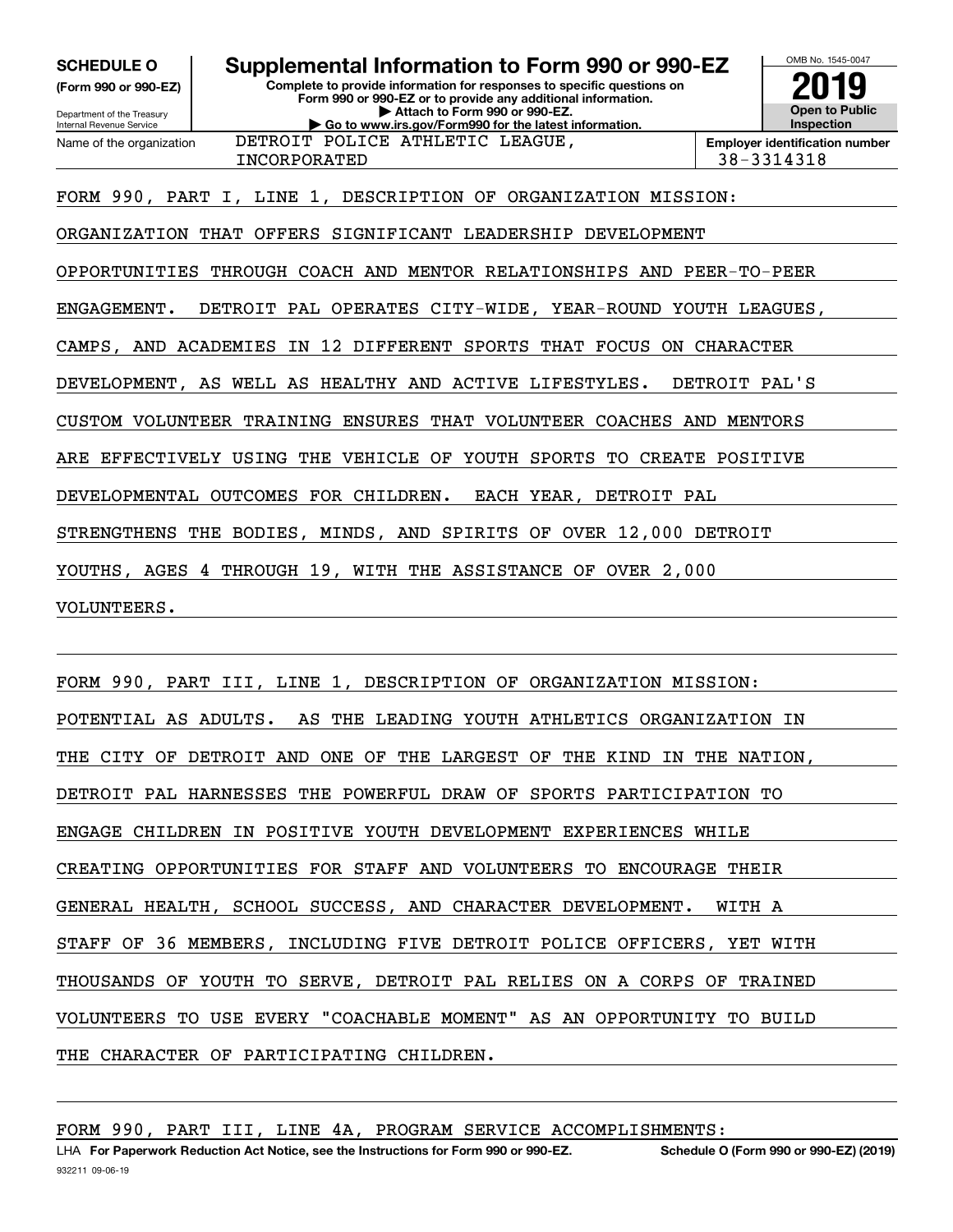**2Employer identification number** Schedule O (Form 990 or 990-EZ) (2019) Page Name of the organization DETROIT POLICE ATHLETIC LEAGUE, DETROIT PAL'S SECOND LARGEST PROGRAM IS ITS IMPACT COACH TRAINING PROGRAM CONDUCTED EACH YEAR FOR THE ORGANIZATION'S 2300 VOLUNTEER COACHES. IMPACT, WHICH STANDS OF "I MUST PREPARE, ALLOW, COMMIT, AND TRANSFER", WAS DEVELOPED IN PARTNERSHIP WITH THE INSTITUTE FOR THE STUDY OF YOUTH SPORTS AT MICHIGAN STATE UNIVERSITY. THE INSTITUTE AND ITS DIRECTOR, DR. DANIEL GOULD, ARE EXPERTS IN THE FIELD OF YOUTH SPORTS AND ITS INTERSECTION WITH YOUTH DEVELOPMENT. THE IMPACT COACH TRAINING PROGRAM INCLUDES THREE LEVELS OF CURRICULUM THAT EVERY VOLUNTEER COACH MUST COMPLETE IN ORDER TO PARTICIPATE AS A DETROIT PAL COACH. INCORPORATED 38-3314318

THE IMPACT CURRICULUM IS DESIGNED TO PREPARE VOLUNTEER COACHES FOR SERVING AS YOUTH ATHLETIC COACHES AND TO PROVIDE THEM WITH TIPS AND TOOLS FOR DEVELOPING CHARACTER AND ENSURING A POSITIVE EXPERIENCE FOR KIDS THROUGH SPORTS. ALL THREE LEVELS OF IMPACT ARE OFFERED AT LEAST ONE TIME EACH MONTH DURING THE YEAR AND MULTIPLE TIMES EACH MONTH DURING THE BUSIEST SEASONS. ADDITIONALLY, DETROIT PAL OFFERS CONTINUED IMPACT EDUCATION FOR ALL VOLUNTEER COACHES THAT HAVE GONE THROUGH ALL THREE LEVELS.

DETROIT PAL PROVIDES CUSTOMIZED YOUTH DEVELOPMENT TRAINING TO THOUGHTS OF VOLUNTEERS ANNUALLY. THE IMPACT TRAINING COURSE, DESIGNED BY DETROIT PAL, IS MANDATORY FOR ALL VOLUNTEERS AND PROVIDES THEM WITH PROVEN TECHNIQUES AND STRATEGIES FOR ENSUING THAT POSITIVE YOUTH DEVELOPMENT TAKES PLACE AS A RESULT OF THE YOUTH SPORTS PROGRAM. IN 2019 2,347 VOLUNTEERS COMPLETED IMPACT TRAINING.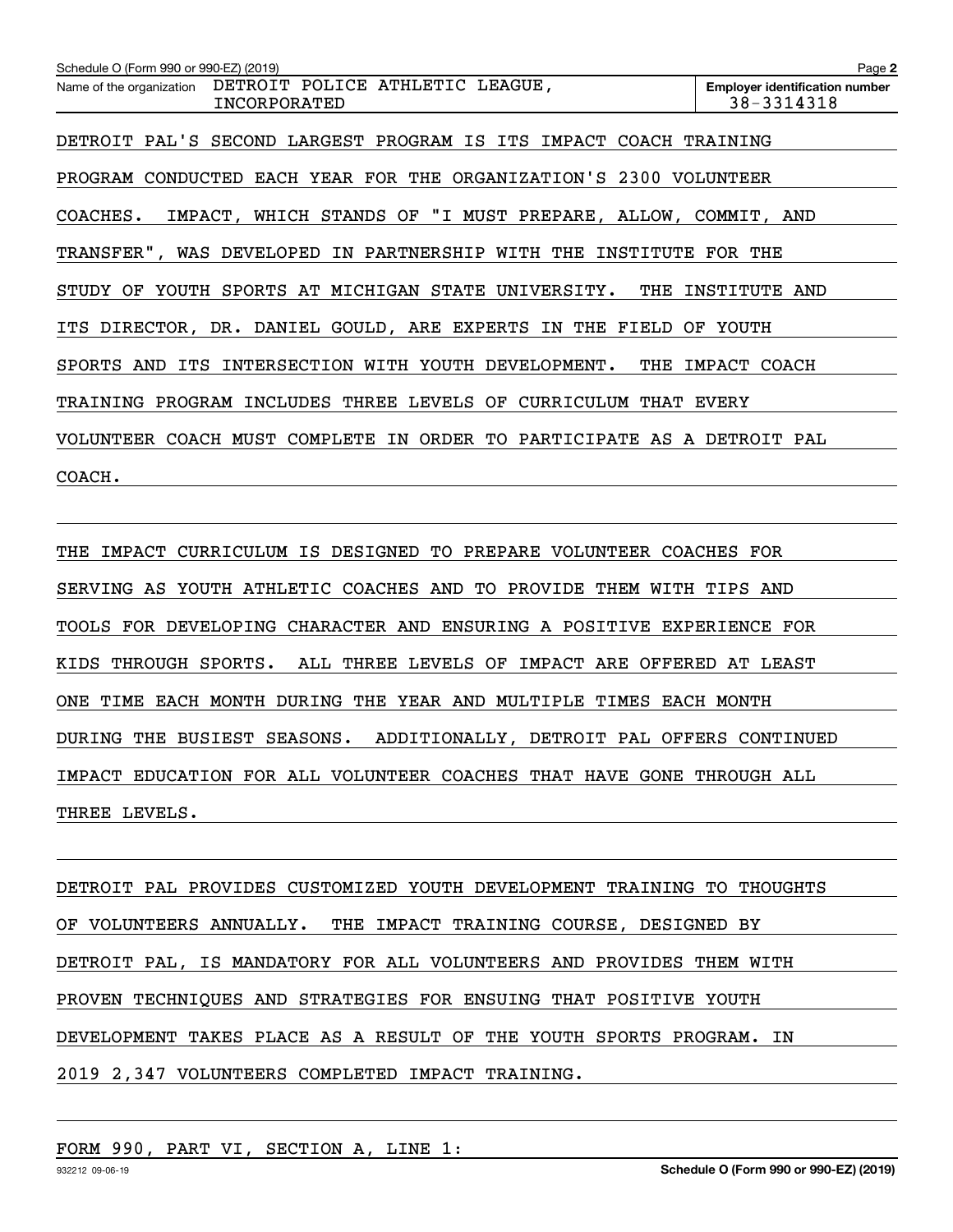| Schedule O (Form 990 or 990-EZ) (2019) |                                                                           | Page 2                                              |
|----------------------------------------|---------------------------------------------------------------------------|-----------------------------------------------------|
|                                        | Name of the organization DETROIT POLICE ATHLETIC LEAGUE,<br>INCORPORATED  | <b>Employer identification number</b><br>38-3314318 |
|                                        | THE EXECUTIVE COMMITTEE IS COMPRISED OF THE CEO, CHAIRMAN, VICE CHAIRMAN, |                                                     |
|                                        | TREASURER, SECRETARY AND THE CHAIRMAN OF THE EACH OF THE COMMITEES        |                                                     |

(FINANCE/AUDIT, NOMINATING, DEVELOPMENT AND PUBLIC RELATIONS).

FORM 990, PART VI, SECTION B, LINE 11B:

THE DIRECTOR OF FINANCE, THE CHIEF EXECUTIVE OFFICER AND THE AUDIT

COMMITTEE REVIEW FORM 990 BEFORE IT IS FILED WITH THE INTERNAL REVENUE

SERVICE.

FORM 990, PART VI, SECTION B, LINE 15A:

THE EXECUTIVE COMMITTEE OF THE BOARD OF DIRECTORS IS PROVIDED WITH COMPARABLE COMPENSATION RATES FOR CHIEF EXECUTIVES OF COMPARABLY SIZED NONPROFIT ORGANIZATIONS IN METROPOLITAN DETROIT. BASED ON THOSE RECORDS, AS WELL AS THE ANNUAL REVIEW OF THE CHIEF EXECUTIVE OFFICER'S PERFORMANCE, PERFORMED ANNUALLY BY THE CHAIR OF THE BOARD OF DIRECTORS, THE EXECUTIVE COMMITTEE SETS A COMPENSATION RATE. IF A CHANGE IN COMPENSATION IS APPROVED, THE CHAIR NOTIFIES THE DIRECTOR OF FINANCE.

THE CHIEF EXECUTIVE OFFICERS SETS THE COMPENSATION RANGES FOR ALL OTHER EMPLOYEES AT THE ORGANIZATION, BASED ON THE BI-ANNUAL COMPENSATION SURVEY OF MICHIGAN NONPROFIT ORGANIZATIONS PERFORMED BY THE MICHIGAN NONPROFIT ASSOCIATION. ACTUAL COMPENSATION RATES ARE SET BASED ON THE FINANCIAL HEALTH OF THE ORGANIZATION , AS WELL AS THE RESULTS OF SEMI-ANNUAL EMPLOYEE PERFORMANCE REVIEWS.

FORM 990, PART VI, SECTION C, LINE 19:

THE ORGANIZATION MAKES IT'S GOVERNING DOCUMENTS, CONFLICT OF INTEREST

932212 09-06-19 **Schedule O (Form 990 or 990-EZ) (2019)** POLICY, AND FINANCIAL STATEMENTS AVAILABLE TO THE PUBLIC UPON REQUEST.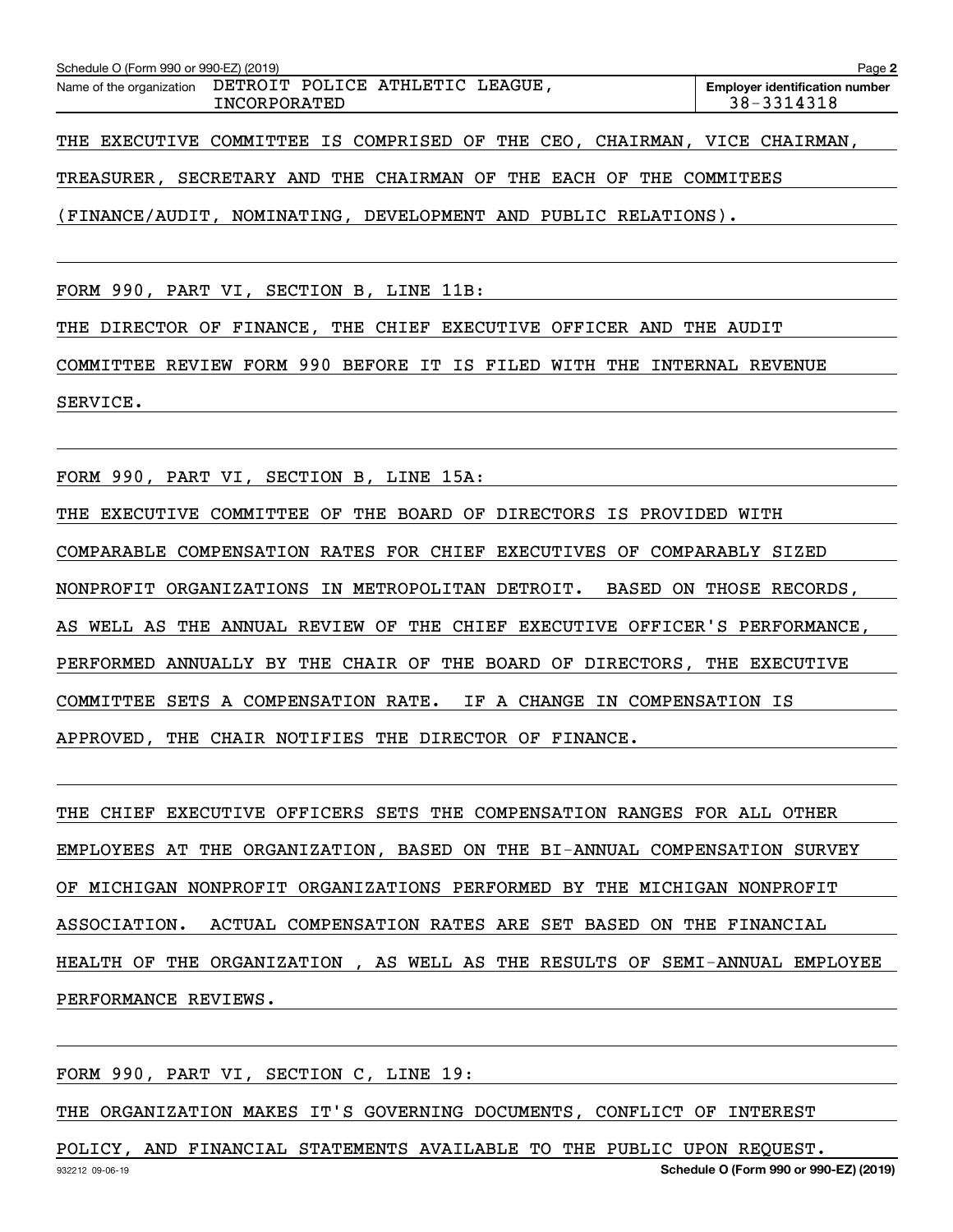| <b>SCHEDULE R</b><br>(Form 990)<br>Department of the Treasury<br>Internal Revenue Service |                                                                                                                                                                                                                    | <b>Related Organizations and Unrelated Partnerships</b><br>Complete if the organization answered "Yes" on Form 990, Part IV, line 33, 34, 35b, 36, or 37.<br>Attach to Form 990.<br>Go to www.irs.gov/Form990 for instructions and the latest information. |                                                     | OMB No. 1545-0047<br>2019<br>Open to Public<br>Inspection |                                                          |                                                     |                                     |                                                            |
|-------------------------------------------------------------------------------------------|--------------------------------------------------------------------------------------------------------------------------------------------------------------------------------------------------------------------|------------------------------------------------------------------------------------------------------------------------------------------------------------------------------------------------------------------------------------------------------------|-----------------------------------------------------|-----------------------------------------------------------|----------------------------------------------------------|-----------------------------------------------------|-------------------------------------|------------------------------------------------------------|
| Name of the organization                                                                  | INCORPORATED                                                                                                                                                                                                       | DETROIT POLICE ATHLETIC LEAGUE,                                                                                                                                                                                                                            |                                                     |                                                           |                                                          | <b>Employer identification number</b><br>38-3314318 |                                     |                                                            |
| Part I                                                                                    | Identification of Disregarded Entities. Complete if the organization answered "Yes" on Form 990, Part IV, line 33.                                                                                                 |                                                                                                                                                                                                                                                            |                                                     |                                                           |                                                          |                                                     |                                     |                                                            |
|                                                                                           | (a)<br>Name, address, and EIN (if applicable)<br>of disregarded entity                                                                                                                                             | (b)<br>Primary activity                                                                                                                                                                                                                                    | (c)<br>Legal domicile (state or<br>foreign country) | (d)<br>Total income                                       | (e)<br>End-of-year assets                                |                                                     | (f)<br>Direct controlling<br>entity |                                                            |
|                                                                                           |                                                                                                                                                                                                                    |                                                                                                                                                                                                                                                            |                                                     |                                                           |                                                          |                                                     |                                     |                                                            |
|                                                                                           |                                                                                                                                                                                                                    |                                                                                                                                                                                                                                                            |                                                     |                                                           |                                                          |                                                     |                                     |                                                            |
| Part II                                                                                   | Identification of Related Tax-Exempt Organizations. Complete if the organization answered "Yes" on Form 990, Part IV, line 34, because it had one or more related tax-exempt<br>organizations during the tax year. |                                                                                                                                                                                                                                                            |                                                     |                                                           |                                                          |                                                     |                                     |                                                            |
|                                                                                           | (a)<br>Name, address, and EIN<br>of related organization                                                                                                                                                           | (b)<br>Primary activity                                                                                                                                                                                                                                    | (c)<br>Legal domicile (state or<br>foreign country) | (d)<br><b>Exempt Code</b><br>section                      | (e)<br>Public charity<br>status (if section<br>501(c)(3) | (f)<br>Direct controlling<br>entity                 | Yes                                 | $(g)$<br>Section 512(b)(13)<br>controlled<br>entity?<br>No |
| MI 48216                                                                                  | DETROIT PAL FUNDRAISING FOUNDATION -<br>81-1513695, 1680 MICHIGAN AVENUE, DETROIT,                                                                                                                                 | FUNDRAISING SUPPORT                                                                                                                                                                                                                                        | MICHIGAN                                            | 501(C)(3)                                                 | LINE 7                                                   | DETROIT POLICE<br>ATHLETIC LEAGUE,<br>INCORPORATED  | x                                   |                                                            |
|                                                                                           |                                                                                                                                                                                                                    |                                                                                                                                                                                                                                                            |                                                     |                                                           |                                                          |                                                     |                                     |                                                            |
|                                                                                           |                                                                                                                                                                                                                    |                                                                                                                                                                                                                                                            |                                                     |                                                           |                                                          |                                                     |                                     |                                                            |
|                                                                                           |                                                                                                                                                                                                                    |                                                                                                                                                                                                                                                            |                                                     |                                                           |                                                          |                                                     |                                     |                                                            |

**For Paperwork Reduction Act Notice, see the Instructions for Form 990. Schedule R (Form 990) 2019**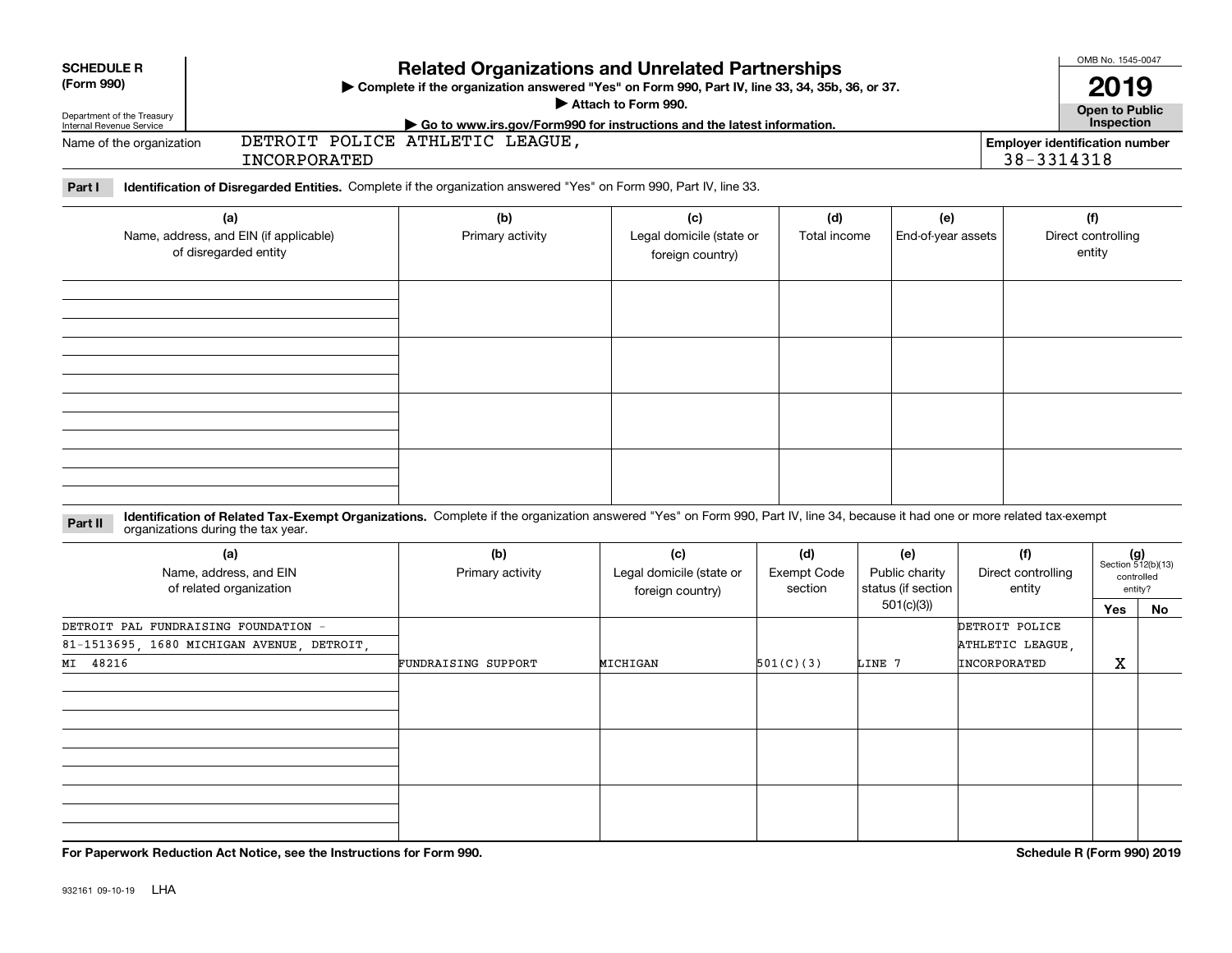Schedule R (Form 990) 2019 RNCORPORATED 38 - 3314318 INCORPORATED 38-3314318

#### **2**

**Identification of Related Organizations Taxable as a Partnership.** Complete if the organization answered "Yes" on Form 990, Part IV, line 34, because it had one or more related **Part III** organizations treated as a partnership during the tax year.

| (a)                                               | (b)              | (c)                                       | (d)                          | (e)                                                                                       | (f)                      | (g)                               |                                  | (h) | (i)                                                                     | (i) | (k)                                                     |  |  |
|---------------------------------------------------|------------------|-------------------------------------------|------------------------------|-------------------------------------------------------------------------------------------|--------------------------|-----------------------------------|----------------------------------|-----|-------------------------------------------------------------------------|-----|---------------------------------------------------------|--|--|
| Name, address, and EIN<br>of related organization | Primary activity | Legal<br>domicile<br>(state or<br>foreign | Direct controlling<br>entity | Predominant income<br>related, unrelated,<br>excluded from tax under<br>sections 512-514) | Share of total<br>income | Share of<br>end-of-year<br>assets | Disproportionate<br>allocations? |     | Code V-UBI<br>amount in box<br>20 of Schedule<br>K-1 (Form 1065) Yes No |     | General or Percentage<br>managing ownership<br>partner? |  |  |
|                                                   |                  | country)                                  |                              |                                                                                           |                          |                                   | $Yes \mid$                       | No  |                                                                         |     |                                                         |  |  |
|                                                   |                  |                                           |                              |                                                                                           |                          |                                   |                                  |     |                                                                         |     |                                                         |  |  |
|                                                   |                  |                                           |                              |                                                                                           |                          |                                   |                                  |     |                                                                         |     |                                                         |  |  |
|                                                   |                  |                                           |                              |                                                                                           |                          |                                   |                                  |     |                                                                         |     |                                                         |  |  |
|                                                   |                  |                                           |                              |                                                                                           |                          |                                   |                                  |     |                                                                         |     |                                                         |  |  |
|                                                   |                  |                                           |                              |                                                                                           |                          |                                   |                                  |     |                                                                         |     |                                                         |  |  |
|                                                   |                  |                                           |                              |                                                                                           |                          |                                   |                                  |     |                                                                         |     |                                                         |  |  |
|                                                   |                  |                                           |                              |                                                                                           |                          |                                   |                                  |     |                                                                         |     |                                                         |  |  |
|                                                   |                  |                                           |                              |                                                                                           |                          |                                   |                                  |     |                                                                         |     |                                                         |  |  |
|                                                   |                  |                                           |                              |                                                                                           |                          |                                   |                                  |     |                                                                         |     |                                                         |  |  |
|                                                   |                  |                                           |                              |                                                                                           |                          |                                   |                                  |     |                                                                         |     |                                                         |  |  |
|                                                   |                  |                                           |                              |                                                                                           |                          |                                   |                                  |     |                                                                         |     |                                                         |  |  |
|                                                   |                  |                                           |                              |                                                                                           |                          |                                   |                                  |     |                                                                         |     |                                                         |  |  |
|                                                   |                  |                                           |                              |                                                                                           |                          |                                   |                                  |     |                                                                         |     |                                                         |  |  |
|                                                   |                  |                                           |                              |                                                                                           |                          |                                   |                                  |     |                                                                         |     |                                                         |  |  |
|                                                   |                  |                                           |                              |                                                                                           |                          |                                   |                                  |     |                                                                         |     |                                                         |  |  |
|                                                   |                  |                                           |                              |                                                                                           |                          |                                   |                                  |     |                                                                         |     |                                                         |  |  |
|                                                   |                  |                                           |                              |                                                                                           |                          |                                   |                                  |     |                                                                         |     |                                                         |  |  |

**Identification of Related Organizations Taxable as a Corporation or Trust.** Complete if the organization answered "Yes" on Form 990, Part IV, line 34, because it had one or more related **Part IV** organizations treated as a corporation or trust during the tax year.

| (a)<br>Name, address, and EIN<br>of related organization | (b)<br>Primary activity | (c)<br>Legal domicile<br>(state or<br>foreign | (d)<br>Direct controlling<br>entity | (e)<br>Type of entity<br>(C corp, S corp,<br>or trust) | (f)<br>Share of total<br>income | (g)<br>Share of<br>end-of-year<br>assets | (h)<br>Percentage<br>ownership | $\begin{array}{c} \textbf{(i)}\\ \text{Section}\\ 512 \text{(b)} \text{(13)}\\ \text{controlled} \\ \text{entity?} \end{array}$ |
|----------------------------------------------------------|-------------------------|-----------------------------------------------|-------------------------------------|--------------------------------------------------------|---------------------------------|------------------------------------------|--------------------------------|---------------------------------------------------------------------------------------------------------------------------------|
|                                                          |                         | country)                                      |                                     |                                                        |                                 |                                          |                                | Yes   No                                                                                                                        |
|                                                          |                         |                                               |                                     |                                                        |                                 |                                          |                                |                                                                                                                                 |
|                                                          |                         |                                               |                                     |                                                        |                                 |                                          |                                |                                                                                                                                 |
|                                                          |                         |                                               |                                     |                                                        |                                 |                                          |                                |                                                                                                                                 |
|                                                          |                         |                                               |                                     |                                                        |                                 |                                          |                                |                                                                                                                                 |
|                                                          |                         |                                               |                                     |                                                        |                                 |                                          |                                |                                                                                                                                 |
|                                                          |                         |                                               |                                     |                                                        |                                 |                                          |                                |                                                                                                                                 |
|                                                          |                         |                                               |                                     |                                                        |                                 |                                          |                                |                                                                                                                                 |
|                                                          |                         |                                               |                                     |                                                        |                                 |                                          |                                |                                                                                                                                 |
|                                                          |                         |                                               |                                     |                                                        |                                 |                                          |                                |                                                                                                                                 |
|                                                          |                         |                                               |                                     |                                                        |                                 |                                          |                                |                                                                                                                                 |
|                                                          |                         |                                               |                                     |                                                        |                                 |                                          |                                |                                                                                                                                 |
|                                                          |                         |                                               |                                     |                                                        |                                 |                                          |                                |                                                                                                                                 |
|                                                          |                         |                                               |                                     |                                                        |                                 |                                          |                                |                                                                                                                                 |
|                                                          |                         |                                               |                                     |                                                        |                                 |                                          |                                |                                                                                                                                 |
|                                                          |                         |                                               |                                     |                                                        |                                 |                                          |                                |                                                                                                                                 |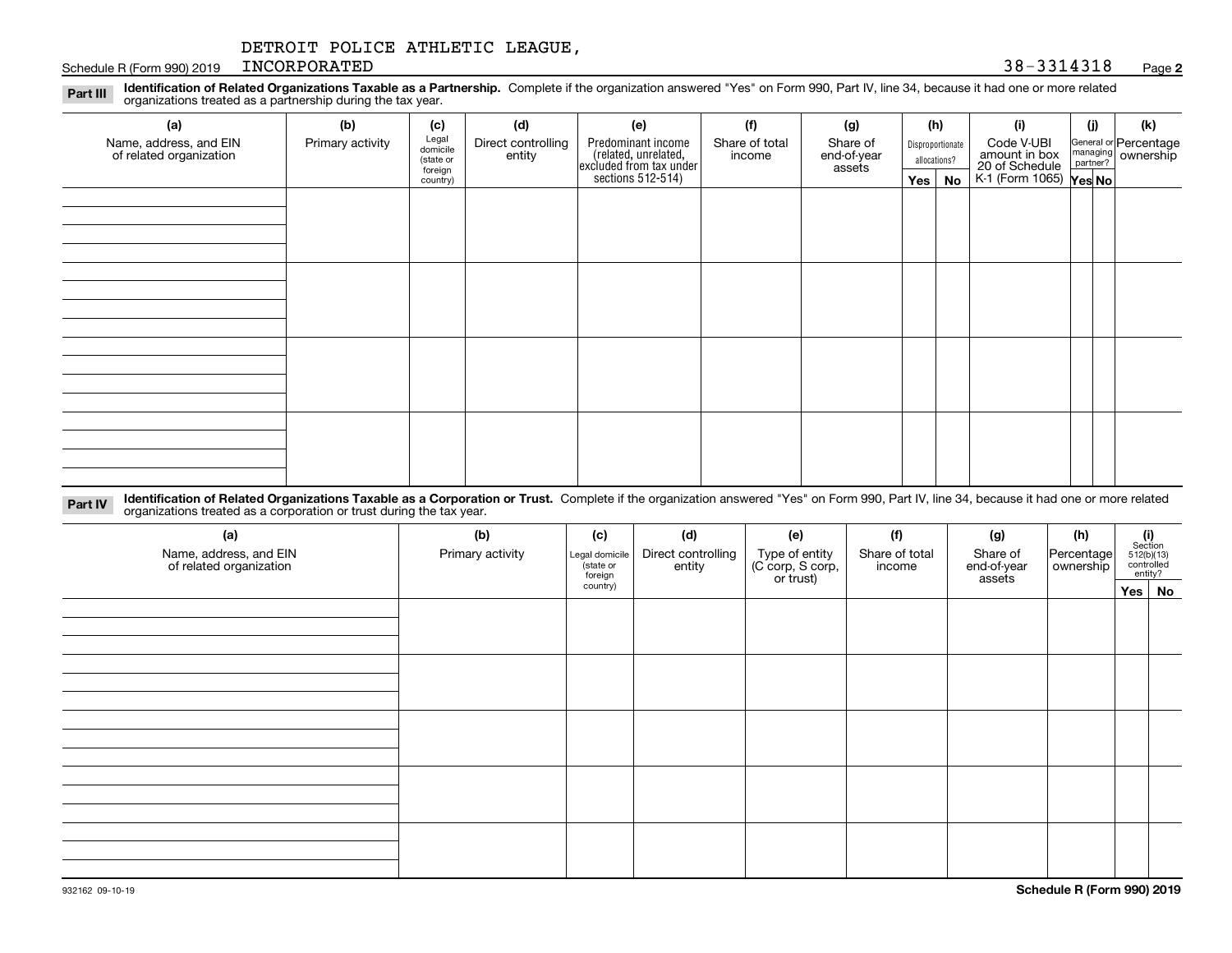Schedule R (Form 990) 2019 INCORPORATED 38 - 3314318 INCORPORATED 38-3314318

| Note: Complete line 1 if any entity is listed in Parts II, III, or IV of this schedule.                                                                                                                                        |     | Yes | No          |
|--------------------------------------------------------------------------------------------------------------------------------------------------------------------------------------------------------------------------------|-----|-----|-------------|
| During the tax year, did the organization engage in any of the following transactions with one or more related organizations listed in Parts II-IV?                                                                            |     |     |             |
|                                                                                                                                                                                                                                | 1a  |     | X           |
| <b>b</b> Gift, grant, or capital contribution to related organization(s)                                                                                                                                                       | 1b  |     | X           |
| c Gift, grant, or capital contribution from related organization(s)                                                                                                                                                            | 1c  | X   |             |
| d Loans or loan guarantees to or for related organization(s) committion contracts are constructed as a contract or contract or contract or contract or contract or contract or contract or contract or contract or contract or | 1d  |     | X           |
| e Loans or loan quarantees by related organization(s)                                                                                                                                                                          | 1e  |     | x           |
|                                                                                                                                                                                                                                |     |     |             |
| f Dividends from related organization(s) manufactured contains and contained a series of the contact of the contact of the contact of the contact of the contact of the contact of the contact of the contact of the contact o | 1f  |     | x           |
| g Sale of assets to related organization(s) www.assettion.com/www.assettion.com/www.assettion.com/www.assettion.com/www.assettion.com/www.assettion.com/www.assettion.com/www.assettion.com/www.assettion.com/www.assettion.co | 1g  |     | х           |
| h Purchase of assets from related organization(s) manufactured and content and content and content and content and content and content and content and content and content and content and content and content and content and | 1h  |     | х           |
|                                                                                                                                                                                                                                | 1i  |     | х           |
|                                                                                                                                                                                                                                | 1i. |     | $\mathbf X$ |
|                                                                                                                                                                                                                                |     |     |             |
|                                                                                                                                                                                                                                | 1k  |     | х           |
| Performance of services or membership or fundraising solicitations for related organization(s)                                                                                                                                 | 11  |     | X           |
| m Performance of services or membership or fundraising solicitations by related organization(s)                                                                                                                                | 1m  |     | х           |
|                                                                                                                                                                                                                                | 1n  |     | $\mathbf X$ |
| o Sharing of paid employees with related organization(s) manufactured content to the content of the content of the content of the content of the content of the content of the content of the content of the content of the co | 10  |     | x           |
|                                                                                                                                                                                                                                |     |     |             |
|                                                                                                                                                                                                                                | 1p. |     | х           |
|                                                                                                                                                                                                                                | 1a  |     | х           |
|                                                                                                                                                                                                                                |     |     |             |
| r Other transfer of cash or property to related organization(s)                                                                                                                                                                | 1r  |     | X           |
|                                                                                                                                                                                                                                | 1s  |     | х           |

**2**If the answer to any of the above is "Yes," see the instructions for information on who must complete this line, including covered relationships and transaction thresholds.

| (a)<br>Name of related organization    | (b)<br>Transaction<br>type (a-s) | (c)<br>Amount involved | (d)<br>Method of determining amount involved |
|----------------------------------------|----------------------------------|------------------------|----------------------------------------------|
| (1) DETROIT PAL FUNDRAISING FOUNDATION | C                                | $1,330,834.$ CASH      |                                              |
| (2)                                    |                                  |                        |                                              |
| (3)                                    |                                  |                        |                                              |
| (4)                                    |                                  |                        |                                              |
| (5)                                    |                                  |                        |                                              |
| (6)                                    |                                  |                        |                                              |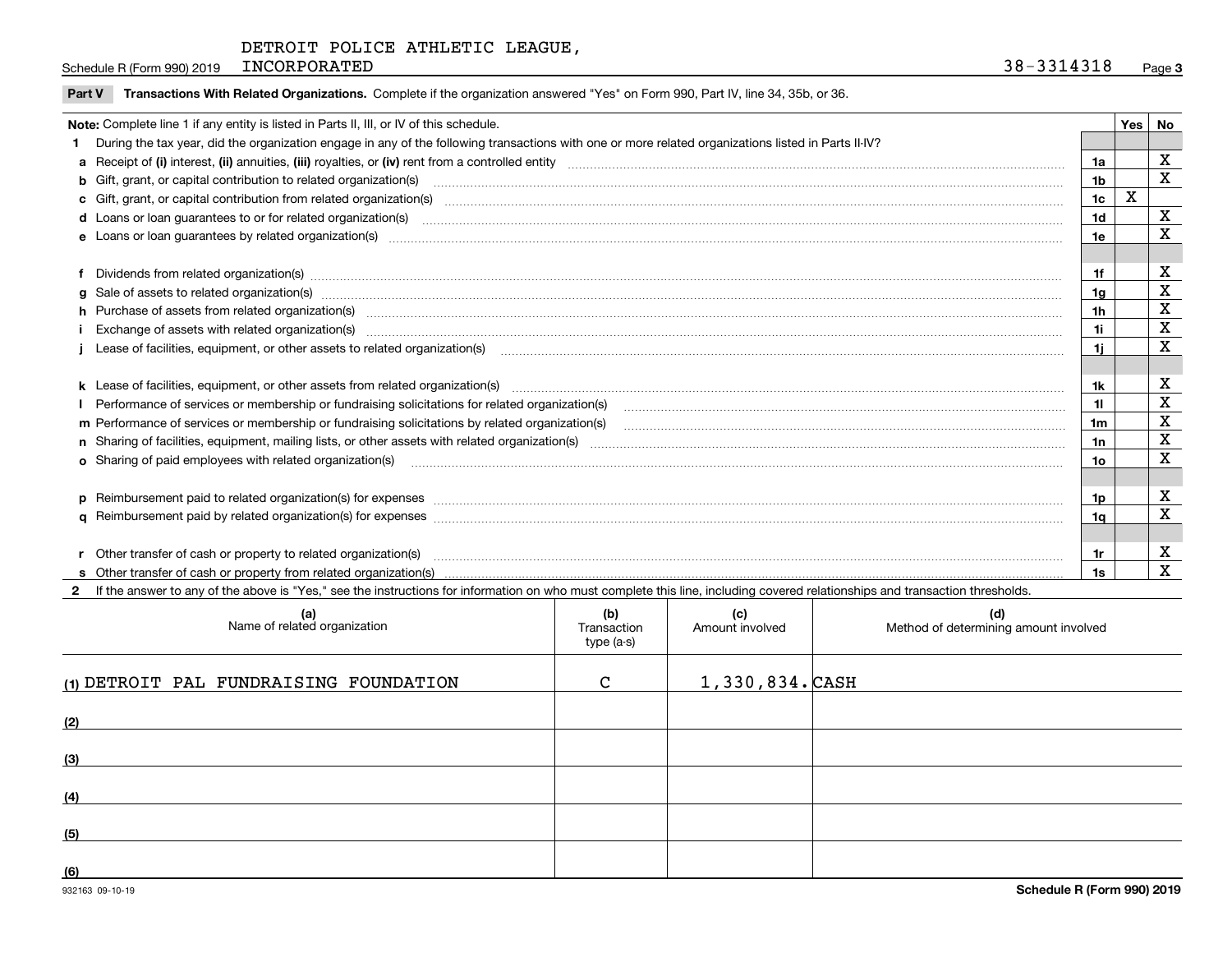Schedule R (Form 990) 2019 INCORPORATED 38 - 3314318 INCORPORATED 38-3314318

#### **Part VI Unrelated Organizations Taxable as a Partnership. Complete if the organization answered "Yes" on Form 990, Part IV, line 37.**

Provide the following information for each entity taxed as a partnership through which the organization conducted more than five percent of its activities (measured by total assets or gross revenue) that was not a related organization. See instructions regarding exclusion for certain investment partnerships.

| (a)<br>Name, address, and EIN<br>of entity | . <del>ت</del> .<br>(b)<br>Primary activity | (c)<br>Legal domicile<br>(state or foreign<br>country) | (d)<br>Predominant income<br>(related, unrelated,<br>excluded from tax under<br>sections 512-514) | (e)<br>Are all<br>partners sec.<br>$501(c)(3)$<br>orgs.?<br>Yes No | (f)<br>Share of<br>total<br>income | (g)<br>Share of<br>end-of-year<br>assets | (h)<br>Dispropor-<br>tionate<br>allocations?<br>Yes No | (i)<br>Code V-UBI<br>amount in box 20 managing<br>of Schedule K-1 partner?<br>(Form 1065)<br>ves No | (j)<br>Yes No | $(\mathsf{k})$ |
|--------------------------------------------|---------------------------------------------|--------------------------------------------------------|---------------------------------------------------------------------------------------------------|--------------------------------------------------------------------|------------------------------------|------------------------------------------|--------------------------------------------------------|-----------------------------------------------------------------------------------------------------|---------------|----------------|
|                                            |                                             |                                                        |                                                                                                   |                                                                    |                                    |                                          |                                                        |                                                                                                     |               |                |
|                                            |                                             |                                                        |                                                                                                   |                                                                    |                                    |                                          |                                                        |                                                                                                     |               |                |
|                                            |                                             |                                                        |                                                                                                   |                                                                    |                                    |                                          |                                                        |                                                                                                     |               |                |
|                                            |                                             |                                                        |                                                                                                   |                                                                    |                                    |                                          |                                                        |                                                                                                     |               |                |
|                                            |                                             |                                                        |                                                                                                   |                                                                    |                                    |                                          |                                                        |                                                                                                     |               |                |
|                                            |                                             |                                                        |                                                                                                   |                                                                    |                                    |                                          |                                                        |                                                                                                     |               |                |
|                                            |                                             |                                                        |                                                                                                   |                                                                    |                                    |                                          |                                                        |                                                                                                     |               |                |
|                                            |                                             |                                                        |                                                                                                   |                                                                    |                                    |                                          |                                                        |                                                                                                     |               |                |

**Schedule R (Form 990) 2019**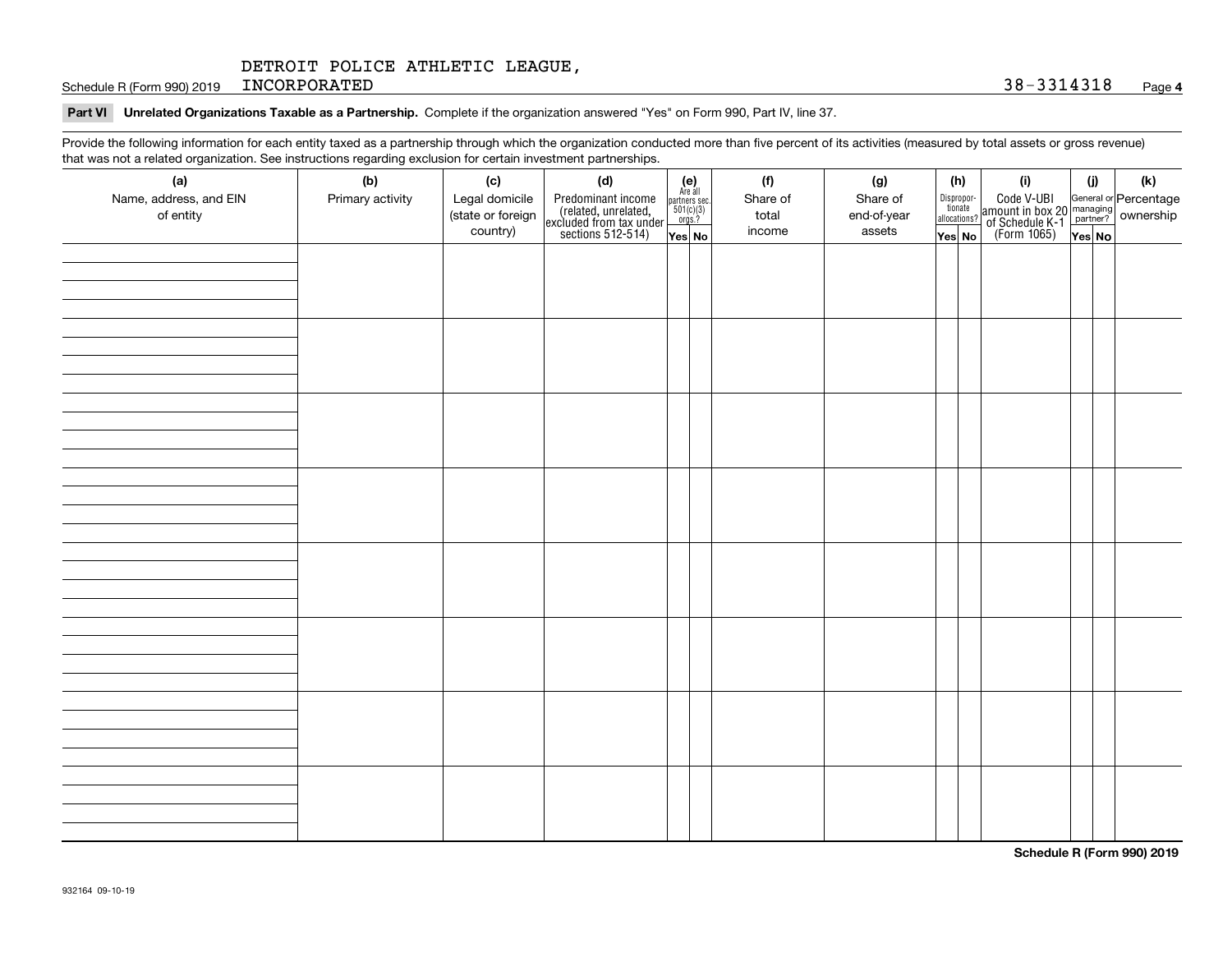## INCORPORATED 38-3314318 DETROIT POLICE ATHLETIC LEAGUE,

## **Part VII Supplemental Information**

Provide additional information for responses to questions on Schedule R. See instructions.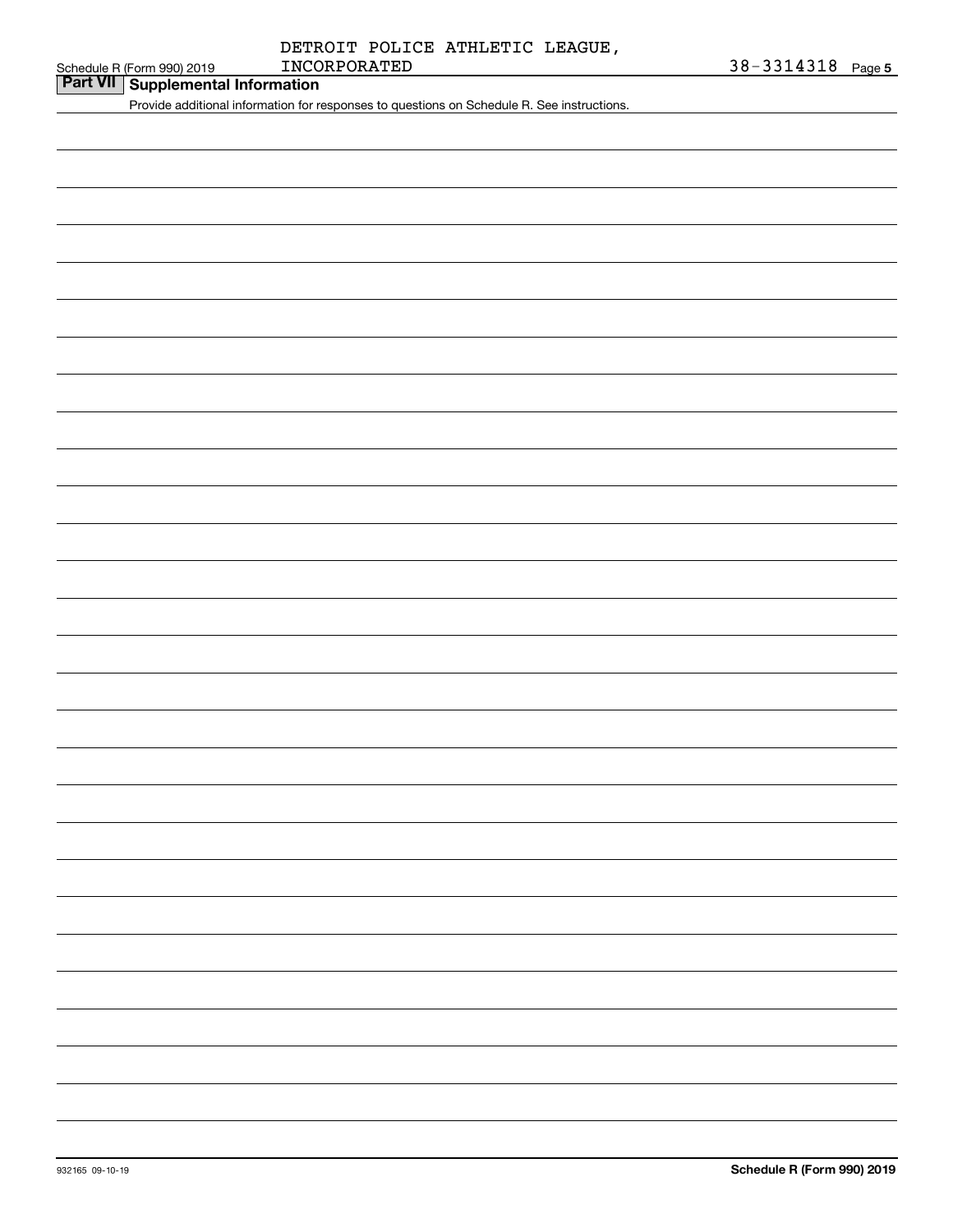(Rev. January 2020)

## **Application for Automatic Extension of Time To File an Exempt Organization Return**

Department of the Treasury Internal Revenue Service

**| File a separate application for each return.**

**| Go to www.irs.gov/Form8868 for the latest information.**

**Electronic filing (e-file).**  You can electronically file Form 8868 to request a 6-month automatic extension of time to file any of the filing of this form, visit www.irs.gov/e-file-providers/e-file-for-charities-and-non-profits. forms listed below with the exception of Form 8870, Information Return for Transfers Associated With Certain Personal Benefit Contracts, for which an extension request must be sent to the IRS in paper format (see instructions). For more details on the electronic

## **Automatic 6-Month Extension of Time.** Only submit original (no copies needed).

All corporations required to file an income tax return other than Form 990-T (including 1120-C filers), partnerships, REMICs, and trusts must use Form 7004 to request an extension of time to file income tax returns.

| Type or<br>print                                            | Name of exempt organization or other filer, see instructions.<br>DETROIT POLICE ATHLETIC LEAGUE,<br>INCORPORATED                                                                                                                                                                                                                                                                                                                                                                                                                                                                 | Taxpayer identification number (TIN)<br>38-3314318 |                                                                                                                       |              |                                              |                            |  |  |  |
|-------------------------------------------------------------|----------------------------------------------------------------------------------------------------------------------------------------------------------------------------------------------------------------------------------------------------------------------------------------------------------------------------------------------------------------------------------------------------------------------------------------------------------------------------------------------------------------------------------------------------------------------------------|----------------------------------------------------|-----------------------------------------------------------------------------------------------------------------------|--------------|----------------------------------------------|----------------------------|--|--|--|
| File by the<br>due date for<br>filing your<br>return. See   | Number, street, and room or suite no. If a P.O. box, see instructions.<br>1680 MICHIGAN AVENUE                                                                                                                                                                                                                                                                                                                                                                                                                                                                                   |                                                    |                                                                                                                       |              |                                              |                            |  |  |  |
| instructions.                                               | City, town or post office, state, and ZIP code. For a foreign address, see instructions.<br>DETROIT, MI<br>48216                                                                                                                                                                                                                                                                                                                                                                                                                                                                 |                                                    |                                                                                                                       |              |                                              |                            |  |  |  |
|                                                             | Enter the Return Code for the return that this application is for (file a separate application for each return)                                                                                                                                                                                                                                                                                                                                                                                                                                                                  |                                                    |                                                                                                                       |              |                                              | $\mathbf 0$<br>$\mathbf 1$ |  |  |  |
| Application                                                 |                                                                                                                                                                                                                                                                                                                                                                                                                                                                                                                                                                                  | Return                                             | Application                                                                                                           |              |                                              | Return                     |  |  |  |
| Is For                                                      |                                                                                                                                                                                                                                                                                                                                                                                                                                                                                                                                                                                  | Code                                               | Is For                                                                                                                |              |                                              | Code                       |  |  |  |
|                                                             | Form 990 or Form 990-EZ                                                                                                                                                                                                                                                                                                                                                                                                                                                                                                                                                          | 01                                                 | Form 990-T (corporation)                                                                                              |              |                                              | 07                         |  |  |  |
| Form 990-BL                                                 |                                                                                                                                                                                                                                                                                                                                                                                                                                                                                                                                                                                  | 02                                                 | Form 1041-A                                                                                                           |              |                                              | 08                         |  |  |  |
|                                                             | Form 4720 (individual)                                                                                                                                                                                                                                                                                                                                                                                                                                                                                                                                                           | 03                                                 | Form 4720 (other than individual)                                                                                     |              |                                              | 09                         |  |  |  |
| Form 990-PF                                                 |                                                                                                                                                                                                                                                                                                                                                                                                                                                                                                                                                                                  | 04                                                 | Form 5227                                                                                                             |              |                                              | 10                         |  |  |  |
| Form 6069<br>Form 990-T (sec. 401(a) or 408(a) trust)<br>05 |                                                                                                                                                                                                                                                                                                                                                                                                                                                                                                                                                                                  |                                                    |                                                                                                                       |              |                                              | 11                         |  |  |  |
|                                                             | Form 990-T (trust other than above)<br>LENORE DUDLEY                                                                                                                                                                                                                                                                                                                                                                                                                                                                                                                             | 06                                                 | Form 8870                                                                                                             |              |                                              | 12                         |  |  |  |
| $box \blacktriangleright$<br>1.<br>$\mathbf{2}$             | If this is for a Group Return, enter the organization's four digit Group Exemption Number (GEN) [f this is for the whole group, check this<br>. If it is for part of the group, check this box $\blacktriangleright$ $\mid$<br>I request an automatic 6-month extension of time until<br>the organization named above. The extension is for the organization's return for:<br>$\blacktriangleright$ $\boxed{\text{X}}$ calendar year 2019 or<br>tax year beginning<br>If the tax year entered in line 1 is for less than 12 months, check reason:<br>Change in accounting period | , and ending                                       | and attach a list with the names and TINs of all members the extension is for.<br>NOVEMBER 16, 2020<br>Initial return | Final return | , to file the exempt organization return for |                            |  |  |  |
| За                                                          | If this application is for Forms 990-BL, 990-PF, 990-T, 4720, or 6069, enter the tentative tax, less<br>any nonrefundable credits. See instructions.                                                                                                                                                                                                                                                                                                                                                                                                                             |                                                    |                                                                                                                       | За           | \$                                           | 0.                         |  |  |  |
| b                                                           | If this application is for Forms 990-PF, 990-T, 4720, or 6069, enter any refundable credits and                                                                                                                                                                                                                                                                                                                                                                                                                                                                                  |                                                    |                                                                                                                       |              |                                              |                            |  |  |  |
|                                                             | \$<br>estimated tax payments made. Include any prior year overpayment allowed as a credit.<br>Зb                                                                                                                                                                                                                                                                                                                                                                                                                                                                                 |                                                    |                                                                                                                       |              |                                              |                            |  |  |  |
| c                                                           | <b>Balance due.</b> Subtract line 3b from line 3a. Include your payment with this form, if required, by                                                                                                                                                                                                                                                                                                                                                                                                                                                                          |                                                    |                                                                                                                       |              |                                              |                            |  |  |  |
|                                                             | using EFTPS (Electronic Federal Tax Payment System). See instructions.                                                                                                                                                                                                                                                                                                                                                                                                                                                                                                           |                                                    |                                                                                                                       | Зc           | \$                                           | 0.                         |  |  |  |
| instructions.                                               | Caution: If you are going to make an electronic funds withdrawal (direct debit) with this Form 8868, see Form 8453-EO and Form 8879-EO for payment                                                                                                                                                                                                                                                                                                                                                                                                                               |                                                    |                                                                                                                       |              |                                              |                            |  |  |  |

**HA** For Privacy Act and Paperwork Reduction Act Notice, see instructions. **But a struction of the Constantion Constant** Form 8868 (Rev. 1-2020) LHA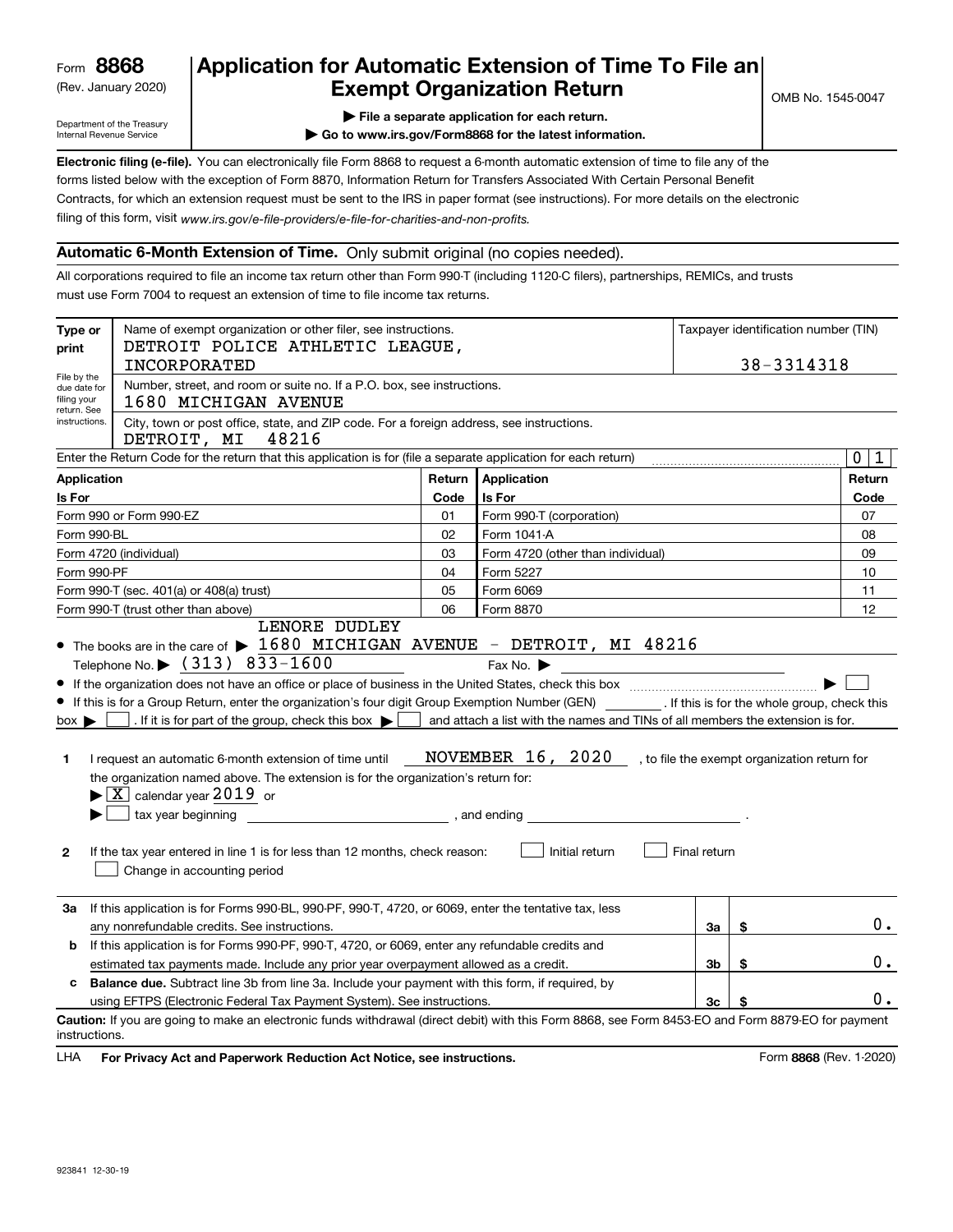# **2020 ESTIMATED TAX FILING INSTRUCTIONS**

FORM 990-W

## **FOR THE YEAR ENDING**

December 31, 2020

## **Prepared For:**

Detroit Police Athletic League, Incorporated 1680 Michigan Avenue Detroit, MI 48216

## **Prepared By:**

Baker Tilly US, LLP 777 E. Wisconsin Avenue, Floor 32 Milwaukee, WI 53202

## **Amount of Tax:**

| Total Estimated Tax                    |  |
|----------------------------------------|--|
| Less credit from prior year            |  |
| Less amt already paid on 2020 Estimate |  |
| <b>Balance Due</b>                     |  |

Payable in full or in installments as follows:

| Voucher         | Amount | Due Date |                    |  |  |  |  |
|-----------------|--------|----------|--------------------|--|--|--|--|
| No 1            |        | 270      | July 15, 2020      |  |  |  |  |
| No 2            |        | 270      | July 15, 2020      |  |  |  |  |
| No <sub>3</sub> |        | 270      | September 15, 2020 |  |  |  |  |
| No 4            |        | 270      | December 15, 2020  |  |  |  |  |
|                 |        |          |                    |  |  |  |  |

## **Make Check Payable To:**

Payments should be made using the Electronic Federal Tax Payment System (EFTPS).

## **Mail Voucher and Check (if applicable) To:**

Not applicable

**Special Instructions:**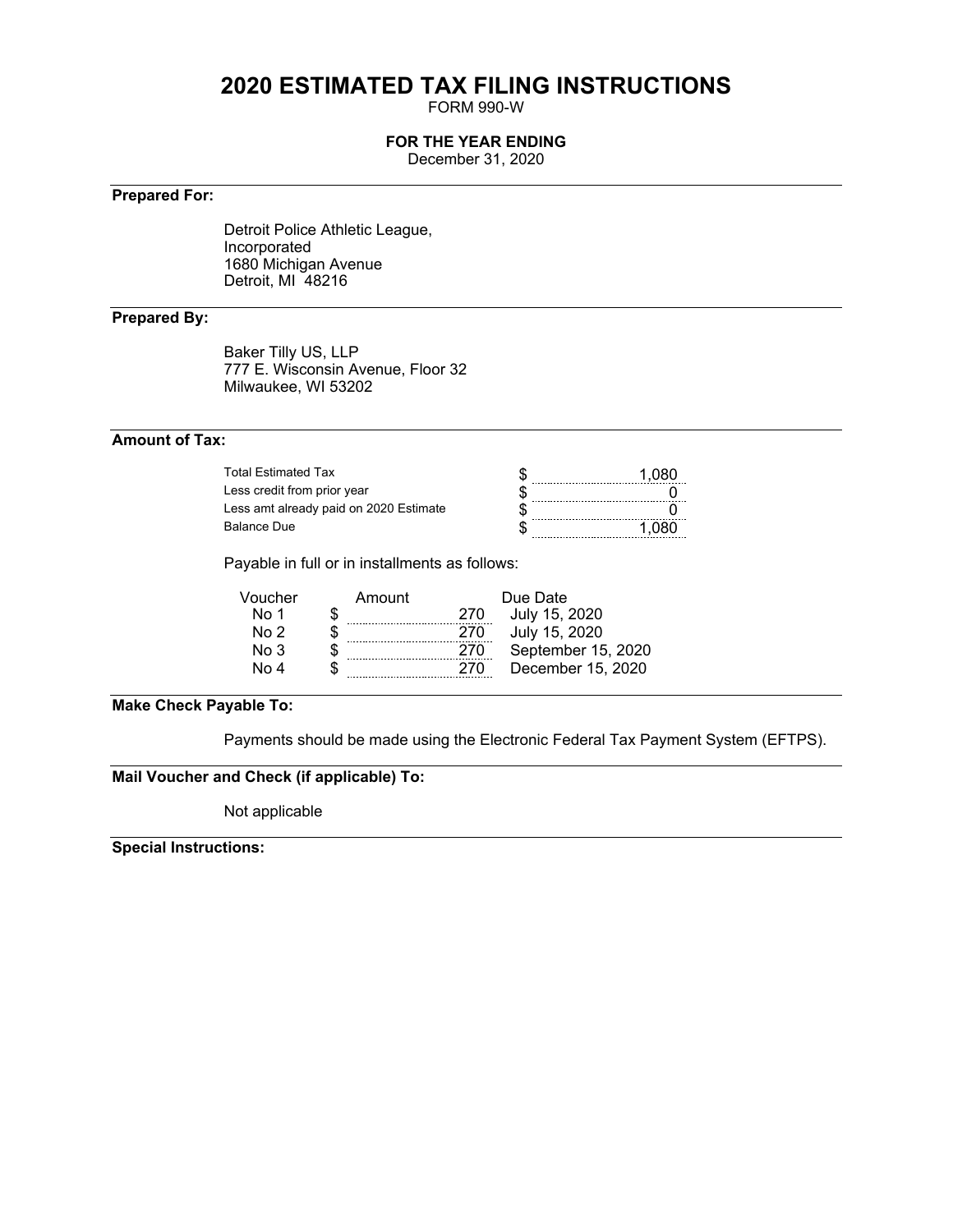|                                                                                                                                                                                                                                     |                                                                                                                                                                                                                                | DETROIT POLICE ATHLETIC LEAGUE,<br><b>INCORPORATED</b> |                |                                                                                                                                                  |                 | 38-3314318 |      |                   |
|-------------------------------------------------------------------------------------------------------------------------------------------------------------------------------------------------------------------------------------|--------------------------------------------------------------------------------------------------------------------------------------------------------------------------------------------------------------------------------|--------------------------------------------------------|----------------|--------------------------------------------------------------------------------------------------------------------------------------------------|-----------------|------------|------|-------------------|
|                                                                                                                                                                                                                                     | Form 990-W                                                                                                                                                                                                                     |                                                        |                | <b>Estimated Tax on Unrelated Business Taxable</b><br><b>Income for Tax-Exempt Organizations</b>                                                 |                 |            |      | OMB No. 1545-0047 |
|                                                                                                                                                                                                                                     | (Worksheet)                                                                                                                                                                                                                    |                                                        |                | (and on Investment Income for Private Foundations) FORM 990-T                                                                                    |                 |            |      |                   |
|                                                                                                                                                                                                                                     | Department of the Treasury<br><b>Internal Revenue Service</b>                                                                                                                                                                  |                                                        |                | Go to www.irs.gov/Form990W for instructions and the latest information.<br>▶ Keep for your records. Do not send to the Internal Revenue Service. |                 |            |      | 2020              |
| 1.                                                                                                                                                                                                                                  | Unrelated business taxable income expected in the tax year manufactured contained business taxable income expected in the tax year manufactured contained business taxable income expected in the tax year manufactured and th |                                                        |                |                                                                                                                                                  |                 |            | 1.   |                   |
|                                                                                                                                                                                                                                     |                                                                                                                                                                                                                                |                                                        |                |                                                                                                                                                  |                 |            |      |                   |
|                                                                                                                                                                                                                                     |                                                                                                                                                                                                                                |                                                        | $\mathbf{2}$   |                                                                                                                                                  |                 |            |      |                   |
| 3                                                                                                                                                                                                                                   | Alternative minimum tax for trusts. See instructions                                                                                                                                                                           |                                                        |                |                                                                                                                                                  |                 |            | 3    |                   |
| 4                                                                                                                                                                                                                                   | Total. Add lines 2 and 3 manufactured and control and control of the 2 and 3 manufactured and 3 manufactured and control of the state of the state of the state of the state of the state of the state of the state of the sta |                                                        |                |                                                                                                                                                  |                 |            | 4    |                   |
| 5                                                                                                                                                                                                                                   | Estimated tax credits. See instructions entertainment and an according to the internal contract of the internal contract of the internal contract of the internal contract of the internal contract of the internal contract o |                                                        | 5              |                                                                                                                                                  |                 |            |      |                   |
| 6                                                                                                                                                                                                                                   |                                                                                                                                                                                                                                |                                                        | 6              |                                                                                                                                                  |                 |            |      |                   |
| 7                                                                                                                                                                                                                                   | Other taxes. See instructions entertainment and an according to the state of the state of the state of the state of the state of the state of the state of the state of the state of the state of the state of the state of th |                                                        | $\overline{7}$ |                                                                                                                                                  |                 |            |      |                   |
| Total. Add lines 6 and 7 [11] manufacture contract to an analysis of the contract of the contract of the contract of the contract of the contract of the contract of the contract of the contract of the contract of the contr<br>8 |                                                                                                                                                                                                                                |                                                        |                |                                                                                                                                                  |                 |            |      |                   |
| 9                                                                                                                                                                                                                                   |                                                                                                                                                                                                                                |                                                        | 9              |                                                                                                                                                  |                 |            |      |                   |
|                                                                                                                                                                                                                                     | 10a Subtract line 9 from line 8. Note: If less than \$500, the organization is not required to make                                                                                                                            |                                                        |                |                                                                                                                                                  | 10a             |            |      |                   |
|                                                                                                                                                                                                                                     | <b>b</b> Enter the tax shown on the 2019 return. See instructions. <b>Caution:</b> If                                                                                                                                          |                                                        |                |                                                                                                                                                  |                 |            |      |                   |
|                                                                                                                                                                                                                                     | zero or the tax year was for less than 12 months, skip this line                                                                                                                                                               |                                                        |                |                                                                                                                                                  |                 |            |      |                   |
|                                                                                                                                                                                                                                     | and enter the amount from line 10a on line 10c<br>c 2020 Estimated Tax. Enter the smaller of line 10a or line 10b. If the organization is required to skip line 10b, enter the amount                                          |                                                        |                |                                                                                                                                                  | 10 <sub>b</sub> | 1,070.     |      |                   |
|                                                                                                                                                                                                                                     | from line 10a on line 10c                                                                                                                                                                                                      |                                                        |                |                                                                                                                                                  | <b>ADJUSTED</b> | TО         | 10c  | 1,080.            |
|                                                                                                                                                                                                                                     |                                                                                                                                                                                                                                |                                                        |                | (a)                                                                                                                                              | (b)             | (c)        |      | (d)               |
| 11                                                                                                                                                                                                                                  | Installment due dates. See instructions                                                                                                                                                                                        |                                                        | 11             | 07/15/20                                                                                                                                         | 07/15/20        | 09/15/20   |      | 12/15/20          |
| 12                                                                                                                                                                                                                                  | Required installments. Enter 25% of line 10c in<br>columns (a) through (d). But see instructions if                                                                                                                            |                                                        |                |                                                                                                                                                  |                 |            |      |                   |
|                                                                                                                                                                                                                                     | the organization uses the annualized income<br>installment method, the adjusted seasonal                                                                                                                                       |                                                        |                |                                                                                                                                                  |                 |            |      |                   |
|                                                                                                                                                                                                                                     | installment method, or is a "large organization."                                                                                                                                                                              | .                                                      | 12             | 270.                                                                                                                                             | 270.            |            | 270. | 270.              |
| 13                                                                                                                                                                                                                                  | 2019 Overpayment. See instructions                                                                                                                                                                                             |                                                        | 13             |                                                                                                                                                  |                 |            |      |                   |
| 14                                                                                                                                                                                                                                  | Payment due (Subtract line 13 from line 12)                                                                                                                                                                                    |                                                        | 14             | 270.                                                                                                                                             | 270.            |            | 270. | 270.              |
| LHA                                                                                                                                                                                                                                 |                                                                                                                                                                                                                                | For Paperwork Reduction Act Notice, see instructions.  |                |                                                                                                                                                  |                 |            |      | Form 990-W (2020) |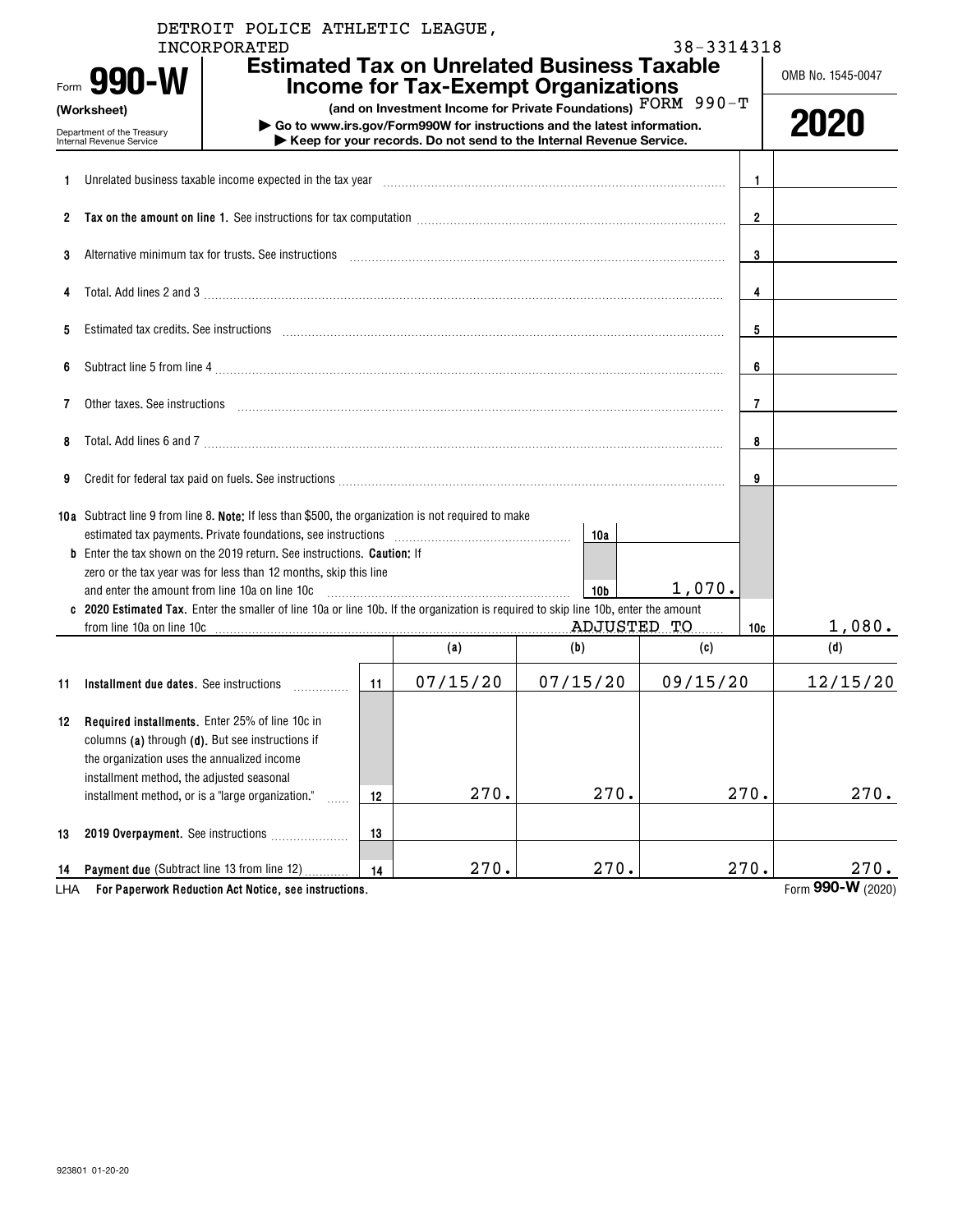# **TAX RETURN FILING INSTRUCTIONS**

FORM 990-T

## **FOR THE YEAR ENDING**

December 31, 2019

## **Prepared For:**

Detroit Police Athletic League, Incorporated 1680 Michigan Avenue Detroit, MI 48216

## **Prepared By:**

Baker Tilly US, LLP 777 E. Wisconsin Avenue, Floor 32 Milwaukee, WI 53202

## **Amount Due or Refund:**

Balance due of \$1,087

## **Make Check Payable To:**

Payments should be made using the Electronic Federal Tax Payment System (EFTPS).

## **Mail Tax Return and Check (if applicable) To:**

Department of the Treasury Internal Revenue Service Center Ogden, UT 84201-0027

## **Return Must be Mailed On or Before:**

November 16, 2020

**Special Instructions:**

The return should be signed and dated.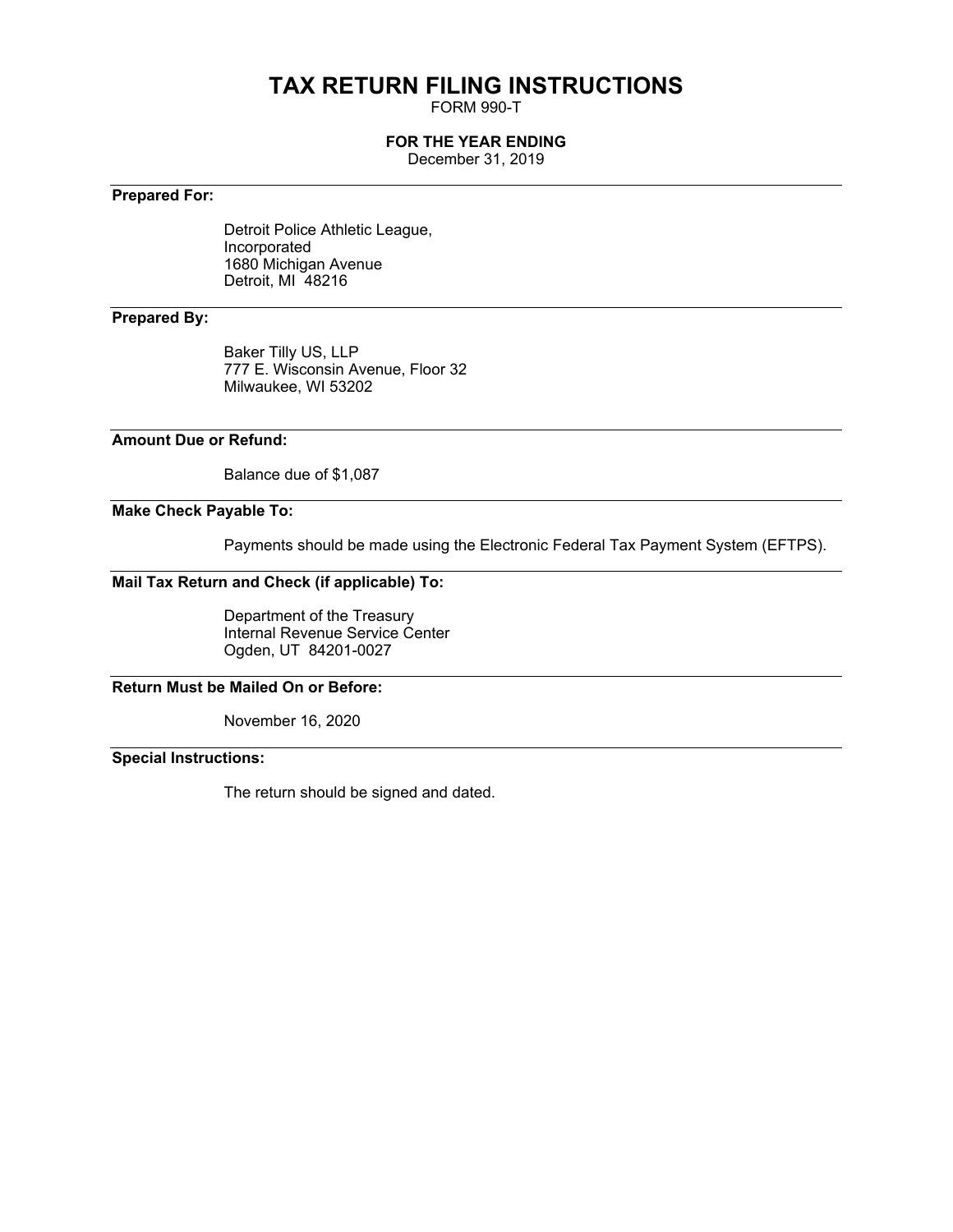| Form 990-T                                             | <b>Exempt Organization Business Income Tax Return</b>                                                                                                                                                                          |                                                                         |                |                |                                                      |                                                           |                                                                              |  |  |
|--------------------------------------------------------|--------------------------------------------------------------------------------------------------------------------------------------------------------------------------------------------------------------------------------|-------------------------------------------------------------------------|----------------|----------------|------------------------------------------------------|-----------------------------------------------------------|------------------------------------------------------------------------------|--|--|
|                                                        |                                                                                                                                                                                                                                | (and proxy tax under section 6033(e))                                   |                |                |                                                      |                                                           |                                                                              |  |  |
|                                                        | For calendar year 2019 or other tax year beginning                                                                                                                                                                             |                                                                         |                | and ending,    |                                                      |                                                           | 2019                                                                         |  |  |
| Department of the Treasury<br>Internal Revenue Service | bo not enter SSN numbers on this form as it may be made public if your organization is a $501(c)(3)$ .                                                                                                                         | Go to www.irs.gov/Form990T for instructions and the latest information. |                |                |                                                      |                                                           | Open to Public Inspection for<br>501(c)(3) Organizations Only                |  |  |
| Check box if<br>A<br>address changed                   | Name of organization $($ $\Box$ Check box if name changed and see instructions.)<br>DETROIT POLICE ATHLETIC LEAGUE,                                                                                                            |                                                                         |                |                |                                                      |                                                           | D Employer identification number<br>(Employees' trust, see<br>instructions.) |  |  |
| <b>B</b> Exempt under section                          | Print                                                                                                                                                                                                                          | INCORPORATED                                                            |                |                |                                                      |                                                           |                                                                              |  |  |
| $X \mid 501(c)$ (3)                                    | 0ľ<br>Number, street, and room or suite no. If a P.O. box, see instructions.                                                                                                                                                   |                                                                         |                |                |                                                      | E Unrelated business activity code<br>(See instructions.) |                                                                              |  |  |
| 408(e)                                                 | Type<br>220(e)                                                                                                                                                                                                                 | 1680 MICHIGAN AVENUE                                                    |                |                |                                                      |                                                           |                                                                              |  |  |
| 408A<br>529(a)                                         | 530(a) <br>City or town, state or province, country, and ZIP or foreign postal code<br>DETROIT, MI                                                                                                                             | 48216                                                                   |                |                |                                                      | 532000                                                    |                                                                              |  |  |
|                                                        | C Book value of all assets<br>at end of year<br>$17, 362, 395.$<br>F Group exemption number (See instructions.)<br>▶                                                                                                           |                                                                         |                |                |                                                      |                                                           |                                                                              |  |  |
|                                                        | <b>G</b> Check organization type $\blacktriangleright \boxed{X}$ 501(c) corporation                                                                                                                                            |                                                                         |                | $501(c)$ trust | $401(a)$ trust                                       |                                                           | Other trust                                                                  |  |  |
|                                                        | <b>H</b> Enter the number of the organization's unrelated trades or businesses.                                                                                                                                                | 2<br>$\blacktriangleright$                                              |                |                | Describe the only (or first) unrelated               |                                                           |                                                                              |  |  |
|                                                        | trade or business here > RENTAL FACILITIES                                                                                                                                                                                     |                                                                         |                |                | . If only one, complete Parts I-V. If more than one, |                                                           |                                                                              |  |  |
|                                                        | describe the first in the blank space at the end of the previous sentence, complete Parts I and II, complete a Schedule M for each additional trade or                                                                         |                                                                         |                |                |                                                      |                                                           |                                                                              |  |  |
| business, then complete Parts III-V.                   |                                                                                                                                                                                                                                |                                                                         |                |                |                                                      |                                                           |                                                                              |  |  |
|                                                        | During the tax year, was the corporation a subsidiary in an affiliated group or a parent-subsidiary controlled group?                                                                                                          |                                                                         |                |                | .                                                    | Yes                                                       | $\boxed{\text{X}}$ No                                                        |  |  |
|                                                        | If "Yes," enter the name and identifying number of the parent corporation. $\blacktriangleright$                                                                                                                               |                                                                         |                |                | Telephone number $\blacktriangleright$ (313)         |                                                           | $833 - 1600$                                                                 |  |  |
| Part I                                                 | J The books are in care of $\blacktriangleright$ LENORE DUDLEY<br><b>Unrelated Trade or Business Income</b>                                                                                                                    |                                                                         |                | (A) Income     | (B) Expenses                                         |                                                           | $(C)$ Net                                                                    |  |  |
| <b>1a</b> Gross receipts or sales                      |                                                                                                                                                                                                                                |                                                                         |                |                |                                                      |                                                           |                                                                              |  |  |
| Less returns and allowances                            |                                                                                                                                                                                                                                | $\bullet$ Balance $\qquad \qquad \bullet$                               | 1c             |                |                                                      |                                                           |                                                                              |  |  |
| 2                                                      |                                                                                                                                                                                                                                |                                                                         | $\overline{2}$ |                |                                                      |                                                           |                                                                              |  |  |
| 3                                                      | Gross profit. Subtract line 2 from line 1c [11] [11] [12] [12] [13] [14] [15] [15] [15] [15] [15] [15] [15] [1                                                                                                                 |                                                                         | 3              |                |                                                      |                                                           |                                                                              |  |  |
|                                                        |                                                                                                                                                                                                                                |                                                                         | 4a             |                |                                                      |                                                           |                                                                              |  |  |
|                                                        | <b>b</b> Net gain (loss) (Form 4797, Part II, line 17) (attach Form 4797)                                                                                                                                                      |                                                                         | 4 <sub>b</sub> |                |                                                      |                                                           |                                                                              |  |  |
| C                                                      |                                                                                                                                                                                                                                |                                                                         | 4c             |                |                                                      |                                                           |                                                                              |  |  |
| 5                                                      | Income (loss) from a partnership or an S corporation (attach statement)                                                                                                                                                        |                                                                         | 5              |                |                                                      |                                                           |                                                                              |  |  |
| 6                                                      |                                                                                                                                                                                                                                |                                                                         | 6              |                |                                                      |                                                           |                                                                              |  |  |
| 7                                                      | Unrelated debt-financed income (Schedule E) [11] [2010] [2010] [2010] [2010] [2010] [2010] [2010] [2010] [2010                                                                                                                 |                                                                         | $\overline{7}$ | 35,699.        | 29,780.                                              |                                                           | 5,919.                                                                       |  |  |
| 8                                                      | Interest, annuities, royalties, and rents from a controlled organization (Schedule F)                                                                                                                                          |                                                                         | 8              |                |                                                      |                                                           |                                                                              |  |  |
| 9                                                      | Investment income of a section $501(c)(7)$ , (9), or (17) organization (Schedule G)                                                                                                                                            |                                                                         | 9              |                |                                                      |                                                           |                                                                              |  |  |
| 10                                                     |                                                                                                                                                                                                                                |                                                                         | 10             |                |                                                      |                                                           |                                                                              |  |  |
| 11                                                     |                                                                                                                                                                                                                                |                                                                         | 11             |                |                                                      |                                                           |                                                                              |  |  |
| 12                                                     | Other income (See instructions; attach schedule)                                                                                                                                                                               |                                                                         | 12<br>13       |                |                                                      |                                                           |                                                                              |  |  |
| Part II                                                | <b>Deductions Not Taken Elsewhere</b> (See instructions for limitations on deductions.)                                                                                                                                        |                                                                         |                | 35,699.        | 29,780.                                              |                                                           | 5,919.                                                                       |  |  |
|                                                        | (Deductions must be directly connected with the unrelated business income.)                                                                                                                                                    |                                                                         |                |                |                                                      |                                                           |                                                                              |  |  |
| 14                                                     | Compensation of officers, directors, and trustees (Schedule K) [11] [2010] Compensation of officers, directors, and trustees (Schedule K) [11] [2010] [2010] [2010] [2010] [2010] [2010] [2010] [2010] [2010] [2010] [2010] [2 |                                                                         |                |                |                                                      | 14                                                        |                                                                              |  |  |
| 15                                                     | Salaries and wages <b>continuum contract and wages contract and wages contract and wages contract and wages contract and wages contract and wages contract and wages contract and wages contract was a set of th</b>           |                                                                         |                |                |                                                      | 15                                                        |                                                                              |  |  |
| 16                                                     | Repairs and maintenance <i>[1] [1] [1] [1] [1] [1] [1] [1] [1] [1]</i> [1] <b>[1]</b> [1] <b>[1]</b> [1] <b>[1] [1] [1] [1] [1] [1] [1] [1] [1] [1] [1] [1] [1] [1] [1] [1] [1] [1] [1] [1] [1] [1]</b>                        |                                                                         |                |                |                                                      | 16                                                        |                                                                              |  |  |
| 17                                                     |                                                                                                                                                                                                                                |                                                                         |                |                |                                                      | 17                                                        |                                                                              |  |  |
| 18                                                     | Interest (attach schedule) (see instructions) www.communications.communications are interest (attach schedule)                                                                                                                 |                                                                         |                |                |                                                      | 18                                                        |                                                                              |  |  |
| 19                                                     | Taxes and licenses <b>construction and construction of the construction</b> and construction of the construction of the                                                                                                        |                                                                         |                |                |                                                      | 19                                                        |                                                                              |  |  |
| 20                                                     |                                                                                                                                                                                                                                |                                                                         |                |                |                                                      |                                                           |                                                                              |  |  |
| 21                                                     | Less depreciation claimed on Schedule A and elsewhere on return [11] [214]                                                                                                                                                     |                                                                         |                |                |                                                      | 21 <sub>b</sub>                                           |                                                                              |  |  |
| 22<br>Depletion                                        |                                                                                                                                                                                                                                |                                                                         |                |                |                                                      | 22                                                        |                                                                              |  |  |
| 23                                                     | Contributions to deferred compensation plans [11] manufactured contributions to deferred compensation plans [11] manufactured compensation plans [11] manufactured compensation plans [11] manufactured contributions to defer |                                                                         |                |                |                                                      | 23                                                        |                                                                              |  |  |
| 24                                                     | Employee benefit programs in the continuum contract of the contract of the contract of the contract of the contract of the contract of the contract of the contract of the contract of the contract of the contract of the con |                                                                         |                |                |                                                      | 24                                                        |                                                                              |  |  |
| 25                                                     |                                                                                                                                                                                                                                |                                                                         |                |                |                                                      | 25                                                        |                                                                              |  |  |
| 26                                                     |                                                                                                                                                                                                                                |                                                                         |                |                |                                                      | 26                                                        |                                                                              |  |  |
| 27                                                     | Other deductions (attach schedule) manufactured and according to the schedule of the schedule of the schedule                                                                                                                  |                                                                         |                |                |                                                      | 27                                                        | 0.                                                                           |  |  |
| 28                                                     | Unrelated business taxable income before net operating loss deduction. Subtract line 28 from line 13 [11] [12]                                                                                                                 |                                                                         |                |                |                                                      | 28<br>29                                                  | 5,919.                                                                       |  |  |
| 29<br>30                                               | Deduction for net operating loss arising in tax years beginning on or after January 1, 2018                                                                                                                                    |                                                                         |                |                |                                                      |                                                           |                                                                              |  |  |
|                                                        |                                                                                                                                                                                                                                |                                                                         |                |                |                                                      | 30                                                        | 5,919.                                                                       |  |  |
| 31                                                     | Unrelated business taxable income. Subtract line 30 from line 29 [11] Martin Martin Martin Martin Martin Martin Martin Martin Martin Martin Martin Martin Martin Martin Martin Martin Martin Martin Martin Martin Martin Marti |                                                                         |                |                |                                                      | 31                                                        | 0.                                                                           |  |  |
|                                                        |                                                                                                                                                                                                                                |                                                                         |                |                |                                                      |                                                           | <b>000 T</b>                                                                 |  |  |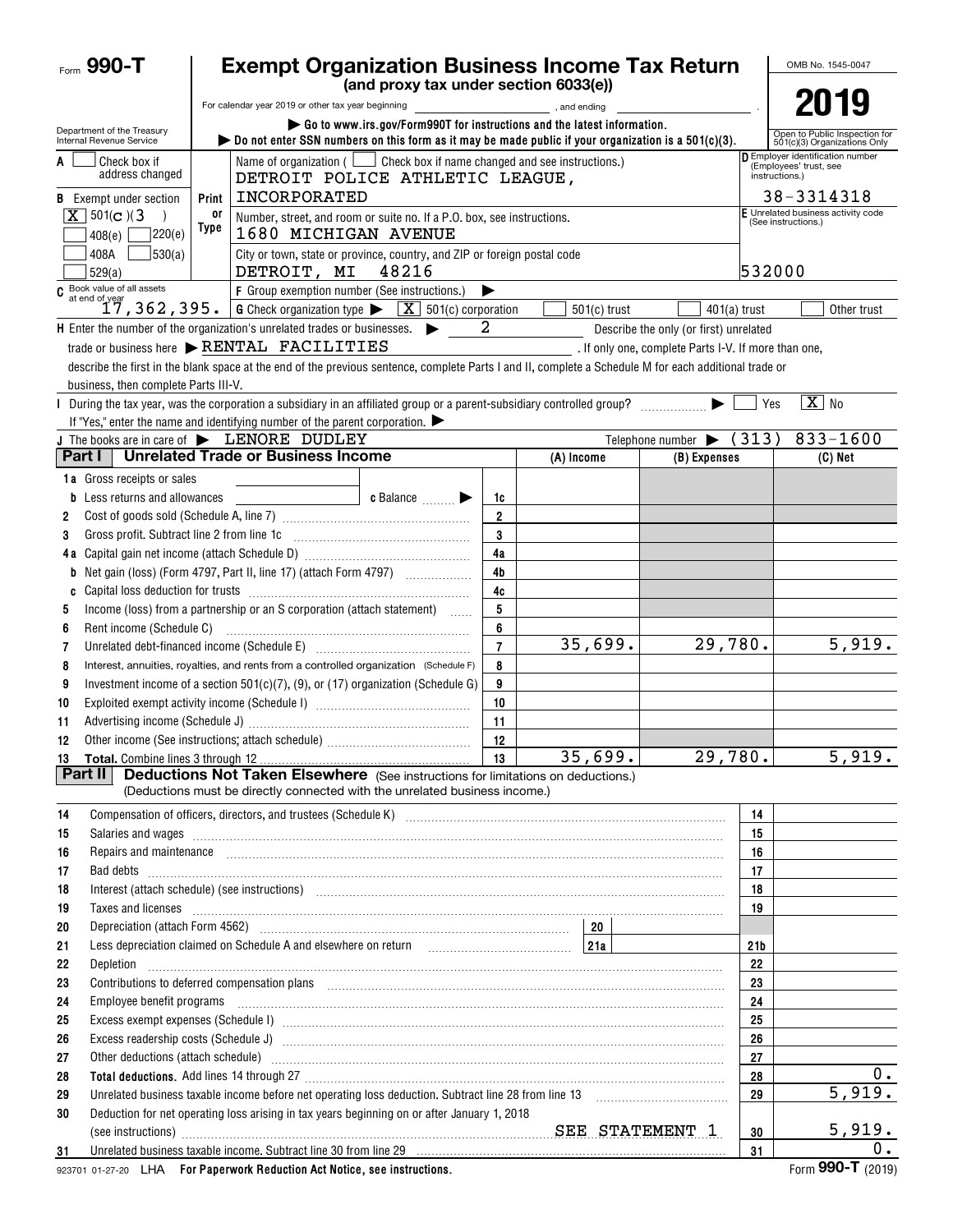## Form 990-T (2019) Page DETROIT POLICE ATHLETIC LEAGUE, INCORPORATED

| Part III       |                 | <b>Total Unrelated Business Taxable Income</b>                                                                                                                                                                                 |                                   |                             |                 |               |     |                                                                       |             |
|----------------|-----------------|--------------------------------------------------------------------------------------------------------------------------------------------------------------------------------------------------------------------------------|-----------------------------------|-----------------------------|-----------------|---------------|-----|-----------------------------------------------------------------------|-------------|
| 32             |                 | Total of unrelated business taxable income computed from all unrelated trades or businesses (see instructions)                                                                                                                 |                                   |                             |                 |               | 32  |                                                                       | 6,093.      |
| 33             |                 | Amounts paid for disallowed fringes                                                                                                                                                                                            |                                   |                             |                 |               | 33  |                                                                       |             |
| 34             |                 |                                                                                                                                                                                                                                |                                   |                             |                 |               | 34  |                                                                       | 0.          |
| 35             |                 | Total unrelated business taxable income before pre-2018 NOLs and specific deduction. Subtract line 34 from the sum of lines 32 and 33                                                                                          |                                   |                             |                 |               | 35  |                                                                       | 6,093.      |
| 36             |                 |                                                                                                                                                                                                                                |                                   |                             |                 |               | 36  |                                                                       |             |
| 37             |                 |                                                                                                                                                                                                                                |                                   |                             |                 |               | 37  |                                                                       | 6,093.      |
| 38             |                 |                                                                                                                                                                                                                                |                                   |                             |                 |               | 38  |                                                                       | 1,000.      |
| 39             |                 | Unrelated business taxable income. Subtract line 38 from line 37. If line 38 is greater than line 37,                                                                                                                          |                                   |                             |                 |               |     |                                                                       |             |
|                |                 | enter the smaller of zero or line 37                                                                                                                                                                                           |                                   |                             |                 |               | 39  |                                                                       | 5,093.      |
| Part IV        |                 | <b>Tax Computation</b>                                                                                                                                                                                                         |                                   |                             |                 |               |     |                                                                       |             |
| 40             |                 |                                                                                                                                                                                                                                |                                   |                             |                 |               | 40  |                                                                       | 1,070.      |
| 41             |                 | Trusts Taxable at Trust Rates. See instructions for tax computation. Income tax on the amount on line 39 from:                                                                                                                 |                                   |                             |                 |               |     |                                                                       |             |
|                |                 |                                                                                                                                                                                                                                |                                   |                             |                 |               | 41  |                                                                       |             |
|                |                 |                                                                                                                                                                                                                                |                                   |                             |                 |               |     |                                                                       |             |
| 42             |                 | Proxy tax. See instructions information and contact the set of the set of the set of the set of the set of the set of the set of the set of the set of the set of the set of the set of the set of the set of the set of the s |                                   |                             |                 |               | 42  |                                                                       |             |
| 43             |                 | Alternative minimum tax (trusts only) manufactured and all alternative minimum tax (trusts only)                                                                                                                               |                                   |                             |                 |               | 43  |                                                                       |             |
| 44             |                 | Tax on Noncompliant Facility Income. See instructions [11] All and the content of the set of Moncompliant Facility Income. See instructions [11] All and the set of Moncompliant Facility Income.                              |                                   |                             |                 |               | 44  |                                                                       |             |
| 45<br>Part V   |                 | <b>Tax and Payments</b>                                                                                                                                                                                                        |                                   |                             |                 |               | 45  |                                                                       | 1,070.      |
|                |                 |                                                                                                                                                                                                                                |                                   |                             |                 |               |     |                                                                       |             |
|                |                 | 46a Foreign tax credit (corporations attach Form 1118; trusts attach Form 1116) [                                                                                                                                              |                                   |                             | 46a             |               |     |                                                                       |             |
|                |                 | b Other credits (see instructions) manufactured contains and contained a contact of the credits (see instructions)                                                                                                             |                                   |                             | 46b             |               |     |                                                                       |             |
| c              |                 |                                                                                                                                                                                                                                |                                   |                             | 46с             |               |     |                                                                       |             |
| d              |                 |                                                                                                                                                                                                                                |                                   |                             |                 |               |     |                                                                       |             |
|                |                 |                                                                                                                                                                                                                                |                                   |                             |                 |               | 46e |                                                                       |             |
| 47             |                 | Subtract line 46e from line 45 <b>magazine and the contract of the 46</b> from line 45                                                                                                                                         |                                   |                             |                 |               | 47  |                                                                       | 1,070.      |
| 48             |                 | Other taxes. Check if from: Form 4255 Form 8611 Form 8697 Form 8896 Other (attach schedule)                                                                                                                                    |                                   |                             |                 |               | 48  |                                                                       |             |
| 49             |                 |                                                                                                                                                                                                                                |                                   |                             |                 |               | 49  |                                                                       | 1,070.      |
| 50             |                 |                                                                                                                                                                                                                                |                                   |                             |                 |               | 50  |                                                                       | 0.          |
|                |                 |                                                                                                                                                                                                                                |                                   |                             | 51a             |               |     |                                                                       |             |
|                |                 |                                                                                                                                                                                                                                |                                   |                             | 51b             |               |     |                                                                       |             |
|                |                 |                                                                                                                                                                                                                                |                                   |                             | 51c             |               |     |                                                                       |             |
|                |                 | d Foreign organizations: Tax paid or withheld at source (see instructions) [1001111111111111111111111111111111                                                                                                                 |                                   |                             | 51d             |               |     |                                                                       |             |
|                |                 |                                                                                                                                                                                                                                |                                   |                             | 51e             |               |     |                                                                       |             |
|                |                 |                                                                                                                                                                                                                                |                                   |                             | 51f             |               |     |                                                                       |             |
|                |                 |                                                                                                                                                                                                                                |                                   |                             |                 |               |     |                                                                       |             |
|                |                 | Form 4136                                                                                                                                                                                                                      |                                   | Total $\blacktriangleright$ | <b>51a</b>      |               |     |                                                                       |             |
| 52             |                 |                                                                                                                                                                                                                                |                                   |                             |                 |               | 52  |                                                                       |             |
|                |                 |                                                                                                                                                                                                                                |                                   |                             |                 |               | 53  |                                                                       | 17.         |
| 54             |                 | Tax due. If line 52 is less than the total of lines 49, 50, and 53, enter amount owed                                                                                                                                          |                                   |                             |                 |               | 54  |                                                                       | 1,087.      |
| 55             |                 |                                                                                                                                                                                                                                |                                   |                             |                 |               | 55  |                                                                       |             |
| 56             |                 | Enter the amount of line 55 you want: Credited to 2020 estimated tax                                                                                                                                                           |                                   |                             |                 | Refunded      | 56  |                                                                       |             |
| <b>Part VI</b> |                 | <b>Statements Regarding Certain Activities and Other Information</b> (see instructions)                                                                                                                                        |                                   |                             |                 |               |     |                                                                       |             |
| 57             |                 | At any time during the 2019 calendar year, did the organization have an interest in or a signature or other authority                                                                                                          |                                   |                             |                 |               |     |                                                                       | No<br>Yes   |
|                |                 | over a financial account (bank, securities, or other) in a foreign country? If "Yes," the organization may have to file                                                                                                        |                                   |                             |                 |               |     |                                                                       |             |
|                |                 | FinCEN Form 114, Report of Foreign Bank and Financial Accounts. If "Yes," enter the name of the foreign country                                                                                                                |                                   |                             |                 |               |     |                                                                       |             |
|                | here            |                                                                                                                                                                                                                                |                                   |                             |                 |               |     |                                                                       | X           |
| 58             |                 | During the tax year, did the organization receive a distribution from, or was it the grantor of, or transferor to, a foreign trust?                                                                                            |                                   |                             |                 |               |     |                                                                       | $\mathbf X$ |
|                |                 | If "Yes," see instructions for other forms the organization may have to file.                                                                                                                                                  |                                   |                             |                 |               |     |                                                                       |             |
| 59             |                 | Enter the amount of tax-exempt interest received or accrued during the tax year                                                                                                                                                |                                   | - \$                        |                 |               |     |                                                                       |             |
|                |                 | Under penalties of perjury, I declare that I have examined this return, including accompanying schedules and statements, and to the best of my knowledge and belief, it is true,                                               |                                   |                             |                 |               |     |                                                                       |             |
| Sign           |                 | correct, and complete. Declaration of preparer (other than taxpayer) is based on all information of which preparer has any knowledge                                                                                           |                                   |                             | CHIEF EXECUTIVE |               |     |                                                                       |             |
| <b>Here</b>    |                 |                                                                                                                                                                                                                                |                                   | OFFICER                     |                 |               |     | May the IRS discuss this return with<br>the preparer shown below (see |             |
|                |                 | Signature of officer                                                                                                                                                                                                           | Date                              | Title                       |                 |               |     | instructions)? $\boxed{\mathbf{X}}$ Yes                               | No          |
|                |                 | Print/Type preparer's name                                                                                                                                                                                                     | Preparer's signature              |                             | Date            | Check         | if  | PTIN                                                                  |             |
|                |                 |                                                                                                                                                                                                                                | TROY E. MARINE,                   |                             |                 | self-employed |     |                                                                       |             |
| Paid           |                 | TROY E. MARINE, CPA                                                                                                                                                                                                            | <b>CPA</b>                        |                             | 09/28/20        |               |     | P00187863                                                             |             |
|                | Preparer        | Firm's name > BAKER TILLY VIRCHOW KRAUSE,                                                                                                                                                                                      |                                   | LLP                         |                 | Firm's EIN    |     | 39-0859910                                                            |             |
|                | <b>Use Only</b> |                                                                                                                                                                                                                                | 777 E. WISCONSIN AVENUE, FLOOR 32 |                             |                 |               |     |                                                                       |             |
|                |                 | Firm's address > MILWAUKEE, WI 53202                                                                                                                                                                                           |                                   |                             |                 |               |     | Phone no. 414.777.5500                                                |             |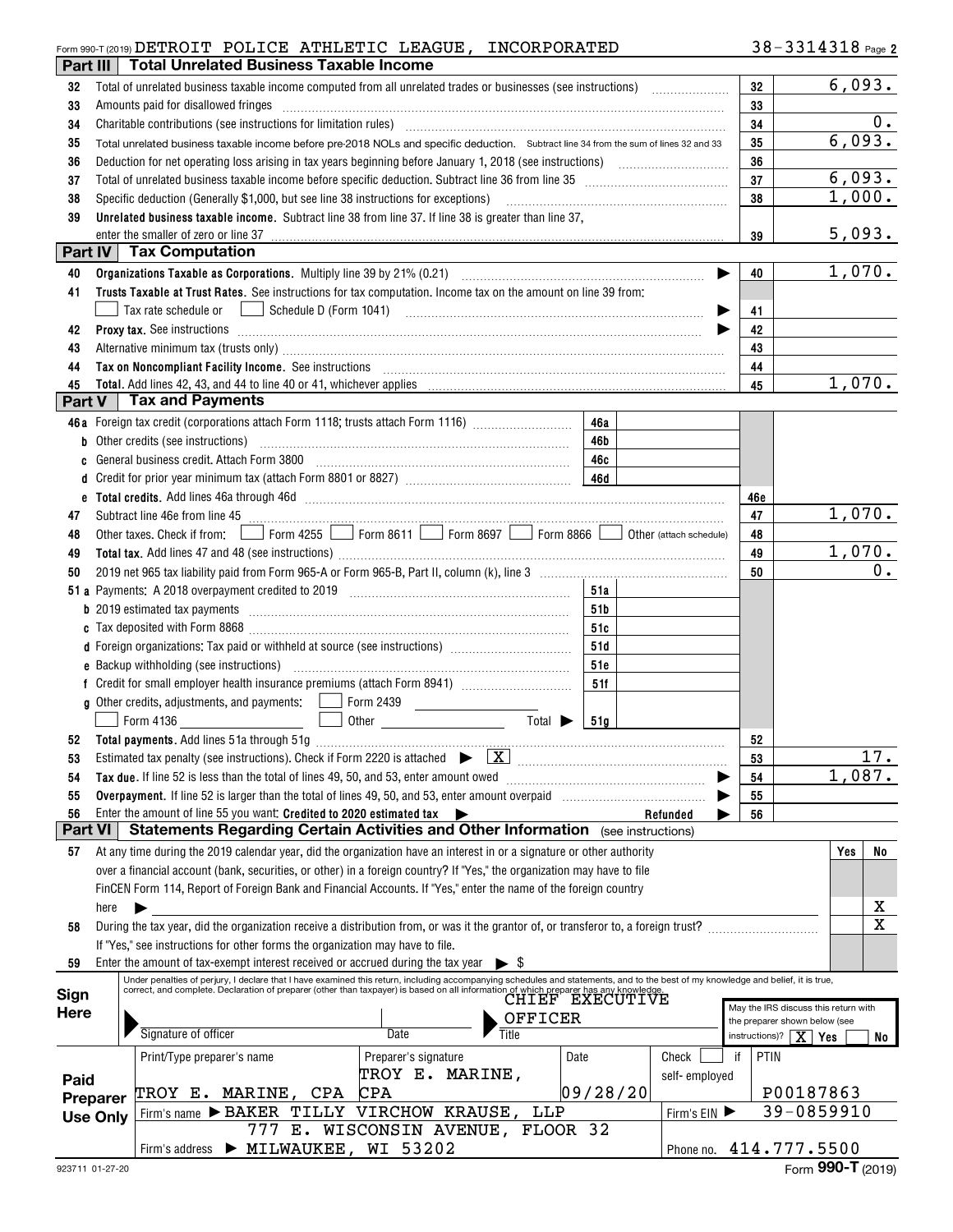| Schedule A - Cost of Goods Sold. Enter method of inventory valuation $\triangleright N/A$                                                                                               |                |                          |                                                                                                                                                                                                                                                         |                                                                         |    |                                                    |                |     |    |
|-----------------------------------------------------------------------------------------------------------------------------------------------------------------------------------------|----------------|--------------------------|---------------------------------------------------------------------------------------------------------------------------------------------------------------------------------------------------------------------------------------------------------|-------------------------------------------------------------------------|----|----------------------------------------------------|----------------|-----|----|
| Inventory at beginning of year                                                                                                                                                          |                |                          |                                                                                                                                                                                                                                                         |                                                                         |    |                                                    | 6              |     |    |
| Purchases<br>2                                                                                                                                                                          | $\overline{2}$ |                          |                                                                                                                                                                                                                                                         | Cost of goods sold. Subtract line 6                                     |    |                                                    |                |     |    |
| Cost of labor                                                                                                                                                                           | $\mathbf{3}$   |                          |                                                                                                                                                                                                                                                         | from line 5. Enter here and in Part I,                                  |    |                                                    |                |     |    |
| Additional section 263A costs<br>4 а                                                                                                                                                    |                |                          |                                                                                                                                                                                                                                                         |                                                                         |    |                                                    | $\overline{7}$ |     |    |
|                                                                                                                                                                                         | 4a             |                          | 8 Do the rules of section 263A (with respect to                                                                                                                                                                                                         |                                                                         |    |                                                    |                | Yes | No |
| <b>b</b> Other costs (attach schedule)<br>5 Total. Add lines 1 through 4b                                                                                                               | 4b             |                          |                                                                                                                                                                                                                                                         | property produced or acquired for resale) apply to<br>the organization? |    |                                                    |                |     |    |
| 1. Description of property<br>(1)<br>(2)                                                                                                                                                |                |                          |                                                                                                                                                                                                                                                         |                                                                         |    |                                                    |                |     |    |
| (3)                                                                                                                                                                                     |                |                          |                                                                                                                                                                                                                                                         |                                                                         |    |                                                    |                |     |    |
| (4)                                                                                                                                                                                     | 2.             | Rent received or accrued |                                                                                                                                                                                                                                                         |                                                                         |    |                                                    |                |     |    |
| (a) From personal property (if the percentage of<br>rent for personal property is more than<br>10% but not more than 50%)                                                               |                |                          | 3(a) Deductions directly connected with the income in<br>(b) From real and personal property (if the percentage<br>columns 2(a) and 2(b) (attach schedule)<br>of rent for personal property exceeds 50% or if<br>the rent is based on profit or income) |                                                                         |    |                                                    |                |     |    |
| (1)                                                                                                                                                                                     |                |                          |                                                                                                                                                                                                                                                         |                                                                         |    |                                                    |                |     |    |
| (2)                                                                                                                                                                                     |                |                          |                                                                                                                                                                                                                                                         |                                                                         |    |                                                    |                |     |    |
| (3)                                                                                                                                                                                     |                |                          |                                                                                                                                                                                                                                                         |                                                                         |    |                                                    |                |     |    |
| (4)                                                                                                                                                                                     |                |                          |                                                                                                                                                                                                                                                         |                                                                         |    |                                                    |                |     |    |
| Total                                                                                                                                                                                   | $\mathbf{0}$ . | Total                    |                                                                                                                                                                                                                                                         |                                                                         | 0. |                                                    |                |     |    |
|                                                                                                                                                                                         |                |                          |                                                                                                                                                                                                                                                         |                                                                         |    | (b) Total deductions.<br>Enter here and on page 1, |                |     | 0. |
|                                                                                                                                                                                         |                |                          |                                                                                                                                                                                                                                                         |                                                                         | 0. | Part I, line 6, column (B)                         |                |     |    |
| (c) Total income. Add totals of columns 2(a) and 2(b). Enter<br>here and on page 1, Part I, line 6, column (A)<br><b>Schedule E - Unrelated Debt-Financed Income</b> (see instructions) |                |                          |                                                                                                                                                                                                                                                         |                                                                         |    |                                                    |                |     |    |

|                                                                                                        |                                                                                               | 2. Gross income from                       | to debt-financed property                                |                                                                                |  |  |  |
|--------------------------------------------------------------------------------------------------------|-----------------------------------------------------------------------------------------------|--------------------------------------------|----------------------------------------------------------|--------------------------------------------------------------------------------|--|--|--|
| 1. Description of debt-financed property                                                               |                                                                                               | or allocable to debt-<br>financed property | (a) Straight line depreciation<br>(attach schedule)      | (b) Other deductions<br>(attach schedule)                                      |  |  |  |
|                                                                                                        |                                                                                               |                                            |                                                          | STATEMENT<br>4                                                                 |  |  |  |
| (1) RENTAL FACILITIES                                                                                  |                                                                                               | 191,826.                                   |                                                          | 160,022.                                                                       |  |  |  |
| (2)                                                                                                    |                                                                                               |                                            |                                                          |                                                                                |  |  |  |
| (3)                                                                                                    |                                                                                               |                                            |                                                          |                                                                                |  |  |  |
| (4)                                                                                                    |                                                                                               |                                            |                                                          |                                                                                |  |  |  |
| 4 Amount of average acquisition<br>debt on or allocable to debt-financed<br>property (attach schedule) | 5 Average adjusted basis<br>of or allocable to<br>debt-financed property<br>(attach schedule) | 6. Column 4 divided<br>by column 5         | 7. Gross income<br>reportable (column<br>2 x column 6)   | 8. Allocable deductions<br>(column 6 x total of columns<br>$3(a)$ and $3(b)$ ) |  |  |  |
| 2,845,714.<br>(1)                                                                                      | 15, 294, 287.                                                                                 | 18.61%                                     | 35,699.                                                  | 29,780.                                                                        |  |  |  |
| (2)                                                                                                    |                                                                                               | $\frac{0}{0}$                              |                                                          |                                                                                |  |  |  |
| (3)                                                                                                    |                                                                                               | $\frac{0}{0}$                              |                                                          |                                                                                |  |  |  |
| (4)                                                                                                    |                                                                                               | $\frac{0}{0}$                              |                                                          |                                                                                |  |  |  |
| 2<br>STATEMENT                                                                                         | STATEMENT 3                                                                                   |                                            | Enter here and on page 1,<br>Part I, line 7, column (A). | Enter here and on page 1,<br>Part I, line 7, column (B).                       |  |  |  |
| <b>Totals</b>                                                                                          |                                                                                               |                                            | 35,699.                                                  | 29,780.                                                                        |  |  |  |
| Total dividends-received deductions included in column 8                                               |                                                                                               |                                            |                                                          | 0.                                                                             |  |  |  |
|                                                                                                        |                                                                                               |                                            |                                                          | $T_{\text{arm}}$ 000 T (0040)                                                  |  |  |  |

**990-T**  Form (2019)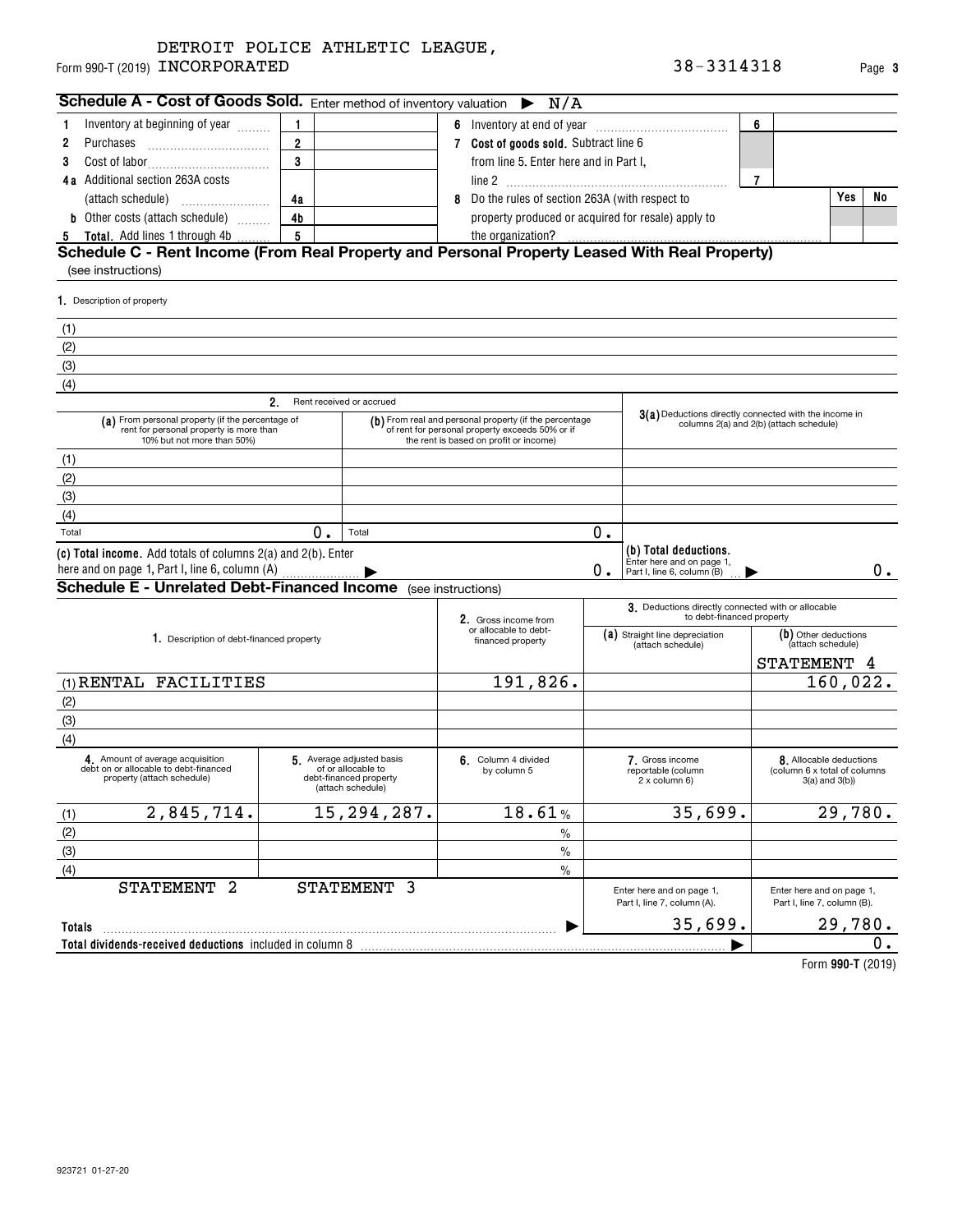|                                           | DETROIT POLICE ATHLETIC LEAGUE, |  |
|-------------------------------------------|---------------------------------|--|
| <b>חים חים כו סרום הראש בהי</b> מי הוא המ |                                 |  |

|                                                                                                            |                               |                                                      |                                        | 38-3314318                                                 | Paɑe                                              |  |  |  |  |
|------------------------------------------------------------------------------------------------------------|-------------------------------|------------------------------------------------------|----------------------------------------|------------------------------------------------------------|---------------------------------------------------|--|--|--|--|
| Schedule F - Interest, Annuities, Royalties, and Rents From Controlled Organizations<br>(see instructions) |                               |                                                      |                                        |                                                            |                                                   |  |  |  |  |
|                                                                                                            |                               | <b>Exempt Controlled Organizations</b>               |                                        |                                                            |                                                   |  |  |  |  |
| Name of controlled organization                                                                            | 2. Employer<br>identification | 3. Net unrelated income<br>(loss) (see instructions) | 4. Total of specified<br>payments made | 5. Part of column 4 that is<br>included in the controlling | $6.$ Deductions directly<br>connected with income |  |  |  |  |

| 1. Name of controlled organization                                               |                          | 2. Employer<br>identification<br>number |                                        | 3. Net unrelated income<br>(loss) (see instructions) | 4. Total of specified<br>payments made |                                                                                        | 5. Part of column 4 that is<br>included in the controlling<br>organization's gross income |                                                               | 6. Deductions directly<br>connected with income<br>in column 5                    |
|----------------------------------------------------------------------------------|--------------------------|-----------------------------------------|----------------------------------------|------------------------------------------------------|----------------------------------------|----------------------------------------------------------------------------------------|-------------------------------------------------------------------------------------------|---------------------------------------------------------------|-----------------------------------------------------------------------------------|
| (1)                                                                              |                          |                                         |                                        |                                                      |                                        |                                                                                        |                                                                                           |                                                               |                                                                                   |
| (2)                                                                              |                          |                                         |                                        |                                                      |                                        |                                                                                        |                                                                                           |                                                               |                                                                                   |
| (3)                                                                              |                          |                                         |                                        |                                                      |                                        |                                                                                        |                                                                                           |                                                               |                                                                                   |
| (4)                                                                              |                          |                                         |                                        |                                                      |                                        |                                                                                        |                                                                                           |                                                               |                                                                                   |
| Nonexempt Controlled Organizations                                               |                          |                                         |                                        |                                                      |                                        |                                                                                        |                                                                                           |                                                               |                                                                                   |
| 7. Taxable Income<br>8. Net unrelated income (loss)<br>(see instructions)        |                          |                                         | 9. Total of specified payments<br>made |                                                      | 10.                                    | Part of column 9 that is included<br>in the controlling organization's<br>gross income |                                                                                           | 11. Deductions directly connected<br>with income in column 10 |                                                                                   |
| (1)                                                                              |                          |                                         |                                        |                                                      |                                        |                                                                                        |                                                                                           |                                                               |                                                                                   |
| (2)                                                                              |                          |                                         |                                        |                                                      |                                        |                                                                                        |                                                                                           |                                                               |                                                                                   |
| (3)                                                                              |                          |                                         |                                        |                                                      |                                        |                                                                                        |                                                                                           |                                                               |                                                                                   |
| (4)                                                                              |                          |                                         |                                        |                                                      |                                        |                                                                                        |                                                                                           |                                                               |                                                                                   |
|                                                                                  |                          |                                         |                                        |                                                      |                                        | Add columns 5 and 10.<br>Enter here and on page 1, Part I,                             | line 8, column (A).                                                                       |                                                               | Add columns 6 and 11.<br>Enter here and on page 1, Part I,<br>line 8, column (B). |
| Totals $\frac{1}{2}$                                                             |                          |                                         |                                        |                                                      |                                        |                                                                                        |                                                                                           | 0.                                                            | 0.                                                                                |
| Schedule G - Investment Income of a Section 501(c)(7), (9), or (17) Organization | (see instructions)       |                                         |                                        |                                                      |                                        |                                                                                        |                                                                                           |                                                               |                                                                                   |
|                                                                                  | 1. Description of income |                                         |                                        | 2. Amount of income                                  |                                        | 3. Deductions<br>directly connected<br>(attach schedule)                               |                                                                                           | 4. Set-asides<br>(attach schedule)                            | 5. Total deductions<br>and set-asides<br>(col. 3 plus col. 4)                     |
| (1)                                                                              |                          |                                         |                                        |                                                      |                                        |                                                                                        |                                                                                           |                                                               |                                                                                   |
| (2)                                                                              |                          |                                         |                                        |                                                      |                                        |                                                                                        |                                                                                           |                                                               |                                                                                   |
| (3)                                                                              |                          |                                         |                                        |                                                      |                                        |                                                                                        |                                                                                           |                                                               |                                                                                   |

| Cahadula L. Evalaited Evanset Astivity Income Other Than Adventising Income |                                                          |  |  |                                                          |  |  |  |  |
|-----------------------------------------------------------------------------|----------------------------------------------------------|--|--|----------------------------------------------------------|--|--|--|--|
| <b>Totals</b>                                                               |                                                          |  |  |                                                          |  |  |  |  |
|                                                                             | Enter here and on page 1,<br>Part I, line 9, column (A). |  |  | Enter here and on page 1,<br>Part I, line 9, column (B). |  |  |  |  |
| (4)                                                                         |                                                          |  |  |                                                          |  |  |  |  |
| וטו                                                                         |                                                          |  |  |                                                          |  |  |  |  |

## **Schedule I - Exploited Exempt Activity Income, Other Than Advertising Income**

(see instructions)

| 1. Description of<br>exploited activity | 2. Gross<br>unrelated business<br>income from<br>trade or business | 3. Expenses<br>directly connected<br>with production<br>of unrelated<br>business income | 4. Net income (loss)<br>from unrelated trade or<br>business (column 2<br>minus column 3). If a<br>gain, compute cols. 5<br>through 7. | 5. Gross income<br>from activity that<br>is not unrelated<br>business income | 6. Expenses<br>attributable to<br>column 5 | 7. Excess exempt<br>expenses (column<br>6 minus column 5,<br>but not more than<br>column 4). |
|-----------------------------------------|--------------------------------------------------------------------|-----------------------------------------------------------------------------------------|---------------------------------------------------------------------------------------------------------------------------------------|------------------------------------------------------------------------------|--------------------------------------------|----------------------------------------------------------------------------------------------|
| (1)                                     |                                                                    |                                                                                         |                                                                                                                                       |                                                                              |                                            |                                                                                              |
| (2)                                     |                                                                    |                                                                                         |                                                                                                                                       |                                                                              |                                            |                                                                                              |
| (3)                                     |                                                                    |                                                                                         |                                                                                                                                       |                                                                              |                                            |                                                                                              |
| (4)                                     |                                                                    |                                                                                         |                                                                                                                                       |                                                                              |                                            |                                                                                              |
|                                         | Enter here and on<br>page 1, Part I,<br>line 10, col. (A).         | Enter here and on<br>page 1, Part I,<br>line $10$ , col. $(B)$ .                        |                                                                                                                                       |                                                                              |                                            | Enter here and<br>on page 1,<br>Part II, line 25.                                            |
| Totals                                  |                                                                    | 0.                                                                                      |                                                                                                                                       |                                                                              |                                            |                                                                                              |
| <b>Schedule J - Advertising Income</b>  |                                                                    | (see instructions)                                                                      |                                                                                                                                       |                                                                              |                                            |                                                                                              |

## **Part I Income From Periodicals Reported on a Consolidated Basis**

| 1. Name of periodical                  | 2. Gross<br>advertising<br>income | 3. Direct<br>advertising costs | 4. Advertising gain<br>or (loss) (col. 2 minus<br>col. 3). If a gain, compute<br>cols. 5 through 7. | 5. Circulation<br>income | 6. Readership<br>costs | 7. Excess readership<br>costs (column 6 minus<br>column 5, but not more<br>than column 4). |
|----------------------------------------|-----------------------------------|--------------------------------|-----------------------------------------------------------------------------------------------------|--------------------------|------------------------|--------------------------------------------------------------------------------------------|
| (1)                                    |                                   |                                |                                                                                                     |                          |                        |                                                                                            |
| (2)                                    |                                   |                                |                                                                                                     |                          |                        |                                                                                            |
| (3)                                    |                                   |                                |                                                                                                     |                          |                        |                                                                                            |
| (4)                                    |                                   |                                |                                                                                                     |                          |                        |                                                                                            |
|                                        |                                   |                                |                                                                                                     |                          |                        |                                                                                            |
| Totals (carry to Part II, line $(5)$ ) | 0.                                | О.                             |                                                                                                     |                          |                        |                                                                                            |

**4**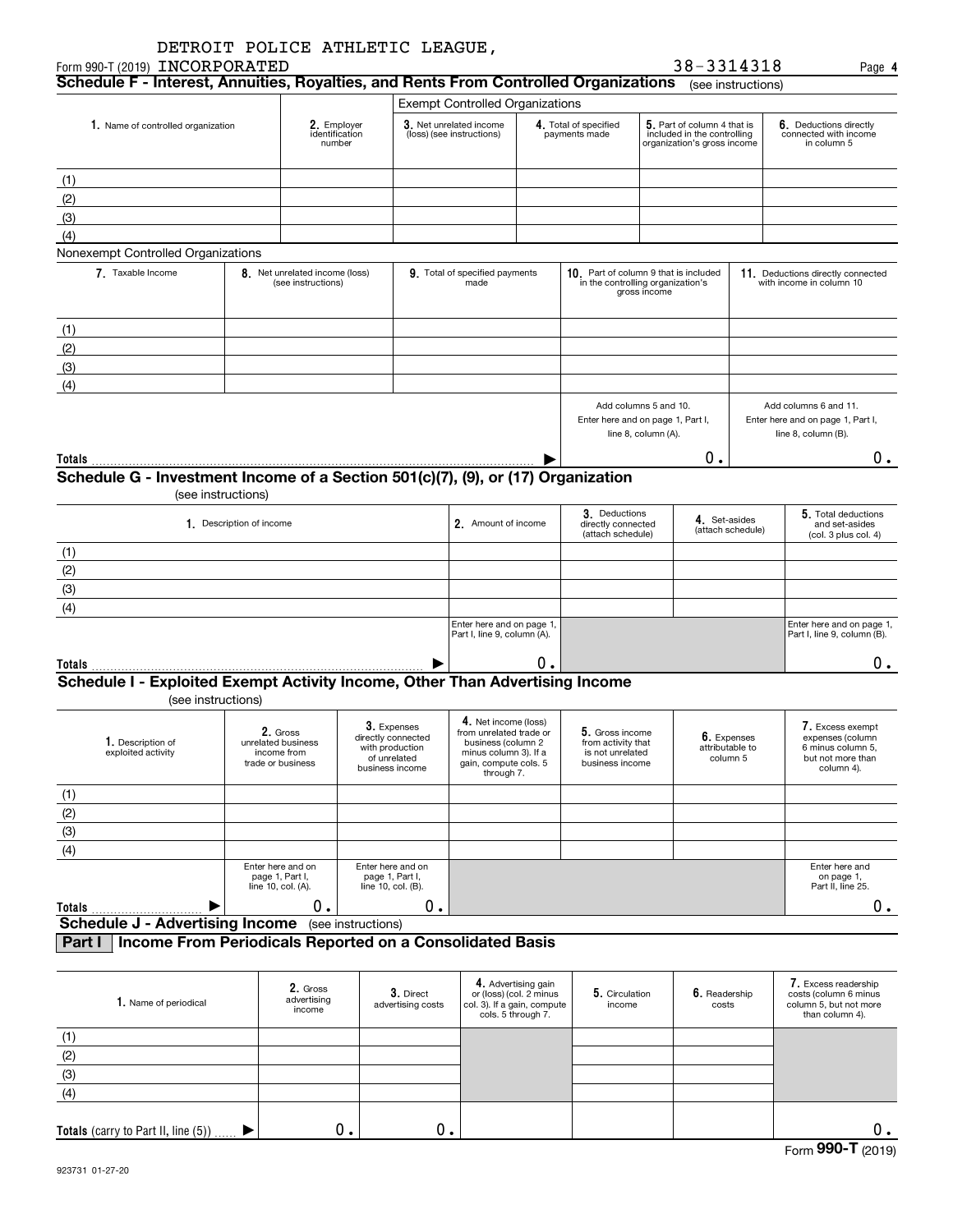#### Form 990-T (2019)  $\blacksquare$   $\blacksquare$   $\blacksquare$   $\blacksquare$   $\blacksquare$   $\blacksquare$   $\blacksquare$   $\blacksquare$   $\blacksquare$   $\blacksquare$   $\blacksquare$   $\blacksquare$   $\blacksquare$   $\blacksquare$   $\blacksquare$   $\blacksquare$   $\blacksquare$   $\blacksquare$   $\blacksquare$   $\blacksquare$   $\blacksquare$   $\blacksquare$   $\blacksquare$   $\blacksquare$   $\blacksquare$   $\blacksquare$   $\blacksquare$   $\blacksquare$   $\blacksquare$

#### **Part II | Income From Periodicals Reported on a Separate Basis** (For each periodical listed in Part II, fill in

**Total.**  Enter here and on page 1, Part II, line 14

columns 2 through 7 on a line-by-line basis.)

| 1. Name of periodical                                          | 2. Gross<br>advertising<br>income                          | 3. Direct<br>advertising costs                             | 4. Advertising gain<br>or (loss) (col. 2 minus<br>col. 3). If a gain, compute<br>cols. 5 through 7. | 5. Circulation<br>income                     | 6. Readership<br>costs |  | 7. Excess readership<br>costs (column 6 minus<br>column 5, but not more<br>than column 4). |
|----------------------------------------------------------------|------------------------------------------------------------|------------------------------------------------------------|-----------------------------------------------------------------------------------------------------|----------------------------------------------|------------------------|--|--------------------------------------------------------------------------------------------|
| (1)                                                            |                                                            |                                                            |                                                                                                     |                                              |                        |  |                                                                                            |
| (2)                                                            |                                                            |                                                            |                                                                                                     |                                              |                        |  |                                                                                            |
| (3)                                                            |                                                            |                                                            |                                                                                                     |                                              |                        |  |                                                                                            |
| (4)                                                            |                                                            |                                                            |                                                                                                     |                                              |                        |  |                                                                                            |
| <b>Totals from Part I</b><br>.                                 | 0.                                                         | 0.                                                         |                                                                                                     |                                              |                        |  | 0.                                                                                         |
|                                                                | Enter here and on<br>page 1, Part I,<br>line 11, col. (A). | Enter here and on<br>page 1, Part I,<br>line 11, col. (B). |                                                                                                     |                                              |                        |  | Enter here and<br>on page 1,<br>Part II, line 26.                                          |
|                                                                | 0.                                                         | 0.                                                         |                                                                                                     |                                              |                        |  | 0.                                                                                         |
| Schedule K - Compensation of Officers, Directors, and Trustees |                                                            |                                                            |                                                                                                     | (see instructions)                           |                        |  |                                                                                            |
| $1.$ Name                                                      |                                                            |                                                            | 2. Title                                                                                            | 3. Percent of<br>time devoted to<br>business |                        |  | 4. Compensation attributable<br>to unrelated business                                      |
| (1)                                                            |                                                            |                                                            |                                                                                                     |                                              | $\frac{9}{10}$         |  |                                                                                            |
| (2)                                                            |                                                            |                                                            |                                                                                                     |                                              | $\frac{9}{10}$         |  |                                                                                            |
| (3)                                                            |                                                            |                                                            |                                                                                                     |                                              | $\frac{9}{10}$         |  |                                                                                            |
| (4)                                                            |                                                            |                                                            |                                                                                                     |                                              | $\frac{9}{0}$          |  |                                                                                            |
| Total. Enter here and on page 1, Part II, line 14              |                                                            |                                                            |                                                                                                     |                                              |                        |  | 0.                                                                                         |

**990-T**  Form (2019)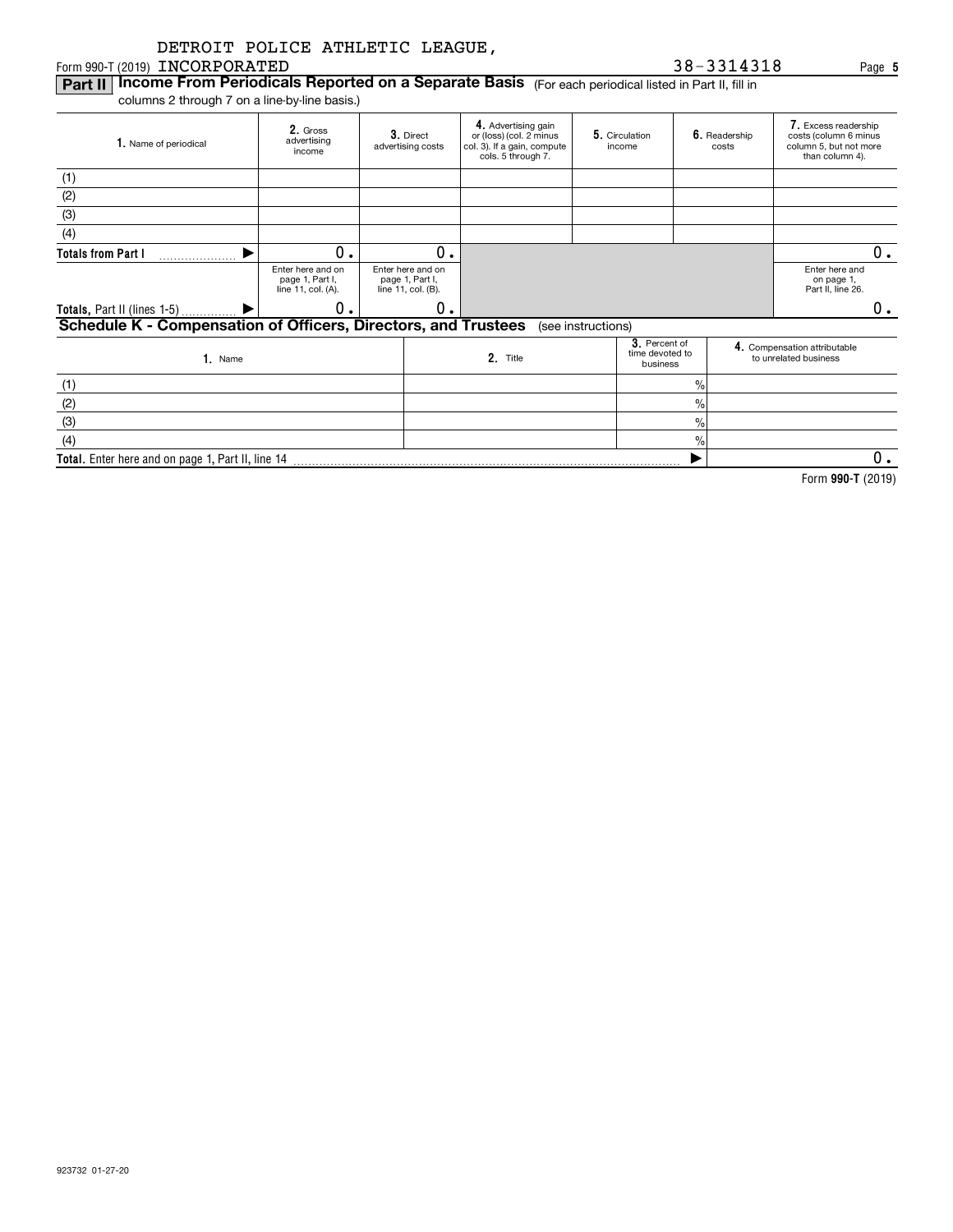| FORM $990-T$ |                                   | NET OPERATING LOSS DEDUCTION  |       |                   | STATEMENT 1                   |
|--------------|-----------------------------------|-------------------------------|-------|-------------------|-------------------------------|
| TAX YEAR     | LOSS SUSTAINED                    | LOSS<br>PREVIOUSLY<br>APPLIED |       | LOSS<br>REMAINING | <b>AVAILABLE</b><br>THIS YEAR |
| 12/31/18     | 39,907.                           |                               | $0$ . | 39,907.           | 39,907.                       |
|              | NOL CARRYOVER AVAILABLE THIS YEAR |                               |       | 39,907.           | 39,907.                       |

}}}}}}}}}}}}}}}}}}}}}}}}}}}}}}}}}}}}}}}} }}}}}}}}}}

~~~~~~~~~~~~~~~~~~~~~~~~~~~~~~~~~~~~~~~~~~~~~~~~~~~~~~~~~~~~~~~~~~~~~~~~~~~~~~

| FORM $990-T$ |  | SCHEDULE E - UNRELATED DEBT-FINANCED INCOME | STATEMENT <sub>2</sub> |  |
|--------------|--|---------------------------------------------|------------------------|--|
|              |  | AVERAGE ACQUISITION DEBT                    |                        |  |

~~~~~~~~~~~~~~~~~~~~~~~~~~~~~~~~~~~~~~~~~~~~~~~~~~~~~~~~~~~~~~~~~~~~~~~~~~~~~~

| DESCRIPTION OF DEBT-FINANCED PROPERTY                                                                                                                                                                                                                                                                        | ACTIVITY<br><b>NUMBER</b> | AMOUNT OF<br>OUTSTANDING                                                                                                                                              |
|--------------------------------------------------------------------------------------------------------------------------------------------------------------------------------------------------------------------------------------------------------------------------------------------------------------|---------------------------|-----------------------------------------------------------------------------------------------------------------------------------------------------------------------|
| RENTAL FACILITIES<br>BEGINNING FIRST MONTH<br>BEGINNING SECOND MONTH<br>BEGINNING THIRD MONTH<br>BEGINNING FOURTH MONTH<br>BEGINNING FIFTH MONTH<br>BEGINNING SIXTH MONTH<br>BEGINNING SEVENTH MONTH<br>BEGINNING EIGHTH MONTH<br>BEGINNING NINTH MONTH<br>BEGINNING TENTH MONTH<br>BEGINNING ELEVENTH MONTH | 1                         | <b>DEBT</b><br>3,149,868.<br>3,149,868.<br>3,149,868.<br>2,999,868.<br>2,999,868.<br>2,999,868.<br>2,999,868.<br>2,599,868.<br>2,599,868.<br>2,599,868.<br>2,599,868. |
| BEGINNING TWELFTH MONTH<br>TOTAL OF ALL MONTHS<br>NUMBER OF MONTHS IN YEAR<br>AVERAGE AQUISITION DEBT                                                                                                                                                                                                        |                           | 2,300,025.<br>34, 148, 573.<br>12<br>2,845,714.                                                                                                                       |

TOTALS TO FORM 990-T, SCHEDULE E, COLUMN 4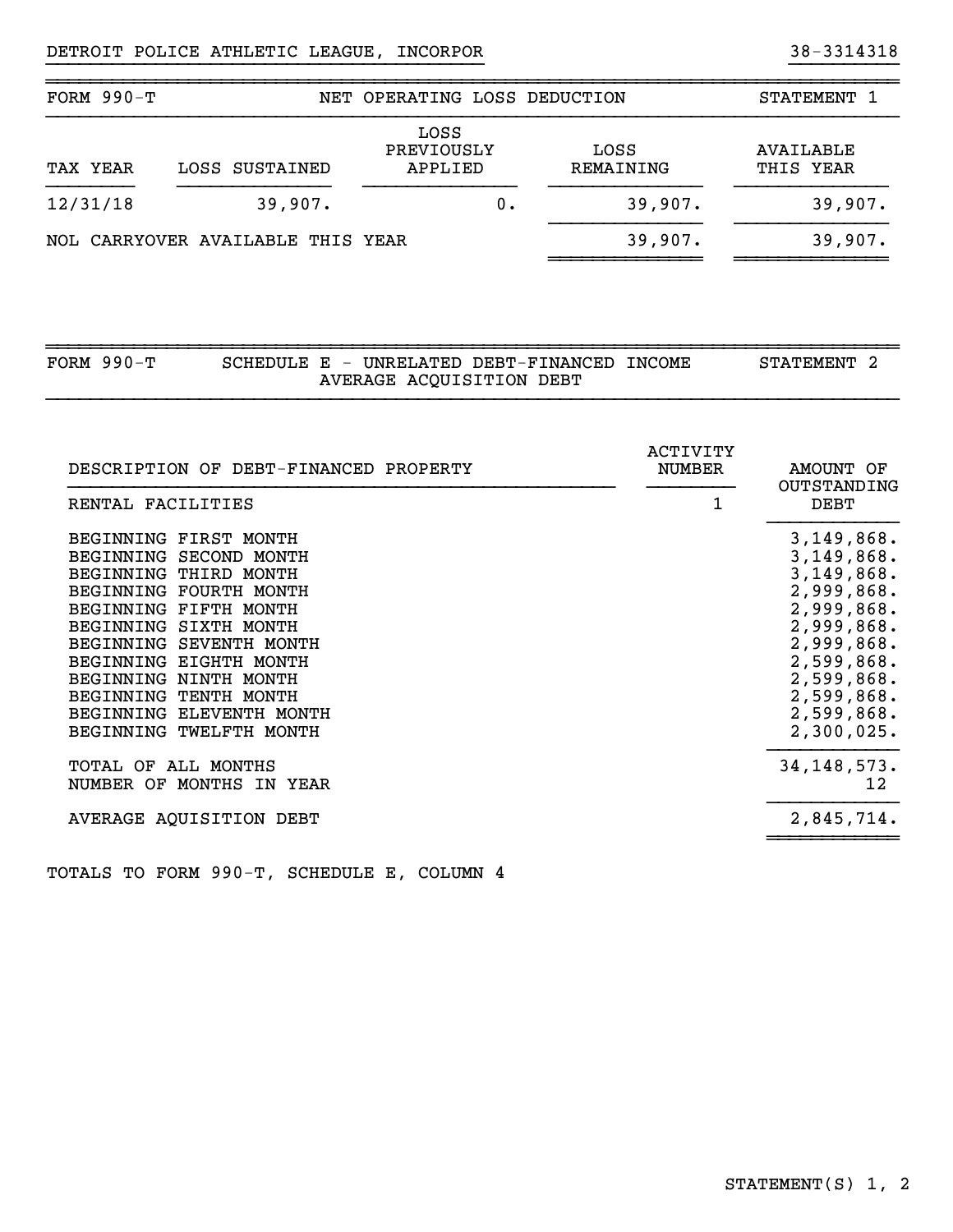| FORM 990-T |                        | SCHEDULE E - UNRELATED DEBT-FINANCED INCOME | <b>STATEMENT</b> |  |
|------------|------------------------|---------------------------------------------|------------------|--|
|            | AVERAGE ADJUSTED BASIS |                                             |                  |  |

}}}}}}}}}}}}}}}}}}}}}}}}}}}}}}}}}}}}}}}} }}}}}}}}}}

| DESCRIPTION OF DEBT-FINANCED PROPERTY                                                                       | ACTIVITY<br><b>NUMBER</b> |                            |
|-------------------------------------------------------------------------------------------------------------|---------------------------|----------------------------|
| RENTAL FACILITIES                                                                                           |                           | AMOUNT                     |
| AVERAGE ADJUSTED BASIS OF PROPERTY FIRST DAY OF YEAR<br>AVERAGE ADJUSTED BASIS OF PROPERTY LAST DAY OF YEAR |                           | 15,526,942.<br>15,061,632. |
| AVERAGE ADJUSTED BASIS OF PROPERTY FOR THE YEAR                                                             |                           | 15,294,287.                |
|                                                                                                             |                           |                            |

TOTAL TO FORM 990-T, SCHEDULE E, COLUMN 5

| FORM $990-T$                                                                                                                                                                                                                                                    |     |  |            | SCHEDULE E - OTHER DEDUCTIONS |                                                                                                                           | STATEMENT 4 |
|-----------------------------------------------------------------------------------------------------------------------------------------------------------------------------------------------------------------------------------------------------------------|-----|--|------------|-------------------------------|---------------------------------------------------------------------------------------------------------------------------|-------------|
| DESCRIPTION                                                                                                                                                                                                                                                     |     |  |            | ACTIVITY<br><b>NUMBER</b>     | <b>AMOUNT</b>                                                                                                             | TOTAL       |
| SALARIES & WAGES<br>EMPLOYEE BENEFITS<br>PAYROLL TAXES<br>MEETINGS AND CONFERENCES<br>PROFESSIONAL FEES<br><b>EQUIPMENT</b><br><b>FACILITIES</b><br>INSURANCE<br><b>SUPPLIES</b><br>MARKETING AND PUBLIC RELATIONS<br>UTILITIES<br>DEPRECIATION<br><b>OTHER</b> | $-$ |  | SUBTOTAL - | 1                             | 103, 358.<br>4,350.<br>6,723.<br>15.<br>293.<br>2,977.<br>4,901.<br>2,828.<br>422.<br>317.<br>4,803.<br>26,640.<br>2,395. | 160,022.    |
| TOTAL OF FORM 990-T, SCHEDULE E, COLUMN 3(B)                                                                                                                                                                                                                    |     |  |            |                               |                                                                                                                           | 160,022.    |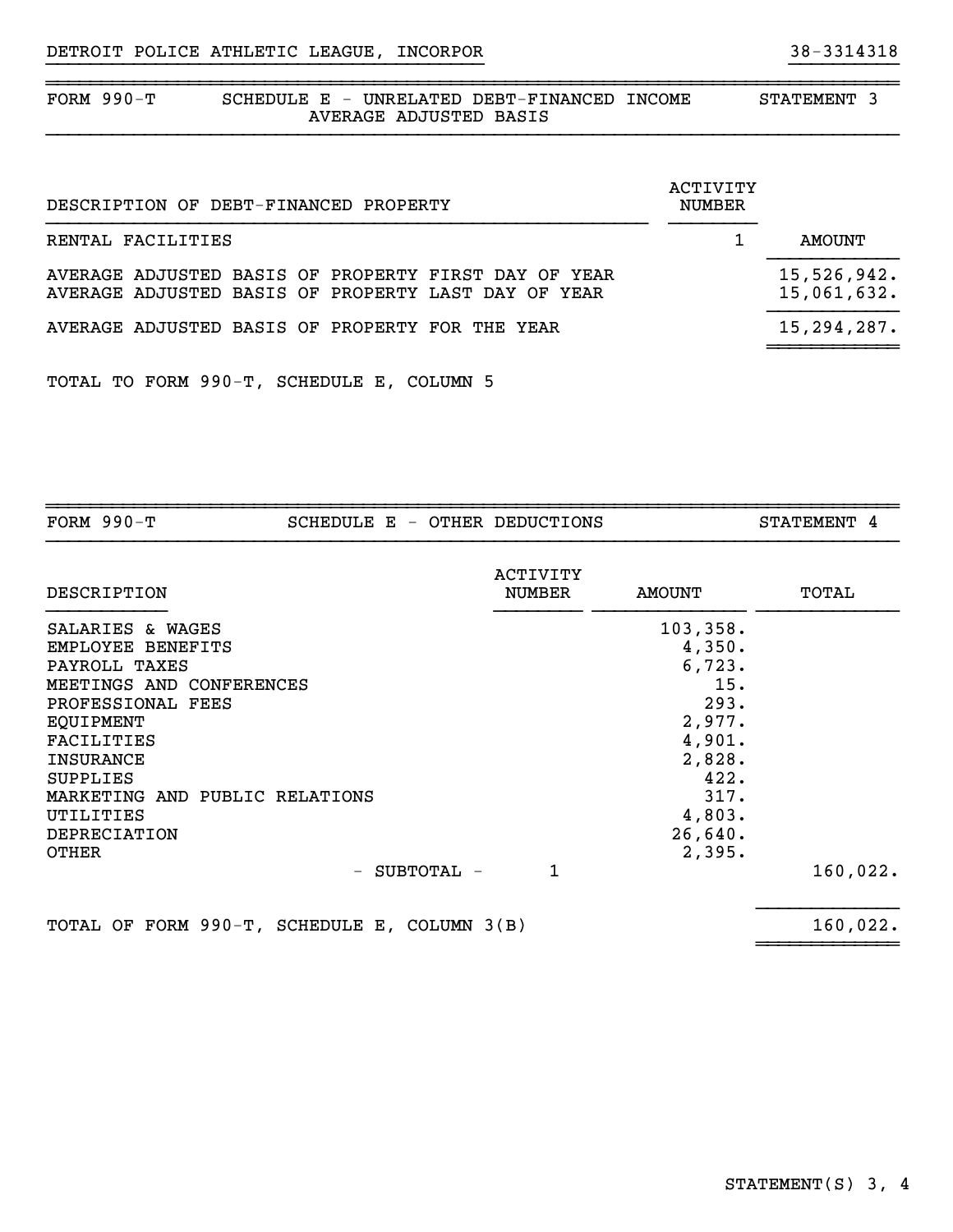|        |                                   |                                                                                                                                                                                                                                      |                |                        |                                | <b>ENTITY</b><br>3            |
|--------|-----------------------------------|--------------------------------------------------------------------------------------------------------------------------------------------------------------------------------------------------------------------------------------|----------------|------------------------|--------------------------------|-------------------------------|
|        | <b>SCHEDULE M</b>                 | Unrelated Business Taxable Income from an                                                                                                                                                                                            |                |                        |                                | OMB No. 1545-0047             |
|        | (Form 990-T)                      | <b>Unrelated Trade or Business</b>                                                                                                                                                                                                   |                |                        |                                |                               |
|        |                                   |                                                                                                                                                                                                                                      |                |                        |                                | 2019                          |
|        |                                   | For calendar year 2019 or other tax year beginning                                                                                                                                                                                   |                | and ending, and ending |                                |                               |
|        | Department of the Treasury        | Go to www.irs.gov/Form990T for instructions and the latest information.                                                                                                                                                              |                |                        |                                | Open to Public Inspection for |
|        | Internal Revenue Service          | Do not enter SSN numbers on this form as it may be made public if your organization is a 501(c)(3).                                                                                                                                  |                |                        |                                | 501(c)(3) Organizations Only  |
|        | Name of the organization          | DETROIT POLICE ATHLETIC LEAGUE,                                                                                                                                                                                                      |                |                        | Employer identification number |                               |
|        |                                   | INCORPORATED                                                                                                                                                                                                                         |                |                        | 38-3314318                     |                               |
|        |                                   | 900099<br>Unrelated Business Activity Code (see instructions)                                                                                                                                                                        |                |                        |                                |                               |
|        |                                   | CATERING INCOME<br>Describe the unrelated trade or business                                                                                                                                                                          |                |                        |                                |                               |
| Part I |                                   | <b>Unrelated Trade or Business Income</b>                                                                                                                                                                                            |                | (A) Income             | (B) Expenses                   | (C) Net                       |
|        | <b>1a</b> Gross receipts or sales | 6,093.                                                                                                                                                                                                                               |                |                        |                                |                               |
|        |                                   | <b>b</b> Less returns and allowances<br><b>c</b> Balance                                                                                                                                                                             | 1c             | 6,093.                 |                                |                               |
| 2      |                                   |                                                                                                                                                                                                                                      | $\mathbf{2}$   |                        |                                |                               |
| 3      |                                   |                                                                                                                                                                                                                                      | 3              | 6,093.                 |                                | 6,093.                        |
| 4а     |                                   |                                                                                                                                                                                                                                      | 4a             |                        |                                |                               |
| b      |                                   | Net gain (loss) (Form 4797, Part II, line 17) (attach Form 4797)                                                                                                                                                                     | 4b             |                        |                                |                               |
| c      |                                   |                                                                                                                                                                                                                                      | 4c             |                        |                                |                               |
| 5      |                                   | Income (loss) from a partnership or an S corporation (attach                                                                                                                                                                         |                |                        |                                |                               |
|        |                                   |                                                                                                                                                                                                                                      | 5              |                        |                                |                               |
| 6      |                                   |                                                                                                                                                                                                                                      | 6              |                        |                                |                               |
| 7      |                                   |                                                                                                                                                                                                                                      | $\overline{7}$ |                        |                                |                               |
| 8      |                                   | Interest, annuities, royalties, and rents from a controlled                                                                                                                                                                          |                |                        |                                |                               |
|        |                                   |                                                                                                                                                                                                                                      | 8              |                        |                                |                               |
| 9      |                                   | Investment income of a section $501(c)(7)$ , (9), or (17)                                                                                                                                                                            |                |                        |                                |                               |
|        |                                   |                                                                                                                                                                                                                                      | 9              |                        |                                |                               |
| 10     |                                   | Exploited exempt activity income (Schedule I)                                                                                                                                                                                        | 10             |                        |                                |                               |
| 11     |                                   |                                                                                                                                                                                                                                      | 11             |                        |                                |                               |
| 12     |                                   | Other income (See instructions; attach schedule)                                                                                                                                                                                     | 12             |                        |                                |                               |
| 13     |                                   |                                                                                                                                                                                                                                      | 13             | 6,093.                 |                                | 6,093.                        |
|        |                                   | Part II Deductions Not Taken Elsewhere (See instructions for limitations on deductions.) (Deductions must be                                                                                                                         |                |                        |                                |                               |
|        |                                   | directly connected with the unrelated business income.)                                                                                                                                                                              |                |                        |                                |                               |
|        |                                   |                                                                                                                                                                                                                                      |                |                        |                                |                               |
| 14     |                                   | Compensation of officers, directors, and trustees (Schedule K)                                                                                                                                                                       |                |                        | 14                             |                               |
| 15     |                                   |                                                                                                                                                                                                                                      |                |                        | 15                             |                               |
| 16     |                                   | Repairs and maintenance <i>communical content of the content of the content of the content of the content of the content of the content of the content of the content of the content of the content of the content of the conten</i> |                |                        | 16                             |                               |
| 17     | Bad debts                         |                                                                                                                                                                                                                                      |                |                        | 17                             |                               |
| 18     |                                   |                                                                                                                                                                                                                                      |                |                        | 18                             |                               |
| 19     |                                   | Taxes and licenses www.communication.communication.com/www.communication.com/www.communication.com                                                                                                                                   |                |                        | 19                             |                               |
| 20     |                                   |                                                                                                                                                                                                                                      |                | 20                     |                                |                               |
| 21     |                                   | Less depreciation claimed on Schedule A and elsewhere on return [21a]                                                                                                                                                                |                |                        | 21b                            |                               |
| 22     |                                   |                                                                                                                                                                                                                                      |                |                        | 22                             |                               |
| 23     |                                   |                                                                                                                                                                                                                                      |                |                        | 23                             |                               |
| 24     |                                   |                                                                                                                                                                                                                                      |                |                        | 24                             |                               |
| 25     |                                   |                                                                                                                                                                                                                                      |                |                        | 25                             |                               |
| 26     |                                   |                                                                                                                                                                                                                                      |                |                        | 26                             |                               |
| 27     |                                   | Other deductions (attach schedule) manufactured and according to the deductions (attach schedule) manufactured                                                                                                                       |                |                        | 27                             |                               |
| 28     |                                   |                                                                                                                                                                                                                                      |                |                        | 28                             | 0.                            |
| 29     |                                   | Unrelated business taxable income before net operating loss deduction. Subtract line 28 from line 13                                                                                                                                 |                |                        | 29<br>.                        | 6,093.                        |
| 30     |                                   | Deduction for net operating loss arising in tax years beginning on or after January 1, 2018 (see                                                                                                                                     |                |                        |                                |                               |
|        | instructions)                     |                                                                                                                                                                                                                                      |                |                        | 30                             | $0 \cdot$                     |
| 31     |                                   | Unrelated business taxable income. Subtract line 30 from line 29 manufactured incommunications in the United S                                                                                                                       |                |                        | 31                             | 6,093.                        |
| LHA    |                                   | For Paperwork Reduction Act Notice, see instructions.                                                                                                                                                                                |                |                        |                                | Schedule M (Form 990-T) 2019  |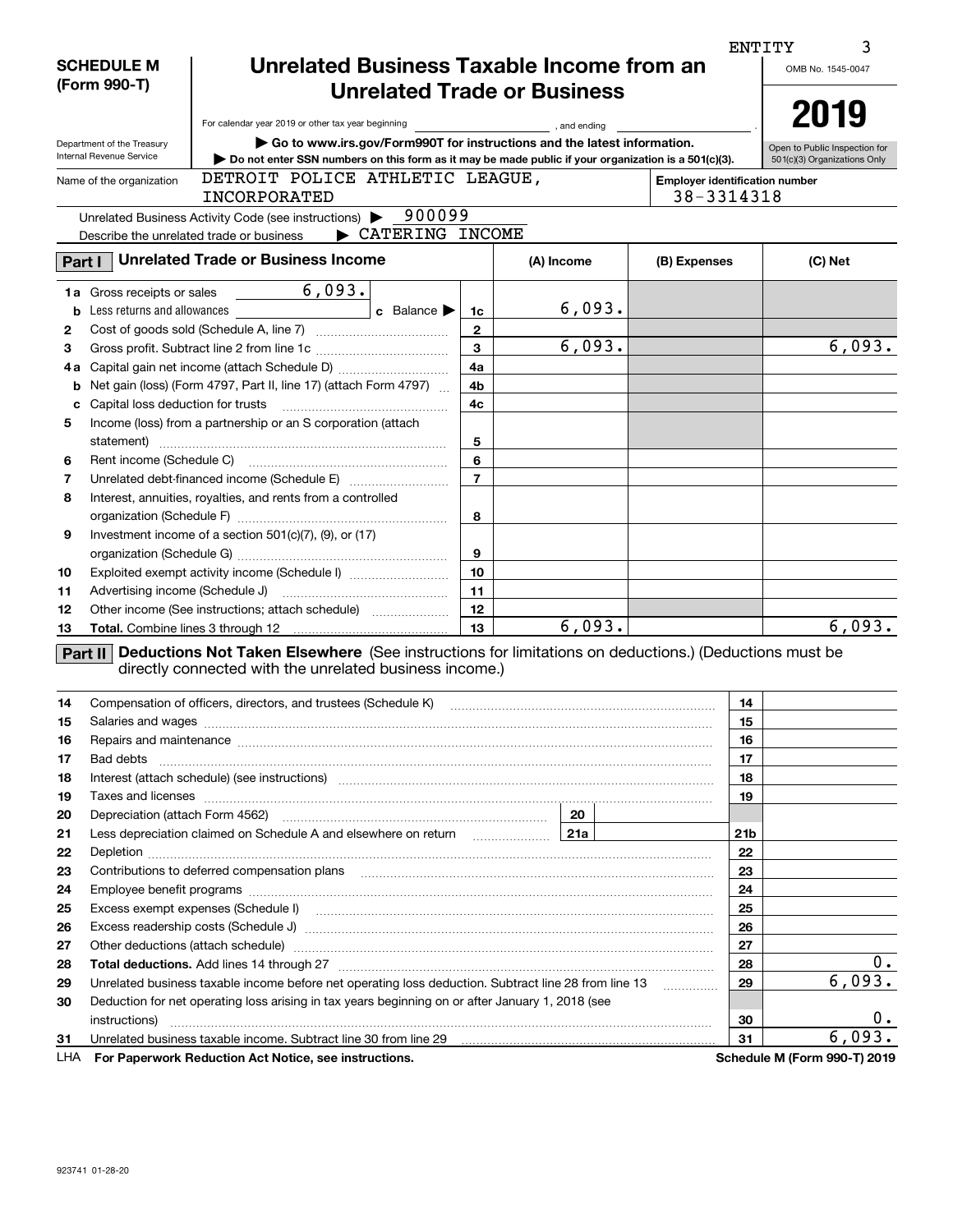| Form 990-T (2019) DETROIT POLICE ATHLETIC LEAGUE,                                                                         |                |                                                                                                |   |                                                                                                                                                     |    |                                                                                 |   |                                                                                | Page 3      |
|---------------------------------------------------------------------------------------------------------------------------|----------------|------------------------------------------------------------------------------------------------|---|-----------------------------------------------------------------------------------------------------------------------------------------------------|----|---------------------------------------------------------------------------------|---|--------------------------------------------------------------------------------|-------------|
| INCORPORATED                                                                                                              |                |                                                                                                |   |                                                                                                                                                     |    | 38-3314318                                                                      |   |                                                                                |             |
| Schedule A - Cost of Goods Sold. Enter method of inventory valuation $\triangleright N/A$                                 |                |                                                                                                |   |                                                                                                                                                     |    |                                                                                 |   |                                                                                |             |
| Inventory at beginning of year<br>1                                                                                       | 1              |                                                                                                |   | 6 Inventory at end of year                                                                                                                          |    |                                                                                 | 6 |                                                                                |             |
| 2<br>Purchases                                                                                                            | $\overline{2}$ |                                                                                                |   | 7 Cost of goods sold. Subtract line 6                                                                                                               |    |                                                                                 |   |                                                                                |             |
| 3                                                                                                                         | 3              |                                                                                                |   | from line 5. Enter here and in Part I,                                                                                                              |    |                                                                                 |   |                                                                                |             |
| 4a Additional section 263A costs                                                                                          |                |                                                                                                |   |                                                                                                                                                     |    |                                                                                 | 7 |                                                                                |             |
|                                                                                                                           | 4a             |                                                                                                | 8 | Do the rules of section 263A (with respect to                                                                                                       |    |                                                                                 |   | Yes                                                                            | No          |
| <b>b</b> Other costs (attach schedule)                                                                                    | 4 <sub>b</sub> |                                                                                                |   | property produced or acquired for resale) apply to                                                                                                  |    |                                                                                 |   |                                                                                |             |
| <b>Total.</b> Add lines 1 through 4b<br><u>5</u>                                                                          | 5              |                                                                                                |   | the organization?                                                                                                                                   |    |                                                                                 |   |                                                                                | x           |
| Schedule C - Rent Income (From Real Property and Personal Property Leased With Real Property)                             |                |                                                                                                |   |                                                                                                                                                     |    |                                                                                 |   |                                                                                |             |
| (see instructions)                                                                                                        |                |                                                                                                |   |                                                                                                                                                     |    |                                                                                 |   |                                                                                |             |
| 1. Description of property                                                                                                |                |                                                                                                |   |                                                                                                                                                     |    |                                                                                 |   |                                                                                |             |
| (1)                                                                                                                       |                |                                                                                                |   |                                                                                                                                                     |    |                                                                                 |   |                                                                                |             |
|                                                                                                                           |                |                                                                                                |   |                                                                                                                                                     |    |                                                                                 |   |                                                                                |             |
| (2)                                                                                                                       |                |                                                                                                |   |                                                                                                                                                     |    |                                                                                 |   |                                                                                |             |
| (3)                                                                                                                       |                |                                                                                                |   |                                                                                                                                                     |    |                                                                                 |   |                                                                                |             |
| (4)                                                                                                                       | 2.             |                                                                                                |   |                                                                                                                                                     |    |                                                                                 |   |                                                                                |             |
|                                                                                                                           |                | Rent received or accrued                                                                       |   |                                                                                                                                                     |    | 3(a) Deductions directly connected with the income in                           |   |                                                                                |             |
| (a) From personal property (if the percentage of<br>rent for personal property is more than<br>10% but not more than 50%) |                |                                                                                                |   | (b) From real and personal property (if the percentage<br>of rent for personal property exceeds 50% or if<br>the rent is based on profit or income) |    |                                                                                 |   | columns 2(a) and 2(b) (attach schedule)                                        |             |
| (1)                                                                                                                       |                |                                                                                                |   |                                                                                                                                                     |    |                                                                                 |   |                                                                                |             |
| (2)                                                                                                                       |                |                                                                                                |   |                                                                                                                                                     |    |                                                                                 |   |                                                                                |             |
| (3)                                                                                                                       |                |                                                                                                |   |                                                                                                                                                     |    |                                                                                 |   |                                                                                |             |
| (4)                                                                                                                       |                |                                                                                                |   |                                                                                                                                                     |    |                                                                                 |   |                                                                                |             |
| Total                                                                                                                     | 0.             | Total                                                                                          |   |                                                                                                                                                     | 0. |                                                                                 |   |                                                                                |             |
| (c) Total income. Add totals of columns 2(a) and 2(b). Enter                                                              |                |                                                                                                |   |                                                                                                                                                     |    | (b) Total deductions.<br>Enter here and on page 1,                              |   |                                                                                |             |
| here and on page 1, Part I, line 6, column (A)<br><b>Schedule E - Unrelated Debt-Financed Income</b> (see instructions)   |                |                                                                                                |   |                                                                                                                                                     | 0. | Part I, line 6, column (B)                                                      |   |                                                                                | 0.          |
|                                                                                                                           |                |                                                                                                |   |                                                                                                                                                     |    |                                                                                 |   |                                                                                |             |
|                                                                                                                           |                |                                                                                                |   | 2. Gross income from                                                                                                                                |    | 3. Deductions directly connected with or allocable<br>to debt-financed property |   |                                                                                |             |
| 1. Description of debt-financed property                                                                                  |                |                                                                                                |   | or allocable to debt-<br>financed property                                                                                                          |    | (a) Straight line depreciation                                                  |   | (b) Other deductions                                                           |             |
|                                                                                                                           |                |                                                                                                |   |                                                                                                                                                     |    | (attach schedule)                                                               |   | (attach schedule)                                                              |             |
| (1)                                                                                                                       |                |                                                                                                |   |                                                                                                                                                     |    |                                                                                 |   |                                                                                |             |
| (2)                                                                                                                       |                |                                                                                                |   |                                                                                                                                                     |    |                                                                                 |   |                                                                                |             |
| (3)                                                                                                                       |                |                                                                                                |   |                                                                                                                                                     |    |                                                                                 |   |                                                                                |             |
| (4)                                                                                                                       |                |                                                                                                |   |                                                                                                                                                     |    |                                                                                 |   |                                                                                |             |
|                                                                                                                           |                |                                                                                                |   |                                                                                                                                                     |    |                                                                                 |   |                                                                                |             |
| Amount of average acquisition<br>debt on or allocable to debt-financed<br>property (attach schedule)                      |                | 5. Average adjusted basis<br>of or allocable to<br>debt-financed property<br>(attach schedule) |   | 6. Column 4 divided<br>by column 5                                                                                                                  |    | 7. Gross income<br>reportable (column<br>2 x column 6)                          |   | 8. Allocable deductions<br>(column 6 x total of columns<br>$3(a)$ and $3(b)$ ) |             |
| (1)                                                                                                                       |                |                                                                                                |   | $\%$                                                                                                                                                |    |                                                                                 |   |                                                                                |             |
| (2)                                                                                                                       |                |                                                                                                |   | $\frac{0}{0}$                                                                                                                                       |    |                                                                                 |   |                                                                                |             |
| (3)                                                                                                                       |                |                                                                                                |   | $\frac{0}{0}$                                                                                                                                       |    |                                                                                 |   |                                                                                |             |
| (4)                                                                                                                       |                |                                                                                                |   | $\frac{0}{0}$                                                                                                                                       |    |                                                                                 |   |                                                                                |             |
|                                                                                                                           |                |                                                                                                |   |                                                                                                                                                     |    | Enter here and on page 1,<br>Part I, line 7, column (A).                        |   | Enter here and on page 1,<br>Part I, line 7, column (B).                       |             |
|                                                                                                                           |                |                                                                                                |   |                                                                                                                                                     |    | 0.                                                                              |   |                                                                                |             |
| Totals                                                                                                                    |                |                                                                                                |   |                                                                                                                                                     |    |                                                                                 |   |                                                                                | $0$ .<br>0. |
| Total dividends-received deductions included in column 8                                                                  |                |                                                                                                |   |                                                                                                                                                     |    |                                                                                 |   | Form 000.T 19010                                                               |             |

**990-T**  Form (2019)

ENTITY 3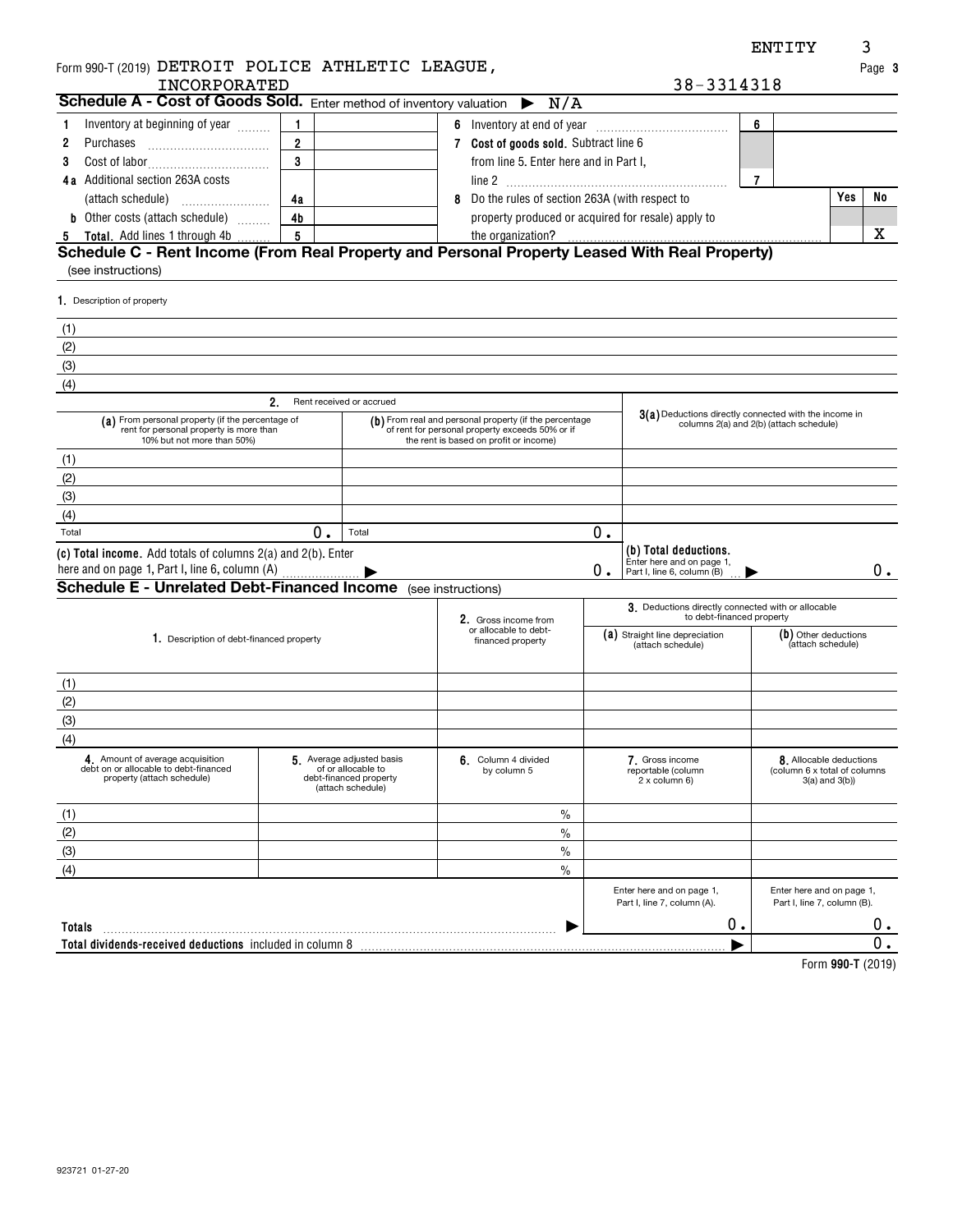## **| Attach to the corporation's tax return. Underpayment of Estimated Tax by Corporations**

FORM 990-T

OMB No. 1545-0123

Department of the Treasury Internal Revenue Service

Form**2220**

Name

#### **| Go to www.irs.gov/Form2220 for instructions and the latest information. Employer identification number 2019**INCORPORATED 38-3314318 DETROIT POLICE ATHLETIC LEAGUE,

**Note:**Generally, the corporation is not required to file Form 2220 (see Part II below for exceptions) because the IRS will figure any penalty owed and estimated tax penalty line of the corporation's income tax return, but **do not** attach Form 2220. bill the corporation. However, the corporation may still use Form 2220 to figure the penalty. If so, enter the amount from page 2, line 38, on the

| <b>Required Annual Payment</b><br>Part I                                                                                                                                                                                          |    |    |        |
|-----------------------------------------------------------------------------------------------------------------------------------------------------------------------------------------------------------------------------------|----|----|--------|
|                                                                                                                                                                                                                                   |    |    | 1,070. |
| <b>2a</b> Personal holding company tax (Schedule PH (Form 1120), line 26) included on line 1                                                                                                                                      | 2a |    |        |
| <b>b</b> Look-back interest included on line 1 under section $460(b)(2)$ for completed long-term                                                                                                                                  | 2b |    |        |
|                                                                                                                                                                                                                                   | 2c |    |        |
|                                                                                                                                                                                                                                   |    | 2d |        |
| 3 Subtract line 2d from line 1. If the result is less than \$500, <b>do not</b> complete or file this form. The corporation<br>does not owe the penalty                                                                           |    | 3  | 1,070. |
| 4 Enter the tax shown on the corporation's 2018 income tax return. See instructions. <b>Caution:</b> If the tax is zero<br>or the tax year was for less than 12 months, skip this line and enter the amount from line 3 on line 5 |    | 4  | 450.   |
| <b>Required annual payment.</b> Enter the <b>smaller</b> of line 3 or line 4. If the corporation is required to skip line 4,<br>5<br>enter the amount from line 3                                                                 |    | 5  | 450.   |
| Part II<br><b>Reasons for Filing -</b> Check the boxes below that apply. If any boxes are checked, the corporation must file Form 2220<br>even if it does not owe a penalty. See instructions.                                    |    |    |        |
| The corporation is using the adjusted seasonal installment method.                                                                                                                                                                |    |    |        |

**7**The corporation is using the annualized income installment method.  $\mathcal{L}^{\text{max}}$ 

**8**The corporation is a "large corporation" figuring its first required installment based on the prior year's tax.  $\mathcal{L}^{\text{max}}$ 

### **Part III Figuring the Underpayment**

|    |                                                                                                                                                                                                                                                                                                                    |    | (a)      | (b)                                                                                                                                                                                                                            | (c)           | (d)      |
|----|--------------------------------------------------------------------------------------------------------------------------------------------------------------------------------------------------------------------------------------------------------------------------------------------------------------------|----|----------|--------------------------------------------------------------------------------------------------------------------------------------------------------------------------------------------------------------------------------|---------------|----------|
| 9  | Installment due dates. Enter in columns (a) through<br>(d) the 15th day of the 4th (Form 990-PF filers:<br>Use 5th month), 6th, 9th, and 12th months of the<br>corporation's tax year                                                                                                                              | 9  | 04/15/19 | 06/15/19                                                                                                                                                                                                                       | 09/15/19      | 12/15/19 |
|    | 10 Required installments. If the box on line 6 and/or line 7<br>above is checked, enter the amounts from Sch A, line 38. If<br>the box on line 8 (but not 6 or 7) is checked, see instructions<br>for the amounts to enter. If none of these boxes are checked.<br>enter 25% (0.25) of line 5 above in each column | 10 | 113.     | 112.                                                                                                                                                                                                                           | 113.          | 112.     |
| 11 | Estimated tax paid or credited for each period. For<br>column (a) only, enter the amount from line 11 on line 15.<br>See instructions                                                                                                                                                                              | 11 |          |                                                                                                                                                                                                                                |               |          |
|    | Complete lines 12 through 18 of one column                                                                                                                                                                                                                                                                         |    |          |                                                                                                                                                                                                                                |               |          |
|    | before going to the next column.                                                                                                                                                                                                                                                                                   |    |          |                                                                                                                                                                                                                                |               |          |
| 12 | Enter amount, if any, from line 18 of the preceding column                                                                                                                                                                                                                                                         | 12 |          |                                                                                                                                                                                                                                |               |          |
| 13 |                                                                                                                                                                                                                                                                                                                    | 13 |          |                                                                                                                                                                                                                                |               |          |
| 14 | Add amounts on lines 16 and 17 of the preceding column                                                                                                                                                                                                                                                             | 14 |          | 113.                                                                                                                                                                                                                           | 225.          | 338.     |
| 15 | Subtract line 14 from line 13. If zero or less, enter -0-                                                                                                                                                                                                                                                          | 15 | 0.       | 0.                                                                                                                                                                                                                             | $\mathbf 0$ . | $0$ .    |
| 16 | If the amount on line 15 is zero, subtract line 13 from line<br>14. Otherwise, enter -0-                                                                                                                                                                                                                           | 16 |          | 113.                                                                                                                                                                                                                           | 225.          |          |
|    | 17 Underpayment. If line 15 is less than or equal to line 10,<br>subtract line 15 from line 10. Then go to line 12 of the next                                                                                                                                                                                     | 17 | 113.     | 112.                                                                                                                                                                                                                           | 113.          | 112.     |
| 18 | <b>Overpayment.</b> If line 10 is less than line 15, subtract line 10<br>from line 15. Then go to line 12 of the next column<br>As to Boot IV an aircra Ada Harrist the against Baracters to Boot IV (4th at                                                                                                       | 18 |          | the contribution that difference is a contribution of the second to a second the second state of the second state of the second state of the second state of the second state of the second state of the second state of the s |               |          |

**Go to Part IV on page 2 to figure the penalty. Do not go to Part IV if there are no entries on line 17 - no penalty is owed.**

**For Paperwork Reduction Act Notice, see separate instructions.** LHA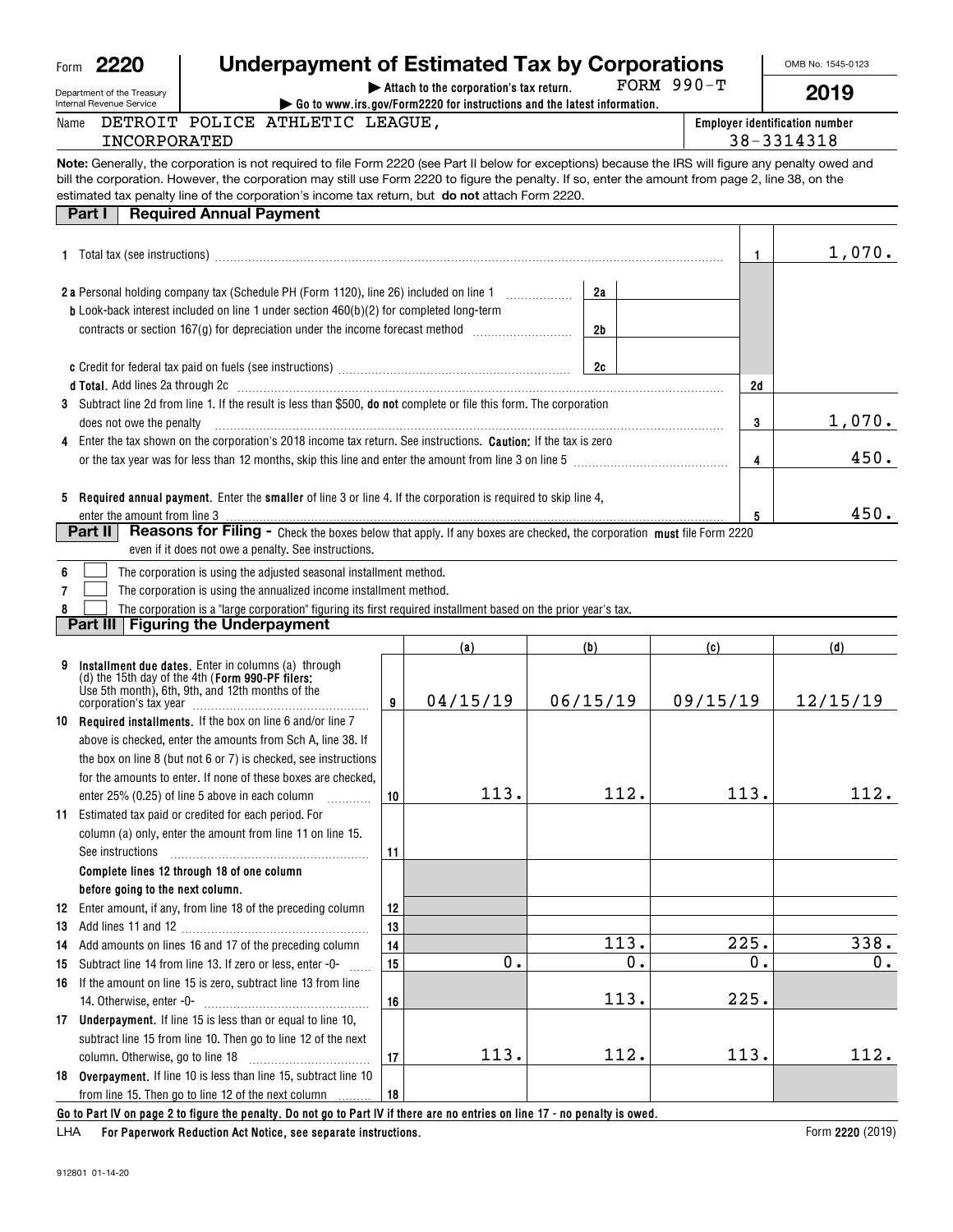## FORM 990-T

#### Form 2220 (2019) **INCORPORATED 38**-3314318 <sub>Page</sub> 2 INCORPORATED 38-3314318 DETROIT POLICE ATHLETIC LEAGUE,

## **Part IV Figuring the Penalty**

|    |                                                                                                                                                                                                                                                                                                                                    |                         | (a) | (b)      | (c)          | (d) |
|----|------------------------------------------------------------------------------------------------------------------------------------------------------------------------------------------------------------------------------------------------------------------------------------------------------------------------------------|-------------------------|-----|----------|--------------|-----|
|    | 19 Enter the date of payment or the 15th day of the 4th month<br>after the close of the tax year, whichever is earlier.<br>(C corporations with tax years ending June 30<br>and S corporations: Use 3rd month instead of 4th month.<br>Form 990-PF and Form 990-T filers; Use 5th month<br>instead of 4th month.) See instructions | 19                      |     |          |              |     |
|    | 20 Number of days from due date of installment on line 9 to the                                                                                                                                                                                                                                                                    |                         |     |          |              |     |
|    | date shown on line 19                                                                                                                                                                                                                                                                                                              | 20                      |     |          |              |     |
|    |                                                                                                                                                                                                                                                                                                                                    |                         |     |          |              |     |
|    | 21 Number of days on line 20 after 4/15/2019 and before 7/1/2019                                                                                                                                                                                                                                                                   | 21                      |     |          |              |     |
|    |                                                                                                                                                                                                                                                                                                                                    |                         |     |          |              |     |
|    | 22 Underpayment on line 17 x Number of days on line 21 x 6% (0.06)<br>365                                                                                                                                                                                                                                                          | 22 <sub>1</sub>         | -\$ |          | \$           | \$  |
|    | 23 Number of days on line 20 after 06/30/2019 and before 10/1/2019                                                                                                                                                                                                                                                                 | 23                      |     |          |              |     |
|    | 24 Underpayment on line 17 x Number of days on line 23 x 5% (0.05)<br>365                                                                                                                                                                                                                                                          | $24 \text{ }$ \$        |     | \$       | \$           | \$  |
|    | 25 Number of days on line 20 after $9/30/2019$ and before $1/1/2020$                                                                                                                                                                                                                                                               | 25                      |     |          |              |     |
|    |                                                                                                                                                                                                                                                                                                                                    |                         |     |          |              |     |
|    | 26 Underpayment on line 17 x Number of days on line 25 x 5% (0.05)<br>365                                                                                                                                                                                                                                                          | $26 \,$ $\uparrow$      |     | \$       | \$           | \$  |
| 27 | Number of days on line 20 after 12/31/2019 and before 4/1/2020                                                                                                                                                                                                                                                                     | 27                      | SEE | ATTACHED | WORKSHEET    |     |
| 28 | Underpayment on line 17 x Number of days on line 27 x 5% (0.05)<br>366                                                                                                                                                                                                                                                             | $28 \quad$              |     | \$       | \$           | \$  |
|    | 29 Number of days on line 20 after 3/31/2020 and before 7/1/2020                                                                                                                                                                                                                                                                   | 29                      |     |          |              |     |
| 30 | Underpayment on line 17 x Number of days on line 29 x *%<br>366                                                                                                                                                                                                                                                                    | $30 \mid$ $\frac{6}{3}$ |     | \$       | \$           | \$  |
|    | 31 Number of days on line 20 after 6/30/2020 and before 10/1/2020                                                                                                                                                                                                                                                                  | 31                      |     |          |              |     |
|    | 32 Underpayment on line 17 x Number of days on line 31 x $*$ %<br>366                                                                                                                                                                                                                                                              | $32 \mid$ $\frac{6}{3}$ |     | \$       | \$           | \$  |
|    | 33 Number of days on line 20 after 9/30/2020 and before 1/1/2021                                                                                                                                                                                                                                                                   | 33                      |     |          |              |     |
|    | 34 Underpayment on line 17 x Number of days on line 33 x $*$ %<br>366                                                                                                                                                                                                                                                              | $34 \mid$ \$            |     | \$       | \$           | \$  |
|    | 35 Number of days on line 20 after 12/31/2020 and before 3/16/2021                                                                                                                                                                                                                                                                 | 35                      |     |          |              |     |
|    | <b>36</b> Underpayment on line 17 x Number of days on line 35 x $*$ %<br>365                                                                                                                                                                                                                                                       | 36   \$                 |     | \$       | \$           | \$  |
|    | 37 Add lines 22, 24, 26, 28, 30, 32, 34, and 36                                                                                                                                                                                                                                                                                    | 37                      | \$  | \$       | \$           | \$  |
|    | 38 Penalty. Add columns (a) through (d) of line 37. Enter the total here and on Form 1120, line 34; or the comparable                                                                                                                                                                                                              |                         |     |          |              |     |
|    | line for other income tax returns                                                                                                                                                                                                                                                                                                  |                         |     |          | $38 \mid$ \$ | 17. |
|    | * Use the penalty interest rate for each calendar quarter, which the IRS will determine during the first month in the preceding quarter.<br>These rates are published quarterly in an IRS News Release and in a revenue ruling in the Internal Revenue Bulletin. To obtain this                                                    |                         |     |          |              |     |

 **www.irs.gov.**  information on the Internet, access the IRS website at **www.irs.gov**. You can also call 1-800-829-4933 to get interest rate information.

**2220**  Form (2019)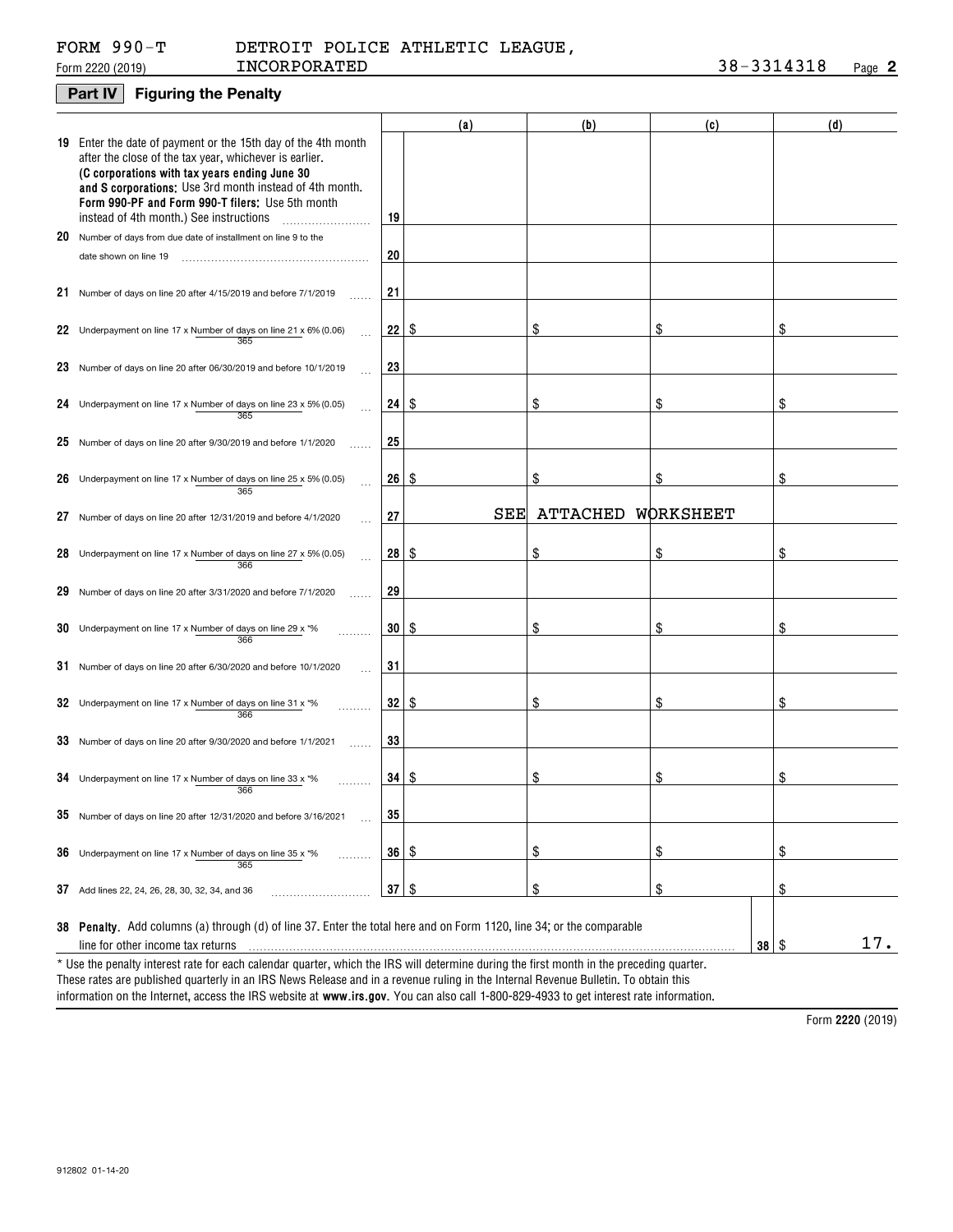#### **UNDERPAYMENT OF ESTIMATED TAX WORKSHEET** FORM 990-T

| Name(s)<br>INCORPORATED        | DETROIT POLICE ATHLETIC LEAGUE, |                                |                                   | <b>Identifying Number</b>    | 38-3314318         |
|--------------------------------|---------------------------------|--------------------------------|-----------------------------------|------------------------------|--------------------|
| (A)                            | (B)                             | (C)                            | (D)                               | (E)                          | (F)                |
| *Date                          | Amount                          | Adjusted<br><b>Balance Due</b> | Number Days<br><b>Balance Due</b> | Daily<br><b>Penalty Rate</b> | Penalty            |
|                                |                                 | -0-                            |                                   |                              |                    |
| 04/15/19                       | 113.                            | 113.                           | 61                                | .000164384                   | $1$ .              |
| 06/15/19                       | 112.                            | 225.                           | 15                                | .000164384                   | $1$ .              |
| 06/30/19                       | $\mathbf 0$ .                   | 225.                           | 77                                | .000136986                   | 2.                 |
| 09/15/19                       | 113.                            | 338.                           | 91                                | .000136986                   | $\boldsymbol{4}$ . |
| 12/15/19                       | 112.                            | 450.                           | 16                                | .000136986                   | $1$ .              |
| 12/31/19                       | $\mathbf 0$ .                   | 450.                           | 136                               | .000136612                   | $\bf 8$ .          |
|                                |                                 |                                |                                   |                              |                    |
|                                |                                 |                                |                                   |                              |                    |
|                                |                                 |                                |                                   |                              |                    |
|                                |                                 |                                |                                   |                              |                    |
|                                |                                 |                                |                                   |                              |                    |
|                                |                                 |                                |                                   |                              |                    |
|                                |                                 |                                |                                   |                              |                    |
|                                |                                 |                                |                                   |                              |                    |
|                                |                                 |                                |                                   |                              |                    |
|                                |                                 |                                |                                   |                              |                    |
|                                |                                 |                                |                                   |                              |                    |
|                                |                                 |                                |                                   |                              |                    |
|                                |                                 |                                |                                   |                              |                    |
|                                |                                 |                                |                                   |                              |                    |
|                                |                                 |                                |                                   |                              |                    |
| Penalty Due (Sum of Column F). |                                 |                                |                                   |                              | 17.                |

\* Date of estimated tax payment, withholding credit date or installment due date.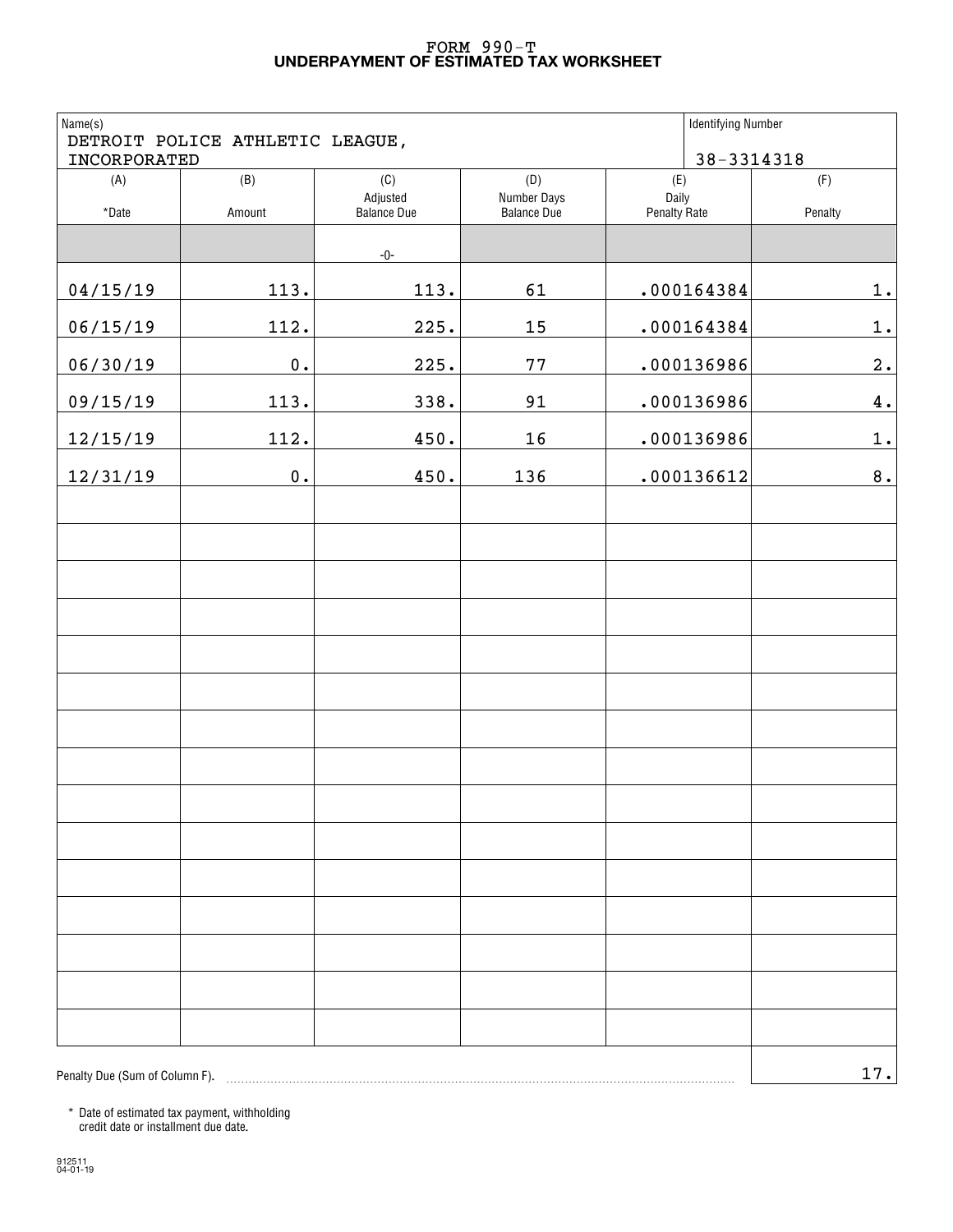Yes No

## **RENEWAL SOLICITATION FORM**

|                                                   | Detroit Police Athletic League, Incorporated |                                            |
|---------------------------------------------------|----------------------------------------------|--------------------------------------------|
| All other names under which you intend to solicit |                                              |                                            |
| <b>Attorney General File Number</b>               | Telephone number                             | Fax number                                 |
| 13144                                             | 313-833-1600                                 |                                            |
| Employer Identification Number (EIN)              | Organization email address                   | Organization website<br>www.detroitpal.org |

## 1. Organization addresses  $-$

- A. Street address of principal office. If you do not have a principal office, provide the name and address of the person having custody of the financial records. 1680 Michigan Avenue, Detroit, MI 48216
- B. Organization mailing address, if different.
- C. Provide the address of all other offices in Michigan.
- ✔ ⊔ 2. Has there been any change in the organization's purposes?  $\quad \ldots \quad \ldots \quad \ldots \quad \ldots \quad \ldots \quad \ldots$ If yes, summarize organization's current purposes below in 50 words or less. This summary appears on our website.
- 3. You **must** designate a resident agent located in Michigan authorized to receive official mail sent to your organization.

| Robert Jamerson, Chief Executive Officer<br>Name                                                                                  |     |           |  |  |  |  |  |  |
|-----------------------------------------------------------------------------------------------------------------------------------|-----|-----------|--|--|--|--|--|--|
| Address (Michigan street address, not PO box) 1680 Michigan Avenue, Detroit, MI 48216                                             |     |           |  |  |  |  |  |  |
| 4. Methods of solicitation. Check all that apply.                                                                                 |     |           |  |  |  |  |  |  |
| V<br>Personal contact<br>$\Box$ Other (specify) $\Box$<br>Special events<br>Mail                                                  |     |           |  |  |  |  |  |  |
| $\Box$ None (explain)<br>Newspaper/magazines<br>Radio / television<br>Telephone                                                   |     |           |  |  |  |  |  |  |
| V<br>Fmail<br>Internet                                                                                                            |     |           |  |  |  |  |  |  |
|                                                                                                                                   | Yes | <b>No</b> |  |  |  |  |  |  |
| 5. Has there been a change in the organization's tax status with the IRS since your last filing?<br>If yes, explain and document. |     | M         |  |  |  |  |  |  |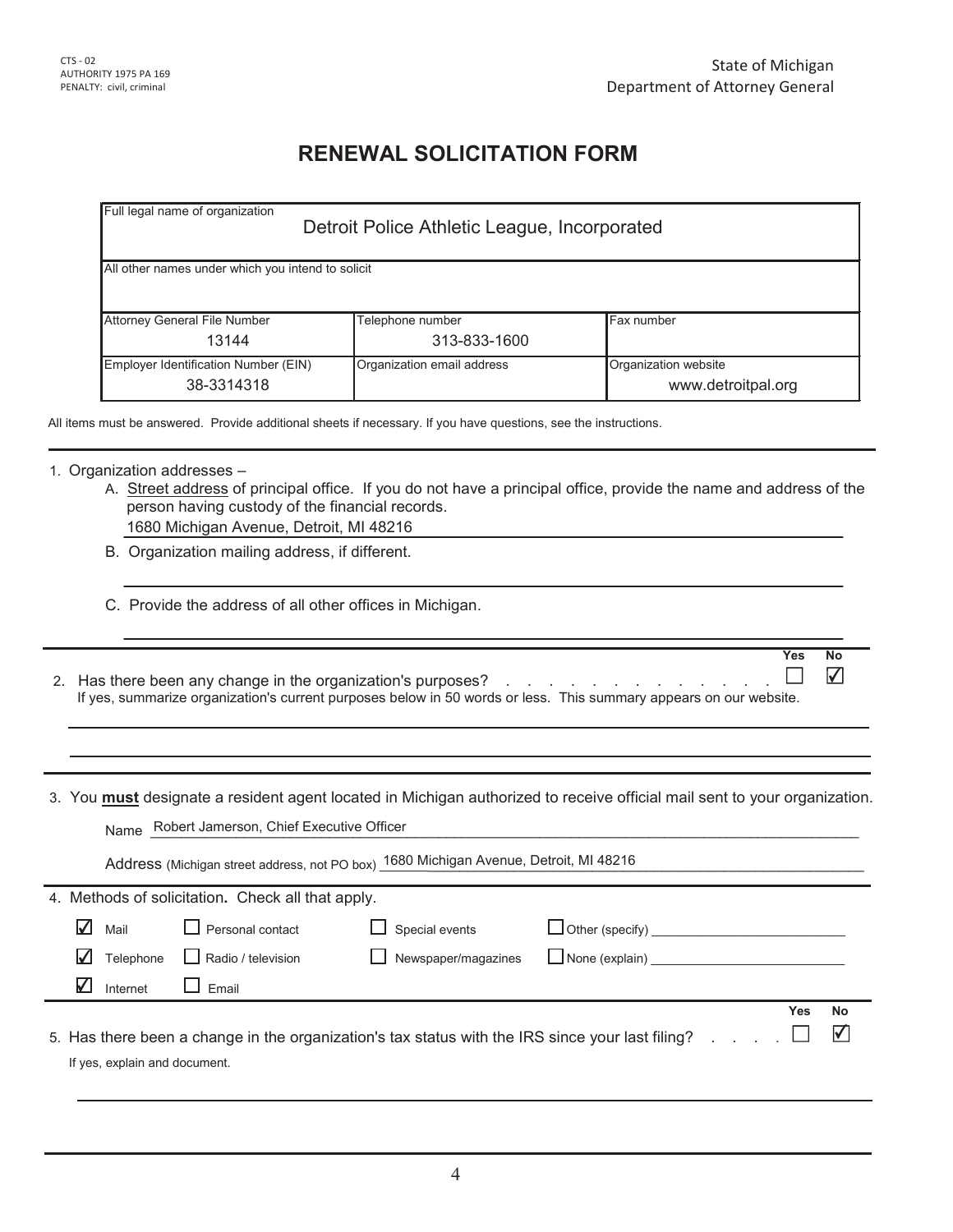6. List all current officers and directors unless they are included on your IRS return. Mark the box to indicate whether the person is an officer, director, or both. Provide an additional sheet if necessary.

|    | Name                                                                                                                    | <b>Officer</b> | <b>Director</b> | Name                                                                                                               | Officer | Director                  |                          |
|----|-------------------------------------------------------------------------------------------------------------------------|----------------|-----------------|--------------------------------------------------------------------------------------------------------------------|---------|---------------------------|--------------------------|
|    | see attached form 990, part VII                                                                                         |                |                 |                                                                                                                    |         |                           |                          |
|    |                                                                                                                         |                |                 |                                                                                                                    |         |                           |                          |
|    |                                                                                                                         |                |                 |                                                                                                                    |         |                           |                          |
|    |                                                                                                                         |                |                 |                                                                                                                    |         |                           |                          |
|    |                                                                                                                         |                |                 |                                                                                                                    |         |                           |                          |
|    |                                                                                                                         |                |                 |                                                                                                                    |         |                           |                          |
|    | 7. Is there any officer or director who cannot be reached at the organization's mailing address?                        |                |                 |                                                                                                                    |         | <b>Yes</b>                | <b>No</b><br>$\sqrt{}$   |
|    | If "yes," provide the names and addresses on an additional sheet.                                                       |                |                 |                                                                                                                    |         |                           |                          |
|    |                                                                                                                         |                |                 |                                                                                                                    |         |                           |                          |
|    | 8. Since your last registration form, has the organization or any of its officers, directors, employees or fundraisers: |                |                 |                                                                                                                    |         | <b>Yes</b>                | <b>No</b>                |
|    |                                                                                                                         |                |                 | A. Been enjoined or otherwise prohibited by a government agency/court from soliciting?                             |         |                           | $\Delta$                 |
|    |                                                                                                                         |                |                 | B. Had its solicitation registration or license denied or revoked by any jurisdiction? The State State State State |         |                           | $\sqrt{}$                |
|    |                                                                                                                         |                |                 | C. Been the subject of a proceeding regarding any license, registration, or solicitation?                          |         |                           | $\sqrt{}$                |
|    | D. Entered into a voluntary agreement of compliance with a government agency or in a case                               |                |                 |                                                                                                                    |         |                           |                          |
|    | before a court or administrative agency?                                                                                |                |                 | and the state of the state of the state of the state of the state of the state of the state of the state of the    |         |                           | $\overline{\mathcal{V}}$ |
|    | If any "yes" box is checked, provide a complete explanation on a separate sheet.                                        |                |                 |                                                                                                                    |         |                           |                          |
|    | Has the organization engaged a professional fundraiser (PFR) for Michigan                                               |                |                 |                                                                                                                    |         | <b>Yes</b>                | <b>No</b>                |
| 9. | fundraising activity for either the financial accounting period reported in item 10                                     |                |                 |                                                                                                                    |         |                           | V                        |
|    | or the current period? See instructions for definition of "professional fundraiser."                                    |                |                 |                                                                                                                    |         | If no, go to question 10. |                          |
|    | A consultant is not a PFR.                                                                                              |                |                 |                                                                                                                    |         |                           |                          |

If yes, in the chart below list all PFRs that your organization has engaged for Michigan fundraising activity. Provide additional sheets if necessary. Provide copies of contracts for each PFR listed if not already provided.

*Note – You are required to verify that all PFRs under contract for Michigan campaigns are currently licensed.*

## Professional Fundraisers Under Contract for Michigan Campaigns

| <b>Name</b> | <b>Mailing address</b> | Sum of all payments<br>to / retained by PFR<br>during year reported | Is contract<br>in effect<br>now (as you<br>complete<br>the form)? | If no, enter<br>date contract<br>ended |  |
|-------------|------------------------|---------------------------------------------------------------------|-------------------------------------------------------------------|----------------------------------------|--|
|             |                        |                                                                     | у<br>n a                                                          | End date:                              |  |
|             |                        |                                                                     | n<br>$\Box$                                                       |                                        |  |
|             |                        |                                                                     | У<br>L                                                            | End date:                              |  |
|             |                        |                                                                     | n                                                                 |                                        |  |
|             |                        |                                                                     | У                                                                 | End date:                              |  |
|             |                        |                                                                     | n                                                                 |                                        |  |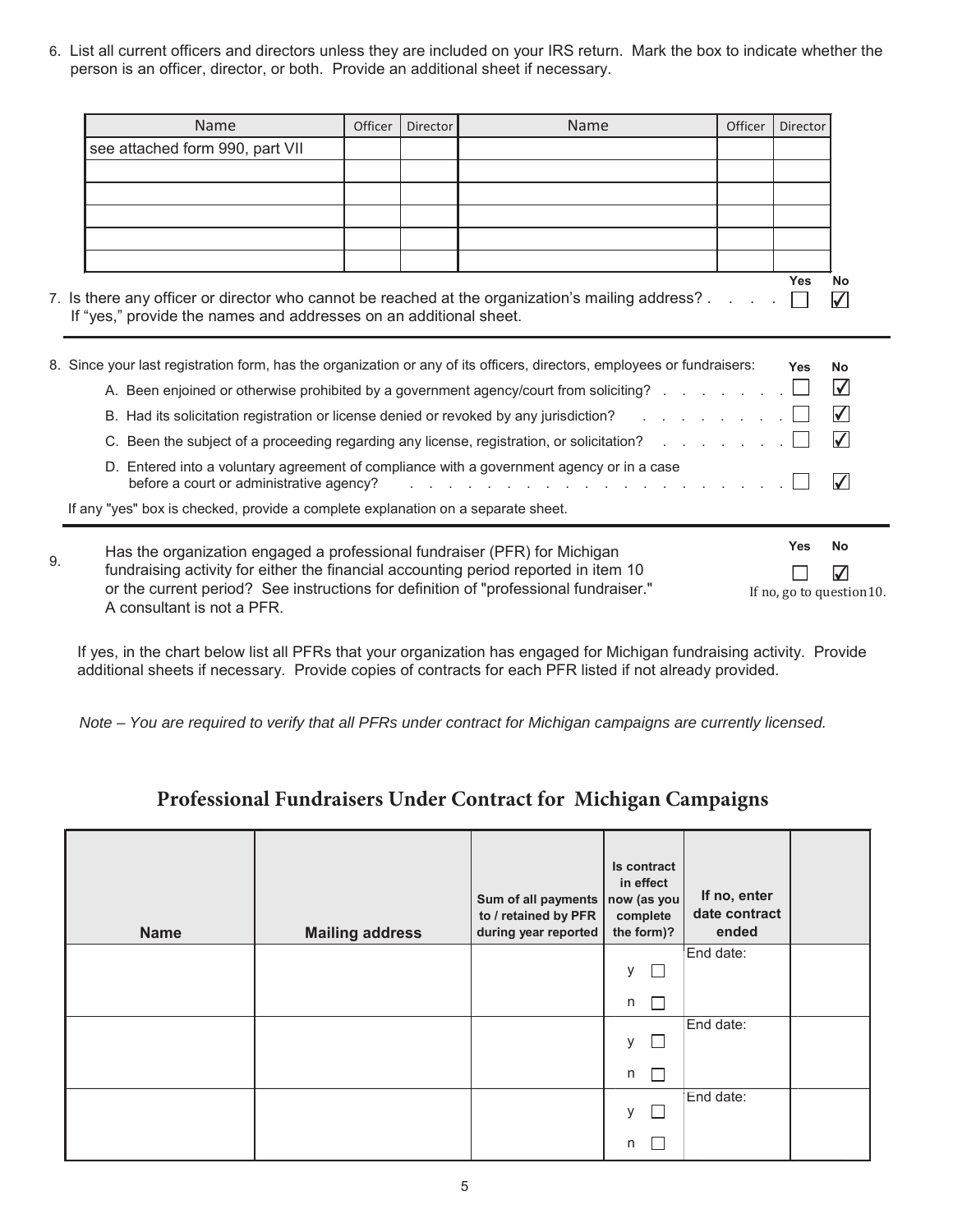10. All organizations must report on their most recently completed financial accounting period.

Check the box to indicate the type of return filed with the IRS and follow the instructions:

- $\blacksquare$  Form 990 or 990-EZ Provide a copy of the return. Do not include Schedule B. Go to item 13 below.
- **Form 990-PF** Provide a copy of the Form 990-PF. Enter the amount the organization spent directly on its charitable program in the space below. Complete item 11 and go to 13.

Total program services expense: \$

If your organization does not file the above returns with the IRS, check the appropriate box below to explain the reason, and follow the instructions:

 $\Box$  **Files Form 990-N.** Complete 11 and 12 below, then go to 14.

**Included in IRS group return.** Provide a copy of the group return. Complete 11 and 12 below.

**2WB** Other reason. Explain: Complete 11 and 12 below.

11. Briefly describe your charitable accomplishments during the period. See attached form 990, part III.

12. Complete this section only if directed to in item 10 because your organization does not complete a Form 990, 990-EZ, or 990-PF. Complete all lines of the following schedules. You must enter the end date of the accounting period being reported. Enter "0" or "none" where appropriate or if you had no financial activity in the period.

Enter the end date of the financial accounting period reported below:

| Revenue                                      |  |
|----------------------------------------------|--|
| A Contributions and fundraising received     |  |
| All other revenue                            |  |
| $\text{C}$ Total revenue (add lines A and B) |  |

| <b>Expenses</b>                                  |  |
|--------------------------------------------------|--|
| Charitable program services expense              |  |
| E   All remaining expenses (supporting services) |  |
| $F$ Total expense (Sum of lines D and E)         |  |

 $\mathsf G$  Revenue less expenses (subtract line F from line C)

| <b>Balance Sheet</b>                     |  |
|------------------------------------------|--|
| Total assets at end of fiscal period     |  |
| Liabilities at end of fiscal period      |  |
| Net assets (subtract line I from line H) |  |